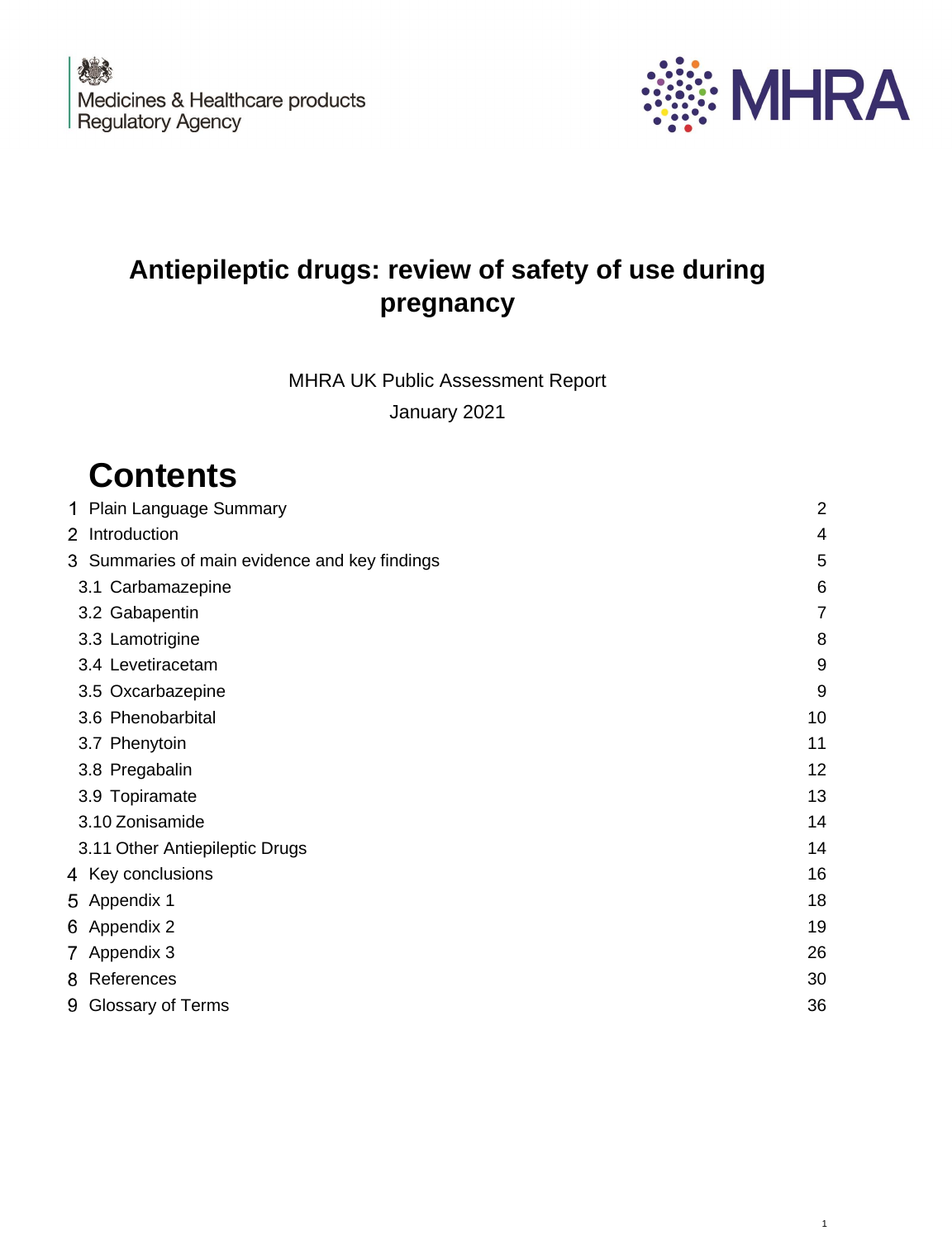## <span id="page-1-0"></span>**Plain Language Summary**

#### **Key message:**

The Commission on Human Medicines has reviewed the available safety data for epilepsy medicines during pregnancy. This review was initiated in the context of the known harms of valproate in pregnancy.

The overarching findings of the review are that lamotrigine (brand name Lamictal) and levetiracetam (brand name Keppra) are the safer of the reviewed antiepileptic drugs during pregnancy because they are not linked with an increased risk of birth abnormalities compared with the general population. The available information also does not suggest an increased risk of the child having difficulties with learning or thinking ability but further data are needed to draw firm conclusions. Doctors or specialist epilepsy nurses should use this information when discussing treatment options with women and girls with epilepsy when starting treatment and at routine recommended annual review and with women who are planning a pregnancy.

#### **Introduction**

It is difficult to know exactly how many people have epilepsy but it is estimated that it affects more than 600,000 people in the UK. That means around 1 in every 100 people in the UK has seizures or needs epilepsy medicines.

The Medicines and Healthcare products Regulatory Agency (MHRA) is the government agency responsible for regulating medicines and medical devices in the UK and ensuring their safety, quality and effectiveness. We continually review the safety of all medicines in the UK and inform healthcare professionals and the public of the latest updates. The Commission on Human Medicines advises government ministers and the MHRA on the safety, efficacy and quality of medicines.

In our public assessment reports, we discuss evidence-based reviews of safety issues linked with a particular medicine or group of medicines.

This report presents our review of studies in animals and in women who are pregnant to assess the safety of epilepsy medicines use during pregnancy.

#### **About epilepsy**

Epilepsy is a condition that affects the brain. When someone has epilepsy, it means that they have a tendency to have epileptic seizures.

There are many different types of epilepsy. These can have different causes, including a person's genetics, a structural change in the brain, or as a result of other health conditions.

Epilepsy medicines (also known as antiepileptic drugs and antiseizure medicines) are medicines that treat epilepsy. More than 20 different epilepsy medicines are available. They aim to prevent or reduce the number of seizures someone has. For around 2 in 3 people with epilepsy, their seizures are controlled with one or more epilepsy medicines.

The epilepsy medicine, valproate or valproic acid (▼; brand names Epilim, Depakote, Convulex, Episenta, Epival, Kentlim, Syonell, Orlept, Valpal) can seriously harm an unborn baby if taken by the mother during pregnancy. It has been known for many years that valproate can cause physical birth abnormalities in the child. More recent studies have also shown that it can seriously affect the child's brain development which may become more apparent as they grow up, particularly in relation to learning and thinking abilities.

#### **Epilepsy and pregnancy**

Epilepsy is a long-term condition and so people can be on medicines for a long time. Every year in the UK around 2,500 women with epilepsy have a baby. Understandably there are many concerns that a woman will have when she begins to plan a pregnancy. These include how her epilepsy might affect her chance of becoming pregnant, how the pregnancy might affect her epilepsy, and also how her epilepsy medicine(s) may affect her unborn baby.

Due to the serious harms that can happen to the unborn baby, a number of restrictions have been made to prevent women with epilepsy from taking valproate during pregnancy. This is known as the valproate pregnancy prevention programme ('prevent').

It is important that any woman with epilepsy who is planning a pregnancy or who becomes pregnant discusses their treatment options with their specialist, GP or specialist nurse. She should not stop taking her epilepsy medicines until she has their advice. This is because untreated epilepsy can cause harm to both the mother and her unborn baby.

The restrictions to the use of valproate in girls or women followed a review of the available safety data including studies in animals and women who are pregnant. At that time, similar reviews had not recently been done for the other epilepsy medicines. The Commission on Human Medicines recommended that the MHRA should review whether the available data raises any new safety concerns or changes current understanding about the safety of other epilepsy medicines during pregnancy.

#### **Epilepsy medicines and the risks to the unborn baby**

A birth abnormality, also known as a congenital disorder, is a condition a baby is born with. Congenital disorders can cause a range of different disorders, with some causing severe disability. Birth abnormalities can happen in any pregnancy, but certain things can increase the risk.

Compared with the general population, women with epilepsy who take antiepileptic drugs during pregnancy may have a higher risk of having a baby who is born with a birth defect or the antiepileptic drug may affect how the baby grows in the womb and the child's brain development (thinking, language, attention, social and behavioural skills). The risk to the unborn baby depends on many different things, including which epilepsy medicines are used during pregnancy. Some epilepsy medicines have a higher risk of harming a baby during pregnancy than others. The risk of harm to the baby may also be increased if a woman is taking a high dose of an epilepsy medicines or she is taking more than one epilepsy medicine, especially if this includes valproate or valproic acid.

Before planning a pregnancy, women are encouraged to have pre-conception counselling. Pre-conception counselling is an appointment, or series of appointments, with a doctor or nurse who knows about pregnancy and epilepsy. The aim is to review the person's epilepsy and epilepsy medicines. This discussion will take into account each woman's circumstances and help them decide which dose of which epilepsy medicine or combination of medicines is best for them and their baby during pregnancy.

#### **Reason for the review**

If 100 women take a valproate medicine during pregnancy about 10 of their babies will be born with physical birth abnormalities. This is compared with 2 to 3 out of 100 in the general population. And about 30 to 40 of the 100 children will go on to have disorders affecting their learning and thinking abilities, including autism. All doses of valproate carry a risk but the data support that the higher the dose of valproate, the higher the risks of birth abnormalities and effects on the child's brain development.

#### **Conclusions of the review**

The available safety data supports the following conclusions:

#### Physical birth abnormality

- Lamotrigine and levetiracetam medicines are safer to use during pregnancy than other epilepsy medicines. Information supports that they do not increase the risk of physical birth abnormalities compared with the general population
- Carbamazepine (brand names Curatil, Tegretol), phenobarbital (brand names Phenobarbital Accord, Phenobarbital Elixir) or topiramate (brand name Topamax) use during pregnancy increases the risk of physical birth abnormalities compared with the general population

Epilepsy medicines where the data support an increased risk of having a baby born with a physical birth abnormality

| General population | 2 to 3 out of 100 babies   |
|--------------------|----------------------------|
| Carbamazepine      | 4 to 5 out of 100 babies   |
| Phenobarbital      | 6 to 7 out of 100 babies   |
| Phenytoin          | about 6 out of 100 babies  |
| Topiramate         | 4 to 5 out of 100 babies   |
| Valproate          | about 10 out of 100 babies |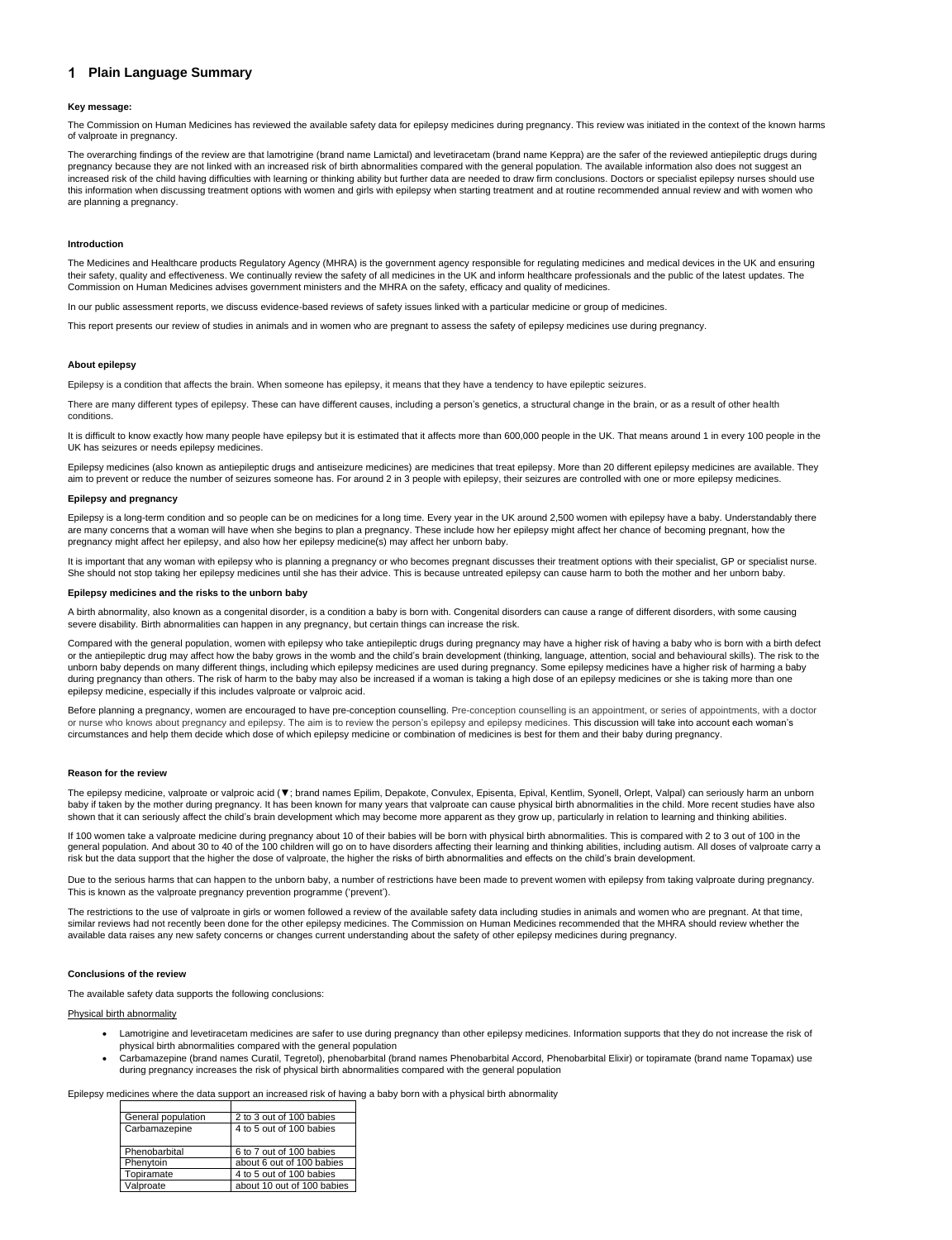3

- Gabapentin (brand names Lecomig, Neurontin) and pregabalin (brand name Alzain, Axalid, Lecaent, Lyrica) risks during pregnancy are not yet fully understood. Some data suggest that taking pregabalin during pregnancy may slightly increase the risk of a baby being born with physical birth abnormalities;
- Clobazam (brand names Frisium, Perizam, Tapcob, Zacco) and pregabalin some research suggests that these medicines may slightly increase the risk of a baby being born with physical birth abnormalities. However, the research that is available does not allow firm conclusions to be reached and further data are needed; the risk of harming a baby cannot be confirmed or ruled out.
- Zonisamide (brand name Zonegran) more data are needed to understand whether zonisamide use during pregnancy increases the chance of having a baby born with a birth abnormality.

#### Development of the brain

- Phenobarbital or phenytoin use during pregnancy increases the risk the child may have difficulties with learning and thinking ability. Although the exact risk is not known it is not as high as for valproate;
- For carbamazepine, lamotrigine and levetiracetam the available information does not suggest an increased risk of the child having difficulties with learning and thinking ability. However, the limited data for lamotrigine and levetiracetam mean an increased risk cannot be ruled out;
- For gabapentin, oxcarbazepine, pregabalin, topiramate and zonisamide more data are needed to understand whether use of these epilepsy medicines during pregnancy increases the chance of having a baby born with a learning or thinking disability.

#### Growth of the baby in the womb

- Phenobarbital, topiramate, or zonisamide use during pregnancy increases the risk of the baby being born smaller than expected compared with the general population.
- For lamotrigine and levetiracetam the information supports that use of these medicines during pregnancy does not increase the risk of the baby being born small for gestational age;
- For carbamazepine, gabapentin, oxcarbazepine, phenytoin and pregabalin the data are either limited or report inconsistent findings and therefore the possibility of an increased risk cannot be confirmed or ruled out.

For the medicines listed below there is not enough information on their use in pregnancy to make any conclusions about their safety when used during pregnancy. This means the risk of harming a baby cannot be confirmed or ruled out.

- Brivaracetam (brand name Briviact)
- Clonazepam (brand name Clonazepam Rosemont, Clonazepam Thame)
- Eslicarbazepine (brand name Zebinix)
- Ethosuximide (brand name Ethosuximide Aristo, Ethosuximide Essential Generics, Ethosuximide neuraxpharm)
- Lacosamide (brand name Vimpat)
- Rufinamide (brand name Inovelon)
- Perampanel (brand name Fycompa)
- Primidone (brand name Primidone SERB)
- Tiagabine (brand name Gabitril)
- Vigabatrin (brand name Kigabeq, Sabril)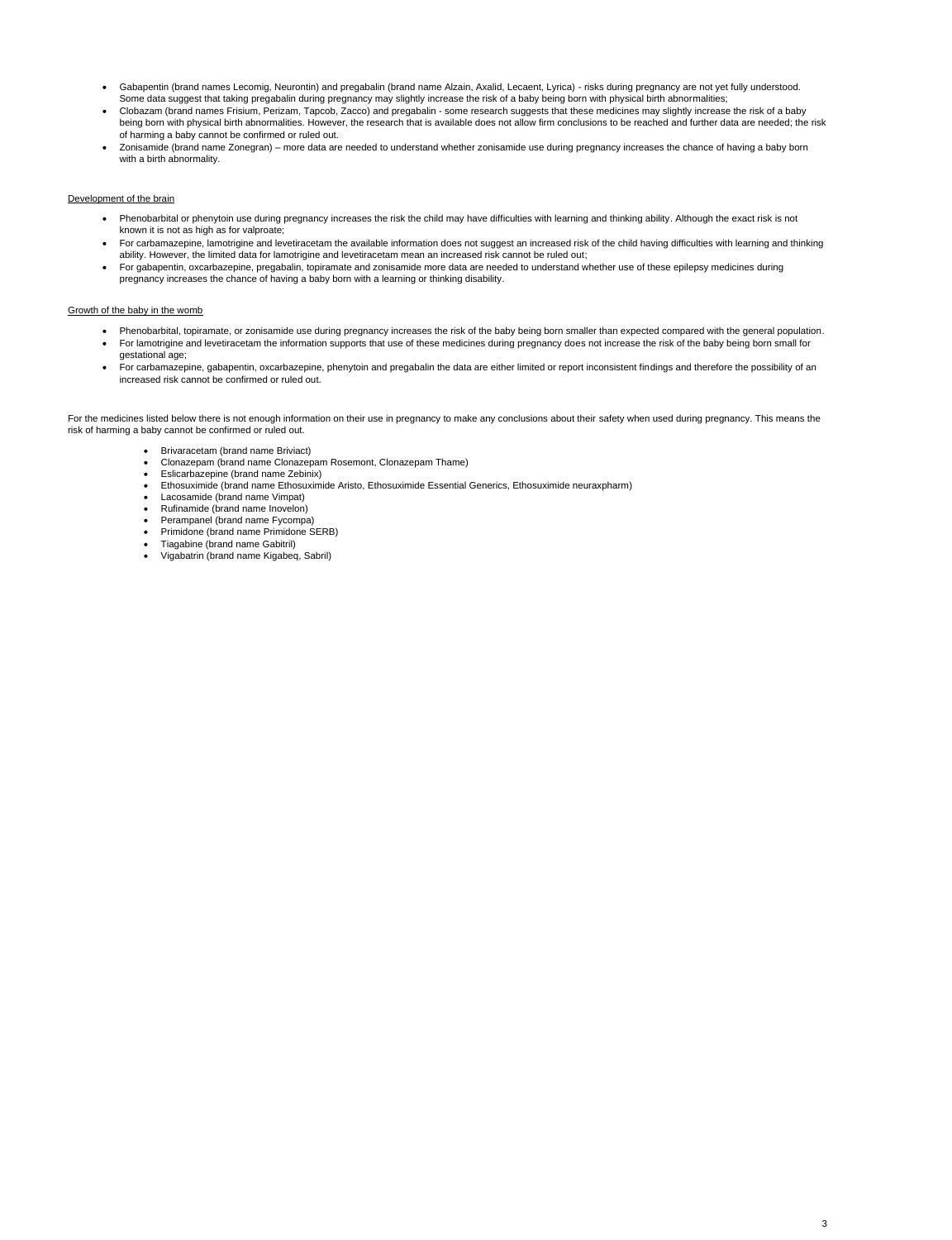## <span id="page-3-0"></span>2 Introduction

*(See glossary for an explanation of the terms used in this report)*

The Medicines and Healthcare products Regulatory Agency (MHRA) is the government agency responsible for regulating medicines and medical devices in the UK. We continually review the safety of all medicines in the UK and inform healthcare professionals and the public of the latest updates. In our public assessment reports we discuss evidence-based assessments of safety issues associated with a particular medicine or group of medicines.

The following report discusses our review of the non-clinical and clinical data relating to the safety of antiepileptic drugs during pregnancy.

#### **Background**

Epilepsy is one of the most common neurological conditions. Accurate estimates of incidence and prevalence of epilepsy are difficult to obtain as identifying everyone who may have epilepsy is challenging. It is estimated that more than 600,000 people in the UK have epilepsy and that every day 87 people in the UK are diagnosed with epilepsy. The estimated proportion of the UK population with active epilepsy (defined as having continuing seizures or a need for treatment) is around 1 in every 100 people in the UK. For around two-thirds of people with active epilepsy their epilepsy is adequately controlled by treatment with one or more antiepileptic drugs.

Epilepsy is also one of the most common neurological conditions in pregnancy and it is estimated that around 2500 infants are born to women with epilepsy every year in the UK (*ref UK Epilepsy and Pregnancy Register [http://www.epilepsyandpregnancy.co.uk/].* About one-third of women with epilepsy are in the reproductive age group (*Yerby 1994*).

The risks associated with the use of antiepileptic drugs during pregnancy are a significant concern for all women with epilepsy who are of childbearing potential. These risks need to be balanced against risks to the mother and the unborn baby of uncontrolled seizures. These discussions form an important part of the preconception counselling that should take place between a woman who is planning to start a family and her neurologist or general practitioner. It is also an important factor to be taken into consideration when initiating antiepileptic drug treatment in girls and women.

Of the antiepileptic drugs that are authorised for use in the UK, valproate or valproic acid, which is indicated for use in epilepsy and bipolar disorders, is known to be associated with serious harm to the unborn baby if taken by the mother during pregnancy. The available data from epidemiological studies show that valproate is associated with a significant risk of birth defects (approximately 10 in 100 babies will have a birth defect compared with 2–3 in 100 babies in the general population) and developmental disorders (about 30–40 children in every 100 may have developmental problems including delays in early development such as talking and walking later, lower intellectual abilities, poor language skills and memory problems) in children born to women who take it during pregnancy.

The available data support that there is an increased risk of major congenital malformations in children born to women with epilepsy treated with antiepileptic drugs during pregnancy and that the risk is greater at higher doses of antiepileptic drugs and with polytherapy compared with monotherapy. It is also recognised that some antiepileptic drugs taken by a mother during pregnancy can affect the physical and mental development of the unborn baby. However, the type and level of risk associated with use of antiepileptic drugs during pregnancy differs according to the specific antiepileptic drug(s) taken by the mother during the pregnancy. Where the available data are recognised to support an increased risk of either birth defects or effects on the unborn baby's growth and development, this is reflected in the product information that is provided with the medicine – the Summary of Product Characteristics (for use by healthcare professionals) and the Patient Information Leaflet, and may be accompanied by restrictions to its use.

For completeness, clinical data in relation to a number of other antiepileptic drugs less commonly used in the UK has also been reviewed; these include brivaracetam, clobazam, clonazepam, eslicarbazepine, ethosuximide, lacosamide, perampanel, primidone, rufinamide, tiagabine and vigabatrin.

The consistency and strength of the evidence for valproate supporting that its use during pregnancy is associated with serious harm to the unborn baby, has, in recent years, resulted in valproate being a major focus of European regulatory reviews of the safety of its use in women of childbearing potential and during pregnancy. The current requirement that girls and women of childbearing potential should only be treated with valproate if other antiepileptic drugs are ineffective or not tolerated and the need for women to be able to make informed choices about alternative antiepileptic drugs has increased the focus on the information available on the risks associated with use during pregnancy of other antiepileptic drugs.

Currently, valproate should not be used in girls (of any age) and women of childbearing potential unless there is no suitable alternative, as judged by a specialist experienced in the management of epilepsy or bipolar disorder. If valproate is the only effective or tolerated medicine, women and girls of childbearing potential should be enrolled in the Valproate Pregnancy Prevention Programme and a Risk Acknowledgement Form should be completed by the prescriber and patient every year at an annual specialist review.

The Epilepsies:diagnosis and management Clinical guideline [CG137] from the National Institute for Health and Care Excellence (NICE) recommends that in order to enable informed decisions and choice, women and girls with epilepsy and their partners, as appropriate, must be given accurate information and counselling about contraception, conception, pregnancy, caring for children, breastfeeding, and menopause. In particular, it is recommended that there should be a discussion with women and girls of childbearing potential (including young girls who are likely to need treatment into their childbearing years), and their parents and/or carers if appropriate, concerning the risk of antiepileptic drugs causing malformations and possible neurodevelopmental impairments in an unborn baby.

To support informed decision-making, in July 2019 the Commission on Human Medicines (CHM) endorsed a proposal for a review of data from non-clinical and clinical studies relating to the safety of non-valproate antiepileptic drugs during pregnancy. The Commission on Human Medicines considered that certain antiepileptic drugs should be prioritised for review based on their place in national clinical guidelines, the extent to which they are used in the UK and the available safety data; these were carbamazepine, gabapentin, lamotrigine, oxcarbazepine, phenobarbital, phenytoin, pregabalin, topiramate, and zonisamide. Consequently, the available non-clinical and clinical data has been reviewed in order to determine whether the accumulating data raises any new safety concerns or changes the current understanding about the safety of use during pregnancy of these prioritised antiepileptic drugs.

Levetiracetam (brand name Keppra), which is another antiepileptic drug that is widely used in the UK, was not included amongst the antiepileptic drugs that were prioritised for review as the available data relating to safety of its use during pregnancy had been subject to a recent European review and updates to product information had already been made. However, the data considered during the European review and any more recent published epidemiological studies have been included in this public assessment report and formed the basis on which the advice of the Commission of Human Medicines was sought.

The table below provides information on number of prescription items dispensed in the UK in 2019 (Prescription Cost Analysis Data)

#### **Table: Prescription Cost Analysis Data 2019 for antiepileptic drugs prioritised for review**

| <b>Antiepileptic Drug</b> | <b>Prescription items</b><br>dispensed in the community<br>in England in 2019* |
|---------------------------|--------------------------------------------------------------------------------|
| Carbamazepine             | 2,274,769                                                                      |
| Gabapentin                | 7,296,052                                                                      |
| Lamotrigine               | 2,965,550                                                                      |
| Levetiracetam             | 2,402,526                                                                      |
| Oxcarbazepine             | 109,137                                                                        |
| Phenobarbital             | 188,342                                                                        |
| Phenytoin                 | 675,597                                                                        |
| Pregabalin                | 7,398,604                                                                      |
| Topiramate                | 967,305                                                                        |
| Zonisamide                | 164,243                                                                        |

\* These figures include all prescription items dispensed in England for all indications so will include indications other than epilepsies

This public assessment report summarises the main evidence and key findings for the antiepileptic drugs considered in this review. It also presents the conclusions of the Commission on Human Medicines and its Neurology, Pain and Psychiatry Expert Advisory Group (NPPEAG).

The information and analyses contained in this report reflect evidence that was available at the time of the review in 2020. They are not intended to provide clinical advice. The MHRA will continue to monitor the safety of all medicines, however the information in this report will not be actively updated with new data or studies.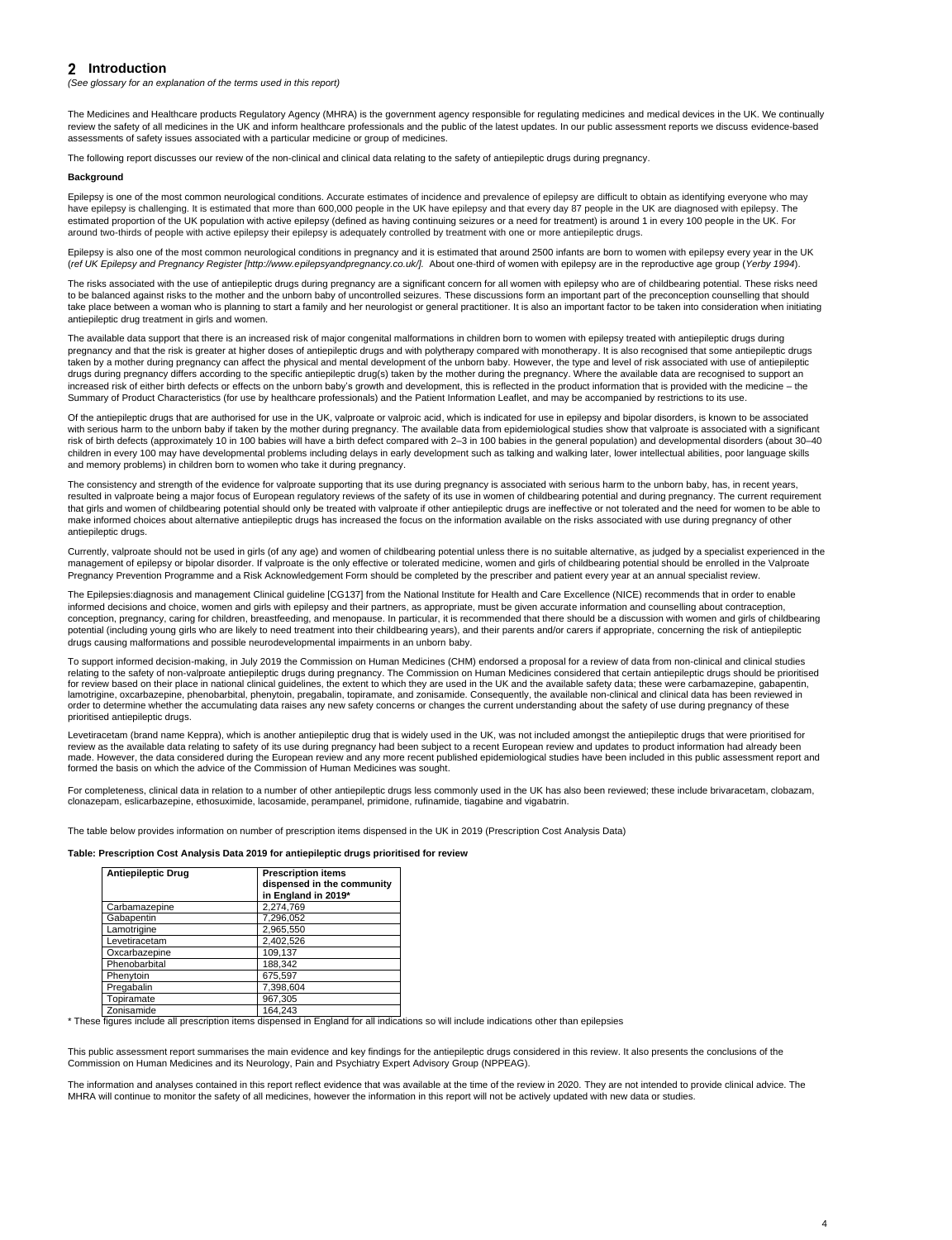5

## <span id="page-4-0"></span>**Summaries of main evidence and key findings**

This section summarises the main evidence considered in this review along with the key findings. The information is presented for the following antiepileptic drugs in alphabetical order in sections 3.1 to 3.10 below – carbamazepine, gabapentin, lamotrigine, levetiracetam, oxcarbazepine, phenobarbital, phenytoin, pregabalin, topiramate and zonisamide. Section 3.11 summarises the data and findings on the antiepileptics less commonly used.

The available clinical data on the risk of major congenital malformations, neurodevelopmental disorders and delay, and also other reproductive toxic effects were taken from the published scientific literature and included meta-analyses and epidemiological studies in pregnancy registries, national birth registers, and population-based cohorts. The key findings from the main studies are presented in tabular form in Appendices 1 to 3.

For the other antiepileptic drugs that were less commonly used, the main findings are outlined in section 3.11. These medicines include brivaracetam, clobazam, clonazepam, eslicarbazepine, ethosuximide, lacosamide, perampanel, primidone, rufinamide, tiagabine and vigabatrin.

The data for diazepam, fosphenytoin, lorazepam, midazolam, thiopental sodium and stiripentol have not been reviewed given that the authorised indications for these antiepileptic drugs include status epilepticus, acute convulsions, refractory convulsive disorders or Dravet's syndrome.

The first step in developing and testing a new drug is non-clinical research and assessing the safety and efficacy in both *in vitro* models (such as cell cultures) and several animal species, including pregnant animals, prior to First in Humans. Once safety and efficacy profiles are established in these models the drug can then enter a clinical development programme. During its clinical development a drug is then tested on a range of people in clinical trials in order to generate information on safety and efficacy. Randomised controlled clinical trials are usually considered the best evidence to support a causal association. However pregnant women are generally excluded from participation in these trials for ethical reasons. This means that there is a lack of randomised clinical data on the effects of the drug in human pregnancy. Non-clinical studies conducted in pregnant animal models which are used as a surrogate, are therefore important to investigate the effects of a drug in pregnancy. This type of data provides insights on the drug's potential to interfere in human embryonic/fetal development because the mechanisms facilitating embryonic/fetal development are highly conserved through evolution and as a result there are many similarities between the response in the animal models and humans.

The review of non-clinical data in the published literature and company-sponsored studies, where available, considered teratogenicity, neurodevelopment and other reproductive toxic effects. The non-clinical neurodevelopmental studies were performed in pregnant animal models, neonatal animals, and neuronal cell cultures, and were designed to investigate the effects of the antiepileptic drugs on the offspring behaviour or tissues of the developing brain, focussing on the regions associated with the cognitive impairment reported in the children of women who used antiepileptic drugs during pregnancy (for example, general developmental delay, impaired language, and lowered IQ). A limited number of studies attempted to correlate the tissue changes in regions of the brain in animal models with changes in the behaviour of the offspring in the postnatal period.

Randomised controlled clinical trials are usually considered the best evidence to support a causal association. However, because pregnant women are rarely included in randomised controlled clinical trials, once a product is marketed the aim is to collect information on safety in pregnancy in order that better information can be provided to patients and healthcare professionals. This further information can be collected by a number of means including through spontaneous reporting schemes such as the Yellow Card Scheme in the UK, population-based birth registries of children born with congenital malformations, pregnancy registries and observational studies. Consistent findings from well conducted observational studies (or a meta-analysis thereof), where the design and methodology minimise the chance of bias and confounding, would be considered good evidence for a statistically significant increase in the risk of congenital malformations or the risk of adverse neurodevelopmental outcomes in the offspring of those who had taken antiepileptic drugs during pregnancy compared with those who had not. The data to support a causal association is considered limited where there mostly consistent but non-statistically significant findings from the available observational studies but these studies are either still at some risk of bias or they are too small to detect a statistically significant association should one exist, or there are consistent statistically significant findings from poor quality studies where the estimated magnitude of risk is such that it could not be explained by biases alone. Where there are either a limited number of studies, the available studies are too small or only poor quality studies are available then the data is considered insufficient to allow a conclusion to be reached on the likelihood of a causal association.

The conclusions of this assessment are based on an evaluation of the available non-clinical and clinical data. The assessment takes into account the methodology, including the quality of data, how it was collected, the existence of a non-exposed group or control group, the type of controls, and if possible, the inclusion of foetuses aborted due to malformation, etc. To allow a proper evaluation of the reliability of the data, the available studies must be of adequate scientific quality.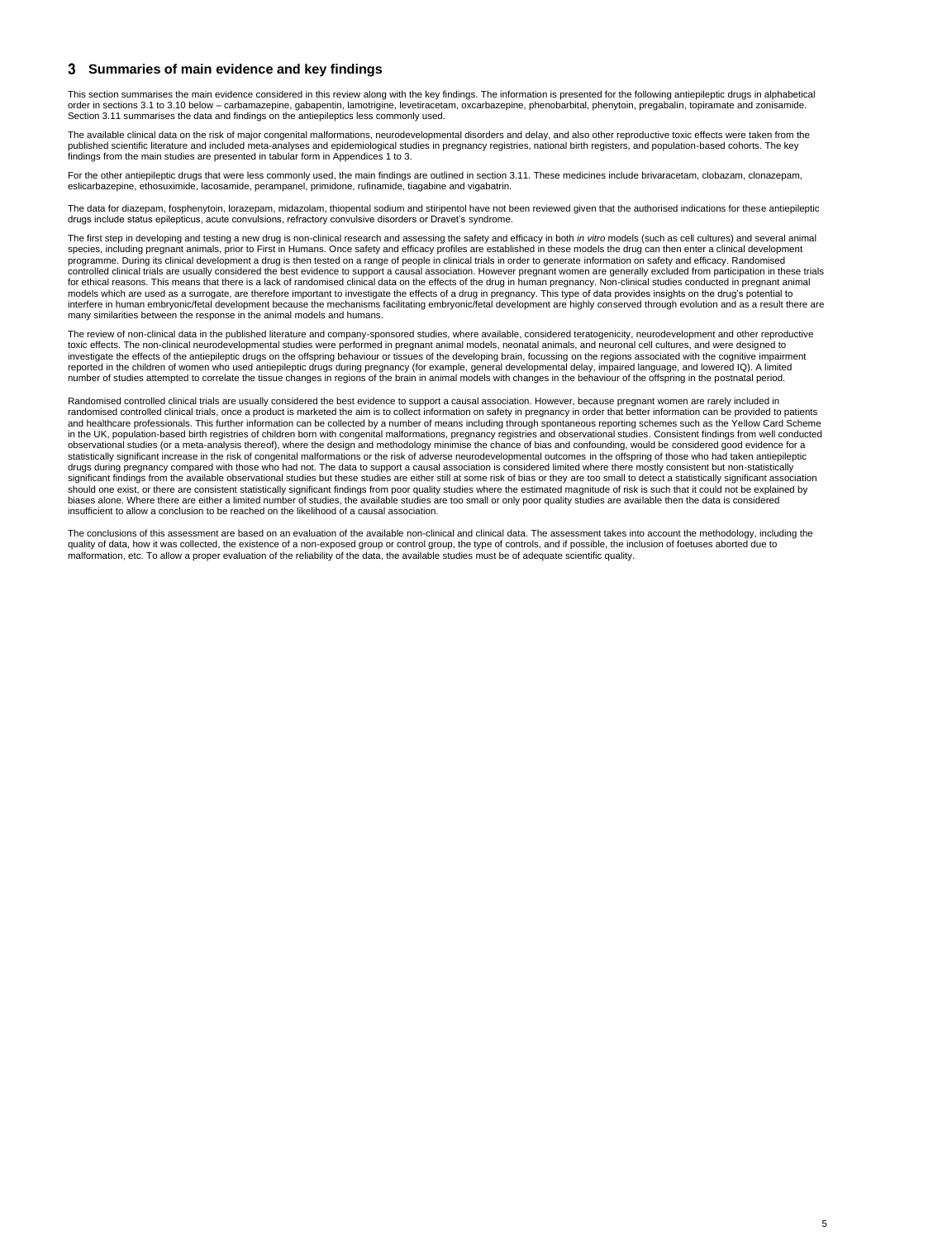### <span id="page-5-0"></span>**3.1 Carbamazepine**

Carbamazepine (brand name Tegretol) is indicated for use in adults, adolescents, and children for the treatment of generalised tonic-clonic and partial seizures.

NICE guidance recommends that it can be used first line for the treatment of focal and generalised tonic–clonic seizures and also as adjunctive therapy in the treatment of focal seizures. Data from the [Clinical Practice Research Datalink](https://www.cprd.com/) (CPRD) support that carbamazepine is among the most frequently prescribed antiepileptic drugs in women of childbearing age with epilepsy, but that its use in this group has been decreasingly steadily since 2010. These data also suggest it is among the more commonly prescribed antiepileptic drugs in pregnancy.

#### *Congenital malformations*

The available clinical data from meta-analyses (Meador et al, 2008, Weston et al, 2016, Veroniki et al, 2017a), pregnancy registries (Hernandez-Diaz et al, 2012, Campbell et al, 2014, Tomson et al, 2018, Vajda et al, 2019) and other large epidemiological studies (Petersen et al, 2017) involving around 9,000 pregnancies exposed to carbamazepine, of which around 6,000 pregnancies were exposed to carbamazepine in the first trimester, are generally supportive of an increased risk of major congenital malformations in association with carbamazepine exposure during pregnancy. The prevalence of major congenital malformations varies between 1.17% and 8% in the studies, likely reflecting the different study methodologies and populations studied. However, they generally appear to support a prevalence of around 4–5% and a risk of major congenital malformations following in-utero exposure to carbamazepine monotherapy that is higher than in the general population (2–3%) and higher than that seen in women with epilepsy who are untreated. Congenital malformations reported include cleft lip or palate, cardiac malformations, neural tube defects, hypospadias, genitourinary tract defects, skeletal malformations including club foot and polydactyly and respiratory and gastrointestinal malformations. These are broadly reflected in the current product information (the Summary of Product Characteristics for healthcare professionals and the Patient Information Leaflet).

The clinical data that is available to inform on the risk of polytherapy including carbamazepine (Meador et al, 2008, Veronika et al, 2017a) supports what is already known, which is that antiepileptic drug polytherapy is associated with a greater risk of major congenital malformations. However, it does not allow determination of the extent to which carbamazepine may contribute or even drive that risk. This is because the studies observing an increased risk associated with polytherapy involving carbamazepine also include other antiepileptic drugs that are considered to be associated with an increased risk of congenital malformations, such as valproate.

Where clinical studies have examined a dose-response, the findings are mixed; the larger studies are more supportive of an increased risk with increasing doses of carbamazepine (Tomson et al, 2018, UKEPR) but other smaller studies are not (Hernandez Diaz et al, 2012, Samren et al, 1997). The possibility of a dose-dependent risk is already reflected in the carbamazepine Summary of Product Characteristics.

Where studies have examined effects on intelligence quotient (IQ), there are conflicting results from some of the individual studies compared with the findings of the meta-analyses. Some recent prospective observational studies (Cohen et al, 2019 (61 children exposed to carbamazepine ) and Huber-Mollema et al, 2020 (32 children exposed to carbamazepine)) have reported lower scores for IQ, specific components of the Children's Memory Scale (such as Learning Index), or specific components of neuropsychological development (visuomotor precision) in children whose mothers took carbamazepine during pregnancy compared with children whose mothers did not. Similar findings were not seen in the meta-analyses (Banach et al, 2010 (83 children in the carbamazepine group) and Bromley et al, 2014 (150 children in the carbamazepine group)) that included other prospective observational studies. These differences may reflect the different methodologies and designs in the individual studies and limitations such as the potential for residual confounding and lack of a comparison to women with epilepsy in some studies.

Non-clinical studies in the published scientific literature in pregnant rats and mice report treatment-related congenital malformations in both rodent species (Sullivan and McElhatton,1977; Paulson et at., 1979; El-Sayed et at., 1983; Eluma et at., 1984; Vorhees et at.,1990; Finnell et al, 1995; Bennett GD, et al. 1996; El Shama, S., et al, 2015). The increased malformations observed in mice occurred at plasma concentrations relevant to the human therapeutic dose. Therefore, based on the currently available non-clinical data the risk of a teratogenic effect following therapeutic use in humans cannot be excluded.

#### *Neurodevelopmental disorders and delay*

Clinical data on the effects of prenatal exposure to carbamazepine and the risk of neurodevelopmental disorders is available from meta-analyses (Banach et al, 2010, Bromley et al, 2014 and Veroniki et al, 2017b) and a number of other epidemiological studies not included in these meta-analyses (Forsberg et al. 2011, Christensen et al, 2013, Deshmukh et al. 2016, Elkjær et al. 2018, Cohen et al, 2019, Christensen et al, 2019, Huber-Mollema et al, 2020).

- A large amount of post-marketing data exist on the risk of birth defects following the use of carbamazepine during pregnancy with the available studies involving around 9,000 pregnancies exposed to carbamazepine, of which around 6,000 were exposed in the first trimester. These data support that 4–5% of children exposed to carbamazepine monotherapy during pregnancy have congenital malformations. The risk is higher than that in babies born to mothers with epilepsy who were not exposed to antiepileptics during pregnancy, appears to be dose-dependent, and increases with antiepileptic drug polytherapy;
- The available clinical data on neurodevelopmental outcomes do not suggest an increased risk of neurodevelopmental disorders or delay. Limited non-clinical data reported evidence of an effect on the developing nervous system in rodents, however, the data are not sufficient to confirm a developmental neurotoxic potential.
- The findings from clinical studies examining fetal loss and fetal growth retardation are inconsistent and the non-clinical studies report that use of carbamazepine affects rodent fetal growth. Overall, the available evidence is inconclusive and the risks remain uncertain.

The meta-analyses by Bromley et al, 2014 and Veroniki et al, 2017b and the studies by Christensen et al, 2013 and 2019 have examined the effect of use of carbamazepine during pregnancy on outcomes including symptoms or diagnoses of autism spectrum disorders or attention deficit hyperactivity disorder (ADHD) in children whose mothers used carbamazepine during pregnancy. The largest studies are those by Christensen et al, 2013 (386 children exposed to carbamazepine) and 2019 (423 children exposed to carbamazepine), which examined the risk of autism spectrum disorders and ADHD, respectively. The studies by Christensen et al, and the meta-analyses do not suggest an increased risk of symptoms or diagnoses of autism spectrum disorders or ADHD following carbamazepine exposure during pregnancy.

Non-clinical studies in rodents from the published scientific literature have reported evidence of neurodegenerative changes that persist long into the postnatal period in regions of the developing brain associated with memory and learning (for example, hippocampus, cortex cerebri, and amygdala). These regions are implicated in the learning impairments observed in antiepileptic drug exposed children (Gonzalez-Maciel et al, 2020; Elshama S et al, 2015; Aberg E et al, 2013; Manent JB, et al, 2007; Araújo, I.M et al, 1988 ). There were limitations in the study designs employed and only a few investigated the effects of carbamazepine on the behaviour of the exposed offspring. These limited behavioural assessments reported no evidence of an effect on behaviour even when neurodegenerative changes were present (Aberg E et al, 2013). Overall uncertainty remains over the relevance of these non-clinical findings to the effects reported clinically.

#### *Other reproductive toxic effects on the fetus or neonate*

Clinical data on reproductive toxic effects are limited and the findings are mixed. Individual pregnancy registry and population-based cohort studies have reported increased risks of fetal loss with carbamazepine compared with unexposed women with epilepsy (Artama et al, 2013, Trivedi et al, 2018). However, the meta-analysis by Veroniki et al, (2017a) that included data on 3,911 carbamazepine monotherapy exposed pregnancies did not support an increased risk of fetal loss compared with unexposed women with epilepsy (OR 1.25,

#### 95% credible intervals 0.73 to 2.36).

Two individual studies in national birth registers (Almgren et al, 2009, Margulis et al, 2019) were not included in the meta-analysis and have suggested reduced fetal head circumference following carbamazepine exposure. It is of note that the head circumferences observed in the studies by Almgren et al, and Margulis et al, likely remain within the normal range and therefore suggest only a very small effect of carbamazepine. These data do not suggest an increased risk of microcephaly. The meta-analysis by Veroniki et al, which did not include the studies by Almgren et al, and Margulis et al, did not support an increased risk of prenatal growth retardation (OR 1.15, 95% Crl 0.77 to 1.67) based on data from 2,897 carbamazepine monotherapy exposed pregnancies.

Non-clinical studies from the published scientific literature have shown reproducible evidence of intrauterine growth restrictions/delayed growth in rodents (e.g. reduced mean fetal body weights, reduced crown-rump length and delayed bone growth [length and size]) (Vorhees et al, 1990, El-Gaafarawi and Abouel-Magd, 2015, Elshama et al, 2015; Jose, M., et al, 2017). The lowest maternal plasma concentrations of carbamazepine associated with these findings was not reported therefore the relevance to the human therapeutic doses are unknown (El-Gaafarawi and Abouel-Magd, 2015).

#### *Key findings for carbamazepine*

Overall the available clinical and non-clinical data support the following key findings for carbamazepine: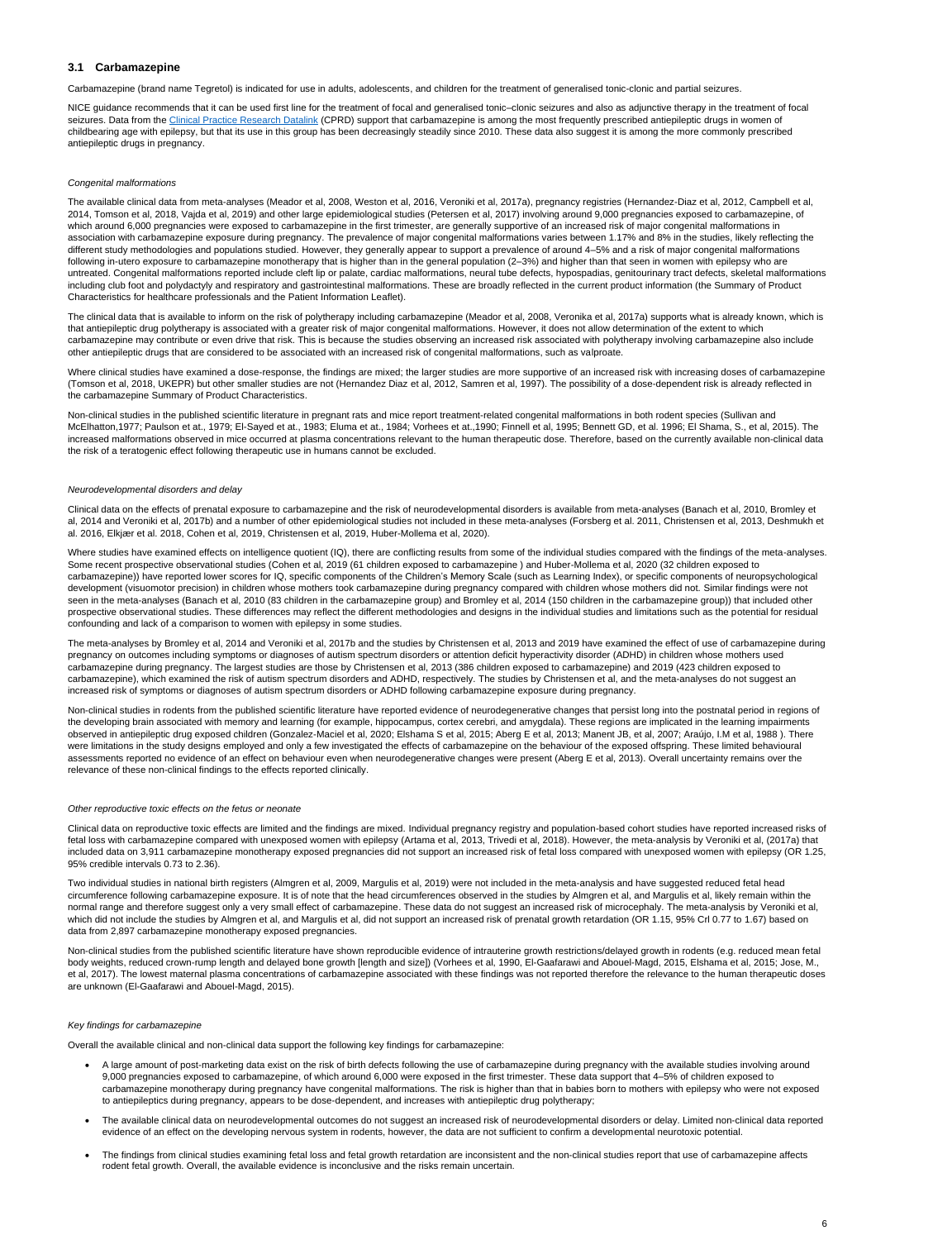### <span id="page-6-0"></span>**3.2 Gabapentin**

Gabapentin (brand name Neurontin) is indicated for:

- monotherapy in the treatment of partial seizures, with or without secondary generalisation in adults, adolescents aged 12 year and above;
- adjunctive therapy in the treatment of partial seizures, with or without secondary generalisation, in adults, adolescents, and children aged 6 years and above.

NICE guidance recommends that it can be used as adjunctive treatment in focal seizures. Data from the CPRD suggests that among the prioritised antiepileptics drugs that gabapentin is one that is commonly initiated in women of childbearing age with epilepsy and also that it is among the most commonly prescribed antiepileptic drugs in pregnancy.

It is also indicated for the treatment of peripheral neuropathic pain such as painful diabetic neuropathy and post-herpetic neuralgia in adults.

The available data from clinical studies remains relatively limited. The larger clinical studies are those from the North American Antiepileptic Drug pregnancy registry (Hernandez-Diaz 2012, NAAED, 2019), the Swedish National Birth Registry (Kallen et al, 2013) and a study using prospective data from teratology information services (Fujii et al, 2013). None of these studies are suggestive of an increased risk of congenital malformations in association with use of gabapentin during pregnancy. However, the numbers exposed in each of these studies and the total overall numbers of exposed pregnancies (around 600 first trimester exposed pregnancies) remains relatively low and do not allow robust conclusions to be drawn.

#### *Congenital malformations*

A meta-analysis by Veroniki et al, 2017a also did not suggest an increased risk of overall major congenital malformation with gabapentin use during pregnancy. However, gabapentin was found to be associated with statistically significantly more cases developing cardiac congenital malformations compared to the control group (odds ratio (OR) 5.98; 95% confidence interval (CI): 1.37-19.73) and hypospadias compared to the control group (OR, 16.54; 95% CI 2.50-121.70). These studies involved a very limited number of pregnancies (cardiac malformations: 2 studies involving a total of 45 exposed pregnancies, hypospadias: 1 study involving 39 exposed pregnancies) and further data are needed to determine whether this is a true effect.

Data are also available from a cross-sectional epidemiological study which retrospectively enrolled children from the UK Epilepsy and Pregnancy Registry (Bromley et al, 2016). However, the numbers for gabapentin were very low. Primary outcome data relating to 14 children exposed to gabapentin are reported but given the small size of the group they were not further investigated in the statistical analysis. Gabapentin was also included in the meta-analysis conducted by Veroniki et al, 2017b and this did not suggest a statistically significant increased risk of adverse neurodevelopmental outcomes in children associated with exposure to gabapentin in utero. However, the number of children exposed to gabapentin in utero was very limited and so overall no conclusions can be reached about the risk of adverse neurodevelopmental effects with gabapentin.

The available non-clinical data from the published scientific literature, reports malformations in mice, however these findings are contradicted by the results of unpublished regulatory Good Laboratory Practice compliant studies in pregnant mice, rats and rabbits which did not detect evidence of teratogenicity in the exposed offspring at plasma concentrations equal to and above those used in the published studies. The Good Laboratory Practice studies are well designed for the purposes of detecting teratogenic effects of substances.

The risk of malformations with gabapentin therefore remains uncertain and further data are needed to inform our understanding.

#### *Neurodevelopmental disorders and delay*

The available clinical studies include a nationwide population-based cohort study using French national healthcare databases (Blotiere et al, 2020). This study provided data on 378 children exposed to gabapentin in utero and did not suggest that gabapentin was associated with an increased risk of neurodevelopmental disorders, pervasive developmental disorders, mental retardation or visits to a speech therapist.

Non-clinical studies in the published scientific literature in rodents showed neurodegenerative changes in the cerebral cortex and hippocampus of fetuses exposed to gabapentin during early and mid-pregnancy (Prakash et al, 2008 and Badawy et al, 2019). However, limitations in the design of these studies make them insufficient to determine the effects of gabapentin on the developing nervous system. An unpublished Good Laboratory Practice compliant study in pregnant rats showed non-dose-related behavioural changes in the performance of the offspring during tests of activity and emotionality but the changes were not statistically significantly different from those of the control animals. Overall, the nonclinical data does not provide clear evidence that exposure to gabapentin during pregnancy adversely affects the development of the central nervous system.

#### *Other reproductive toxic effects on the fetus or neonate*

The available clinical studies (Fujii et al, 2013, Killic et al, 2014, Hernandez-Diaz et al, 2017) do not allow for firm conclusions to be reached. Some studies suggest that gabapentin use during pregnancy may result in an increased risk of preterm birth and prenatal growth retardation but these tend to include a small number of gabapentin exposed pregnancies. In the study with the largest number of pregnancies exposed to gabapentin monotherapy (Hernandez-Diaz et al, 2017; 153 gabapentin exposed pregnancies) the risk of the baby being born small for gestational age with gabapentin was not statistically significantly different from the risk with another antiepileptic drug (lamotrigine). Similarly, a recent metaanalysis (Veroniki et al, 2017a; 76 gabapentin exposed pregnancies) did not suggest an increased risk of on prenatal growth retardation and preterm birth following gabapentin use during pregnancy.

Non-clinical data from unpublished regulatory-compliant company-sponsored studies and from published studies have reported fetal growth retardation characterised as reduced fetal weights and crown-rump length in mice offspring (published studies [Prakash et al, 2008; Afshar M, Golalipour MJ 2008; Afshar M, et al, 2009]); delayed skeletal development in rat and mice offspring, and reduced birth weights in male rat offspring (unpublished regulatory-compliant studies) following exposure during pregnancy. The fetal growth retardation observed in the regulatory compliant studies occurred at doses approximately 1 to 5 times the human therapeutic dose.

Overall the available clinical and non-clinical data support the following key findings for gabapentin:

- A moderate amount of clinical data exist on the risk of birth defects following the use of gabapentin during pregnancy with the available studies only involving around 600 pregnancies exposed to gabapentin in the first trimester. Overall, the limitations of the available clinical and non-clinical data do not allow any firm conclusions to be drawn. The risk remains uncertain and further data are required;
- Very limited clinical data exist on the risk of neurodevelopmental outcomes and this risk remains unknown. Limited non-clinical data report some evidence of an effect on the developing nervous system in rodents, however, the data are not sufficient to determine a developmental neurotoxic potential.
- A moderate amount of clinical data show conflicting findings with regards to effects on fetal growth. Non-clinical data report that the use of gabapentin during pregnancy is associated with adverse effects on fetal growth and development in rodents. Overall, the available data do not allow any firm conclusion to be drawn and the possibility of an effect on prenatal growth cannot be ruled out.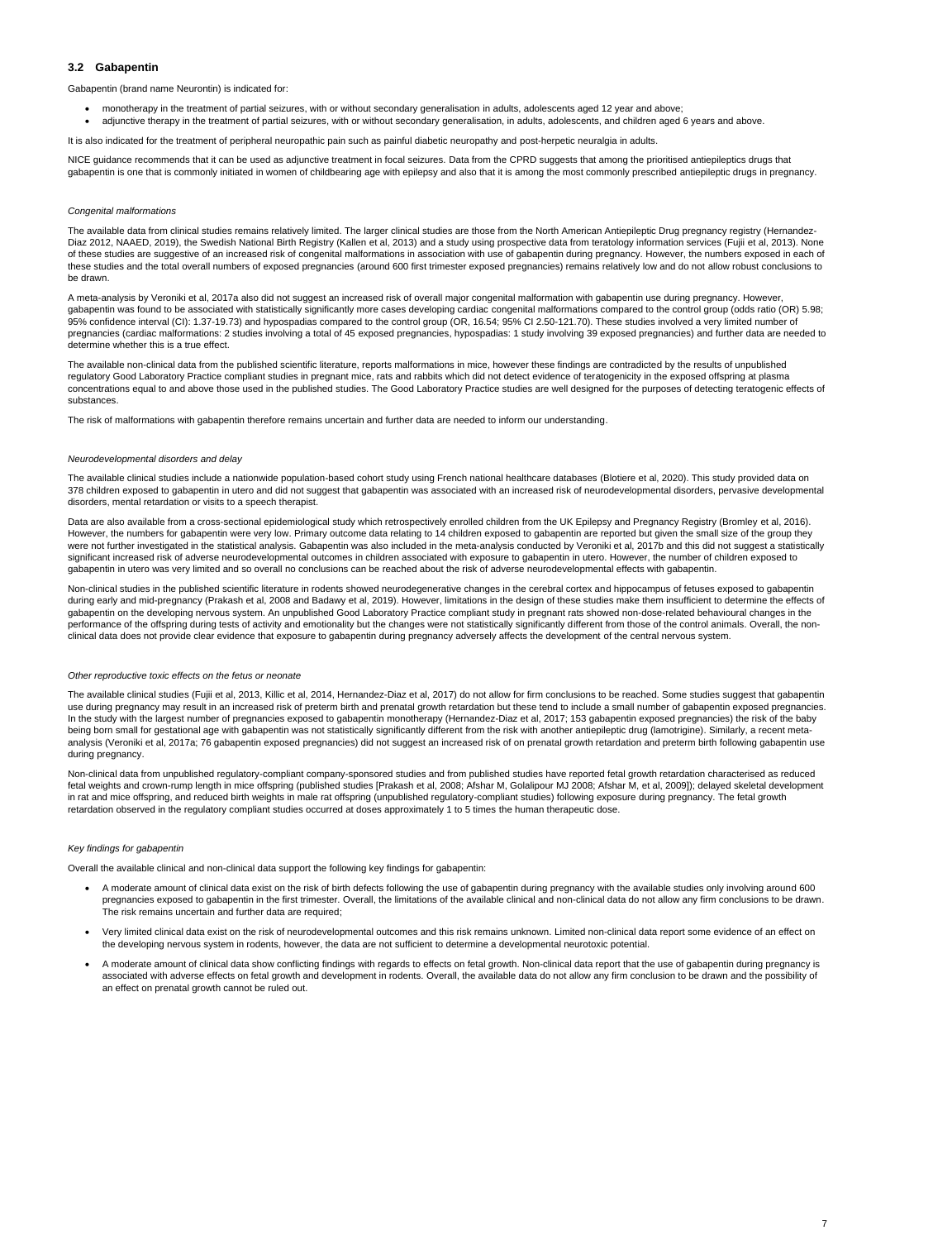#### <span id="page-7-0"></span>**3.3 Lamotrigine**

Lamotrigine (Lamictal) is indicated for use in adults and adolescents aged 13 years and above for:

- adjunctive or monotherapy treatment of partial seizures and generalised seizures, including tonic-clonic seizures;
- seizures associated with Lennox-Gastaut syndrome. Lamotrigine is given as adjunctive therapy but may be the initial antiepileptic drug to start with in Lennox-Gastaut syndrome.

NICE guidance recommends that it can be used as first line or adjunctive treatment for generalised tonic-clonic, absence or focal seizures and also as adjunctive treatment in tonic or atonic seizures.

It is also indicated for use in children and adolescents aged 2 to 12 years for:

- adjunctive treatment of partial seizures and generalised seizures, including tonic-clonic seizures and the seizures associated with Lennox-Gastaut syndrome;
- monotherapy of typical absence seizures.

CPRD data show that in women of childbearing age, lamotrigine is the antiepileptic drug that is most commonly prescribed and also most commonly started for the treatment of epilepsy. It is also among the most commonly prescribed antiepileptic drugs in pregnancy.

#### *Congenital malformations*

The review of clinical data on the risk of major congenital malformations with lamotrigine included data from meta-analyses (Meador et al, 2008, Weston et al, 2016, Veroniki et al, 2017a) and other large epidemiological studies which included pregnancies exposed to lamotrigine monotherapy (Cunnington et al, 2011, Petersen et al, 2017, Tomson et al, 2018, Vajda et al, 2019). Together these meta-analyses and studies included more than 12,000 pregnancies where lamotrigine monotherapy was used, including more than 9,000 in which lamotrigine was used in the first trimester These studies included comparisons with pregnancy outcomes in women without epilepsy, and in women with epilepsy who were not treated with antiepileptic drugs. The results from these meta-analyses and other studies consistently indicated that exposure to lamotrigine monotherapy during pregnancy is not associated with an increased risk of major congenital malformations at usual maintenance doses. The largest meta-analysis considered in this review included 6,290 pregnancies exposed to lamotrigine compared with pregnancies in women with epilepsy not exposed to antiepileptic drugs and there was no increased risk of major congenital malformations. The odds ratio for major congenital malformations was 0.96 (95% credible intervals 0.72 – 1.25). The risk ratio in this meta-analysis was 1.07 (95% CI 0.64 – 1.77) (Weston et al, 2016). The latest data on 2,514 exposed pregnancies from the International Registry of Antiepileptic Drugs and Pregnancy (EURAP) reported a major congenital malformation rate of 2.9% for lamotrigine (74/2,514) (Tomson et al, 2018).

Non-clinical studies have reported that exposure to lamotrigine during pregnancy and also in juvenile rats can induce some neurobehavioural effects at doses relevant to human therapeutic doses.

The UK product information for lamotrigine recommends that the usual maintenance dose is 100 – 200 mg, although it notes that 500 mg per day has been required by some patients to achieve desired response. Studies investigating the effect of lamotrigine dose on the risk of major congenital malformations have shown conflicting results. A study in the International Lamotrigine Pregnancy Registry (Cunnington et al, 2011) reported no evidence of an increase in the rate of major congenital malformations after first trimester use of lamotrigine monotherapy (n=1,523) at doses increasing in 100 mg increments, although there was little use of daily doses above 600mg (n=44). A population-based cohort study using data from Danish health registers found no difference in major congenital malformation risk in a pre-planned analysis that evaluated the risks associated with first trimester mean daily doses of lamotrigine of 250 mg or lower (n=766) or higher than 250 mg (n=253) (Mølgaard-Nielsen and Hviid 2011). A study using data from the Australian Register of Antiepileptic Drugs in Pregnancy (APR), including pregnancies with use of lamotrigine monotherapy in the first trimester (n=406), did not find an association between lamotrigine dosage and risk of major congenital malformations (Vajda et al. 2019). However, a study using data from EURAP reported that the prevalence of major congenital malformations was 4.3% (28/644) for doses of lamotrigine higher than 325 mg per day compared with 2.5% (46/1,870) for doses of lamotrigine 325 mg per day or lower, odds ratio 1.68 (95% CI 1.01 – 2.80) (Tomson et al, 2018).

Overall, the available clinical data from epidemiological studies (Hernandez Diaz et al, 2014, Hernandez-Diaz et al, 2017, Killic et al, 2014, Trivedi et al, 2018, Bech et al, 2018, Vajda et al, 2018, Danielsson et al, 2019) and the meta-analysis by Veroniki et al. (2017a) do not suggest that lamotrigine monotherapy is associated with an increased risk of combined fetal loss, prenatal growth retardation, or preterm birth. The majority of the data come from studies including between 2,000 and 3,000 pregnancies where lamotrigine monotherapy was used and which were included in the meta-analysis by Veroniki et al. (2017a) for different reproductive outcomes. In this meta-analysis the odds ratio for combined fetal loss was 1.38 (95% Crl, 0.70 – 2.88), the odds ratio for prenatal growth retardation was 0.90 (95% Crl, 0.56 – 1.42)., and the odds ratio for preterm birth was 1.05 (95% CrI, 0.70 – 1.48). Whilst some individual studies, including some which contributed to the meta-analysis by Veroniki et al. (2017a), did report an increased risk of either spontaneous abortion (Trivedi et al, 2018) or preterm birth (Killic et al, 2014), these have some important limitations such as the possibility of residual confounding and/or low numbers of exposures.

The assessment of the reproductive and developmental effects of lamotrigine in non-clinical studies is limited by the induction of maternal toxicity at human therapeutic doses and consequently its effects at higher exposures has not been performed. However, acknowledging such limitations, the non-clinical evidence reports that lamotrigine at doses relevant to human therapeutic doses is not teratogenic in rodents and rabbits. The absence of teratogenicity provides some reassurance over the use of lamotrigine in pregnancy but caution is required due to the limitations caused by the dosing restrictions.

#### *Neurodevelopmental disorders and delay*

Epidemiological studies and meta-analyses have investigated outcomes including measures of intelligence, developmental outcomes, and symptoms or diagnoses of autism spectrum disorders or ADHD (Veroniki et al, 2017b, Bromley et al, 2014, Deshmukh et al. 2016, Christensen et al, 2013, Elkjaer et al. 2018, Christensen et al, 2019, Cohen et al, 2019, Huber-Mollema et al, 2019 and 2020, Richards et al. 2019, Blotière et al. 2020, Husebye et al. 2020). Overall, the available clinical data do not indicate a negative impact of lamotrigine on these outcomes.

For the outcome of autism spectrum disorders, the data for lamotrigine were not completely consistent, with some studies reporting increases in the risk of autism spectrum disorders and similar outcomes, but with different estimates of the size of the increase. The largest single study that investigated autism spectrum disorder outcomes, by Christensen et al. 2013 (1383 children exposed to lamotrigine in utero), did not indicate an increase in risk in children whose mothers took lamotrigine during pregnancy, compared with children whose mothers did not take antiepileptic drugs during pregnancy, when adjusted for variables including maternal age, parental psychiatric history, gestational age, and sex. Some studies have reported potentially increased risks of autistic spectrum disorder outcome, or of poorer levels of early child development in terms of social and language skills, however some studies lacked precision or were potentially subject to residual confounding, or to bias where the outcomes were reported by those with knowledge of the child's antiepileptic drug exposure status, and these data are not sufficient to confirm a causal association with lamotrigine..

*Other reproductive toxic effects on the fetus or neonate*

Data from non-clinical studies report that increased incidences of reduced fetal body weights and skeletal variations in embryofetal development studies have been observed in rodents as well as increases in incidence of fetal and postnatal mortality, but these effects were observed in the presence of, and could be attributed to, maternal toxicity. Similar to the findings for teratogenic effects, the limited picture caused by the dosing restrictions mean that caution is required with regards to the interpretation of these data.

#### *Key findings for lamotrigine*

Overall the available clinical and non-clinical data support the following key findings for lamotrigine:

- Studies involving more than 12,000 pregnancies exposed to lamotrigine consistently show that lamotrigine at the usual maintenance doses recommended in the product information is not associated with an increased risk of major congenital malformations. Non-clinical data do not report a teratogenic effect at human therapeutic doses.
- The available clinical studies on neurodevelopmental outcomes do not suggest an increased risk of neurodevelopmental disorders or delay, however, the limitations of the data mean an increased risk cannot be definitively excluded. Non-clinical data report some neurobehavioural effects but the clinical relevance of these are unknown.
- A large amount of data from clinical studies examining the effects of lamotrigine on fetal growth and development do not support adverse effects following use of lamotrigine during pregnancy. Non-clinical data report that lamotrigine can produce effects on fetal growth at human therapeutic doses but this appears to be due to toxic effects in the mother and the clinical relevance is unclear.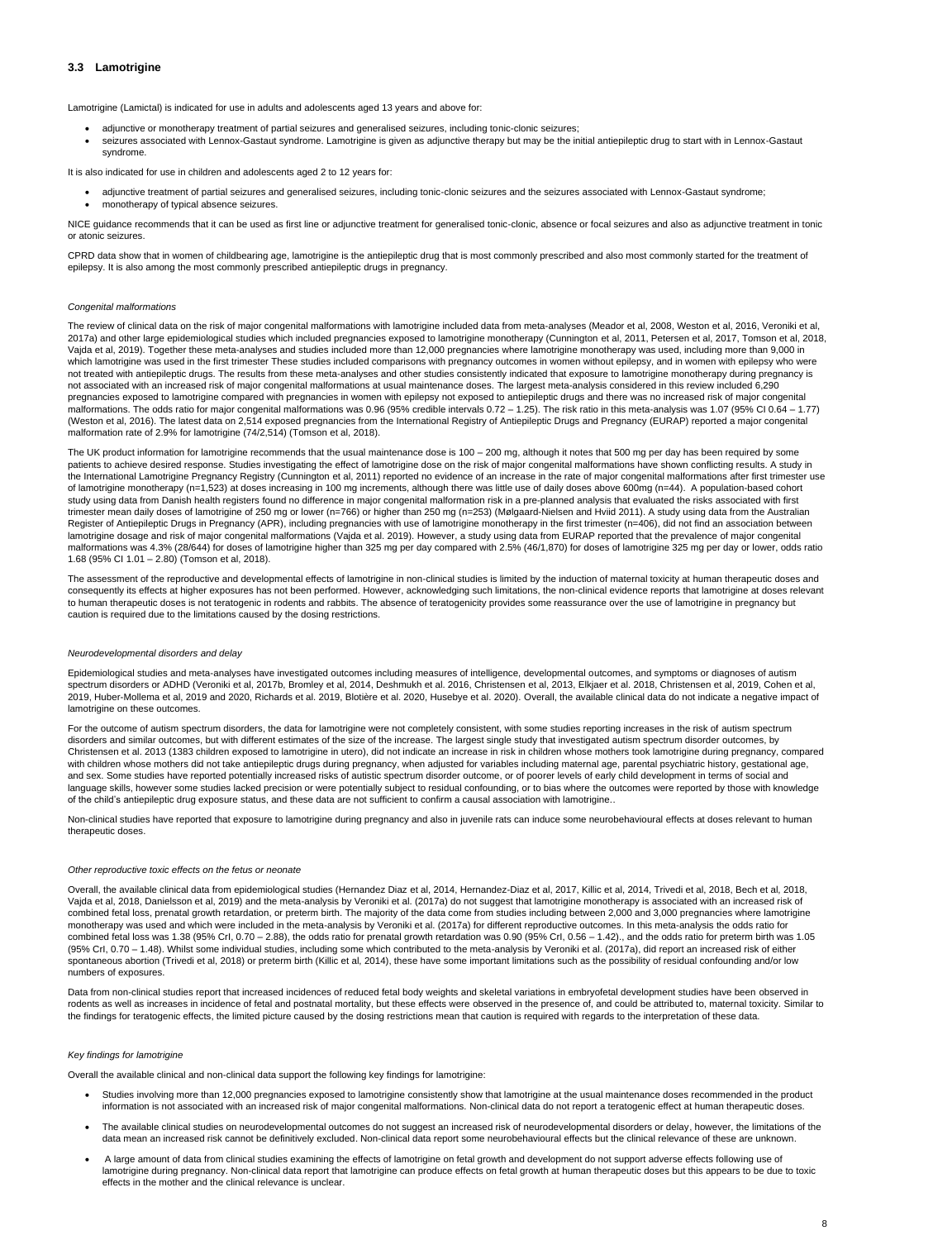#### <span id="page-8-0"></span>**3.4 Levetiracetam**

Levetiracetam (brand name Keppra) is indicated for use as monotherapy in the treatment of partial seizures, with or without secondary generalisation, in adults and adolescents aged 16 years and older. It is also indicated as adjunctive therapy in the treatment of:

- partial seizures, with or without secondary generalisation, in adults, adolescents, and children aged 4 years and older;
- myoclonic seizures in adults and adolescents from 12 years of age with juvenile myoclonic epilepsy;
- primary generalised tonic-clonic seizures in adults and adolescents from 12 years of age with idiopathic generalised epilepsy.

NICE guidance recommends that it can be used as first line or adjunctive treatment for myoclonic seizures and also as adjunctive treatment in generalised tonic-clonic or focal seizures.

#### *Congenital malformations*

The review considered clinical data from meta-analyses of published studies and epidemiological studies from pregnancy registries of antiepileptic drugs (Weston et al, 2016, Veroniki et al, 2017a, Tomson et al, 2018, Vajda et al, 2019), which included data on more than 1800 pregnancies exposed to levetiracetam monotherapy, of which more than 1500 exposures occurred during the first trimester. These studies consistently suggest that in-utero exposure to levetiracetam monotherapy is not associated with an increased risk of major congenital malformations.

The largest of these studies reported data on 599 levetiracetam exposed pregnancies from the International Registry of Antiepileptic Drugs and Pregnancy (Tomson et al, 2018) and 450 levetiracetam exposed pregnancies from the North American Antiepileptic Drugs Pregnancy Registry (Hernandez-Diaz et al, 2012); major congenital malformation rates of 2.8% and 2.0% respectively were reported and were not statistically significant increased compared with the control groups in these studies.

#### *Neurodevelopmental disorders and delay*

The available clinical data on the risk of neurodevelopmental disorders with levetiracetam is extremely limited and involves data on around 100 children (Shallcross et al, 2011, Bech et al, 2018, Huber-Mollema et al, 2019 and 2020). Levetiracetam was also included in the meta-analysis by Veroniki et al, (2017b). The available data do not suggest an increased risk of cognitive developmental delay, psychomotor developmental delay and autism/dyspraxia. However, as the numbers of exposures remains limited this cannot be concluded definitively and so it is important that any emerging data is kept under close review.

#### *Other reproductive toxic effects on the fetus or neonate*

The available clinical data from epidemiological studies ( Killic et al, 2014, Trivedi et al, 2018, Bech et al, 2018, Vajda et al, 2018, Danielsson et al, 2019 and Margulis et al, 2019) and the meta-analysis by Veroniki et al. (2017a) including data on more than 1,800 pregnancies consistently suggest that levetiracetam monotherapy is not associated with an increased risk of fetal loss, prenatal growth retardation, or preterm birth.

#### *Key findings for levetiracetam*

Overall the available clinical data support the following key findings for levetiracetam:

It is also of note that oxcarbazepine is structurally similar to carbamazepine (it is structural analog of carbamazepine) but is metabolised differently in the body and therefore its side effect profile may differ to that of carbamazepine, which has been shown to be associated with an increased risk of major congenital malformations. Further data are needed to more fully inform the understanding of the risk of congenital malformations with oxcarbazepine and no definitive conclusions can be reached.

- Clinical studies involving more than 1,800 pregnancies exposed to levetiracetam monotherapy (including more than 1,500 pregnancies exposed to levetiracetam in the first trimester) do not suggest an increase in the risk for major congenital malformations;
- Available clinical studies do not suggest an increased risk of neurodevelopmental disorders or delay associated with in-utero exposure to levetiracetam but the data are very limited meaning the risks remain uncertain and the possibility of an increased risk cannot be excluded;
- Clinical studies examining the effects of levetiracetam on fetal growth and development do not suggest that levetiracetam is associated with adverse effects.

#### <span id="page-8-1"></span>**3.5 Oxcarbazepine**

Oxcarbazepine (brand name Trileptal) is indicated as monotherapy or adjunctive therapy in adults and children aged over 6 years of age with partial seizures with or without secondary generalised seizures.

NICE guidance recommends that oxcarbazepine can be used first line for generalised tonic-clonic seizures and also as first line and adjunctive treatment for focal seizures.

#### *Congenital malformations*

Overall, the available clinical data does not suggest an increased risk of major congenital malformations associated with oxcarbazepine during pregnancy. However, the number of exposures is more limited than that for some of the other antiepileptic drugs with around 800 total exposed pregnancies including around 600 first-trimester-exposed pregnancies.

The clinical data from meta-analyses, pregnancy registry studies and the larger epidemiological studies (Weston et al, 2016, Veroniki et al, 2017a, Tomson et al, 2018, data published on North American Antiepileptic Drug Pregnancy Registry website in 2019, Vajda 2019) which included data on around 800 pregnancies suggest that the prevalence of major congenital malformations associated with in-utero exposure to oxcarbazepine is 2–3% and is similar to that seen in the general population. These studies also suggest that the risk of malformations is not greater than that seen in women with epilepsy that are not exposed to antiepileptic drugs. The study by Tomson et al, 2018, which is the largest of the individual studies, compared the risk seen with oxcarbazepine to that seen with other individual antiepileptic drugs and these data do not suggest that the risk differs significantly from that seen with lamotrigine, levetiracetam or carbamazepine. For these other antiepileptic drugs that were used as comparators, the available clinical data for both lamotrigine and levetiracetam do not support an increased risk of major congenital malformations with either of these antiepileptic drugs when used at usual maintenance doses, however, the data for carbamazepine does support an increased risk of major congenital malformations.

There are some studies that report a higher prevalence of major congenital malformations (Kallen et al, 2013, Vajda et al, 2019) with oxcarbazepine. These studies include low numbers of oxcarbazepine exposed pregnancies – less than 50 pregnancies exposed to monotherapy in the first trimester.

A regulatory-compliant company-sponsored study in pregnant rats reported an increased incidence of fetal malformations at human therapeutic doses (approximately 1.2 to 4 times the maximum human recommended dose)

*Neurodevelopmental disorders and delay*

Clinical data on the risk of neurodevelopmental disorders with oxcarbazepine is primarily driven by data from retrospective studies using Danish national registries (Bech et al, 2018, Christensen et al, 2013 and 2019) and the meta-analysis by Veroniki et al, 2017b.

Overall, these data are not supportive of a detrimental impact, as all three studies do not support any impact on school performance, nor do they suggest an increased risk of attention deficit hyperactivity disorder or autism spectrum disorder in children in association with oxcarbazepine use during pregnancy. Although the data from the Veroniki et al,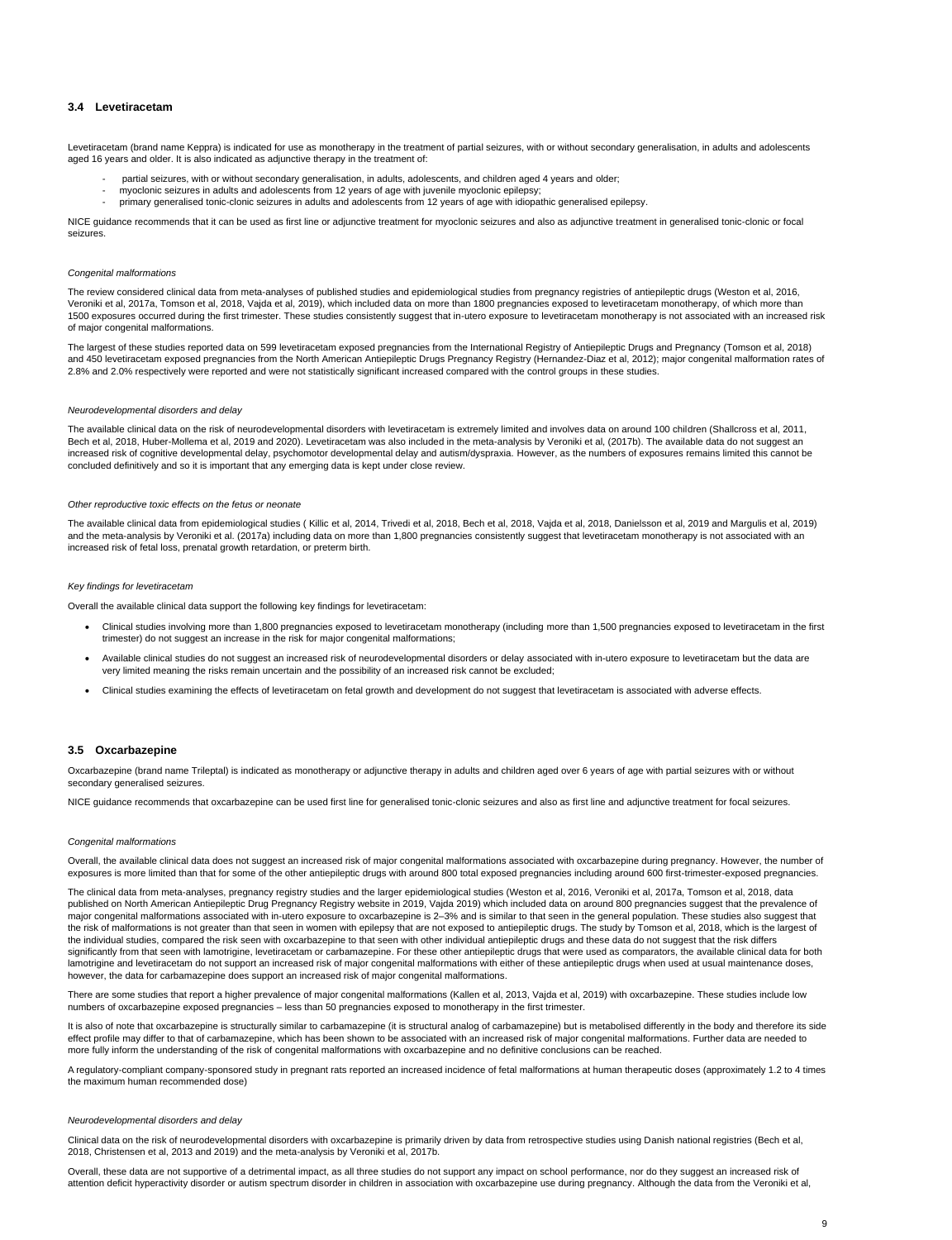meta-analysis suggested a significantly increased risk of autism/dyspraxia (OR 13.51 [95% CrI 1.28–221.40]), this was based on limited data as is reflected in the very wide confidence interval. Furthermore, the increased risk of autism/dyspraxia was no longer statistically significant when a sensitivity analysis was conducted that only included studies considered to be at low risk of bias (OR 10.23 [95% CI 0.36–6.8x10<sup>3</sup>]), suggesting that this is not a robust basis on which to reach a conclusion about an increased risk of autism.

Non-clinical data are limited in terms of the number and design of the studies that have investigated the effect of oxcarbazepine on the developing central nervous system (Araújo, IM et al, 2004 and Pavone A, Cardile V, 2003), however evidence of a neurodegenerative effect in the hippocampus of rat offspring, which persists long into the postnatal period has been reported. These offspring also had substantial changes in brain and body weights prenatally and postnatally (Gonzalez-Maciel et al, 2020). The clinical relevance of these recent findings are unclear due to limitations in the study design; however, they may be related to the results of a regulatory compliant company sponsored study in which behavioural changes (slightly reduced activity index) had been concluded to be associated with diminished body weight gain of the offspring as opposed to an effect on the central nervous system.

The findings from clinical studies with regards to the risk of fetal death in association with in-utero exposure to oxcarbazepine are inconsistent. The meta-analysis by Veroniki et al, (2017a) does not support an increased risk of fetal loss, however, data from some studies in pregnancy registries (Artama et al, 2013, Trivedi et al, 2018) are suggestive of a trend towards an increased risk of fetal loss in association with oxcarbazepine exposure during pregnancy. However, these studies suffer from some limitations that preclude firm conclusions being reached. Equally there are other prospective studies in pregnancy registries that do not support an increased risk of fetal loss (Bech et al, 2014, Vajda et al, 2018).

#### *Other reproductive toxic effects on the fetus or neonate*

Similarly, the data from clinical studies on the risk of intrauterine growth retardation show inconsistent results. The meta-analysis by Veroniki et al, (2017a) does not suggest an increased risk with oxcarbazepine (OR 0.99, 95% CI 0.56–1.76), while some individual studies (Artama et al, 2013, Killic et al, 2014) report findings that are suggestive of an adverse effect on prenatal growth and development. Artama et al, was associated with a statistically significant increased risk of babies being born small for gestational age but with no detrimental effects on birth weight. In contrast, the study by Killic et al, 2014 suggested an effect of oxcarbazepine on birth weight but no increased risk of babies being born small for gestational age. These conflicting findings along with the limitations of these studies mean that the available data do not provide a robust basis from which to draw conclusions.

Given the non-clinical data showing effects on fetal growth and conflicting clinical data it is important that any emerging data are carefully evaluated in order to better inform our understanding in this respect.

Phenobarbital is indicated for the treatment and control of all forms of epilepsy, except absence seizures. However, it should only be used in the treatment of febrile convulsions in exceptional circumstances.

NICE guidance recommends that it can be used as adjunctive treatment in convulsive status epilepticus and may be considered for use by a tertiary epilepsy specialist in focal seizures when adjunctive treatment is not effective or not tolerated.

Non-clinical data from studies in rats have reported developmental toxicity (embryolethality, growth retardation) in the offspring exposed to either oxcarbazepine or its active 10 hydroxy metabolite during pregnancy at doses relevant to human therapeutic doses.

#### *Key findings for oxcarbazepine*

Data from Tomson et al, 2011 suggest a dose-dependent increase in the risk of major congenital malformations with a rate of 5.4% for doses lower than 150mg per day up to 13.7% for doses higher than 150 mg per day (OR 3.2; 95% CI 1.11 to 9.45, p=0.0316). Veiby et al, only reported on average phenobarbital dose (120mg per day) but the prevalence they observed (5.5%) appears in line with data from Tomson et al, 2018 (6.5%).

Overall the available clinical and non-clinical data support the following key findings for oxcarbazepine:

- A moderate amount of clinical data exist on the risk of birth defects following the use of oxcarbazepine during pregnancy, with the available studies only involving around 800 total exposed pregnancies including around 600 first-trimester-exposed pregnancies. Whilst these data do not suggest an increased risk of congenital malformations. the limited data coupled with the findings from non-clinical studies of teratogenic potential at human therapeutic doses do not allow the possibility of an increased risk of malformation to be definitively excluded;
- The limited available clinical data on the risk of neurodevelopmental outcomes following oxcarbazepine exposure during pregnancy do not suggest an increased risk, however, further data are required before an increased risk can be definitively ruled out. Non-clinical data are very limited but neurodegenerative effects have been reported.
- The findings from clinical studies are inconsistent and the risk remains uncertain. Non-clinical studies in rodents report that use of oxcarbazepine during pregnancy affects fetal growth.

#### <span id="page-9-0"></span>**3.6 Phenobarbital**

#### *Congenital malformations*

The clinical studies, which comprise data from three meta-analyses (Meador et al, 2008, Weston et al, 2016, Veroniki et al, 2017a) and other epidemiological studies (Veiby et al, 2014, Tomson et al, 2011 and 2018, Hernandez-Diaz et al, 2012), also support a teratogenic effect.

These clinical studies, involving around 1800 pregnancies exposed to phenobarbital (including 600 pregnancies exposed in the first trimester), show an increased risk of major congenital malformations following phenobarbital exposure compared with either unexposed women without epilepsy or unexposed women with epilepsy. While there is some variation in incidence rates with the largest meta-analysis by Weston et al, 2016 showing a prevalence of 7.1%, other studies broadly support incidence rates of malformations in offspring of phenobarbital exposed women of around 5–6%).

Across these studies not all the reported increased risks reached statistical significance, however, the data appear to broadly support an approximately 2–3-fold increase in risk (Weston et al, 2016, Relative Risk 2.84 (95% CI 1.57-5.13); Hernandez- Diaz et al, 2012, Relative Risk 2.9 (95% CI 1.4-5.8); Tomson et al, 2018 Odds Ratio 2.46 (95% CI 1.16- 5.23); and Veroniki et al, 2017a Odds Ratio 1.83 (95% CI 1.35 -2.47)) compared to unexposed pregnancies. The study by Veiby et al, 2014 in the Norwegian Birth register did not show a statistically significantly increased risk of malformations with phenobarbital but this was a relatively small study (27 pregnancies exposed to phenobarbital monotherapy) and a higher risk cannot be excluded.

Studies consistently reported a higher rate of major congenital malformations in polytherapy compared to monotherapy (Meador 2008, Veroniki 2017a, Veiby 2014, Vajda 2014, Tomson 2018, Dean 2002), however, the details of the individual antiepileptic treatment that contributed to polytherapy were often not provided so it is not possible to determine to what extent phenobarbital contributes to the greater risk seen with polytherapy.

Non-clinical evidence regarding phenobarbital-induced malformations is limited to studies in mice from the published scientific literature. These studies have reported that phenobarbital exposure during pregnancy is associated with an increased risk of malformations in the offspring.

*Neurodevelopmental disorders and delay*

Overall, the data from clinical studies are suggestive of a possible adverse effect of pre-and postnatal phenobarbital exposure on neurodevelopment and IQ. Whilst some studies suggest the detrimental effects may weaken over time (Farwell 1990, Sulzbacher 1999, Thorp 1999 and 2003), in other instances they seemed to last into adulthood (Reinisch et al, 1995).

The meta-analyses of epidemiological studies (Bromley et al, 2014, Veroniki et al, 2017b) do not support an increased risk of adverse effects on neurodevelopment and delay, however, these meta-analyses include few studies that include relatively small numbers of exposed children and it was recognised by the authors that the absence of evidence should not regarded as evidence of safety.. There are well conducted prospective cohort studies including small numbers of subjects (<30 monotherapy exposures), that observed significant neurodevelopmental delay and detrimental effects on IQ in children whose mothers took phenobarbital monotherapy during pregnancy (Titze et al, 2008, Gopinath et al, 2015, van der Pol et al, 1991). Furthermore, longer-term postnatal treatment of a larger group of infants of >200 subjects (Farwell et al, 1990) was found to be associated with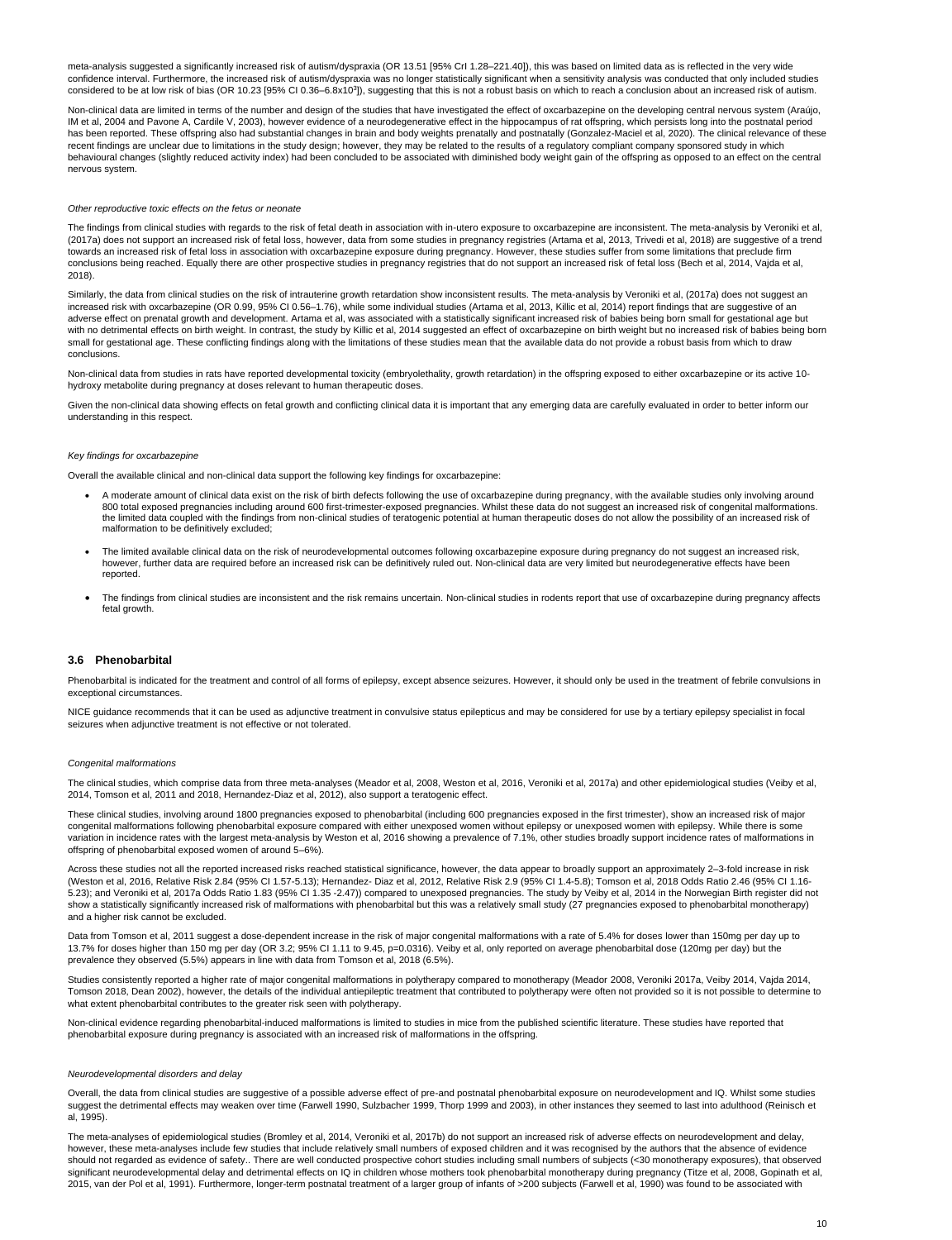statistically significant neurodevelopmental delay that appeared to weaken with time but a lower achievement score (WRAT-R) was still measurable a number of years later (Sulzbacher et al, 1999). A double-blind, randomised, placebo-controlled study by Thorp et al, 1999 including perinatal phenobarbital treatment (antenatal and neonatal) was associated with a significant reduction in both mental development index and psychomotor development index in the exposed children after a two year follow up when compared to offspring exposed to placebo. A publication describing results of two retrospective cohort studies using independent samples and matched controls of 33 and 81 adult men also found significant associations of prenatal phenobarbital exposure and lower IQ in both studies following use of different outcome measures (study 1: Wechsler Adult Intelligence Scale; study 2: Danish Military Draft Board Intelligence Test) (Reinisch et al, 1995). Other studies assessing outcomes following prenatal exposure at ages between 18 months and 7 years (Shankaran 1996, Shankaran 2002; Thorp 2003) based on primary randomised controlled trials, did not find a significant effect on neurodevelopment. However, a dosedependent effect based on cumulative dosage was described in some studies (Reinisch et al, 1995, Gopinath et al, 2015) and it is possible that the total dosages used by Shankaran and Thorp are on the low side. It is of note that the studies examined the risk across a variety of indications and this may give further support to the likelihood of a true association.

Non-clinical studies in the published scientific literature have reported that exposure to phenobarbital during and soon after pregnancy can induce neurobehavioural effects in offspring and induce widespread apoptotic neurodegeneration in the brains of rodents. However, there are limitations to the data.

#### *Other reproductive toxic effects on the fetus or neonate*

Phenytoin (brand name Epanutin) is indicated for the control of tonic-clonic seizures (grand mal epilepsy), partial seizures (focal including temporal lobe) or a combination of these, and for the prevention and treatment of seizures occurring during or following neurosurgery and/or severe head injury.

NICE guidance recommends that phenytoin can be used as adjunctive treatment for convulsive status epilepticus in hospital and may be considered on referral to tertiary care for the treatment of focal seizures.

Data from the meta-analysis by Veroniki et al, 2017a, showed that exposure to phenobarbital monotherapy or polytherapy during pregnancy was not associated with an increased risk of combined fetal loss or preterm birth when compared to the control groups, which is supported by a study by Tomson et al, 2015 examining data from the International Antiepileptic Drug and Pregnancy Registry. However, the meta-analysis did suggest that exposure to phenobarbital monotherapy during pregnancy was associated with a statistically significant increased risk of prenatal growth retardation (OR, 1.88; 95% CI, 1.07–3.32) and this is supported by data from the North American Antiepileptic Drug Pregnancy Registry (Hernandez-Diaz et al, 2017). Overall, the data are indicative of adverse effects on prenatal growth following in-utero exposure to phenobarbital.

#### *Key findings for phenobarbital*

Overall the available clinical and non-clinical data support the following key findings for phenobarbital:

Across these studies not all reported increased risks reached statistical significance, however, the data appear to broadly support an approximately 2-2.5 fold increased risk of major congenital malformations compared to pregnancies not exposed to antiepileptic drugs (Weston et al, Risk Ratio 2.4 (95% CI 1.42 – 4.08); Hernandez- Diaz et al, Relative Risk 2.6 (95% CI 0.9 -7.4); Tomson et al, Odds Ratio 1.93 (95% CI 0.78 – 4.75); Veroniki et al, Odds Ratio 1.67 (95% CrI 1.3 -2.17)) as well as an approximately 1.5-fold increased risk compared with pregnancies exposed to lamotrigine. A recent study in the Australian Pregnancy Registry (Vajda et al, 2019) did not show an increased risk of malformations with phenytoin but this was a small study only involving 88 phenytoin-exposed pregnancies with wide confidence intervals that did not exclude the possibility of an increased risk.

- A large amount of data exist on the risk of birth defects following the use of phenobarbital during pregnancy with the available studies only involving around 1,800 pregnancies exposed to phenobarbital including around 600 exposed in the first trimester. The largest meta-analysis showed a prevalence of 7.1% for major congenital malformations and most individual studies support that 5-6% of children exposed to phenobarbital monotherapy during pregnancy suffer from congenital malformations. This risk is increased compared with children of mothers who were not exposed to antiepileptics during pregnancy (2-3% in general population) and appears be higher with increasing doses of phenobarbital. Non-clinical data are limited but also suggest phenobarbital may be teratogenic.
- Clinical data on neurodevelopmental outcomes following pre and postnatal exposures to phenobarbital is suggestive of possible adverse effects on neurodevelopment. Non-clinical data report possible neurobehavioural effects but limitations in the data exist.
- Clinical studies examining the effects of phenobarbital on fetal growth and development suggest that exposure to phenobarbital during pregnancy is associated with a higher risk of babies being born small for gestational age.

Studies that explore a dose-dependent risk are very limited but where this was studied (Nulman et al, 1997, Samren et al, 1997, Kaneko et al, 1999, Kaaja 2003, Hernandez-Diaz et al, 2012) the data do not consistently show an association between dose and risk of major congenital malformations. Of these studies, only Samren 1997 and Kaneko et al, 1999 reported a dose-effect. Samren conducted a very small study involving 33 phenytoin exposed pregnancies. Kaneko (132 exposed pregnancies), found a clear but not statistically significant positive trend between dose and incidence of malformation based on 132 phenytoin-exposed pregnancies. Overall, these data are inconsistent and too limited to draw conclusions on a dose-dependent risk of congenital malformations following phenytoin exposure in utero.

#### <span id="page-10-0"></span>**3.7 Phenytoin**

#### *Congenital malformations*

Published scientific literature has reported that phenytoin exposure during pregnancy can induce behavioural abnormalities in animal offspring at plasma concentrations relevant to human therapeutic doses. It has also been reported in the published scientific literature that phenytoin can induce neurodegeneration in neonatal rodent brains following early postnatal exposure at plasma concentrations of phenytoin relevant to human therapeutic concentrations.

Clinical studies involving more than 2,000 pregnancies exposed to phenytoin, including around 1,000 pregnancies exposed in the first trimester, show an increased risk of major congenital malformations following prenatal phenytoin exposure compared with either unexposed women without epilepsy or unexposed women with epilepsy (Meador et al, 2008, Hernandez-Diaz 2012 and 2019, Weston et al, 2016, Veroniki et al, 2017a, Tomson et al, 2018). While there is some variation in prevalence rates, authors of the more robust studies including the Cochrane analysis by Weston et al, and the meta-analysis by Meador et al, reported prevalence rates of major congenital malformations in the offspring of women exposed to phenytoin during pregnancy of around 6–7%, which is consistent with that seen in the study exploring data in the International Antiepileptic Drug and Pregnancy Registry (Tomson et al, 2018). While the prevalence observed in the North American Antiepileptic Drug Registry is much lower (2.6%; 95% CI 1.4 to 4.4), the prevalence of major congenital malformations in the internal control group of 1.1% (95% CI 0.5 to 2.0) is also lower than would be expected in the general population (2–3%) and therefore this may reflect a different approach to the identification of major congenital malformations within this registry.

The data available to inform on the risk of polytherapy including phenytoin (Meador et al, 2008, Veronika et al, 2017a, Keni et al, 2008) does not allow determination of the extent to which phenytoin may contribute or even drive the increased risk seen with polytherapy because polytherapy included antiepileptic drugs known to cause malformations (such as valproate).

Non-clinical studies in pregnant rats, rabbits, and mice report that exposure during pregnancy resulted in fetal malformations and these occur at plasma concentrations relevant to human therapeutic doses. The defects observed in animals are similar to those seen with fetal hydantoin syndrome.

*Neurodevelopmental disorders and delay*

Although the available clinical data concerning neurodevelopmental disorders and delay are inconsistent there are some small, reasonably well-conducted studies that do support an adverse effect on neurodevelopment. Both meta-analyses (Bromley et al, 2014, Veroniki et al, 2017b) along with most of the individual epidemiological studies did not support an increased risk of adverse effects on neurodevelopment, cognitive outcomes or IQ in children whose mothers took phenytoin during pregnancy when compared to non-exposed control groups or those exposed to other antiepileptic drugs (Leavitt 1992, Wide 2002 Thomas et al, 2007, Thomas et al, 2008, Thomas et al, 2009, Forsberg et 2011, Gopinath et al, 2015, Cohen et al, 2019). However, some small, well-conducted clinical studies (less than 30 phenytoin exposures) showed a significant increased risk of serious adverse outcomes compared to control subjects including fetal hydantoin syndrome, effects on development (Rovet 1995, Arulmozhi 2006) and below average IQ (Hanson 1976, Scolnik et al, 1994).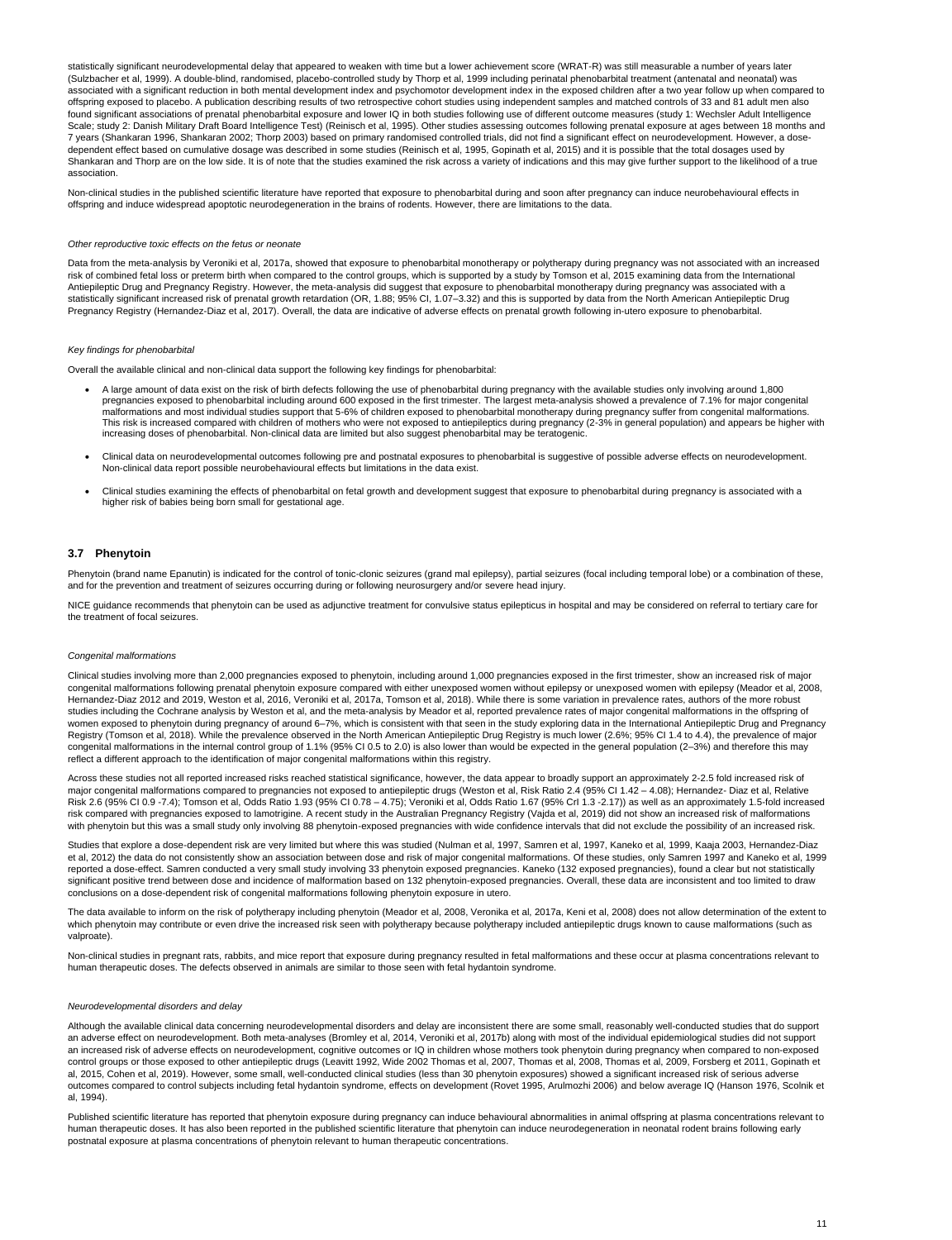#### *Other reproductive toxic effects on the fetus or neonate*

The available clinical do not support a detrimental effect on fetal growth and development. The meta-analysis by Veroniki et al, 2017a found that phenytoin monotherapy was not associated with increased combined fetal loss or preterm birth when compared to controls; and it was associated with the lowest risk of impaired prenatal growth retardation among the investigated antiepileptic drugs. Hernandez-Diaz et al, 2017 also did not observe an increased risk of being small for gestational age (adjusted RR 0.8, 95% CI 0.5-1.25) for phenytoin compared with lamotrigine.

A further study by Trivedi et al, 2018 in the Kerala Pregnancy Registry investigated spontaneous fetal loss in pregnancies exposed to phenytoin compared with pregnancies in nonexposed women with epilepsy. Although the risk was statistically significantly increased compared to the untreated control group, there was no difference compared with a levetiracetam exposed group and the available data for the latter does not appear to support an increased risk of fetal loss.

One study (Dean et al, 2002) suggested that phenytoin use during pregnancy may be associated with an increased risk of neonatal withdrawal effects but this study included a small number of children.

Non-clinical studies in pregnant rats, rabbits, and mice report that phenytoin exposure during pregnancy can cause embryofetal death and decreased fetal growth.

#### *Key findings for phenytoin*

Overall the available clinical and non-clinical data support the following key findings for phenytoin:

NICE guidance recommends that pregabalin may be considered by the tertiary epilepsy specialist in the treatment of focal seizures if adjunctive treatment is not effective or not tolerated. Therefore, its use in epilepsy is likely limited and the product information reflects that the available data on pregnancy outcomes is also limited.

Prescribing trend data show that prescribing prevalence rates for pregabalin are high and have been increasing over time but this is reflective of the increasing use in the pain and anxiety indications. In June 2019, the rate was 75.94 prescriptions per 10,000 eligible women of childbearing age women (CPRD GOLD), making pregabalin the second most frequently prescribed antiepileptic drug in women of childbearing age among the drugs which have been prioritised for review. CPRD data also show that among the prioritised antiepileptic drugs it is the one that is most commonly prescribed in pregnancy. These data suggest that there is substantial use in women of childbearing potential and also during pregnancy.

- A large amount of post-marketing data exist on the risk of birth defects following the use of phenytoin during pregnancy with the available studies involving more than 2,000 pregnancies exposed to phenytoin (including around 1,000 pregnancies exposed in the first trimester). These data support that around 6% of children exposed to phenytoin monotherapy during pregnancy suffer from congenital malformations. This risk is increased compared with that in children of mothers who were not exposed to antiepileptics during pregnancy (2-3% in the general population). Non-clinical data report that phenytoin is teratogenic.
- The clinical studies report inconsistent findings with regards to the effect of phenytoin on the risk of neurodevelopmental disorders or delay. Non-clinical studies report that exposure during pregnancy at human therapeutic doses can cause neurobehavioural abnormalities. Overall, taken together the available non-clinical and clinical data are suggestive of possible adverse effects on neurodevelopment;
- A moderate amount of data from the available clinical studies examining the effects of phenytoin on fetal loss and fetal growth and development do not suggest that it is associated with adverse effects. However, the non-clinical studies report that use of phenytoin can affect fetal growth.

#### <span id="page-11-0"></span>**3.8 Pregabalin**

Pregabalin (brand name Lyrica) is indicated as adjunctive therapy in adults with partial seizures with or without secondary generalisation. It is also indicated in adults for the treatment of peripheral and central neuropathic pain and the treatment of generalised anxiety disorder (GAD).

Patorno et al, 2017 conducted a cohort study nested in the US Medicaid Analytic eXtract (MAX) providing data on 477 pregnancies exposed to pregabalin in the first trimester and compared these to pregnancies of women not exposed to antiepileptics. The crude data suggested an increased risk of major congenital malformations (RR 1.80, 95% CI 1.26– 2.58), which this was no longer statistically significant after the analyses were adjusted to take into account factors including age, race, comorbidities, and other medication.

Other clinical studies by Veiby et al, 2014 and Mostacci et al, 2017 contain less than 30 pregnancies exposed to pregabalin in the first trimester and provide very little data to inform our understanding.

The preliminary conclusion from review of emerging unpublished clinical data is that there was no evidence of an increased risk for attention deficit hyperactivity disorder, autism spectrum disorders and learning disabilities in pregabalin-exposed children. However, the study data are being further reviewed.

#### *Congenital malformations*

A study in the nationwide Swedish Medical birth register (Margulis et al, 2019) reported on the outcomes for 562 pregabalin exposed infants compared to those exposed to lamotrigine. Compared with infants exposed to lamotrigine, those exposed to pregabalin were reported to be born, on average, 1.1 days earlier (95% CI -3.0 to 0.8), an effect that was more notable in women with a diagnosis of epilepsy (-5.6 days, 95% CI -10.7 to -0.4); were 0.1 standard deviations lighter (95% CI -0.3 to 0.0); and had the same head

Emerging unpublished data from a clinical study provide some suggestion of a slight increased overall risk of congenital malformations. However, at the time of publication of this report the study data are currently undergoing further evaluation at a European level.

In a retrospective cohort study, Blotière et al, 2019 used data from the French healthcare databases. This included data from 1,671 pregnancies exposed to pregabalin monotherapy of which 918 were considered exposed during first trimester, with the others discontinuing treatment prior to conception. This study examined rates of 23 specific malformations, so no overall rate of major congenital malformations was available. It identified potential signals of increased risk of coarctation of aorta (Odds Ratio 5.8 [95% CI 1.6 -14.9]) and craniosynostosis (Odds Ratio 8.1 [95% CI 1.7-23.7]), but no other increased risk was seen for any of the other 21 malformations studied. Given the lack of an overall malformation rate and the further limitations of this study (retrospective nature, potential for exposure misclassification, and small numbers of malformations) it does not allow any firm conclusions to be drawn about the risk of major congenital malformations associated with pregabalin.

Other smaller clinical studies show conflicting results. A multi-centre, prospective observational study by Winterfeld et al, provided data on 164 pregabalin exposed pregnancies (116 first trimester exposed pregnancies) and observed a higher rate of major birth defects in the pregabalin group (7/116 [6.0%]) compared to pregnancies in women not exposed to any medications known to be teratogenic or to any antiepileptic drugs (12/580 [2.1%]) to give an OR of 3.0 [95% CI 1.2–7.9], p=0.03). However, as the authors themselves acknowledged, this study includes a relatively small number of exposed pregnancies and suffers from a number of limitations and no robust conclusions can be drawn.

Limited published non-clinical studies report of teratogenicity in rodents however, in company sponsored studies no teratogenicity was reported in rodents and rabbits at plasma concentrations far exceeding human therapeutic doses. In considering the conflicting data regarding the teratogenic potential of pregabalin, no firm conclusions can be drawn of its potential teratogenic effect..

#### *Neurodevelopmental disorders and delay*

A nationwide population-based cohort study in French national healthcare databases by Blotiere et al, 2020 provided data on 1,627 children exposed to pregabalin. In this study pregabalin was not associated with an increased risk of neurodevelopmental disorders, pervasive developmental disorders, mental retardation, or visits to a speech therapist.

Non-clinical studies report on neurobehavioral effects in the offspring of rats given pregabalin during gestation and lactation but at doses which generated plasma concentrations higher than human therapeutic doses. Non-clinical studies also suggest that neurobehavioural effects can occur following dosing of juvenile rats at doses relevant to human therapeutic doses, however, reversibility has been observed upon discontinuation of dosing.

#### *Other reproductive toxic effects on the fetus or neonate*

Emerging unpublished clinical data found no statistically significant findings for small for gestational age, low birth weight and preterm birth outcomes, but these data are currently under review.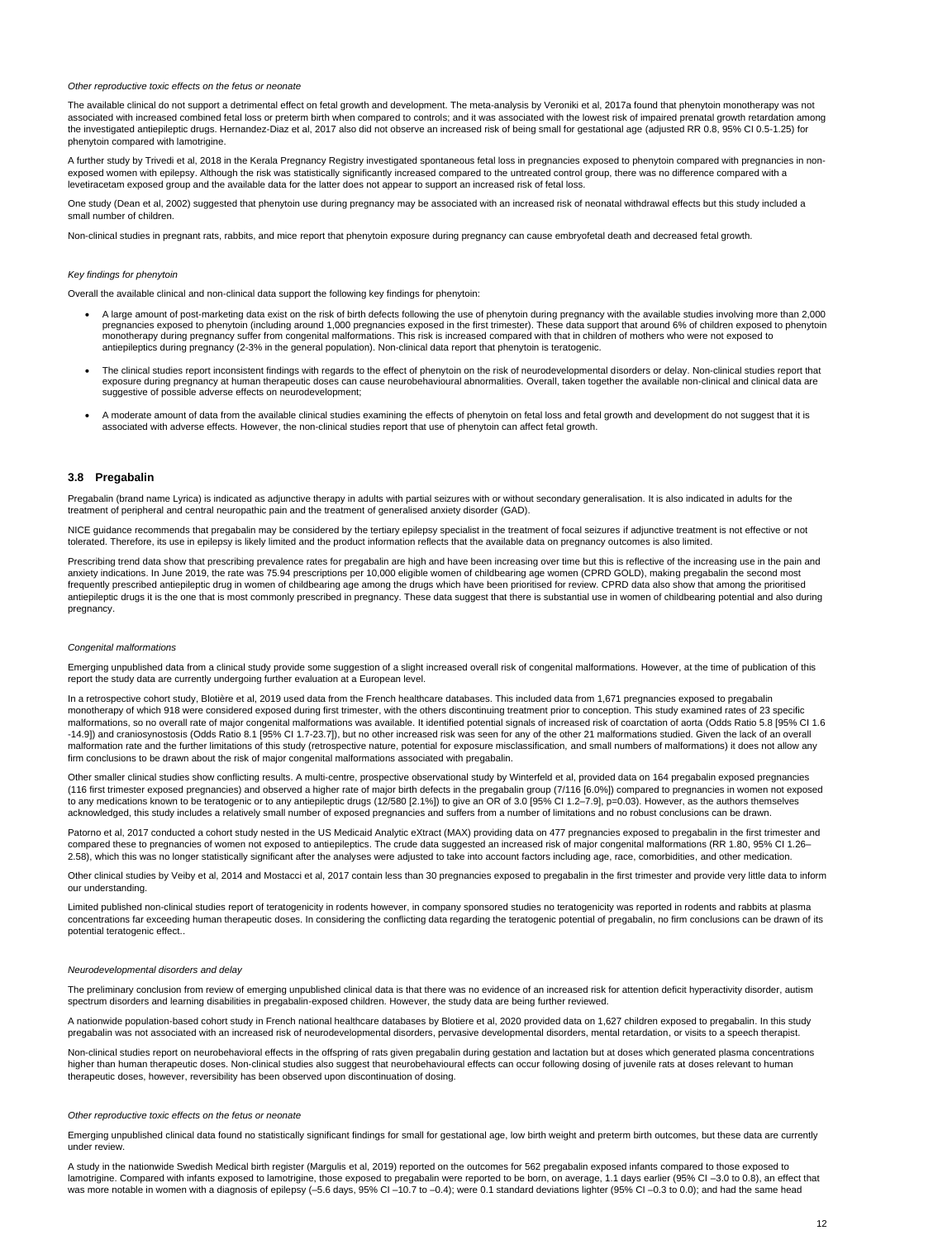circumference. However, it is considered there is a strong possibility that residual confounding may have had an effect on the pregabalin analyses given the distinct profile of pregabalin users (younger, less well-educated and more likely to be obese or smokers).

Other smaller studies (Mostacci et al, 2018, Killic et al, 2014) reported on the outcomes of 14 and 18 pregnancies exposed to pregabalin, respectively. However, the very low numbers for pregabalin mean that no statistical analyses were conducted, and no conclusions can be reached with respect to the risk associated with pregabalin from either of these studies

Non-clinical studies report reduced fetal body weights in rats and rabbits following exposure to pregabalin during pregnancy but this occurred at plasma concentrations sufficiently higher than human therapeutic concentrations. Dosing of pregabalin during gestation and lactation induced offspring developmental toxicity in rats at exposures 5 times or greater than the maximum recommended human exposure.

#### *Key findings for pregabalin*

Topiramate (Topamax) is indicated as monotherapy in adults, adolescents and children aged older than 6 years of age with partial seizures with or without secondary generalised seizures, and primary generalised tonic-clonic seizures. It is also indicated as adjunctive therapy in adults, adolescents and children older than 2 years of age with partial onset seizures with or without secondary generalisation or primary generalised tonic-clonic seizures and for the treatment of seizures associated with Lennox-Gastaut syndrome.

Overall the available non-clinical and clinical data support the following key findings for pregabalin:

- Data from the available clinical studies, including preliminary unpublished study data is suggestive of a slightly increased overall risk of congenital malformations but there is uncertainty in the estimate of the increased risk. There are some limitations to the available data and the unpublished data is subject to ongoing evaluation, and therefore definitive conclusions cannot be reached. Non-clinical data regarding teratogenicity are inconclusive.
- Very limited data exist on the risk of neurodevelopmental outcomes and these are suggestive of no increased risk. However, longer-term follow-up data are not yet available from the most recent and largest unpublished study and this risk therefore currently remains unknown.
- The data available from clinical studies do not allow any firm conclusion to be drawn and the risk remains uncertain. Non-clinical data report on effects of pregabalin on fetal growth and development, but these effects were only seen at doses much higher than those used in humans.

#### <span id="page-12-0"></span>**3.9 Topiramate**

NICE guidance recommends that topiramate can be used first line for myoclonic seizures and as adjunctive treatment in generalised tonic-clonic, myoclonic and focal seizures.

#### *Congenital malformations*

Data from meta-analyses (Weston et al, 2016 Risk Ratio 3.69 [95% CI 1.36-10.07] vs women without epilepsy and Risk Ratio 1.99 [95% CI 0.65- 6.08] vs women with epilepsy, Veroniki et al, 2017a Odds Ratio 1.90 [95% CrI 1.17, 2.97]) and larger epidemiological studies in pregnancy registries (Hernandez-Diaz et al, 2012 Relative Risk 3.8 [95% CI 1.4- 10.6] vs women without epilepsy, Relative Risk 2.2 [95% CI 1.2-4.0] vs women with epilepsy) and national birth registers (Kallen et al, 2013 Relative Risk 3.73 [95% CI 1.97-8.11]) support an increased risk of major congenital malformations in children born to mothers who took topiramate during pregnancy compared with controls (unexposed women with or without epilepsy) and in comparison with mothers who took lamotrigine or levetiracetam but not those who took carbamazepine, phenobarbital or phenytoin. With regards to risk of specific malformations, the available data suggest an increased risk of oral cleft lip or palate, hypospadias and atrial septal defect in association with topiramate. While the evidence to support an increased risk of major congenital malformations is not consistent across all studies, those that do not suggest an increased risk tend to be studies with a smaller number of pregnancies exposed to topiramate.

Data from non-clinical studies in rats published in the scientific literature reported some evidence of neurodegenerative changes in the brains of the offspring exposed during pregnancy (Glier et al, 2004, Singh M, Mishra A., 2005, Hashish 2014). Limitations in the study designs, combined with conflicting findings in a Good Laboratory Practice compliant study in which there was no sign of degenerative changes in the brains of rat offspring means that there is no clear evidence of a potential for topiramate to adversely affect central nervous system development.

In clinical studies where the effect of dose is examined, the findings are inconsistent. The meta-analysis by Weston et al, (2016) and data from the North American Antiepileptic Drug Pregnancy Registry and the Australian Pregnancy Registry failed to observe an increased risk of major congenital malformations with increasing doses of topiramate. Although a study in the UK Epilepsy and Pregnancy Registry (Hunt et al, 2008) and a study in a US healthcare database (US 2010 Medicaid Analytic eXtract) (Hernandez-Diaz et al, 2018) suggest a dose–dependent effect, only limited numbers of exposed pregnancies were involved in these analyses but these studies do provide some evidence of a dose effect.

Clinical studies examining the effect of polytherapy are more limited and are restricted to data from the UK Epilepsy and Pregnancy Registry and the Australian Pregnancy Registry, involving more than 300 exposed pregnancies. These data support an increased risk of congenital malformations following exposure to antiepileptic drug polytherapy regimens that include topiramate, and the Australian Pregnancy Registry data suggest that the increased risk observed with antiepileptic drug polytherapy is eliminated when pregnancies involving topiramate or valproate are excluded.

Overall, the data are supportive of a median prevalence of congenital malformations with topiramate of 4–5% and an increased risk compared with unexposed women with or without epilepsy.

In non-clinical studies, topiramate is reported to be teratogenic in rodents and rabbits at plasma concentrations relevant to human therapeutic doses.

#### *Neurodevelopmental disorders and delay*

There are extremely limited clinical data available to inform on the effect of topiramate exposure during pregnancy and the risk of neurodevelopmental disorders in the offspring. Data from a very small study by Rihtman et al, (2012), that involved only 9 children whose mothers had taken topiramate during pregnancy suggested that, compared with control children, topiramate had an adverse effect on cognitive, motor, and behavioural outcomes, as well as on IQ score, and motor and visual spatial skills. In contrast, a retrospective observational study in the UK Epilepsy and Pregnancy Registry (Bromley et al, 2016b) reported on data for 27 children who had prenatal exposure to topiramate and the findings did not suggest reductions in the cognitive abilities of the children. More recent data from a cross sectional study involving 25 women prospectively enrolled in the UK Epilepsy and Pregnancy Registry suggests the possibility of poorer development outcomes for children exposed to topiramate (communication, daily living and socialisation skills) and raises concerns about a higher incidence of autistic spectrum disorder in children exposed to topiramate compared with UK rates (Knight 2020). However, the number of exposures in the available clinical studies remains very limited and suggests that this is an area where further study would be very important.

*Other reproductive toxic effects on the fetus or neonate*

Prevalence data from the North American Antiepileptic Drug Pregnancy Registry (Hernandez Diaz et al, 2017) as well as studies in Danish and Norwegian population birth registers (Killic et al, 2014, Veiby et al, 2014) indicate an approximate 2–3-fold increased prevalence of babies born small for their gestational age following topiramate in-utero exposure compared with unexposed pregnancies or in-utero lamotrigine exposure. These data are supported by the meta-analysis of Veroniki et al, 2017a. Two smaller epidemiological studies (Hunt et al, 2008 and Wade, 2015) did not show an increased relative risk of small for gestational age but these studies may not have been adequately powered to detect an increase in risk.

The available clinical data examining the effect of topiramate on fetal loss are very limited and the findings are inconsistent (Ornoy et al, 2008, Trivedi et al, 2018, Vajda et al, 2018, Veroniki et al, 2017a). The studies contain limited numbers of exposed pregnancies and for the studies that suggest an increased risk it is considered that the results may be affected by confounding. Similarly the available clinical data on the effects of topiramate on preterm birth are very limited; the meta-analysis by Veroniki et al, 2017a, a study in the North American Antiepileptic Drug Pregnancy Registry (Hernandez-Diaz et al, 2014) and a study by Ornoy et al, 2008 do not suggest an increased risk but given the limited data, no firm conclusions can be reached.

Non-clinical data report reduced fetal weights in offspring exposed to topiramate during pregnancy.

*Key findings for topiramate*

Overall the available clinical and non-clinical data support the following key findings for topiramate: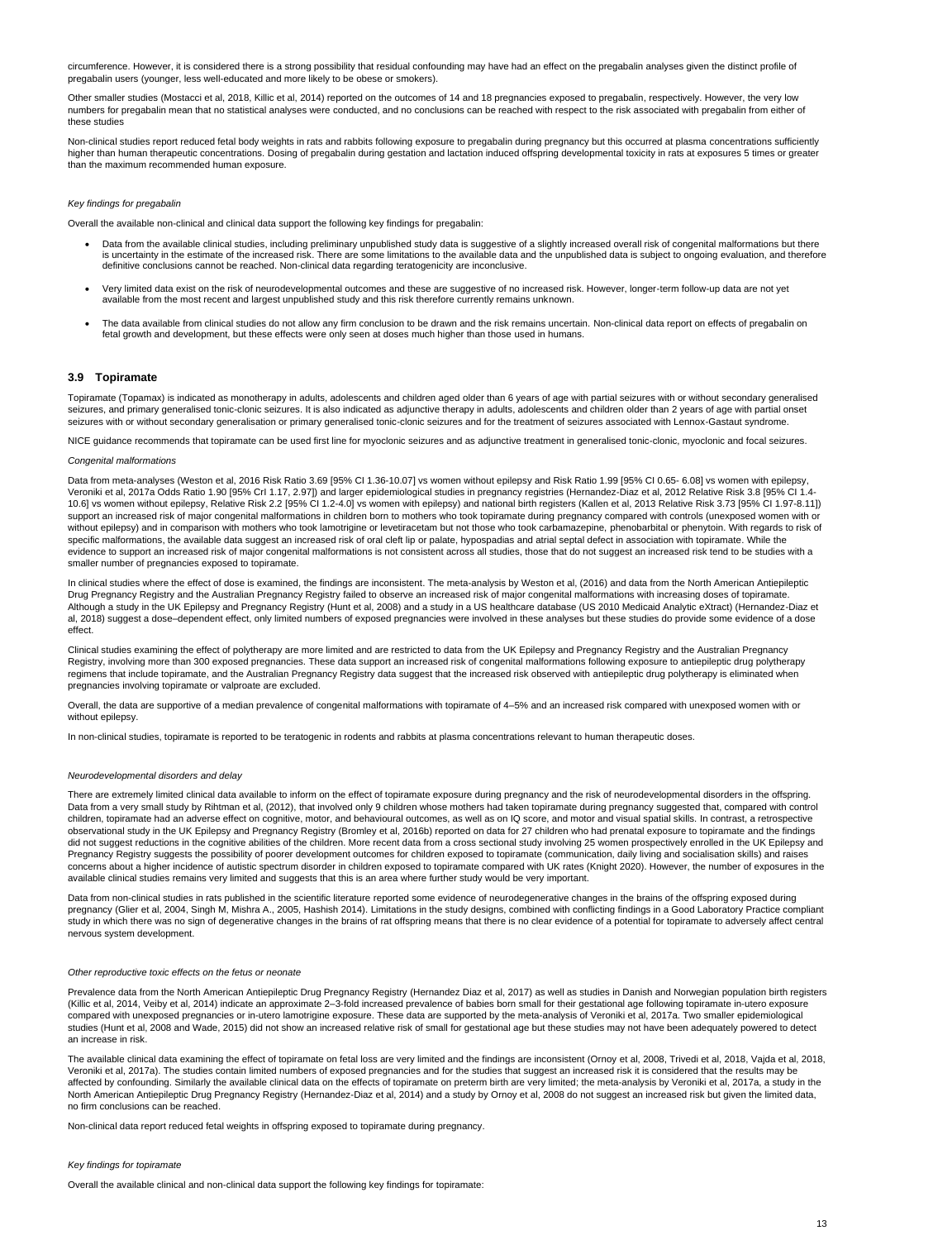- A moderate amount of post-marketing data exist on the risk of birth abnormalities following the use of topiramate during pregnancy, with the available studies involving around 1,000 pregnancies exposed to topiramate in the first trimester. These data support that 4-5% of children exposed to topiramate monotherapy during pregnancy have congenital malformations and that this risk is increased compared with children of mothers who were not exposed to antiepileptics during pregnancy (2-3% in the general population) and possibly dose-dependent. In non-clinical studies topiramate is teratogenic in rodents and rabbits at human therapeutic doses.
- Very limited data exist on the risk of neurodevelopmental outcomes and, whilst there are some data indicative of adverse effects, overall this risk is uncertain.
- Clinical and non-clinical data support that the use of topiramate during pregnancy affects fetal growth and development, resulting in babies being more likely to be born with low birth weight and small for gestational age.

NICE guidance recommends that it may be considered for use by a tertiary epilepsy specialist when adjunctive treatment is not effective or not tolerated, and therefore its usage is limited. Prescription cost analysis data show that 164,243 prescription items for zonisamide were dispensed in England in 2019 and data from the CPRD suggest that its use in women of childbearing age is limited.

#### <span id="page-13-0"></span>**3.10 Zonisamide**

Zonisamide (brand name Zonegran) is indicated for use as monotherapy in the treatment of partial seizures, with or without secondary generalisation, in adults with newly diagnosed epilepsy and also for adjunctive therapy in the treatment of partial seizures, with or without secondary generalisation, in adults, adolescents, and children aged 6 years and older.

#### *Congenital malformations*

The available clinical data from the use of zonisamide in pregnant women remains extremely limited, with the largest data set (90 pregnancies exposed to zonisamide monotherapy) being that from a study in the North American Antiepileptic Drug Pregnancy Registry (Hernández-Díaz et al, 2012), which did not report any congenital malformations. Based on the pooled data from this study the prevalence of major malformations (any type) for children exposed to zonisamide was calculated to be 0.28% (95% CI 0.25–2.39) in the meta-analysis by Weston et al, 2016.

Further clinical data are available from a small retrospective questionnaire-based study conducted in Japan (Kondo et al, 1996) and the Swedish Medical Birth Register (Källén et al, 2013). The study by Kondo et al, reported on the outcomes of 26 pregnancies, of which only 4 were pregnancies exposed to zonisamide monotherapy. Congenital malformations were detected in 2 offspring (7.7%) exposed to zonisamide as part of polytherapy, so the role of zonisamide is unclear. In the study by Källén et al, there were only 7 pregnancies exposed to zonisamide, of which 3 were exposed to zonisamide monotherapy; no congenital malformations were reported in any of these pregnancies.

Overall, very few clinical studies have examined the risk of major congenital malformations in pregnancies exposed to zonisamide and the number of pregnancies exposed to monotherapy is very small (less than 100 pregnancies).

Zonisamide is reported to be teratogenic in multiple animal species, both rodent and non-rodent at plasma concentrations relevant to the human therapeutic dose.

The limited clinical data, coupled with the non-clinical data showing a teratogenic effect of zonisamide, mean that the risk of malformations with zonisamide use during pregnancy remains uncertain and the possibility of an increased risk of malformations can neither be confirmed nor ruled out. Any emerging data should be carefully evaluated to better inform the risk.

#### *Neurodevelopmental disorders and delay*

No clinical studies have examined the effect of exposure to zonisamide during pregnancy on the neurodevelopment of children.

The available non-clinical data are very limited and focus on an identified neuroprotective property of zonisamide in different settings, such as during ischaemic damage. To date there are no non-clinical studies reporting a developmental neurotoxic effect.

#### *Other reproductive toxic effects on the fetus or neonate*

Effects on fetal development and growth have also been observed in clinical studies. The largest data set from the North American Antiepileptic Drug Pregnancy Registry (Hernández-Díaz et al, 2014 and 2017) showed an increased risk of being small for gestational age and effects on birth weight and birth length. Hernández-Díaz (2017) reported a prevalence of 10.2% of babies small for gestational age in 125 pregnancies exposed to zonisamide and the same group in 2014 reported a similar prevalence of small for gestational age (12.2%) in 98 pregnancies exposed to zonisamide along with a significant effect on the mean birth weight (mean lower birth weight of 202 g) and mean birth length (mean lesser birth length of 1cm) compared with 1,581 pregnancies exposed to lamotrigine.

Non-clinical studies in several animal species have reported reduced fetal bodyweight gain and a reduction in growth parameters in the fetus as well as reductions in maternal bodyweight gain.

#### *Key findings for zonisamide*

Overall the available clinical and non-clinical data support the following key findings for zonisamide:

- Very limited clinical data exist on the risk of birth abnormalities following the use of zonisamide during pregnancy with the available studies only involving around 100 pregnancies exposed to zonisamide. The non-clinical data suggest that there is a possibility that exposure to zonisamide during pregnancy may be associated with an
- increased risk of birth abnormalities The risk remains uncertain and the possibility of an increased risk cannot be confirmed or ruled out.
- There are no clinical data and very limited non-clinical data on the risk of neurodevelopmental outcomes and this risk remains unknown.
- Use of zonisamide during pregnancy is associated with adverse effects on fetal growth and development. Studies involving around 100 pregnancies support that babies born to mothers exposed to zonisamide during pregnancy were more likely to be smaller than expected for their age compared with babies born to mothers who took another antiepileptic drug (lamotrigine) during pregnancy.

## <span id="page-13-1"></span>**3.11** Other antiepileptic drugs

The section summarises the data and conclusions on the following antiepileptic medicines: brivaracetam, clobazam, clonazepam, eslicarbazepine, ethosuximide, lacosamide, rufinamide, perampanel, primidone, tiagabine and vigabatrin

For the majority of these drugs the data relating to safety of use during pregnancy remains limited or very limited. For perampanel, primidone and vigabatrin there are data on less than 300 exposed pregnancies and for brivaracetam, eslicarbazepine, ethosuximide, lacosamide, rufinamide, and tiagabine there are data on less than 100 exposed pregnancies. Given the limited data, no firm conclusions can be drawn with regards to the safety of use of these antiepileptic drugs during pregnancy and the risks remain unclear.

For both clobazam and clonazepam, there are data on approximately 300 and 1,000 exposed pregnancies respectively; however, this is still a relatively moderate number and the findings are inconsistent.

For clobazam, although there are some studies that are suggestive of an increased risk of major congenital malformations, the numbers of exposed pregnancies within the individual studies remain relatively small (the largest study includes data on 119 exposed pregnancies but other studies are much smaller) and the available data is not be considered to provide a robust basis on which to reach firm conclusions.

With regards to clonazepam, generally the data are not supportive of an increased risk of major congenital malformations; however, this finding is based on a limited number of studies. The individual studies generally include around 100 exposed pregnancies and are not sufficiently powered to rule out an increased risk. Subsequently, a conclusion cannot be reached with any certainty and the risk pertaining to congenital malformations remains unclear. Similarly, the data relating to effects on neurodevelopmental outcomes are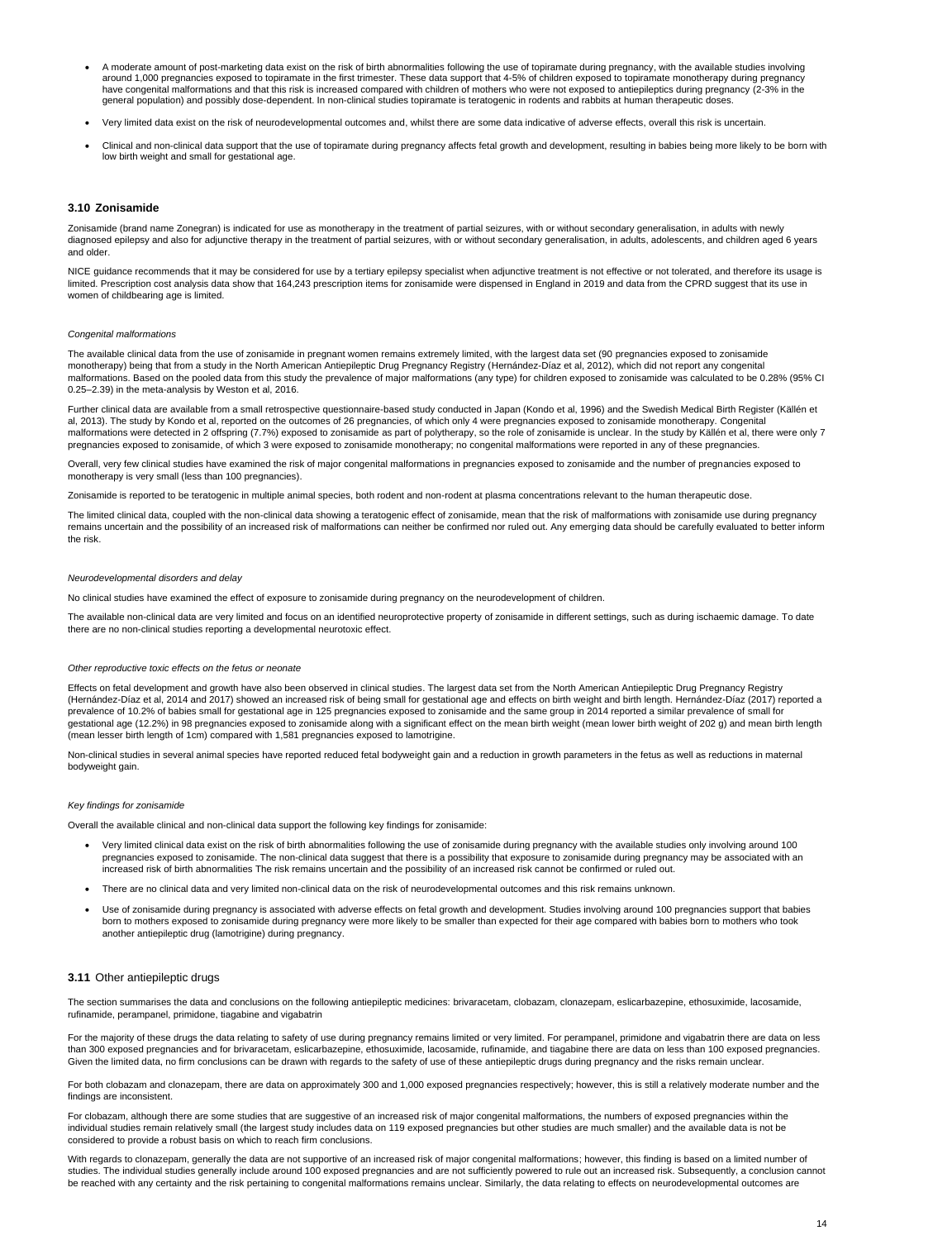generally not suggestive of an increased risk. A study by Elkjaer et al, (2018) showed a detrimental effect on school performance, however, this effect was not consistently seen in all school performance tests and the absolute differences seen were small. Therefore, the data do not allow a firm conclusion to be reached on the adverse effect of clonazepam on neurodevelopmental outcomes and the possibility of adverse effects cannot be ruled out; any emerging data should be carefully evaluated. In relation to the risk of other reproductive toxicity effects, the data are generally not suggestive of adverse effects on fetal growth, however, there are conflicting data on the risk of fetal loss, with a study by Bech et al, (2018) suggesting that high dose clonazepam may be associated with an increased risk. However, the authors of this study highlight that they did not have information on the actual antiepileptic drug dose prescribed or taken nor did they know if the dose was changed during the pregnancy, which may limit the validity of the analyses on doseresponse.

Overall, the available data do not allow for robust conclusions to be drawn on the safety of use during pregnancy of brivaracetam, clobazam, clonazepam, eslicarbazepine, ethosuximide, lacosamide, rufinamide, perampanel, primidone, tiagabine and vigabatrin etc and the risks remain uncertain; the possibility of adverse effects can neither be confirmed nor ruled out.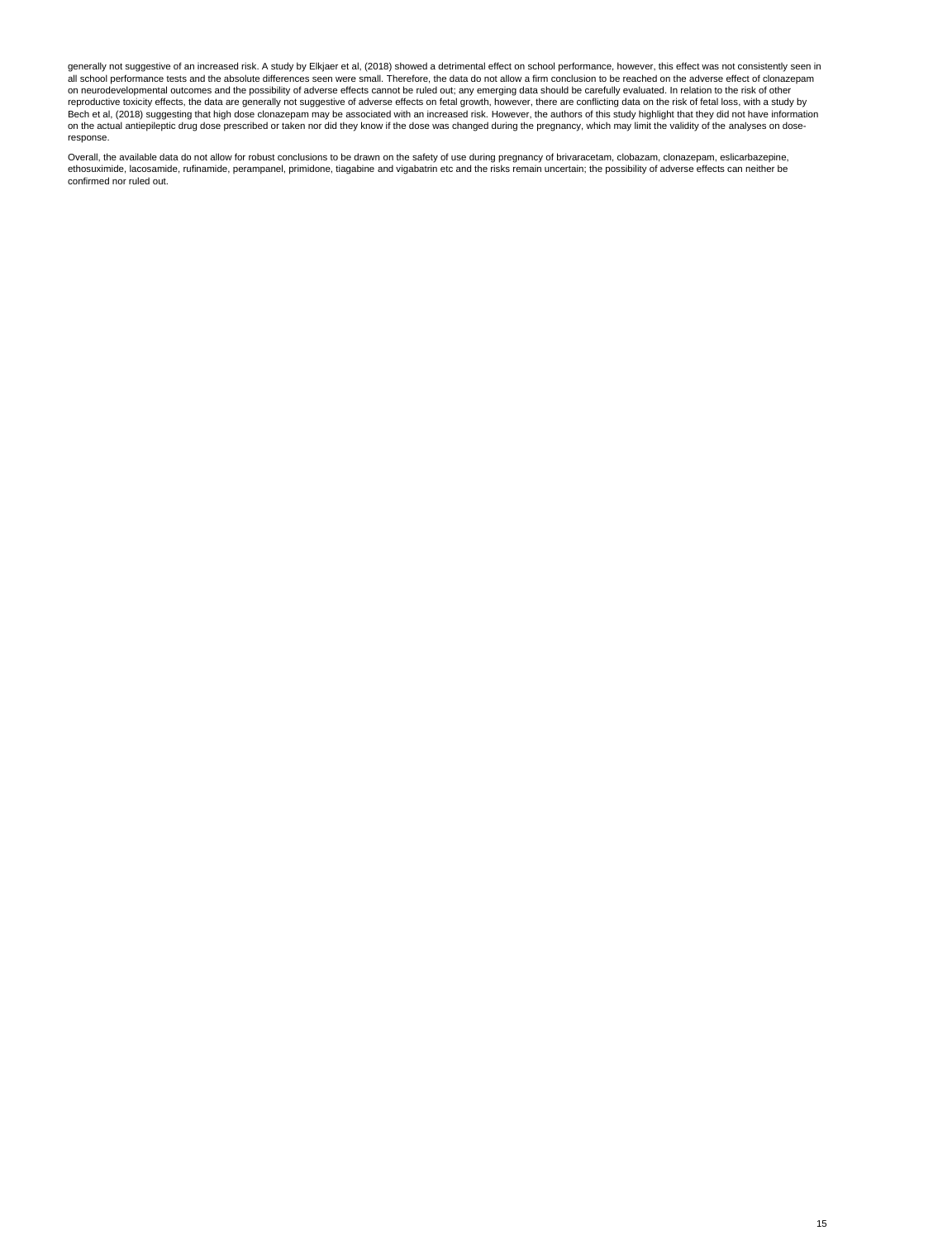## <span id="page-15-0"></span>**4** Key conclusions

The Commission on Human Medicines and its Expert Advisory Group on Neurology, Pain and Psychiatry, whose meetings were attended by representatives of patient groups and charities, have advised that these data support the following conclusions:

#### **Lamotrigine and levetiracetam are the safer antiepileptics to use during pregnancy** and overall the available data support:

- no increased risk of major congenital malformations or other reproductive toxic effects at the usual maintenance doses, based on a large amount of data for both drugs;
- for lamotrigine the data for an increased risk of major congenital malformations at higher doses are contradictory;
- with regards to the risk of neurodevelopmental disorders and delay, the data for both lamotrigine and levetiracetam are more limited. Although the limited available data did not suggest an increased risk for either antiepileptic drug, the limitations of the available data mean the possibility of an increased risk of neurodevelopmental disorders and delays cannot be ruled out.

#### For all other antiepileptics reviewed, with regards to the risk of major congenital malformations:

- use of **carbamazepine, phenobarbital, phenytoin and topiramate** during pregnancy is **associated with an increased risk of major congenital malformations**  compared with that seen in the general population and unexposed women with epilepsy;
- the **increased risk seen with carbamazepine, phenobarbital and topiramate is dose-dependent** but no dose has been found to be without risk;
- pregabalin may be associated with a slightly increased risk of major congenital malformations but further data are needed to reach a definitive conclusion;
- the risks remain uncertain for gabapentin, oxcarbazepine, and zonisamide and the possibility of an increased risk can neither be confirmed nor ruled out;

In relation to the risk of neurodevelopmental disorders the available non-clinical and clinical data are limited but that which is available supports that:

- carbamazepine use during pregnancy does not appear to be associated with an increased risk of adverse effects on neurodevelopment and delay in humans; however, the non-clinical data showing some neurotoxic effects and this coupled with the limitations of the clinical data mean that an increased risk cannot be definitively ruled out;
- for **phenobarbital and phenytoin,** although the clinical studies report inconsistent findings, considering these alongside the non-clinical studies which demonstrate a possible effect, the **totality of the data support the possibility of adverse effects on neurodevelopment**;
- some recent data for topiramate raise concerns that its use during pregnancy may be associated with poorer development outcomes in the children exposed in utero, however, the numbers in the available studies remain limited and further data from larger studies are needed to reach firm conclusions in this respect.
- for gabapentin, oxcarbazepine, pregabalin, and zonisamide the data are either lacking or extremely limited and sometimes inconsistent, meaning that the risks remain uncertain and the possibility of an increased risk cannot be ruled out.

The available non-clinical and clinical data relating to the risk of other reproductive toxics effects supports that:

- use of **phenobarbital, topiramate, and zonisamide** during pregnancy is associated with an **increased risk of intrauterine growth retardation** (small for gestational age), where this is not currently reflected in product information updates are needed;
- non-clinical data for carbamazepine, gabapentin, oxcarbazepine, topiramate, and zonisamide show they can affect fetal growth but the clinical data are either too limited or report inconsistent findings. Overall the risks of other reproductive toxic effects with carbamazepine, gabapentin, oxcarbazepine, and pregabalin remain uncertain.

Overall, the available data do not allow for robust conclusions to be drawn on the safety of use during pregnancy of brivaracetam, clobazam, clonazepam, eslicarbazepine, ethosuximide, lacosamide, rufinamide, perampanel, primidone, tiagabine and vigabatrin. The risks of major congenital malformations, neurodevelopmental disorders and delay, and other reproductive toxic effects remain uncertain; the possibility of adverse effects can neither be confirmed nor ruled out.

#### **Need for further data**

The review has confirmed that for some of the AEDs that are frequently used, such as gabapentin, oxcarbazepine and zonisamide the data relating to safety of use during pregnancy remains limited or extremely limited and that further data are needed to more fully inform our understanding of the risks associated with their use during pregnancy.

Usage data for pregabalin and gabapentin clearly show that there is significant usage of both these products in women of childbearing potential and they are among the most commonly used antiepileptic drugs during pregnancy, however, it is recognised that the majority of such is used is likely to be in the pain and anxiety indications. For pregabalin, there are emerging unpublished clinical data which are currently undergoing further evaluation but are suggestive of a possible slight increase in overall risk of congenital malformations. For gabapentin, the Marketing Authorisation holder has recently been requested to perform a population-based cohort study examining pregnancy outcomes, which ideally will include a sufficient number of exposed pregnancies to better inform our understanding of the risks to the unborn baby. The findings of both of these studies along with any other emerging data on safety of use during pregnancy of any of the antiepileptic drugs will be carefully evaluated as they become available.

For topiramate, more recent data suggests the possibility of poorer development outcomes for children exposed during pregnancy and the possibility of a higher incidence of autistic spectrum disorder in children exposed to topiramate. The number of exposures in the available clinical studies remains very limited and this is an area where further study would be very important.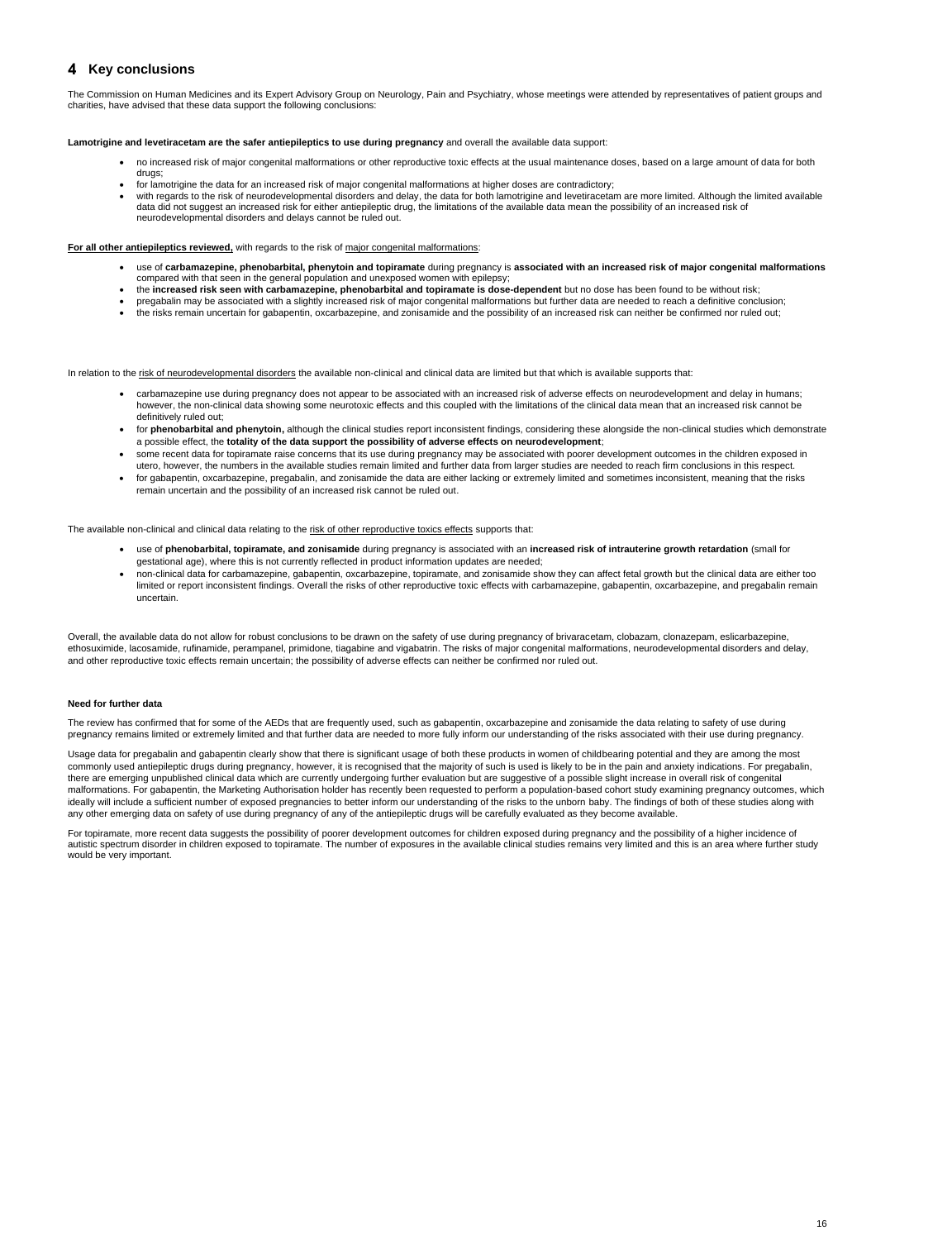## **Table 1: Key conclusions for the individual AEDs for each of the risk areas reviewed.**

The colour coding used within this table indicates the following:



data do not support an increased risk.

data support an increased risk.



data are considered more limited and inconsistent but overall supportive of an increased risk.

risks remain uncertain either due to the limited amount of data and/or the limitations of the available data.

|                            | <b>Congenital malformations</b>                                                                                                                                                                                                                                            | Neurodevelopmental disorders and delay                                                                                                                                                            | <b>Other Reproductive toxic effects</b>                                                                                                                                                                                                  |
|----------------------------|----------------------------------------------------------------------------------------------------------------------------------------------------------------------------------------------------------------------------------------------------------------------------|---------------------------------------------------------------------------------------------------------------------------------------------------------------------------------------------------|------------------------------------------------------------------------------------------------------------------------------------------------------------------------------------------------------------------------------------------|
| Carbamazepine<br>(CBZ)     | Large amount of clinical data support an increased risk<br>2-3 fold higher than women without epilepsy<br>~9,000 exposed pregnancies $(-6,0001st$ trimester)<br>Non-clinical data report teratogenic effects at human<br>therapeutic doses                                 | Large amount of clinical data do not support an<br>increased risk<br>Non-clinical data report neurodegenerative effects, but<br>no neurobehavioural effects in the few studies<br>performed       | Large amount of clinical data - inconsistent<br>findings<br>~3,500 exposed pregnancies<br>Non-clinical data report adverse effects on fetal<br>growth                                                                                    |
| <b>Gabapentin</b><br>(GBP) | Moderate amount of clinical data not suggestive of $\uparrow$ risk<br>~600 1 <sup>st</sup> trimester exposed pregnancies<br>Non-clinical studies report inconsistent findings                                                                                              | Very limited clinical data<br>Limited non-clinical studies report some<br>neurodegenerative effects but the findings are unclear                                                                  | Moderate amount of clinical data – inconsistent<br>findings and studies often underpowered<br>~500 exposed pregnancies<br>Non-clinical data report adverse effects on fetal<br>growth                                                    |
| Lamotrigine<br>(LMT)       | Large amount of clinical data consistently support no<br>increased risk<br>>12,000 monotherapy exposed pregnancies<br>Non-clinical data do not report a teratogenic effect at<br>human therapeutic doses                                                                   | Clinical data do not support an increased risk but<br>limitations of the data mean an increased risk cannot be<br>definitively excluded<br>Non-clinical data report some neurobehavioural effects | Large amount of clinical data consistently<br>support no increased risk<br>~3,000 exposed pregnancies<br>Non-clinical data report effects on fetal weight<br>but likely due to maternal toxicity                                         |
| Levetiracetam<br>(LEV)     | Large amount of clinical data consistently support no<br>increased risk<br>~1,800 exposed pregnancies $(-1,5001)$ <sup>st</sup> trimester)                                                                                                                                 | Clinical data do not support an increased risk but<br>limitations of the data mean an increased risk cannot be<br>definitively excluded                                                           | Limited clinical data but consistently support no<br>increased risk<br>~200 exposed pregnancies                                                                                                                                          |
| Oxcarbazepine<br>(OXC)     | Moderate amount of clinical data not suggestive of<br>increased risk<br>~800 exposed pregnancies<br>$(-6001st$ trimester)<br>Non-clinical data report teratogenic effects at human<br>therapeutic doses                                                                    | Moderate amount of clinical data<br>Non-clinical data are very limited but neurodegenerative<br>effects have been reported                                                                        | Moderate amount of clinical data - inconsistent<br>findings<br>~800 exposed pregnancies<br>Non-clinical data report adverse effects on fetal<br>growth                                                                                   |
| Phenobarbital<br>(PHB)     | Clinical studies support an increased risk of Major<br><b>Congenital Malformations</b><br>$~1,800$ exposed pregnancies (~600 1 <sup>st</sup> trimester)<br>Limited non-clinical data report a teratogenic effect                                                           | Inconsistent findings from clinical data<br>Non-clinical data report adverse effects<br>Overall data suggestive of the possibility of a<br>detrimental effect                                     | Studies support an increased risk of effects on<br>fetal growth: small for gestational age but not low<br>birth weight                                                                                                                   |
| Phenytoin<br>(PHT)         | Increased risk 2-3 fold higher than women without<br>epilepsy<br>>2,000 exposed pregnancies (~1,000 1 <sup>st</sup> trimester)<br>Non-clinical data report a teratogenic effect                                                                                            | Inconsistent findings from clinical data<br>Non-clinical data report adverse effects<br>Overall data suggestive of the possibility of a<br>detrimental effect                                     | Moderate amount of clinical data not suggestive<br>of 个risk<br>>400 exposed pregnancies<br>Non-clinical data report effects on fetal growth                                                                                              |
| Pregabalin<br>(PGB)        | Moderate amount of clinical data not suggestive of $\uparrow$ risk<br>~600 1 <sup>st</sup> trimester exposed pregnancies<br>Non-clinical data regarding teratogenicity are<br>inconclusive                                                                                 | Limited clinical data from one study with methodological<br>limitations<br>Non-clinical data report possible neurobehavioural<br>effects                                                          | Moderate amount of clinical data not suggestive<br>of $\Upsilon$ risk mainly from one study with<br>methodological limitations<br>>500 exposed pregnancies<br>Non-clinical data do not report adverse effects<br>on fetal weight         |
| <b>Topiramate</b><br>(TPA) | Clinical studies support increased risk of Major<br>Congenital Malformations that is ~3 fold higher than<br>women without epilepsy<br>$~1,000$ 1 <sup>st</sup> trimester exposed pregnancies<br>Non-clinical data report teratogenic effects at human<br>therapeutic doses | Very limited data but some recent data are suggestive<br>of an increased risk<br>Non-clinical data have limitations and no firm<br>conclusions can be drawn                                       | Clinical studies support an increased risk of<br>effects on fetal growth: increased risk of small for<br>gestational age and low birth weight<br>>500 exposed pregnancies<br>Non-clinical data report adverse effects on fetal<br>growth |
| <b>Zonisamide</b><br>(ZNS) | Very limited data - no conclusions can be drawn<br><100 monotherapy exposed pregnancies<br>Non-clinical data report teratogenic effects at human<br>therapeutic doses                                                                                                      | No clinical data available<br>Non-clinical data are very limited                                                                                                                                  | Clinical studies support an increased risk of<br>effects on fetal growth: increased risk of small for<br>gestational age and low birth weight<br>>200 exposed pregnancies<br>Non-clinical data report adverse effects on fetal<br>growth |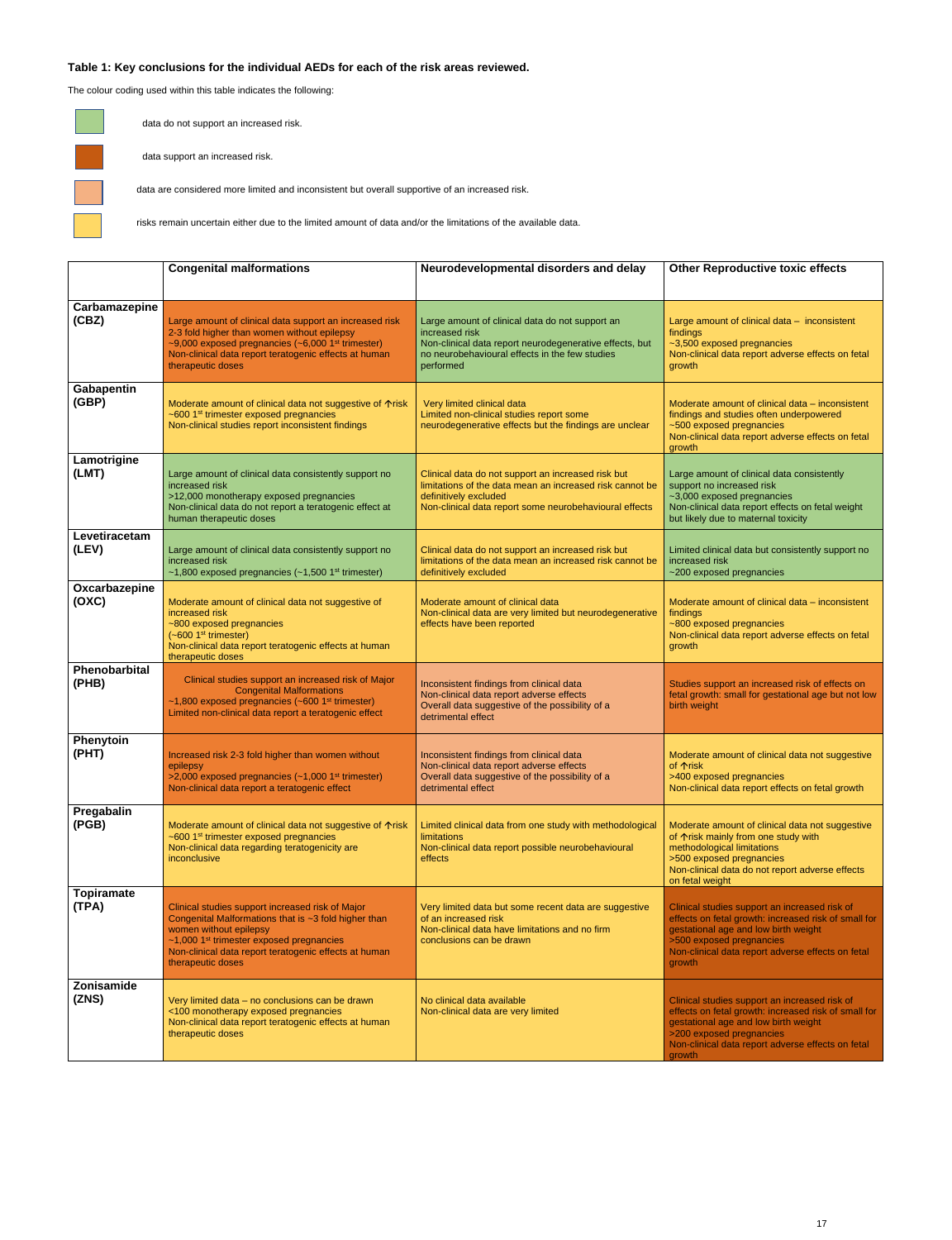## <span id="page-17-0"></span>**Appendix 1 Table 1: Prevalence rate of Congenital Malformations for prioritised AEDs**

| Meta-analyses                         | Carbamazepine                                                          | Gabapentin                                        | Lamotrigine                     | Levetiracetam                       | Oxcarbazepine                            | Phenobarbital                                | Phenytoin                                               | Pregabalin                        | Topiramate                             | Valproate                                                         | Zonisamide                             |
|---------------------------------------|------------------------------------------------------------------------|---------------------------------------------------|---------------------------------|-------------------------------------|------------------------------------------|----------------------------------------------|---------------------------------------------------------|-----------------------------------|----------------------------------------|-------------------------------------------------------------------|----------------------------------------|
| Veroniki et al,<br>2017a              | 4.14%<br>8437 exposures                                                | 2.43%<br>329 exposures                            | 2.62%<br>6290 exposures         | 1.77%<br>1015 exposures             | 2.96%<br>372 exposures                   | 5.50%<br>1709 exposures                      | 6.08%<br>2237 exposures                                 |                                   | 4.67%<br>599 exposures                 | 9.07%<br>4455 exposures                                           |                                        |
| Weston et al,<br>2016                 | 3.71% (95% CI<br>3.19 to 4.27)                                         | 1.47% (95%<br>CI 0.26 to                          | 2.31% (95% CI<br>1.87 to 2.78)  | 1.77% (95% CI<br>$0.98$ to $2.79$ ) | 2.39%<br>(95% CI 0.85 to                 | 7.10%<br>(95% CI 5.36 to                     | 5.38%<br>(95% CI 4.22 to 6.67)                          |                                   | 4.28%<br>(95 % CI 2.65-                | 9.09% (95% Cl 8.02 to<br>10.23)                                   | 0.28%<br>(95% CI 0.25                  |
|                                       | 4.93% (95% CI<br>3.84 to 6.16)<br>Random effects                       | 3.64)<br>RR 0.61 (0.07,<br>$5.18$ ) vs            | RR 1.68 (0.78,<br>3.65) vs WWOE | RR 2.16 (0.76,<br>6.17) vs WWOE     | 4.68)<br>RR 1.94 (0.53,<br>7.15) vs WWOE | 9.08)<br>RR 2.84 (1,57, 5.13)<br>vs WWOE     | 6.26%<br>(95% CI 4.37 to 8.47)<br>Random effects        |                                   | 6.29)<br>RR 3.69 (1.36,<br>10.07) $vs$ | 10.93% (95% CI 8.91 to<br>13.13)<br>Random effects                | to 2.39)<br>RR 0.44 (0.02,<br>7.93) vs |
|                                       | modelling*                                                             | <b>WWOE</b>                                       | RR 1.07 (.064,<br>1.77) vs WWE  | RR 0.32 (0.10,<br>1.07) vs WWE      | RR 2.75 (0.53,                           | RR 1.95 (0.97, 3.93)<br>vs WWE               | modelling                                               |                                   | <b>WWOE</b><br>RR 1.99 (0.65,          | modelling*                                                        | <b>WWOE</b>                            |
|                                       | RR 2.01 (1.20,<br>3.36) vs WWOE                                        | RR 1.50 (1.16,<br>$0.23, 5.93$ ) vs<br><b>WWE</b> | 4195 exposures                  | 817 exposures                       | 14.43) vs WWE                            | 709 exposures                                | RR 2.38 (1.12, 5.03)<br>vs WWOE<br>RR 2.40 (1,42, 4.08) |                                   | 6.08) vs WWE<br>473 exposures          | RR 5.69 (3.33, 9.73) VS<br><b>WWOE</b><br>RR 3.13 (2.16, 4.54) vs | 90 exposures                           |
|                                       | RR 1.50 (1.03,<br>2.19) vs WWE                                         | 190 exposures                                     |                                 |                                     | 238 exposures                            |                                              | vs WWE<br>1279 exposures                                |                                   |                                        | <b>WWE</b><br>2565 exposures                                      |                                        |
| Meador et al,                         | 4666 exposures<br>4.62%                                                |                                                   | 2.91% (95% CI                   |                                     | $\blacksquare$                           | 4.91% (95% CI 3.22                           | 7.36%                                                   | $\overline{\phantom{0}}$          |                                        | 10.73%                                                            |                                        |
| 2008                                  | (95% CI 3.48 to<br>5.76) CBZ mono                                      |                                                   | 2.00 to 3.82) LMT<br>mono       |                                     |                                          | to 6.59) PHB mono<br>9.19% (95% CI 5.88      | (95% CI 3.60 to<br>11.11)<br>PHT mono                   |                                   |                                        | (95% CI 8.16 to 13.29)<br><b>VPA mono</b>                         |                                        |
|                                       | 7.10% (95% CI<br>3.71 to 10.49) CBZ                                    |                                                   | 5.59% (95% CI<br>1.11 to 10.08) |                                     |                                          | to 12.50) PHB dual                           | 11.47%                                                  |                                   |                                        | 9.79%<br>(95% CI 7.57 to 12.02)                                   |                                        |
|                                       | dual                                                                   |                                                   | LMT dual                        |                                     |                                          | 14.57% (95% CI 8.81<br>to $20.33$ ) PHB poly | (95% CI 6.65 to<br>16.30)                               |                                   |                                        | <b>VPA dual</b>                                                   |                                        |
|                                       | 8.57 (95% CI 1.99<br>to 15.16) CBZ poly                                |                                                   | 1337 mono and                   |                                     |                                          |                                              | PHT dual                                                |                                   |                                        | 25.00%<br>(95% CI 5.97 to 44.03)                                  |                                        |
|                                       |                                                                        |                                                   | 599 dual<br>exposures           |                                     |                                          | 945 PHB mono<br>exposures                    | 14.27%<br>(95% CI 8.95 to                               |                                   |                                        | <b>VPA poly</b>                                                   |                                        |
|                                       | 4411 mono<br>942 dual and                                              |                                                   |                                 |                                     |                                          |                                              | (19.60)<br>PHT poly                                     |                                   |                                        | 2097 mono<br>694 dual and                                         |                                        |
|                                       | 70 poly exposures                                                      |                                                   |                                 |                                     |                                          |                                              | 1198 mono<br>720 dual and<br>276 poly exposures         |                                   |                                        | 20 poly exposures                                                 |                                        |
| <b>Pregnancy Registries</b>           |                                                                        |                                                   |                                 |                                     |                                          |                                              |                                                         |                                   |                                        |                                                                   |                                        |
| <b>UKEPR</b>                          | UK and Ireland Pregnancy Registry (UKEPR)<br>2.6%                      |                                                   | 2.3%                            |                                     |                                          |                                              |                                                         |                                   |                                        | 6.7%                                                              |                                        |
| <b>∤ Campbell et</b><br>al, 2014      | (95% CI 1.9 to 3.5)                                                    |                                                   | (95% CI 1.8 to<br>(3.1)         |                                     |                                          |                                              |                                                         |                                   |                                        | (95% CI 5.5 to 8.3)                                               |                                        |
|                                       | 1657 exposures                                                         |                                                   | 2098 exposures                  |                                     |                                          |                                              |                                                         |                                   |                                        | 1220 VPA exposures                                                |                                        |
| <b><i>I</i>UKEPR</b><br>Morrow et al, | 2.2% (95% CI 1.4<br>to $3.4$ )                                         | 3.2%<br>(95% CI 0.6 to                            | 3.2% (95% 2.1 to<br>4.9)        | 0.0% (95% CI 0.0<br>to 14.9)        |                                          |                                              | 3.7%<br>(95% CI 1.3 to 10.2)                            |                                   | 7.1%<br>(95% CI 2.0-                   | 6.2% (95% CI 4.6 to<br>8.2)                                       |                                        |
| 2006                                  | 927 exposures                                                          | 16.2)                                             | 647 exposures                   | 26 exposures                        |                                          |                                              | 82 exposures                                            |                                   | 22.6)                                  | 762 exposures                                                     |                                        |
| * Hunt et al,<br>2008                 |                                                                        | 31 exposures                                      |                                 |                                     |                                          |                                              |                                                         |                                   | 28 exposures<br>4.8%<br>(95% CI 5.6-   |                                                                   |                                        |
|                                       |                                                                        |                                                   |                                 |                                     |                                          |                                              |                                                         |                                   | 14.1)                                  |                                                                   |                                        |
|                                       |                                                                        |                                                   |                                 |                                     |                                          |                                              |                                                         |                                   | 70 TPM mono<br>exposures               |                                                                   |                                        |
| Tomson et al,                         | <b>European Pregnancy Registry (EURAP)</b><br>5.5%                     |                                                   | 2.9%                            | 2.8%                                | 3.0%                                     | 6.5%                                         | 6.4%                                                    |                                   | 3.90%                                  | 10.3%                                                             |                                        |
| 2018                                  | (95% CI 4.5 to 6.6)                                                    |                                                   | (95% CI 2.3 to<br>3.7)          | (95% CI 1.7 to<br>4.5)              | (95% CI 1.4 to<br>5.4)                   | (95% CI 4.2 to 9.9)                          | (95% CI 2.8 to 12.2)                                    |                                   | (95% CI 1.5-<br>8.4)                   | (95% CI 8.8 to 12.0                                               |                                        |
|                                       | 1957 exposures                                                         |                                                   | 2154 exposures                  | 599 exposures                       | 333 exposures                            | 294 exposures                                | 125 exposures                                           |                                   | 152 exposures                          | 1381exposures                                                     |                                        |
|                                       | North American Antiepileptic Drug Pregnancy Registry (NAAEDPR)<br>2.9% | 1.5% (95% CI                                      | 2.3%                            | 2.3% (95% CI 1.5                    | 1.9%                                     | 5.6%                                         | 2.6%                                                    |                                   | 5.1%                                   | 9.3%                                                              | 1.2%                                   |
| Published on<br>NAAEDPR               | (95% CI 2.0 to<br>$4.0\%$                                              | $0.37$ to $3.9$ )                                 | (95% CI 1.7 to<br>2.9)          | to $3.4$ )                          | (95 % CI 0.7 to<br>4.1%                  | (95% CI 3.0 to 9.6%)                         | (95% CI 1.4 to 4.4)                                     |                                   | (95% CI 3.4 to<br>7.4)                 | (95% CI 6.5 to 12.7%)                                             | (95% CI 0.2 to<br>$3.9\%$              |
| website -<br>2019                     | 1110 exposures                                                         | 207 exposures                                     | 2179 exposures                  | 1029 exposures                      | 265 exposures                            | 195 exposures                                | 431 exposures                                           |                                   | 489 exposures                          | 335 exposures                                                     | 166 exposures                          |
| <b>* Hernandez-</b><br>Diaz et al,    | 3.0%<br>(95% CI 2.1 to 4.2)                                            | 0.7% (95%<br>$0.02$ to $3.8$ )                    | 2.0%<br>(95% CI 1.4 to          | 2.4%<br>(95% CI 1.2 to              | 2.2%<br>(95% CI 0.6 to                   | 5.5%<br>(95% CI 2.8 to 9.7)                  | 2.9%<br>(95% CI 1.5 to 5.0)                             |                                   | 4.2%<br>(95% CI 2.4 to                 | 9.3%<br>(6.4 to 13.0)                                             | $\Omega$<br>malformations              |
| 2012                                  | 1033 exposures                                                         | 145 exposures                                     | (2.8)                           | (4.3)                               | 5.5)                                     | 199 exposures                                | 416 exposures                                           |                                   | 6.8)                                   | 323 exposures                                                     | 90 exposures                           |
|                                       |                                                                        |                                                   | 1562 exposures                  | 450 exposures                       | 182 exposures                            |                                              |                                                         |                                   | 359 exposures                          |                                                                   |                                        |
| Vajda et al,                          | <b>Australian Pregnancy Registry (APR)</b><br>5.9%                     |                                                   | 4.9%                            | 3.6%                                | 5.3%                                     |                                              | 2.3%                                                    |                                   | 1.9%                                   | 14.8%                                                             |                                        |
| 2019                                  | 409 exposures                                                          |                                                   | 406 exposures                   | 139 exposures                       | 19 exposures                             |                                              |                                                         |                                   | 53 exposures                           | 290 exposures                                                     |                                        |
| * Vajda et al,                        | 5.5%                                                                   |                                                   | 4.6%                            | 2.4%                                | 5.9%                                     |                                              | 44 exposures<br>2.4%                                    |                                   | 2.4%                                   | 13.8%                                                             |                                        |
| 2014<br><b>Prospective studies</b>    | 346 exposure                                                           |                                                   | 307 exposures                   | 82 exposures                        | 17 exposures                             |                                              | 41 exposures                                            |                                   | 42 exposures                           | 253 exposures                                                     |                                        |
| Patorno et al,<br>2017                |                                                                        |                                                   |                                 |                                     |                                          |                                              |                                                         | 5.9%                              |                                        |                                                                   |                                        |
| Prospective<br>cohort study           |                                                                        |                                                   |                                 |                                     |                                          |                                              |                                                         | 477<br>exposures                  |                                        |                                                                   |                                        |
| Petersen et                           | 3.29%                                                                  |                                                   | 2.8%                            |                                     |                                          |                                              |                                                         |                                   |                                        | 6.55%                                                             |                                        |
| al, 2017                              | (95% CI 1.66 to<br>5.82)                                               |                                                   | (95% CI 1.35 to<br>5.09)        |                                     |                                          |                                              |                                                         |                                   |                                        | (95% CI 3.71 to 10.57)<br>229 exposures                           |                                        |
| Winterfeld et                         | 334 exposures                                                          |                                                   | 357 exposures                   |                                     |                                          |                                              |                                                         | 9.6%                              |                                        |                                                                   |                                        |
| al, 2016                              |                                                                        |                                                   |                                 |                                     |                                          |                                              |                                                         | 164 total                         |                                        |                                                                   |                                        |
| Prospective<br>cohort study           |                                                                        |                                                   |                                 |                                     |                                          |                                              |                                                         | 116 1st<br>trimester (19<br>mono) |                                        |                                                                   |                                        |
| * Veiby et al,                        | 2.9%                                                                   |                                                   | 3.4%                            | 1.7%                                | 1.8%                                     | 7.4%                                         |                                                         | 3.3%                              | 4.2%                                   | 6.3%                                                              |                                        |
| $2014*$                               | 685 exposures                                                          |                                                   | 833 exposures                   | 118 exposures                       | 57 exposures                             | 27 exposures                                 |                                                         | 30 exposures                      | 48 exposures                           | 333 exposures                                                     |                                        |
| * Fujii et al,<br>2013                |                                                                        | 4.1%<br>223 exposures                             |                                 |                                     |                                          |                                              |                                                         |                                   |                                        |                                                                   |                                        |
| * Kallen et al,<br>2013               | 3.40%<br>1706 total and                                                | 1.40%<br>143 total and                            | 2.77%<br>1337 total and         | 0.66%<br>151 total 57               | 6.90%<br>58 total and 40                 | 7.14%<br>28 total and 17 mono                | 6.94%<br>173 total and 140                              | 1.56%<br>128 total and            | 5.88%<br>102 total and                 | 7.19%<br>862 total and 697                                        | 14.28%<br>7 total and 3                |
|                                       | 1511 mono<br>exposures                                                 | 119 mono<br>exposures                             | 1084 mono<br>exposures          | mono exposures                      | mono exposures                           | exposures                                    | mono exposures                                          | 111 mono<br>exposures             | 49 mono<br>exposures                   | mono exposures                                                    | mono<br>exposures                      |
| ‡ Kaaja et al,                        | 3.96%                                                                  |                                                   |                                 |                                     | 11%                                      | 4.54%                                        | 3.3%                                                    |                                   |                                        | 6.35%                                                             |                                        |
| 2003                                  | 363 exposures                                                          |                                                   |                                 |                                     | 9 exposures                              | 5 exposures                                  | 124 exposures                                           |                                   |                                        | 61 exposures                                                      |                                        |

\*Conducted due to significant variance

ꬸ These studies were included in the Weston et al, 2016 and/or the Veroniki et al, 2017a meta-analyses and therefore for the purposes of the public assessment report these data will not be presented separately.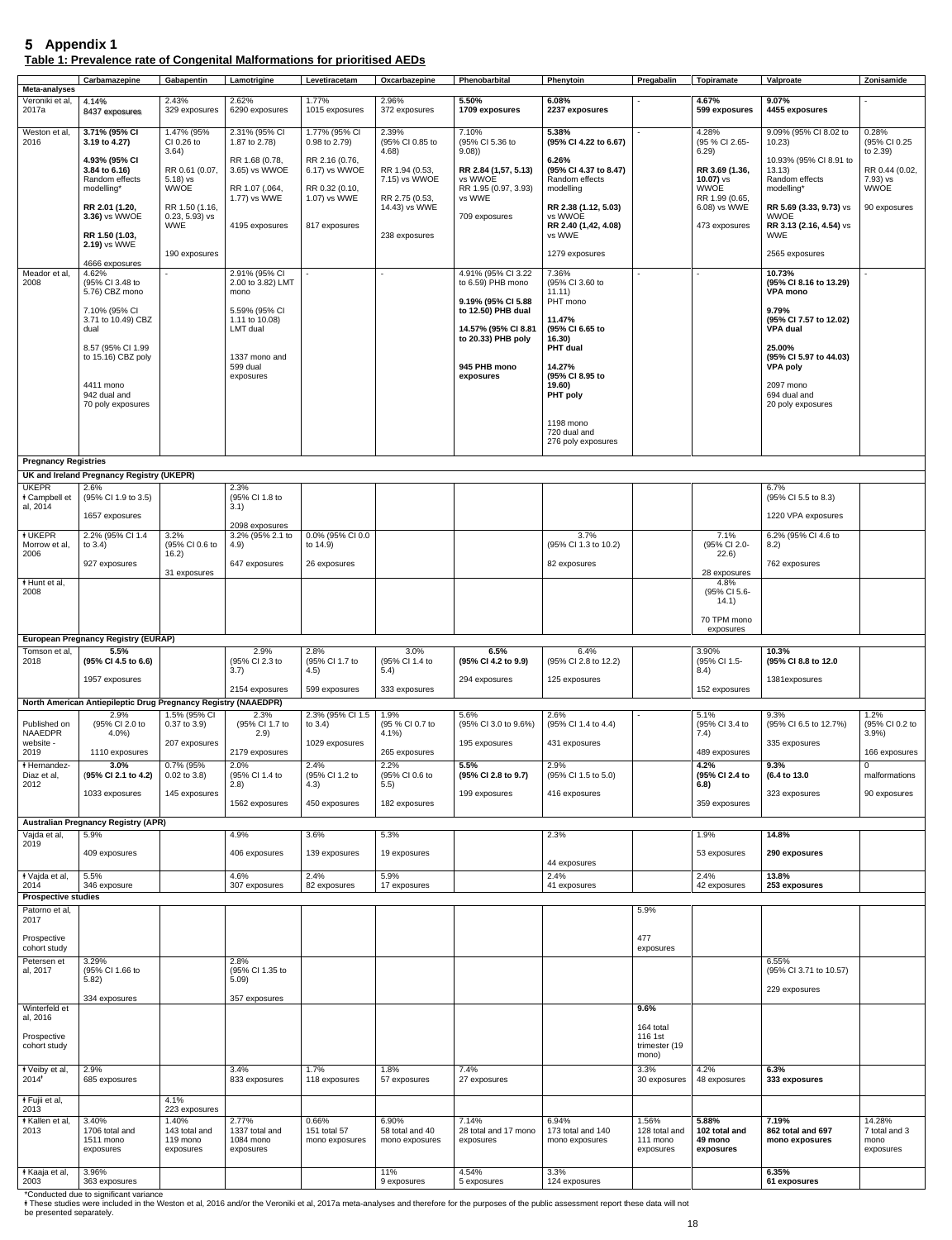# <span id="page-18-0"></span>**Appendix 2**

## **Table 2: Effects on Cognitive function and risk of neurodevelopmental disorders for prioritised AEDs Table 2a: Effects on IQ/Cognitive Effects**

| <b>IQ/ Cognitive Effects</b>                                                                                                                                                                                                                         |                                                                                                                                                                                                                                                                                    |                                                                                                                                                                                                  |                                                                                                                |                               |                                                                                                                                                                                |                                                                                                                                                                                                        |                                                                                                  |                                                                                                                                                                                                                                                                                                                                                  |  |
|------------------------------------------------------------------------------------------------------------------------------------------------------------------------------------------------------------------------------------------------------|------------------------------------------------------------------------------------------------------------------------------------------------------------------------------------------------------------------------------------------------------------------------------------|--------------------------------------------------------------------------------------------------------------------------------------------------------------------------------------------------|----------------------------------------------------------------------------------------------------------------|-------------------------------|--------------------------------------------------------------------------------------------------------------------------------------------------------------------------------|--------------------------------------------------------------------------------------------------------------------------------------------------------------------------------------------------------|--------------------------------------------------------------------------------------------------|--------------------------------------------------------------------------------------------------------------------------------------------------------------------------------------------------------------------------------------------------------------------------------------------------------------------------------------------------|--|
|                                                                                                                                                                                                                                                      | Carbamazepine                                                                                                                                                                                                                                                                      | Lamotrigine                                                                                                                                                                                      | Levetiracetam                                                                                                  | Oxcarbazepine   Phenobarbital |                                                                                                                                                                                | Phenytoin                                                                                                                                                                                              | <b>Topiramate</b>                                                                                | Valproate                                                                                                                                                                                                                                                                                                                                        |  |
| Meta-analyses<br>Veroniki et al, 2017b                                                                                                                                                                                                               | OR 2.07 (0.82, 5.48)                                                                                                                                                                                                                                                               | OR 0.93 (0.09, 5.10)<br>$N = 43$                                                                                                                                                                 | OR 3.42 (0.65,<br>16.40                                                                                        |                               | OR 1.36 (0.18,<br>7.02)                                                                                                                                                        | OR 2.55 (0.72, 8.55)                                                                                                                                                                                   | OR 3.14 (0.45,<br>16.53)                                                                         | OR 7.40 (3.00, 18.46)                                                                                                                                                                                                                                                                                                                            |  |
| Cognitive<br>Developmental Delay<br>Bromley et al, 2014<br>IQ mean (SD)<br>Verbal IQ (VIQ)<br>Performance IQ (PIQ)                                                                                                                                   | $N = 238$<br>IQ<br>MD -0.03 (95% CI -3.08<br>to 3.01) Vs WWOE<br>$N = 150$<br>MD 1.84 (95% CI-2.13<br>to 5.80) Vs WWE<br>$N = 163$<br>Vs general population<br>controls<br><b>VIQ</b><br>MD -1.81 (95% CI -4.94<br>to 1.33<br>PIQ<br>MD 1.27 (95% CI-1.55<br>to 4.09)<br>$N = 136$ | IQ<br>mean 105.56, SD 12.49<br>versus control<br>mean 108.71, SD 10.20,<br>P > 0.05<br>$N = 41$<br>Verbal IQ and<br>Performance IQ also did<br>not significantly differ to<br>control population |                                                                                                                |                               | $N = 12$<br>86.2 (SD 11)<br>vs WWOE<br>93 (SD 14.4)<br>$N=41$                                                                                                                  | $N = 111$<br>PHT (n=29) mean 90.3<br>(95% CI 77 to 103) vs<br>WWE control (n=32) mean<br>92.3 (95% CI 81 to 103)<br>$NS^*$<br>Cognitive dysfunction<br>OR 1.37 (95% CI 0.38 to<br>5.0)<br>$PHT$ (n=12) | $N=$<br>mean 96.33 SD<br>10.37)<br><b>Vs WWOE</b><br>mean 111.39 (SD<br>12.20), P=0.005<br>$N=9$ | $N=$<br>MD-8.94 (-11.96, -5.92),<br>P<0.00001, $I^2 = 88\%$<br><b>Vs WWOE</b><br>$N=76$<br>MD-8.17 (-12.80, -3.55),<br>P=0.005, $I^2=27%$<br><b>Vs WWE</b><br>VIQ<br>MD-11.39 (-14.68, -8.10),<br>P<0.00001, $I^2=0\%$ vs<br>general population<br>$N=64$<br><b>PIQ</b><br>MD-10.48 (-13.94, -7.02),<br>P<0.00001, l <sup>2</sup> =68%<br>$N=64$ |  |
| Banach et al, 2010                                                                                                                                                                                                                                   | Wechsler scale<br>Statistically significantly                                                                                                                                                                                                                                      |                                                                                                                                                                                                  |                                                                                                                |                               |                                                                                                                                                                                |                                                                                                                                                                                                        |                                                                                                  |                                                                                                                                                                                                                                                                                                                                                  |  |
| Wechsler Scale PIQ                                                                                                                                                                                                                                   | lower PIQ in CBZ<br>(p<0.002) compared all                                                                                                                                                                                                                                         |                                                                                                                                                                                                  |                                                                                                                |                               |                                                                                                                                                                                |                                                                                                                                                                                                        |                                                                                                  |                                                                                                                                                                                                                                                                                                                                                  |  |
| Bayley or McCarthy<br>scale FSIQ                                                                                                                                                                                                                     | control group;<br>No statistically<br>significant difference for<br>either VIQ or FSIQ<br>compared to all control<br>group<br>$N = 151$                                                                                                                                            |                                                                                                                                                                                                  |                                                                                                                |                               |                                                                                                                                                                                |                                                                                                                                                                                                        |                                                                                                  |                                                                                                                                                                                                                                                                                                                                                  |  |
|                                                                                                                                                                                                                                                      | Bayley or McCarthy<br>scales<br>FSIQ no statistically<br>significant different; CBZ<br>vs control group<br>(98 vs 102, p=0.3)<br>$N = 83$                                                                                                                                          |                                                                                                                                                                                                  |                                                                                                                |                               |                                                                                                                                                                                |                                                                                                                                                                                                        |                                                                                                  |                                                                                                                                                                                                                                                                                                                                                  |  |
| <b>Pregnancy Registries</b>                                                                                                                                                                                                                          |                                                                                                                                                                                                                                                                                    |                                                                                                                                                                                                  |                                                                                                                |                               |                                                                                                                                                                                |                                                                                                                                                                                                        |                                                                                                  |                                                                                                                                                                                                                                                                                                                                                  |  |
| Gopinath et al. 2015                                                                                                                                                                                                                                 | CBZ mono (40)                                                                                                                                                                                                                                                                      | LMT mono (1)                                                                                                                                                                                     |                                                                                                                |                               | PB mono $(n=22)$                                                                                                                                                               | PHT mono (n=11)                                                                                                                                                                                        | $\overline{\phantom{a}}$                                                                         | VPA mono (36)                                                                                                                                                                                                                                                                                                                                    |  |
| Wechsler scale<br>Full Scale IQ<br>Mean (SD)                                                                                                                                                                                                         | 82.2 (13.9)<br>vs<br>80.2 (13.4);<br>p=0.449<br>CBZ all (76)<br>77 (15.2)<br>vs<br>78.5 (1.4);                                                                                                                                                                                     | 89<br>vs<br>80.8 (13.6);<br>$p=0.551$<br>LMT all $(4)$<br>mean 71.3 (17.9)<br>vs<br>78.1 (14.6); p=0.356                                                                                         |                                                                                                                |                               | 74.5 (14)<br>VS<br>82.5 (13);<br>$p=0.013$<br>PB all (n=59)<br>73.5 (14.4)<br>vs<br>80 (14.4);                                                                                 | 82.6 (13.5)<br>vs<br>80.7 (13.7);<br>$p=0.656$<br>PHT all $(n=39)$<br>74.9 (14.8)<br>vs<br>78.7 (14.5);                                                                                                |                                                                                                  | 82.8 (12.4)<br>vs<br>77 (15.3);<br>$p=0.190$<br><b>VPA all (53)</b><br>80.2(12.7)<br>vs<br>77 (15.3);                                                                                                                                                                                                                                            |  |
| Huber-Mollema et a<br>12020<br>Wechsler Intelligence<br>Scale                                                                                                                                                                                        | $p=0.466$<br><b>FSIQ</b><br>105.3 (13.7)<br>B 5.6 (SE 3.9) (95% -2.2<br>to 13.4), P=0.157                                                                                                                                                                                          | <b>FSIQ</b><br>109.2 (15.0)<br>B 7.5 (SE 3.5) (95% 0.6<br>to 14.4), P=0.033                                                                                                                      | <b>FSIQ</b><br>110.8 (14.8)<br>B 7.7 (SE 4.1)<br>(95% -- 0.4 to<br>15.8), P=0.064                              |                               | $p=0.05$                                                                                                                                                                       | $p=0.153$                                                                                                                                                                                              |                                                                                                  | $p=0.313$<br><b>FSIQ</b><br>103.2 (14.8)<br>VIQ                                                                                                                                                                                                                                                                                                  |  |
| Full-Scale IQ (FSIQ)<br>Verbal IQ (VIQ)                                                                                                                                                                                                              | VIQ<br>106.2 (14.2)<br>B 9.1 (SE 4.0) (95% 1.3<br>to 17.0), P=0.023                                                                                                                                                                                                                | <b>VIQ</b><br>109.7 (15.7)<br>B 10.3 (SE 3.5) (95% 3.4<br>to 17.3), P=0.004                                                                                                                      | VIQ<br>114.0 (13.1)<br>B 13.4 (SE 4.2)<br>(95% 5.2 to 21.6),                                                   |                               |                                                                                                                                                                                |                                                                                                                                                                                                        |                                                                                                  | 100.6 (14.9)<br><b>PIQ</b><br>105.3 (17.0)                                                                                                                                                                                                                                                                                                       |  |
| Performance IQ (PIQ)<br><b>Processing Speed</b><br>Index                                                                                                                                                                                             | <b>PIQ</b><br>102.8 (15.5)<br>B 0.1 (SE 4.3) (95% -8.3<br>to 8.6), $P=0.973$                                                                                                                                                                                                       | <b>PIQ</b><br>106.0 (14.9)<br>B 2.3 (SE 3.8) (95% - 5.3<br>to $9.8$ ), P=0.551                                                                                                                   | $P = 0.002$<br>PIQ<br>104.4 (14.8)<br>B-0.6 (SE 4.5)                                                           |                               |                                                                                                                                                                                |                                                                                                                                                                                                        |                                                                                                  | PSI<br>107.4 (18.6)<br>$N=22$                                                                                                                                                                                                                                                                                                                    |  |
| Mean (SD)<br>Individual AED<br>Vs<br><b>VPA</b>                                                                                                                                                                                                      | <b>PSI</b><br>108.7(12.1)<br>B 5.1 (SE 4.2) (95% -3.3<br>to 13.5), P=0.229<br>$N=32$                                                                                                                                                                                               | PSI<br>111.0 (14.4)<br>B 6.3 (SE 3.8) (95% -1.1<br>to 13.7), P=0.097<br>$N = 82$                                                                                                                 | (95% - 9.5 to 8.3),<br>$P = 0.901$<br>PSI<br>111.2 (16.2)<br>B 4.9 (SE 4.4)<br>(95% -3.9 to 3.6),<br>$P=0.275$ |                               |                                                                                                                                                                                |                                                                                                                                                                                                        |                                                                                                  |                                                                                                                                                                                                                                                                                                                                                  |  |
|                                                                                                                                                                                                                                                      |                                                                                                                                                                                                                                                                                    |                                                                                                                                                                                                  | $N=25$                                                                                                         |                               |                                                                                                                                                                                |                                                                                                                                                                                                        |                                                                                                  |                                                                                                                                                                                                                                                                                                                                                  |  |
| <b>Kerala Pregnancy Registry</b><br>Thomas et al, 2007<br>Full Scale IQ (FSIQ-<br>adaptation of Wechsler<br>Intelligence Scale)<br>Malayalam Language<br>Test (MLT) - local<br>proficiency test for<br>language<br>vs<br><b>Age Matched Controls</b> | <b>FSIQ</b><br>83.6 (30.0); p=0.22 (all)<br>91.9 (21.7); p=0.86<br>(mono)<br><b>MLT</b><br>71.5 (22.4); p=0.44 (all)<br>74.9 (21.0); p=0.87<br>(mono)<br>$N=28$ (all)<br>$N=14$ (mono)                                                                                             |                                                                                                                                                                                                  |                                                                                                                |                               | <b>FSIQ</b><br>84.9 (20.1);<br>$p=0.35$ (all)<br>86.2 (11.0);<br>p=0.07 (mono)<br><b>MLT</b><br>71.8 (14.9);<br>$p=0.47$ (all)<br>70.6(8.5);<br>p=0.146 (mono)<br>$N=32$ (all) | <b>FSIQ</b><br>87.6 (19.0); p=0.96 (all)<br>97.8 (9.9) p=0.43 (mono)<br><b>MLT</b><br>71.1 (15.7); p=0.51 (all)<br>76.0 (10.7); p=0.92<br>(mono)<br>$N=18$ (all)<br>$N=5$ (mono)                       |                                                                                                  | <b>FSIQ</b><br>87.2 (29.8); p=0.90 (all)<br>98.5 (13.5); p=0.12<br>(mono)<br><b>MLT</b><br>73.7 (21.1); p=0.95 (all)<br>81.5 (11.9); p=0.09<br>(mono)<br>19 VPA (all)<br>12 VPA (mono)                                                                                                                                                           |  |
|                                                                                                                                                                                                                                                      |                                                                                                                                                                                                                                                                                    |                                                                                                                                                                                                  |                                                                                                                |                               | $N=14$ (mono)                                                                                                                                                                  |                                                                                                                                                                                                        |                                                                                                  |                                                                                                                                                                                                                                                                                                                                                  |  |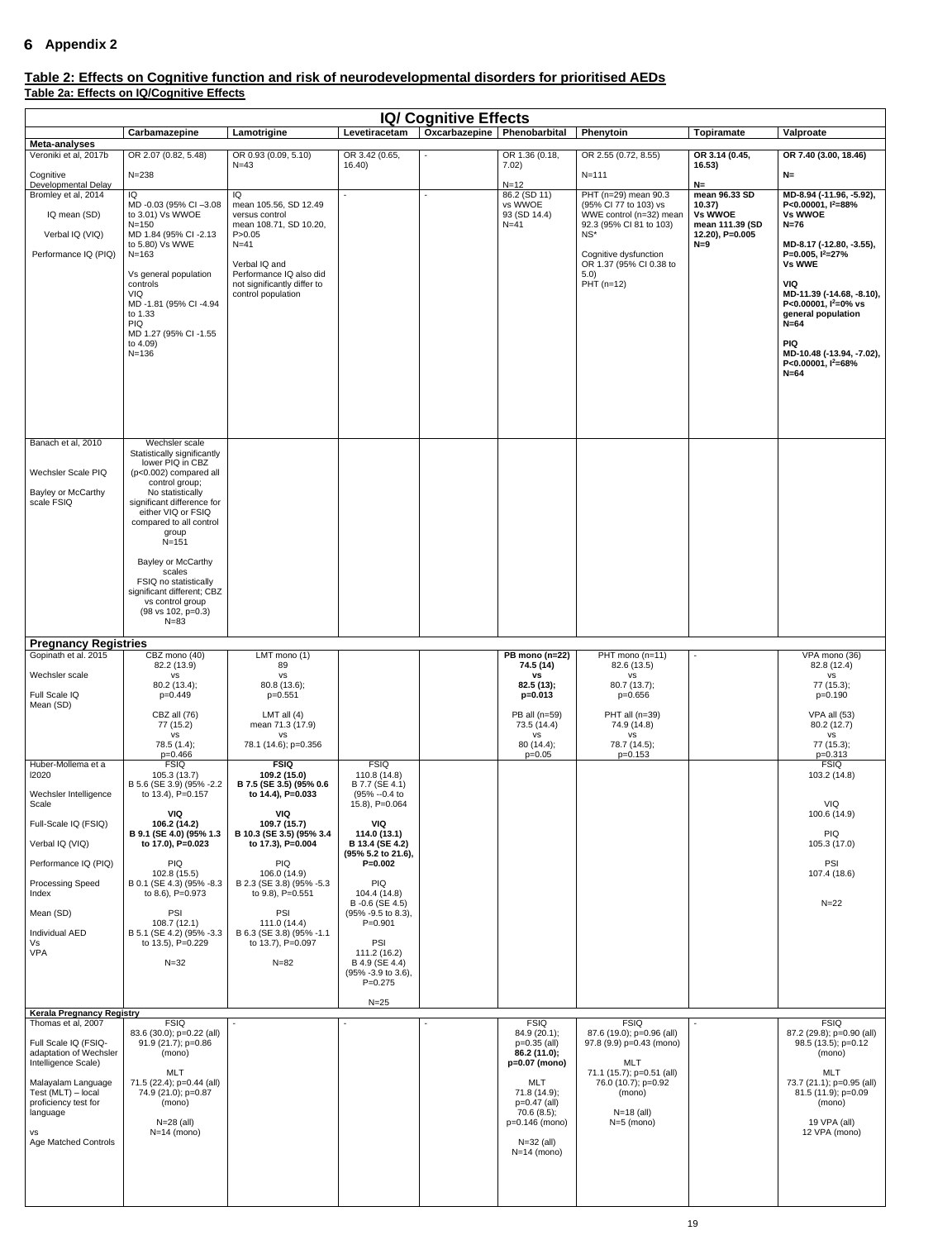| <b>Prospective studies</b>                                                     |                                                                                          |                                                                                      |                                                                                         |                                                                                      |                                                                       |                                                                                     |
|--------------------------------------------------------------------------------|------------------------------------------------------------------------------------------|--------------------------------------------------------------------------------------|-----------------------------------------------------------------------------------------|--------------------------------------------------------------------------------------|-----------------------------------------------------------------------|-------------------------------------------------------------------------------------|
| Cohen et al, 2019<br>Standardised mean of<br>6 years IQ (95% CI)               | IQ<br>106.2 (95% CI 103.1 to<br>$109.3$ ;<br>Effect -5.4 (-10.4 to -<br>$0.4$ ; p=0.0370 | IQ<br>108.4 (95% CI 105.5 to<br>$111.3$ ;<br>Effect -3.2 (-8.1 to -1.8);<br>p=0.2111 |                                                                                         | IQ<br>107.4 (95% CI 103.3 to<br>111.4);<br>Effect -4.2 (-9.8 to 1.4);<br>p=0.1467    |                                                                       | IQ<br>100.8 (95% Cl 97.2 to<br>$104.3$ ;<br>Effect -10.8 (-16 to -5.6);<br>p<0.0001 |
| Attention/concentration<br>Verbal immediate<br>Verbal delayed                  | Attention/concentration<br>101.2 (96.8, 105.5)<br>Effect -3.1 (-8.7, 2.6)                | <b>Attention/concentration</b><br>98.2 (94.2, 102.3)<br>Effect -6 (-11.5, -0.5)      |                                                                                         | Attention/concentration<br>98 (92.5, 103.6)<br>Effect -6.2 (-12.7, 0.3)              |                                                                       | <b>Attention/concentration</b><br>94.1 (89.1, 99.1)<br>Effect -10.2 (-16.3, -4.1)   |
| Delayed recognition<br>Visual immediate                                        | Verbal immediate<br>103.2 (99.4, 107)<br>Effect -1.6 (-6.5, 3.3)                         | Verbal immediate<br>103.1 (99.6, 106.7)<br>Effect -1.7 (-6.5, 3.1)                   |                                                                                         | Verbal immediate<br>100.8 (96, 105.6)<br>Effect -4 (-9.7, 1.6)                       |                                                                       | Verbal immediate<br>94.5 (90, 98.9)<br>Effect -10.4 (-15.8, -5.0)                   |
| Visual delayed<br>Learning                                                     | Verbal delayed<br>103.8 (99.5, 108.1)<br>Effect 0 (-5.6, 5.5)                            | Verbal delayed<br>103.6 (99.6, 107.6)<br>Effect -0.3 (-5.6, 5.1)                     |                                                                                         | Verbal delayed<br>99.1 (93.7, 104.5)<br>Effect -4.8 (-11.1, 1.6)                     |                                                                       | Verbal delayed<br>92.2 (87.2, 97.3)<br>Effect -11.6 (-17.7, -5.5)                   |
|                                                                                | Delayed recognition<br>101.5 (97.8, 105.2)<br>Effect -3.8 (-8.6, 1)                      | Delayed recognition<br>103.1 (99.7, 106.6)<br>Effect -2.2 (-6.8, 2.5)                |                                                                                         | <b>Delayed recognition</b><br>99.3 (94.6, 103.9)<br>Effect -6 (-11.5, -0.5)          |                                                                       | <b>Delayed recognition</b><br>90.4 (86, 94.7)<br>Effect -14.9 (-20.2, -9.6)         |
|                                                                                | Visual immediate<br>98.6 (95, 102.1)<br>Effect -3.1 (-7.7, 1.5)                          | Visual immediate<br>100.6 (97.3, 103.9)<br>Effect -1.1 (-5.6, 3.4)                   |                                                                                         | Visual immediate<br>97.3 (92.8, 101.8)<br>Effect -4.4 (-9.7, 0.9)                    |                                                                       | <b>Visual immediate</b><br>94.4 (90.3, 98.5)<br>Effect -7.3 (-12.3, -2.2)           |
|                                                                                | Visual delayed<br>103.4 (99.7, 107)<br>Effect 0.2 (-4.5, 4.9)                            | Visual delayed<br>105.3 (101.9, 108.7)<br>Effect -2.2 (-2.4, 6.7)                    |                                                                                         | Visual delayed<br>99.4 (94.8, 104.1)<br>Effect -3.7 (-9.1, 1.7)                      |                                                                       | <b>Visual delayed</b><br>95.2 (90.9, 99.4)<br>Effect -8 (-13.2, -2.8)               |
|                                                                                | Learning<br>98.4 (94.6, 102.1)<br>Effect-5.1 (-10, -0.3)                                 | Learning<br>98 (94.5, 101.5)<br>Effect-5.5 (-10.2, -0.8)                             |                                                                                         | Learning<br>94.7 (89.9, 99.4)<br>Effect-8.8 (-14.4, -3.3)                            |                                                                       | Learning<br>90.2 (85.9, 94.6)<br>Effect-13.3 (-18.6, -8)                            |
|                                                                                | $N=61$                                                                                   | $N=73$                                                                               |                                                                                         |                                                                                      |                                                                       |                                                                                     |
| Titze et al, 2008<br>Wechsler Adult<br>Intelligence Scale<br>(WAIS)            |                                                                                          |                                                                                      | adjusted total<br>IQ: 98.0 SD11.9<br>versus control<br>105.4 SD11.0,<br>$p = 0.037$     | $N = 39$                                                                             |                                                                       | $N=48$                                                                              |
| Scolnik et al, 1994<br>Global IQ                                               | Global IQ<br>111.5 (19.7)<br>Vs 114.9 (13.3)<br><b>NS</b>                                |                                                                                      | $N=14$ (3 mono)                                                                         | <b>Global IQ</b><br>103.1 (25.2)<br>Vs 113.4 (13.1)<br><b>Significant difference</b> |                                                                       |                                                                                     |
| (Bayley or McCarthy<br>Scale)                                                  |                                                                                          |                                                                                      |                                                                                         | $-10.6(27.9)$                                                                        |                                                                       |                                                                                     |
| Mean (SE)                                                                      | Reynell verbal<br>comprehension<br>0.72(1.4)<br>Vs 1.05 (0.81)                           |                                                                                      |                                                                                         | <b>Reynell verbal</b><br>comprehension<br>0.2(1.6)                                   |                                                                       |                                                                                     |
| AED<br>Vs<br>Control                                                           | <b>NS</b>                                                                                |                                                                                      |                                                                                         | Vs 1.1 (0.95)<br><b>Significant difference</b><br>$-0.47(1.2)$                       |                                                                       |                                                                                     |
|                                                                                |                                                                                          |                                                                                      |                                                                                         |                                                                                      |                                                                       |                                                                                     |
| <b>Others</b><br>Reinisch et al, 1995                                          |                                                                                          |                                                                                      | <b>WAIS</b>                                                                             |                                                                                      |                                                                       |                                                                                     |
| Retrospective cohort<br>study<br>Denmark                                       |                                                                                          |                                                                                      | <b>VIQ 100.69</b><br>(14.94)<br><b>Vs predicted</b><br>107.86 (6.38)                    |                                                                                      |                                                                       |                                                                                     |
| Wechsler Adult<br>Intelligence Scale<br>(WAIS)<br>Verbal IQ (VIQ)<br>Mean (SD) |                                                                                          |                                                                                      | equal to -7.17<br>(adjusted SE,<br>3.99; adjusted t,<br>$-1.79; df, 37;$<br>$P < .04$ ) |                                                                                      |                                                                       |                                                                                     |
| Danish Military Board<br>Intelligence Test BPP<br>scores<br>(IBPP)             |                                                                                          |                                                                                      | <b>IBPP</b><br>mean difference<br>$-4.77;$<br>adjusted SE,                              |                                                                                      |                                                                       |                                                                                     |
|                                                                                |                                                                                          |                                                                                      | 1.63; adjusted t,<br>$-2.92; df, 85;$<br>$P<.002$ ).                                    |                                                                                      |                                                                       |                                                                                     |
| Hanson et al, 1976                                                             |                                                                                          |                                                                                      |                                                                                         | <b>PHT</b><br>91.7 (17.29)                                                           |                                                                       |                                                                                     |
| WISC full scale IQ at 7<br>years<br>Mean (SD)                                  |                                                                                          |                                                                                      |                                                                                         | Vs<br><b>Control</b><br>96.83 (15.5); t=2,01,<br>p<0.05                              |                                                                       |                                                                                     |
|                                                                                |                                                                                          |                                                                                      |                                                                                         | $N=83$                                                                               |                                                                       |                                                                                     |
| Rihtman et al<br>Israeli Teratogen<br><b>Information Service</b>               |                                                                                          |                                                                                      |                                                                                         |                                                                                      | Fluid reasoning<br>$(p=0.005)$<br>Quantitative<br>reasoning (p=0.002) |                                                                                     |
| IQ tests                                                                       |                                                                                          |                                                                                      |                                                                                         |                                                                                      | Visual-spatial<br>$(p=0.003)$<br>Verbal IQ ( $p=0.017$ ),             |                                                                                     |
|                                                                                |                                                                                          |                                                                                      |                                                                                         |                                                                                      | non-verbal IQ<br>$(=0.011)$<br>General IQ<br>$(p=0.005)$              |                                                                                     |
|                                                                                |                                                                                          |                                                                                      |                                                                                         |                                                                                      | 9 TPM exposures                                                       |                                                                                     |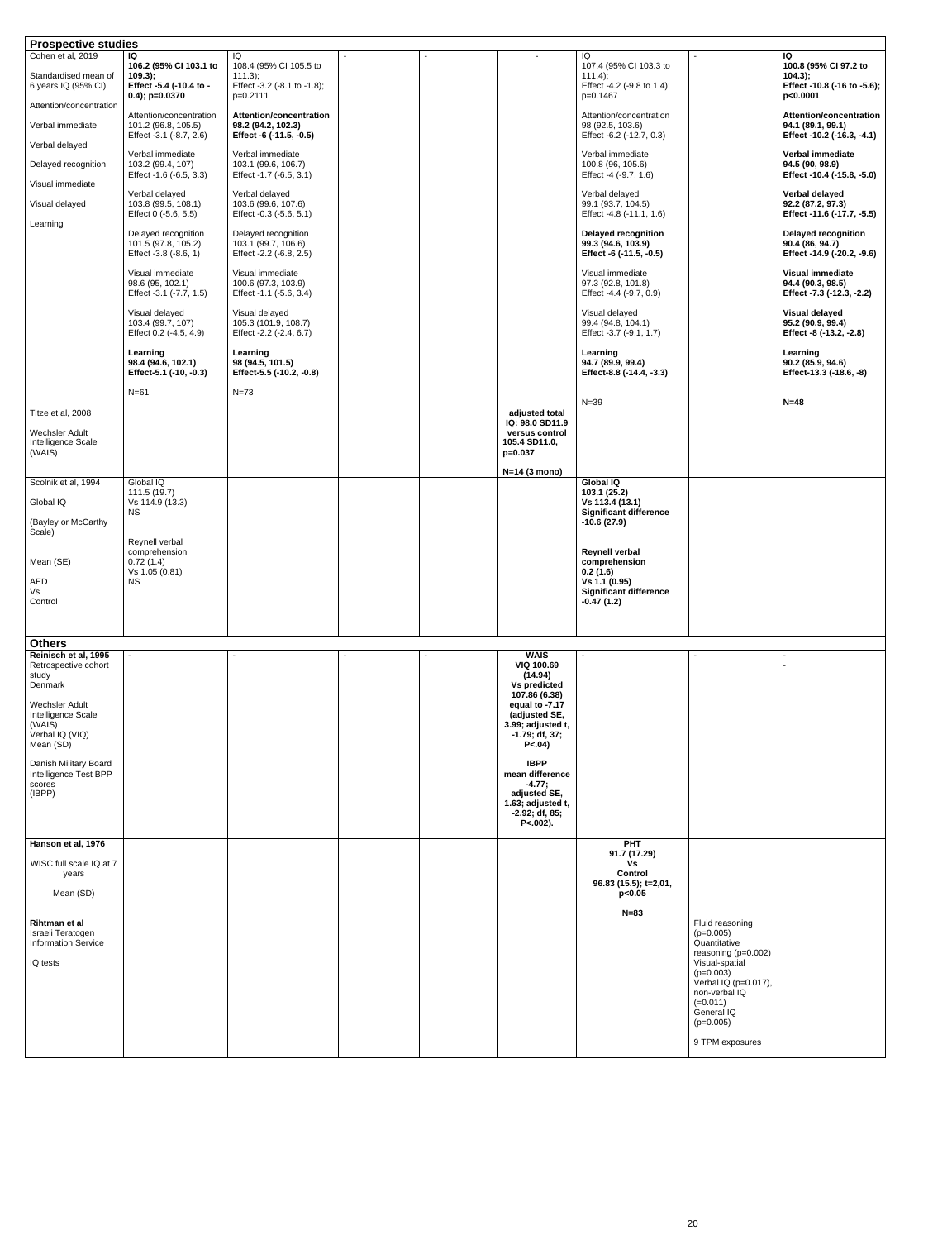## **Table 2b: Effects on Developmental Quotient (DQ)**

| Meta-analyses<br>Veroniki et al, 2017b<br>LD.                         | Carbamazepine                                                                               | Lamotrigine                                                                                      | Levetiracetam                                                 | Phenobarbital                                                               | Phenytoin                                                                           | <b>Topiramate</b>     | Valproate                                                                                                 |
|-----------------------------------------------------------------------|---------------------------------------------------------------------------------------------|--------------------------------------------------------------------------------------------------|---------------------------------------------------------------|-----------------------------------------------------------------------------|-------------------------------------------------------------------------------------|-----------------------|-----------------------------------------------------------------------------------------------------------|
|                                                                       |                                                                                             |                                                                                                  |                                                               |                                                                             |                                                                                     |                       |                                                                                                           |
| $N = 117$                                                             | OR 4.32 (0.81, 26.93)                                                                       | LD.<br>OR 4.36 (0.68,25.41)                                                                      | <b>PDD</b><br>OR 0.27 (0.00,4.26)                             | LD<br>OR 1.06 (0.22,5.08)<br>$N=41$                                         | <b>PDD</b><br>OR 2.84 (0.97,7.93)                                                   | <b>PDD</b><br>OR 3.89 | <b>LD</b><br>OR 7.95 (1.50,49.13)                                                                         |
| Language Delay                                                        |                                                                                             | $N = 59$                                                                                         |                                                               |                                                                             | $N = 83$                                                                            | (0.41, 24.27)         | $N=$                                                                                                      |
| <b>PDD</b><br>(LD)<br>Psychomotor<br>$N = 249$<br>developmental delay | OR 1.68 (0.85, 3.41)                                                                        | <b>PDD</b><br>OR1.86 (0.72, 4.76)<br>$N = 745$                                                   |                                                               | <b>PDD</b><br>OR 0.96 (0.39, 2.29)<br>$N = 117$                             |                                                                                     | $N=$                  | <b>PDD</b><br>OR 4.16 (2.04, 8.75)<br>$N=$                                                                |
| (PDD)<br>Bromley et 2014<br><b>DQ</b>                                 |                                                                                             | Mean 99 (95% Cl 94 to                                                                            | Mean 99.9 (95% Cl 97                                          | mean 115                                                                    | MD -0.12 (95% CI -7.54 to                                                           |                       | mean 92 (87, 96)                                                                                          |
| DQ<br>Mean<br>$N=50$                                                  | MD-5.58 (95% CI-10.83<br>to -0.34) Vs WWOE                                                  | 103)<br>vs general population<br>mean 98.8 (95% CI 96 to<br>102); $P=0.62$                       | to 103,)<br>vs WWOE<br>mean 100 (95% CI 99<br>to 102); P=0.21 | (SD not reported)<br>vs general population<br>mean 119<br>(SD not reported) | 7.30, P=0.98) vs general<br>population<br>$N=20$                                    |                       | <b>Vs WWOE</b><br>mean 100 (99, 102);<br>P < 0.001<br>$N=42$                                              |
| $N = 163$                                                             | MD-7.22 (95% CI-12.76<br>to -1.67 Vs WWE                                                    | $N=51$                                                                                           | $N = 34$<br>Mean 99 (95% CI 94 to<br>103,                     | $P = 0.372$<br>Mean 90.3 (94, 97)<br>Vs WWE                                 | Mean 90.3 (77, 103) Vs WWE<br>Mean 92.3 (81,103)<br>$N=29$                          |                       | <b>Bayley Scales</b><br>MD-8.72 (-14.31, -3.31),<br>P=0.002, $1^2$ =0%                                    |
|                                                                       |                                                                                             |                                                                                                  | vs WWE<br>mean 104 (95% CI 101<br>to 108); P=0.21<br>$N = 34$ | Mean 92.3 (81, 103)<br>$N=41$                                               | Motor development<br>PHT (n=15) mean 98 versus<br>control mean 106 (Cls<br>unclear) |                       | $N = 123$<br><b>Griffiths Mental</b><br><b>Development Scale</b>                                          |
|                                                                       |                                                                                             |                                                                                                  |                                                               |                                                                             |                                                                                     |                       | mean 92 (87, 96)<br><b>Vs WWE</b><br>mean 104 (101, 108)                                                  |
| <b>Pregnancy Registries</b><br>Cummings et al,                        | 20.4% evidence of mild                                                                      | 2.9% evidence of mild or                                                                         |                                                               |                                                                             |                                                                                     |                       | 39.6% evidence of mild                                                                                    |
| 2011<br>Bayley Scale of                                               | or significant<br>developmental delay                                                       | significant developmental<br>delay                                                               |                                                               |                                                                             |                                                                                     |                       | or significant<br>developmental delay                                                                     |
| Infant Development                                                    | <b>CBZ</b> vs control<br>Adjusted OR 7.7 (95%                                               | LMT vs control<br>Adjusted OR 1.1 (95% 0.1                                                       |                                                               |                                                                             |                                                                                     |                       | <b>VPA vs control</b><br><b>Adjusted OR 26.1 (95%</b>                                                     |
| <b>Griffiths Mental</b><br>Development Scale                          | 1.4 to 43.1); p<0.01<br>49 exposures                                                        | to 13.7); p<0.01<br>35 exposure                                                                  |                                                               |                                                                             |                                                                                     |                       | 4.9 to 139); p<0.001<br>58 exposures                                                                      |
| Shallcross et al,<br>2011                                             |                                                                                             |                                                                                                  | Overall DQ<br>99.96 (95% CI 97.16 to<br>102.76                |                                                                             |                                                                                     |                       | <b>Overall DQ</b><br>87.63 (95% CI 82.68 to<br>93.18)                                                     |
| <b>Griffiths Mental</b><br>Development Scale                          |                                                                                             |                                                                                                  | Locomotor                                                     |                                                                             |                                                                                     |                       | Locomotor                                                                                                 |
| Mean (95% CI)                                                         |                                                                                             |                                                                                                  | 97.35 (95% CI 93.66 to<br>98.29)                              |                                                                             |                                                                                     |                       | 84.66 (95% CI 78.72 to<br>90.59)                                                                          |
| Overall DQ                                                            |                                                                                             |                                                                                                  | Personal and Social                                           |                                                                             |                                                                                     |                       | Personal and Social                                                                                       |
| Locomotor                                                             |                                                                                             |                                                                                                  | 98.00 (95% CI 93.73 to<br>102.27)                             |                                                                             |                                                                                     |                       | 89.82 (95% CI 83.62 to<br>96.02)                                                                          |
| Personal and Social                                                   |                                                                                             |                                                                                                  | Hearing and Language<br>100.57 (95% CI 96.89                  |                                                                             |                                                                                     |                       | Hearing and Language<br>90.48 (95% CI 84.29 to                                                            |
| Hearing and<br>Language                                               |                                                                                             |                                                                                                  | to 104.24)<br>Hand and Eye                                    |                                                                             |                                                                                     |                       | 96.66)<br><b>Hand and Eye</b>                                                                             |
| Hand and Eye<br>Coordination                                          |                                                                                             |                                                                                                  | Coordination<br>101.88 (95% CI 97.46<br>to 106.30)            |                                                                             |                                                                                     |                       | Coordination<br>88.21 (95% CI 82.07 to<br>94.35)                                                          |
| Performance                                                           |                                                                                             |                                                                                                  | Performance                                                   |                                                                             |                                                                                     |                       | Performance                                                                                               |
| Overall DQ<br>OR AED vs Control                                       |                                                                                             |                                                                                                  | 101.75 (95% CI 98.02<br>to 105.47)                            |                                                                             |                                                                                     |                       | 88.88 (95% CI 83.29 to<br>94.48)                                                                          |
| <b>Birth Registers</b>                                                |                                                                                             |                                                                                                  | $N=51$                                                        |                                                                             |                                                                                     |                       |                                                                                                           |
| Wide et al, 2002                                                      | Locomotor function<br>104 (95% CI -5.1 to 4.7)                                              |                                                                                                  |                                                               |                                                                             | Locomotor<br>98 (95% CI -14.0 to -0.4)                                              |                       |                                                                                                           |
| <b>Griffiths Mental</b><br>Development Scale                          | <b>Personal and Social</b>                                                                  |                                                                                                  |                                                               |                                                                             | Personal and Social Behaviour                                                       |                       |                                                                                                           |
| Mean (95% CI for<br>the differences of                                | behaviour<br>107 (-3.4 to 3.3)                                                              |                                                                                                  |                                                               |                                                                             | 105 (95% CI -8.2 to 2.5)<br>Hearing and speech                                      |                       |                                                                                                           |
| mean score)<br><b>Total Score</b>                                     | Hearing and Speech<br>105 (-9.6 to 6.7)                                                     |                                                                                                  |                                                               |                                                                             | 111 (95% CI-11.9 to 10.4)<br>Hand and Eye Coordination                              |                       |                                                                                                           |
| Locomotor function                                                    | Hand and Eye<br>Coordination                                                                |                                                                                                  |                                                               |                                                                             | 101 (95% CI -7.8 to 5.4)                                                            |                       |                                                                                                           |
| Personal and Social                                                   | 100 (-6.1 to 3.5)<br>Performance                                                            |                                                                                                  |                                                               |                                                                             | Performance<br>110 (95% CI -8.4 to 11.2)                                            |                       |                                                                                                           |
| Hearing and                                                           | 105 (-8.0 to 2.5)                                                                           |                                                                                                  |                                                               |                                                                             | Practical reasoning<br>97 (-23.0 to 3.5)                                            |                       |                                                                                                           |
| Language<br>Hand and Eye                                              | Practical reasoning<br>101 (-11.1 to 3.1)                                                   |                                                                                                  |                                                               |                                                                             | <b>Total Score</b><br>612 (-66.8 to 19.7)                                           |                       |                                                                                                           |
| Coordination                                                          | <b>Total Score</b><br>618 (-34.7 to 11.8)                                                   |                                                                                                  |                                                               |                                                                             | $N=15$                                                                              |                       |                                                                                                           |
| Performance<br>$N = 35$<br>Overall DQ                                 |                                                                                             |                                                                                                  |                                                               |                                                                             |                                                                                     |                       |                                                                                                           |
| <b>Prospective studies</b>                                            |                                                                                             |                                                                                                  |                                                               |                                                                             |                                                                                     |                       |                                                                                                           |
| Cohen et al, 2019<br>IQ                                               | 106.2 (95% CI 103.1 to                                                                      | IQ<br>108.4 (95% CI 105.5 to                                                                     |                                                               |                                                                             | IQ<br>107.4 (95% CI 103.3 to 111.4);                                                |                       | IQ<br>100.8 (95% Cl 97.2 to                                                                               |
| Standardised mean<br>$109.3$ ;<br>of 6 years IQ (95%<br>CI            | Effect -5.4 (-10.4 to -<br>$0.4$ ; p= $0.0370$                                              | $111.3$ ;<br>Effect -3.2 (-8.1 to -1.8);<br>p=0.2111                                             |                                                               |                                                                             | Effect -4.2 (-9.8 to 1.4);<br>p=0.1467                                              |                       | $104.3$ ;<br>Effect -10.8 (-16 to -5.6);<br>p<0.0001                                                      |
|                                                                       | Attention/concentration<br>101.2 (96.8, 105.5)<br>Effect -3.1 (-8.7, 2.6)                   | Attention/concentration<br>98.2 (94.2, 102.3)<br>Effect -6 (-11.5, -0.5)                         |                                                               |                                                                             | Attention/concentration<br>98 (92.5, 103.6)<br>Effect -6.2 (-12.7, 0.3)             |                       | <b>Attention/concentration</b><br>94.1 (89.1, 99.1)<br>Effect -10.2 (-16.3, -4.1)                         |
|                                                                       | Verbal immediate<br>103.2 (99.4, 107)<br>Effect -1.6 (-6.5, 3.3)                            | Verbal immediate<br>103.1 (99.6, 106.7)<br>Effect -1.7 (-6.5, 3.1)                               |                                                               |                                                                             | Verbal immediate<br>100.8 (96, 105.6)<br>Effect -4 (-9.7, 1.6)                      |                       | Verbal immediate<br>94.5 (90, 98.9)<br>Effect -10.4 (-15.8, -5.0)                                         |
|                                                                       | Verbal delayed<br>103.8 (99.5, 108.1)                                                       | Verbal delayed<br>103.6 (99.6, 107.6)                                                            |                                                               |                                                                             | Verbal delayed<br>99.1 (93.7, 104.5)<br>Effect -4.8 (-11.1, 1.6)                    |                       | Verbal delayed<br>92.2 (87.2, 97.3)                                                                       |
|                                                                       | Effect 0 (-5.6, 5.5)<br>Delayed recognition<br>101.5 (97.8, 105.2)<br>Effect -3.8 (-8.6, 1) | Effect -0.3 (-5.6, 5.1)<br>Delayed recognition<br>103.1 (99.7, 106.6)<br>Effect -2.2 (-6.8, 2.5) |                                                               |                                                                             | <b>Delayed recognition</b><br>99.3 (94.6, 103.9)<br>Effect -6 (-11.5, -0.5)         |                       | Effect -11.6 (-17.7, -5.5)<br><b>Delayed recognition</b><br>90.4 (86, 94.7)<br>Effect -14.9 (-20.2, -9.6) |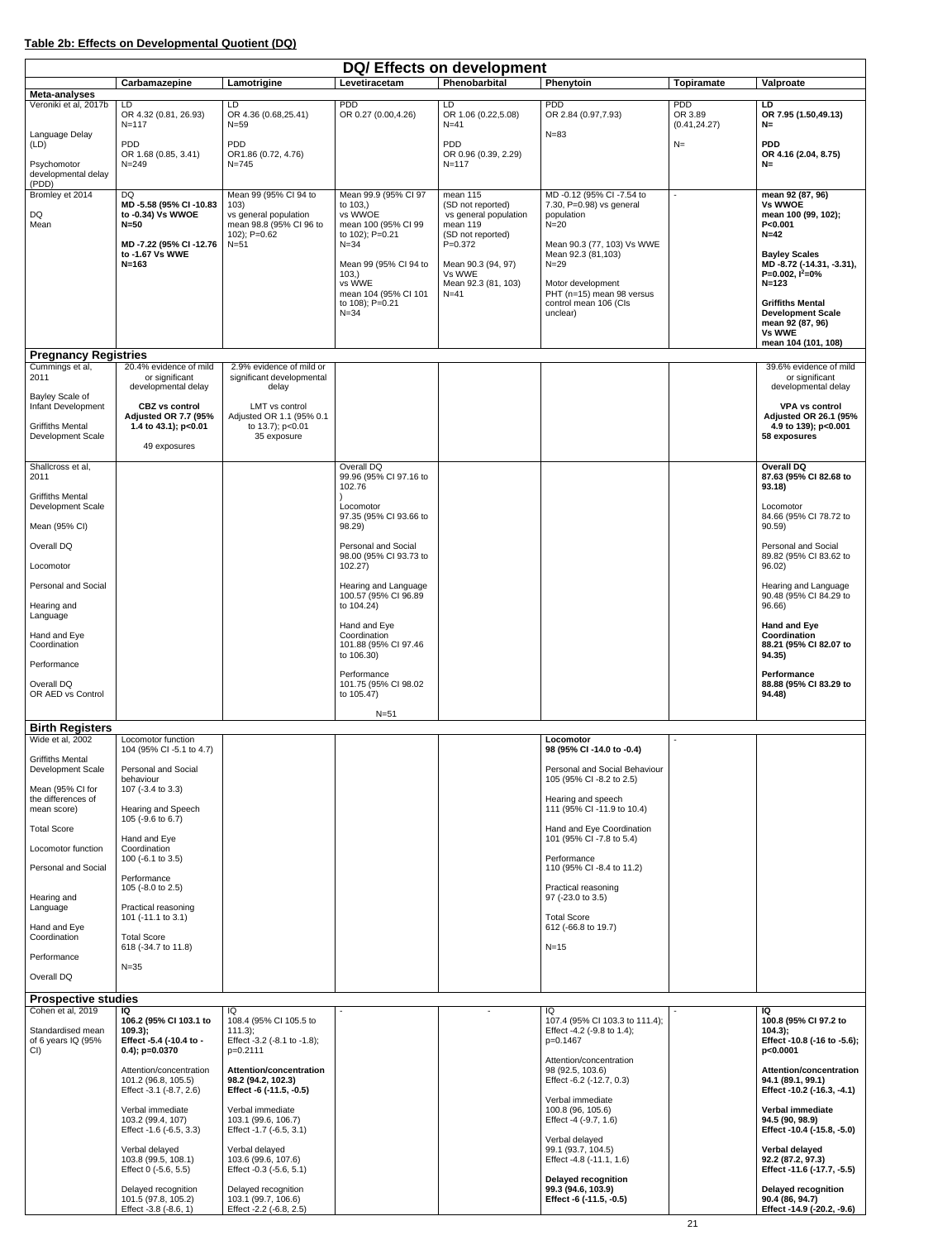| Visual immediate<br>98.6 (95, 102.1)<br>Effect -3.1 (-7.7, 1.5)<br>Visual delayed<br>103.4 (99.7, 107)<br>Effect 0.2 (-4.5, 4.9)<br>Learning<br>98.4 (94.6, 102.1)<br>Effect-5.1 (-10, -0.3)<br>$N=61$ | Visual immediate<br>100.6 (97.3, 103.9)<br>Effect -1.1 (-5.6, 3.4)<br>Visual delayed<br>105.3 (101.9, 108.7)<br>Effect -2.2 (-2.4, 6.7)<br>Learning<br>98 (94.5, 101.5)<br>Effect-5.5 (-10.2, -0.8)<br>$N=73$ |                                                                                                                              | Visual immediate<br>97.3 (92.8, 101.8)<br>Effect -4.4 (-9.7, 0.9)<br>Visual delayed<br>99.4 (94.8, 104.1)<br>Effect -3.7 (-9.1, 1.7)<br>Learning<br>94.7 (89.9, 99.4)<br>Effect-8.8 (-14.4, -3.3)<br>$N=39$ |                       | <b>Visual immediate</b><br>94.4 (90.3, 98.5)<br>Effect -7.3 (-12.3, -2.2)<br><b>Visual delayed</b><br>95.2 (90.9, 99.4)<br>Effect -8 (-13.2, -2.8)<br>Learning<br>90.2 (85.9, 94.6)<br>Effect-13.3 (-18.6, -8)<br>$N=48$ |
|--------------------------------------------------------------------------------------------------------------------------------------------------------------------------------------------------------|---------------------------------------------------------------------------------------------------------------------------------------------------------------------------------------------------------------|------------------------------------------------------------------------------------------------------------------------------|-------------------------------------------------------------------------------------------------------------------------------------------------------------------------------------------------------------|-----------------------|--------------------------------------------------------------------------------------------------------------------------------------------------------------------------------------------------------------------------|
|                                                                                                                                                                                                        | $\blacksquare$                                                                                                                                                                                                |                                                                                                                              |                                                                                                                                                                                                             |                       | DD 13 (28%);                                                                                                                                                                                                             |
| BD 10 (14.5%);<br>p<0.05<br>$N=70$                                                                                                                                                                     |                                                                                                                                                                                                               | BD 4 (6.6%)<br>$N=25$                                                                                                        | BD 1 (4.2%)<br>$N=25$                                                                                                                                                                                       |                       | p<0.05<br>BD 5 (10.9%);<br>p<0.05<br>$N=47$                                                                                                                                                                              |
|                                                                                                                                                                                                        |                                                                                                                                                                                                               |                                                                                                                              |                                                                                                                                                                                                             |                       |                                                                                                                                                                                                                          |
|                                                                                                                                                                                                        |                                                                                                                                                                                                               | PHB<br>85 (49-124)<br>Vs<br>Placebo<br>86 (49-129)<br>PDI<br>PHB<br>91 (49-121)<br>Vs<br>Placebo<br>91 (49-134)<br>$N = 344$ |                                                                                                                                                                                                             |                       |                                                                                                                                                                                                                          |
|                                                                                                                                                                                                        | DD 15 (22%);<br>p<0.05                                                                                                                                                                                        |                                                                                                                              | DD 6 (10%)<br>MDI                                                                                                                                                                                           | DD 8 (33%);<br>p<0.05 |                                                                                                                                                                                                                          |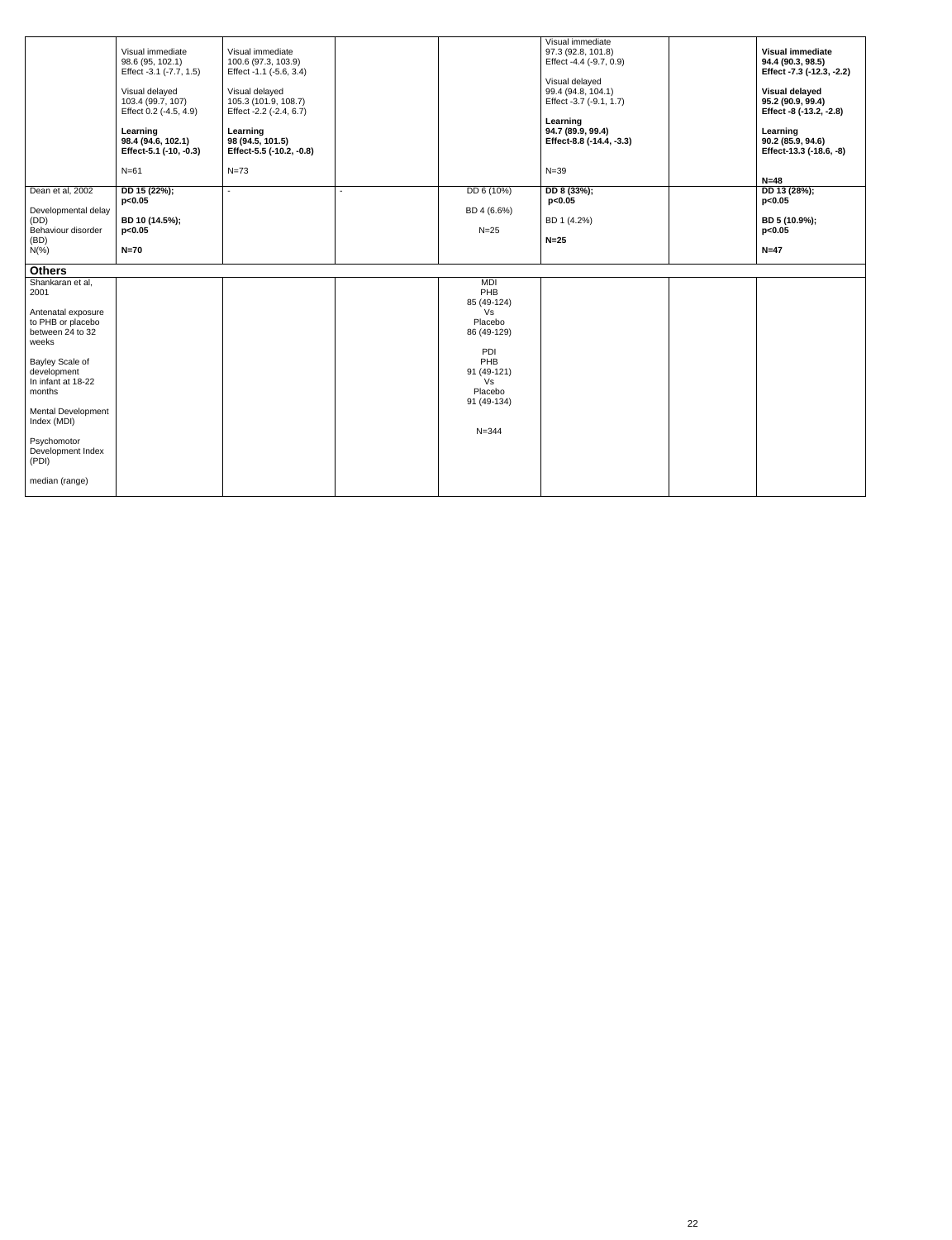## **Table 2c: Autistic spectrum disorders (ASD) and Attention Deficit Hyperactivity Disorder (ADHD)**

| Autistic disorders and Attention Deficit Hyperactivity disorder          |                                                                                                                      |                                                                                                                          |                                            |                                                         |                                       |                                                       |                                                                                                                    |  |  |  |
|--------------------------------------------------------------------------|----------------------------------------------------------------------------------------------------------------------|--------------------------------------------------------------------------------------------------------------------------|--------------------------------------------|---------------------------------------------------------|---------------------------------------|-------------------------------------------------------|--------------------------------------------------------------------------------------------------------------------|--|--|--|
|                                                                          | Carbamazepine                                                                                                        | Lamotrigine                                                                                                              | Levetiracetam                              | Oxcarbazepine                                           | Phenobarbital                         | Phenytoin                                             | Valproate                                                                                                          |  |  |  |
| Meta-analyses                                                            |                                                                                                                      |                                                                                                                          |                                            |                                                         |                                       |                                                       |                                                                                                                    |  |  |  |
| Veroniki et al,<br>2017b<br>Autism/dyspraxia                             | A/D<br>OR 5.76<br>(95% CI 0.76 to 73.43)<br>$N = 182$                                                                | A/D<br>OR 8.88<br>(95% CI 1.28 to 112.00)<br>$N = 126$                                                                   | A/D<br>OR 3.64 (<br>95% CI 0.00 to 222.30) | A/D<br>OR 13.51<br>(95% CI 1.28 to 221.40)              | ADHD<br>OR 1.29<br>(95% CI 0.25,6.21) | A/D<br>OR 7.09<br>(95% CI 0.02 to 397.70)<br>$N = 83$ | A/D<br>OR 17.29<br>(95% CI 2.40 to 217.60)                                                                         |  |  |  |
| (A/D)<br>ADHD                                                            | ADHD<br>OR 2.32<br>(95% CI 0.70 to 7.86)                                                                             | <b>ADHD</b><br>OR 1.63<br>(95% CI 0.41 to 6.06)                                                                          | LEV mono                                   | OXC mono N=321                                          | $N = 61$                              | ADHD<br>OR 0.63<br>(95% CI 0.07 to 4.07               | ADHD<br>OR 2.84<br>(95% CI 0.82 to 9.99)                                                                           |  |  |  |
| Vs WWE<br>(untreated)                                                    | $N = 182$                                                                                                            | $N = 105$                                                                                                                |                                            |                                                         |                                       | $N=41$                                                |                                                                                                                    |  |  |  |
| Bromley et al,<br>2014<br>ASD                                            | Autistic traits (parental<br>rating)<br>OR 3.3 (0.5, 24.8 18<br>months)<br>OR 2.5 (0.3, 19.1) 36<br>months<br>$N=41$ | Autistic traits (parental<br>rating)<br>OR 1.5 (0.2, 11.0) 18<br>months)<br>OR 5.0 (1.7, 14.4) 36<br>months<br>$N = 154$ | $\sim$                                     |                                                         |                                       |                                                       | Autistic traits (parental rating)<br>VPA 0% vs 0.5% control 18<br>months<br>OR 3.7 (0.5, 28.4) 36 months<br>$N=19$ |  |  |  |
| <b>Pregnancy Registries</b>                                              |                                                                                                                      |                                                                                                                          |                                            |                                                         |                                       |                                                       |                                                                                                                    |  |  |  |
| <b>APR</b>                                                               |                                                                                                                      |                                                                                                                          |                                            |                                                         |                                       |                                                       |                                                                                                                    |  |  |  |
| Wood et al, 2016<br>Autism traits<br>(assessed using<br>Childhood Autism | <b>Elevated CARs score</b><br>5.9%<br>$N = 34$                                                                       |                                                                                                                          |                                            |                                                         |                                       |                                                       | <b>Elevated CARs score</b><br>7.7%<br>$N=26$ (mono)<br>46.7%                                                       |  |  |  |
| Rating Scale)<br>Huber-Mollema et<br>a 2019                              | ADHD 2.8% vs 4.3%<br>$p=0.653;$                                                                                      | ADHD 5.7% vs 4.3%<br>p=0.529;                                                                                            | ADHD 7.1% vs 4.3%<br>p=0.897;              |                                                         |                                       |                                                       | $N=15$ (poly)<br>ADHD 3.8% vs 4.3%;<br>p=0.897;                                                                    |  |  |  |
| ASD                                                                      | ASD 0% vs 1.5%                                                                                                       | ASD 4.6% vs 1.5% p=0.02                                                                                                  | ASD 3.6% vs 1.5%<br>p=0.352                |                                                         |                                       |                                                       | ASD 7.1% vs 1.5%;<br>p<0.01                                                                                        |  |  |  |
| ADHD diagnosis                                                           | $p=0.453$                                                                                                            | $N = 88$                                                                                                                 | $N=30$                                     |                                                         |                                       |                                                       | $N=26$                                                                                                             |  |  |  |
| vs population<br>norms<br><b>Birth Registers</b>                         | $N = 37$                                                                                                             |                                                                                                                          |                                            |                                                         |                                       |                                                       |                                                                                                                    |  |  |  |
| Veiby et al, 2013                                                        | Autistic traits                                                                                                      | <b>Autistic traits</b>                                                                                                   |                                            |                                                         |                                       |                                                       | Autistic traits                                                                                                    |  |  |  |
| Risk at 36 months                                                        | 3.4% Vs 1.5%<br>OR 2.5 (95% CI 0.3 to<br>19.1)                                                                       | 9.3% Vs 1.5%<br>OR 5.0 (95% Cl 1.7 to<br>14.4)                                                                           |                                            |                                                         |                                       |                                                       | 5.6% Vs 1.5%<br>OR 3.7 (95% CI 0.5 to 28.4)                                                                        |  |  |  |
| Autistic traits<br>(Social<br>Communication<br>Questionnaire)            | ADHD symptoms<br>6.5% Vs 4.0%<br>OR 2.0 (95% CI 0.5 to<br>8.6)                                                       | ADHD symptoms<br>7.0% Vs 4.0%<br>OR 1.5 (95% CI 0.4 to 4.8)                                                              |                                            |                                                         |                                       |                                                       | ADHD symptoms<br>5.6% Vs 4.0%<br>OR 1.3 (95% CI 0.2 to 9.9)<br>$N=19$                                              |  |  |  |
| ADHD symptoms                                                            | $N = 31$                                                                                                             | $N=44$                                                                                                                   |                                            |                                                         |                                       |                                                       |                                                                                                                    |  |  |  |
| Vs<br>children born to<br><b>WWOE</b>                                    |                                                                                                                      |                                                                                                                          |                                            |                                                         |                                       |                                                       |                                                                                                                    |  |  |  |
| <b>Others</b>                                                            |                                                                                                                      |                                                                                                                          |                                            |                                                         |                                       |                                                       |                                                                                                                    |  |  |  |
| Christensen et al,                                                       | 7.33%                                                                                                                | 2.96%                                                                                                                    |                                            | 6.72%                                                   |                                       |                                                       | 8.82%                                                                                                              |  |  |  |
| 2019<br><b>ADHD Diagnosis</b>                                            | 5.6<br>(95% CI 3.9 to 7.9)<br>Incidence/1000 PYs                                                                     | 3.4<br>(95% CI 2.5 to 4.6)<br>Incidence/1000 PYs                                                                         |                                            | 5.5 (95% CI 3.7 to 8.1)<br>Incidence/1000 PYs           |                                       |                                                       | 7.2 (95% CI 5.2 to 9.8)<br>Incidence/1000 PYs                                                                      |  |  |  |
| Vs<br>unexposed                                                          | aHR 1.23<br>(95% 0.84 to 1.82)                                                                                       | aHR 0.84<br>(95% 0.59 to 1.19)                                                                                           |                                            | aHR 1.10<br>(95% 0.72 to 1.67)                          |                                       |                                                       | aHR 1.52 (95% 1.05 to 2.19)<br>$N = 431$                                                                           |  |  |  |
|                                                                          | $N = 423$                                                                                                            | $N = 1383$                                                                                                               |                                            | $N = 372$                                               |                                       |                                                       |                                                                                                                    |  |  |  |
| Christensen et al,<br>2013                                               | <b>ASD</b><br>1.04%<br>aHR 1.0<br>(95% CI 0.4 to 2.8)                                                                | ASD<br>1.23%<br>aHR 1.7                                                                                                  |                                            | <b>ASD</b><br>2.18%<br>aHR 2.1 (95% CI 0.96 to<br>(4.6) |                                       | $\sim$                                                | <b>ASD</b><br>3.09%<br>aHR 3.0 (95% CI 1.7 to 5.4)                                                                 |  |  |  |
| Autism Spectrum<br>disorder (ASD)<br><b>Childhood Autism</b>             | Childhood Autism<br>0.52%<br>aHR 1.4                                                                                 | (95% CI 0.5 to 5.2)<br>Childhood Autism<br>0.62%                                                                         |                                            | Childhood Autism<br>0.31%<br>aHR 1.0 (95% CI 0.1 to     |                                       |                                                       | <b>Childhood Autism</b><br>1.80%<br>aHR 4.9 (95% CI 2.3 to 10.3)                                                   |  |  |  |
| Vs                                                                       | (95% CI 0.4 to 2.8)                                                                                                  | aHR 1.7<br>(95% CI 0.8 to 3.5)                                                                                           |                                            | 6.9)                                                    |                                       |                                                       | $N = 388$                                                                                                          |  |  |  |
| unexposed                                                                | $N = 386$                                                                                                            | $N = 647$                                                                                                                |                                            | $N = 321$                                               |                                       |                                                       |                                                                                                                    |  |  |  |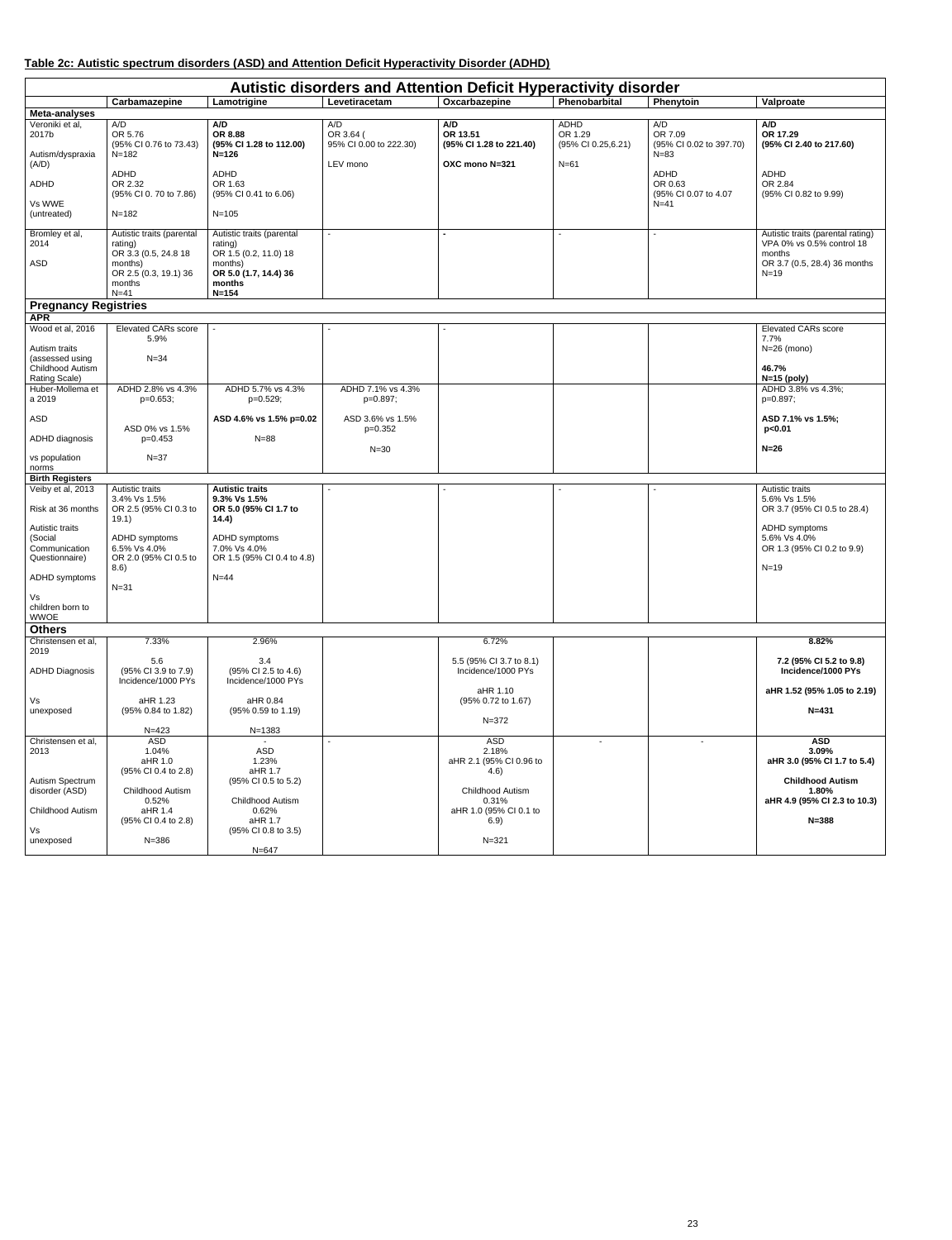## **Table 2d: Other Neurodevelopmental Effects**

| <b>Other Neurodevelopmental Effects</b>        |                                          |                           |                                        |                                         |                                          |                                        |                                 |                                   |                                    |
|------------------------------------------------|------------------------------------------|---------------------------|----------------------------------------|-----------------------------------------|------------------------------------------|----------------------------------------|---------------------------------|-----------------------------------|------------------------------------|
|                                                | Carbamazepine   Gabapentin   Lamotrigine |                           |                                        | Levetiracetam                           | Oxcarbazepine                            | Phenobarbital                          | Phenytoin                       | <b>Topiramate</b>                 | Valproate                          |
| <b>Pregnancy Registries</b><br>Deshmukh et al, | <b>ABC</b>                               |                           | <b>ABC</b>                             |                                         |                                          |                                        |                                 |                                   |                                    |
| 2016                                           | 5.1%<br>CBZ vs LMT                       |                           | 2.9%<br><b>LMT vs VPA</b>              |                                         |                                          |                                        |                                 |                                   |                                    |
| Vineland-II                                    | OR 1.46                                  |                           | OR 0.11                                |                                         |                                          |                                        |                                 |                                   |                                    |
| Adaptive<br><b>Behaviour Scale</b>             | (95% CI 0.24 to<br>9.03)                 |                           | (95% CI 0.02-<br>0.74)                 |                                         |                                          |                                        |                                 |                                   |                                    |
| Frequency of low                               | <b>CBZ vs VPA</b><br>OR 0.16             |                           | Communication                          |                                         |                                          |                                        |                                 |                                   |                                    |
| and moderately<br>low adaptive levels          | (95% CI 0.03 to<br>0.92)                 |                           | 7.7%<br>LMT vs VPA                     |                                         |                                          |                                        |                                 |                                   |                                    |
| (%):                                           |                                          |                           | OR 0.23                                |                                         |                                          |                                        |                                 |                                   |                                    |
| Overall ABC<br>domain                          | Communication<br>10.2%                   |                           | (95% CI 0.04-<br>1.27)                 |                                         |                                          |                                        |                                 |                                   |                                    |
| Communication<br>Daily Living Skills           | CBZ vs LMT<br>OR 2.91                    |                           | <b>Socialization</b>                   |                                         |                                          |                                        |                                 |                                   |                                    |
| Socialization<br>Motor Skills                  | (95% CI 0.64 to<br>13.21)                |                           | 4.8%<br><b>LMT vs VPA</b>              |                                         |                                          |                                        |                                 |                                   |                                    |
|                                                | CBZ vs VPA<br>OR 0.68                    |                           | OR 0.10                                |                                         |                                          |                                        |                                 |                                   |                                    |
|                                                | (95% CI 0.15 to                          |                           | (95% CI 0.01-<br>0.89)                 |                                         |                                          |                                        |                                 |                                   |                                    |
|                                                | 3.05)                                    |                           | <b>Motor Skills</b>                    |                                         |                                          |                                        |                                 |                                   |                                    |
|                                                | Daily Living Skills<br>5.1%              |                           | 7.7%<br><b>LTG vs VPA</b>              |                                         |                                          |                                        |                                 |                                   |                                    |
|                                                | CBZ vs LMT<br>OR 0.64                    |                           | OR 0.09<br>(95% CI 0.02-               |                                         |                                          |                                        |                                 |                                   |                                    |
|                                                | (95% CI 0.15 to                          |                           | 0.50)                                  |                                         |                                          |                                        |                                 |                                   |                                    |
|                                                | 2.75)<br>CBZ vs VPA                      |                           |                                        |                                         |                                          |                                        |                                 |                                   |                                    |
|                                                | OR 0.48<br>(95% CI 0.09 to               |                           | $N = 104$                              |                                         |                                          |                                        |                                 |                                   |                                    |
|                                                | 2.66)                                    |                           |                                        |                                         |                                          |                                        |                                 |                                   |                                    |
|                                                |                                          |                           |                                        |                                         |                                          |                                        |                                 |                                   |                                    |
|                                                | <b>Socialization</b><br>5.1%             |                           |                                        |                                         |                                          |                                        |                                 |                                   |                                    |
|                                                | CBZ vs LMT<br>OR 1.54                    |                           |                                        |                                         |                                          |                                        |                                 |                                   |                                    |
|                                                | (95% CI 0.18 to<br>13.15)                |                           |                                        |                                         |                                          |                                        |                                 |                                   |                                    |
|                                                | <b>CBZ vs VPA</b>                        |                           |                                        |                                         |                                          |                                        |                                 |                                   |                                    |
|                                                | OR 0.15<br>(95% CI 0.02 to               |                           |                                        |                                         |                                          |                                        |                                 |                                   |                                    |
|                                                | 1.00)                                    |                           |                                        |                                         |                                          |                                        |                                 |                                   |                                    |
|                                                | <b>Motor Skills</b><br>8.2%              |                           |                                        |                                         |                                          |                                        |                                 |                                   |                                    |
|                                                | CBZ vs LMT                               |                           |                                        |                                         |                                          |                                        |                                 |                                   |                                    |
|                                                | OR 0.81<br>(95% CI 0.19 to               |                           |                                        |                                         |                                          |                                        |                                 |                                   |                                    |
|                                                | 3.41)<br><b>CBZ vs VPA</b>               |                           |                                        |                                         |                                          |                                        |                                 |                                   |                                    |
|                                                | OR 0.20<br>(95% CI 0.05 to               |                           |                                        |                                         |                                          |                                        |                                 |                                   |                                    |
|                                                | 0.82)                                    |                           |                                        |                                         |                                          |                                        |                                 |                                   |                                    |
|                                                | $N=97$                                   |                           |                                        |                                         |                                          |                                        |                                 |                                   |                                    |
| <b>Birth Registers</b><br>Husebye et al.       | Language                                 |                           | Language                               | Language impairment                     |                                          |                                        |                                 | Language                          | Language                           |
| 2020                                           | impairment at 5<br>years                 |                           | impairment at 5<br>years               | at 5 years<br>aOR 1.0 (95% CI 0.2-      |                                          |                                        |                                 | impairment at 5<br>years          | impairment at 5<br>years           |
| Prospective cohort                             | aOR 1.9 (95% CI                          |                           | aOR 1.0 (95% CI                        | 5.3)                                    |                                          |                                        |                                 | aOR 5.8 (95% CI                   | aOR 2.2 (95% CI                    |
| study using data<br>from the                   | $0.6 - 5.6$                              |                           | $0.5 - 2.3$                            | Language impairment                     |                                          |                                        |                                 | $0.5 - 64.0$                      | $0.7 - 7.0$                        |
| Norwegian Mother<br>and Child Cohort           | Language<br>impairment at 8              |                           | Language<br>impairment at 8            | at 8 years<br>aOR 0.7 (95% CI 0.1-      |                                          |                                        |                                 | Language<br>impairment at 8       | Language<br>impairment at 8        |
| Study                                          | years<br>aOR 3.8 (95% CI                 |                           | years<br>aOR 1.2 (95% CI               | 6.0)                                    |                                          |                                        |                                 | years<br>aOR 1.1 (95% CI          | years<br>aOR 2.2 (95% CI           |
| Language                                       | $1.6 - 9.0$                              |                           | $0.6 - 2.6$                            | $N=6$                                   |                                          |                                        |                                 | $0.1 - 10.9$                      | $0.7 - 6.4$                        |
| impairment at 5<br>years                       | $N=23$                                   |                           | $N=41$                                 |                                         |                                          |                                        |                                 | $N=4$                             | $N=16$                             |
| Language                                       |                                          |                           |                                        |                                         |                                          |                                        |                                 |                                   |                                    |
| impairment at 8<br>years                       |                                          |                           |                                        |                                         |                                          |                                        |                                 |                                   |                                    |
|                                                |                                          |                           |                                        |                                         |                                          |                                        |                                 |                                   |                                    |
| AED-exposed<br>children of WWE                 |                                          |                           |                                        |                                         |                                          |                                        |                                 |                                   |                                    |
| <b>VS</b><br>Children of women                 |                                          |                           |                                        |                                         |                                          |                                        |                                 |                                   |                                    |
| without epilepsy                               |                                          |                           |                                        |                                         |                                          |                                        |                                 |                                   |                                    |
| Bech et al, 2018                               | cf Unexposed<br>controls                 | cf Unexposed<br>controls  | cf Unexposed<br>aOR 1.81 (95% CI       | cf Unexposed aOR<br>13.17 (95% CI 1.581 | cf Unexposed aOR<br>2.34 (95% CI 0.50 to | cf Unexposed aOR<br>57.36 (95% CI 4.63 |                                 | cf Unexposed<br>aOR 5.82 (95% CI  | cf Unexposed<br>aOR 5.31 (95% CI   |
| Learning                                       | aOR 1.74 (95% CI                         | aOR 1.22                  | $0.74$ to 4.41)                        | to 109.99)                              | 10.82)                                   | to 710.21)                             |                                 | 1.21 to 27.97)                    | 2.03 to 13.93)                     |
| disabilities in 1st<br>year of                 | 0.19 to 16.05)                           | (95% CI 0.14<br>to 10.52) | cf AED exposed                         |                                         | cf AED exposed aOR                       | cf AED exposed                         |                                 | cf AED exposed                    | cf AED exposed                     |
| compulsory<br>education                        | cf AED exposed<br>aOR 0.46 (95% CI       | cf AED                    | aOR 0.42 (95% CI<br>$0.19$ to $0.92$ ) | cf AED exposed<br>aOR 5.45 (95% CI      | 0.88 (95% CI 0.24 to<br>3.27)            | aOR 12.61 (95% CI<br>1.98 to 80.15)    |                                 | aOR 2.57 (95% CI<br>0.67 to 9.89) | aOR 4.67 (95% CI<br>1.73 to 12.59) |
| Vs                                             | $0.06$ to $3.79$ )                       | exposed<br>aOR 0.31       | LMT mono 290                           | 0.78 to 38.02)                          | $N=44$                                   | $N=11$                                 |                                 | $N=27$                            | $N=55$                             |
| unexposed                                      | $N = 35$                                 | (95% CI 0.04              | exposures                              | $N=12$                                  |                                          |                                        |                                 |                                   |                                    |
| controls                                       |                                          | to $2.58$ )               |                                        |                                         |                                          |                                        |                                 |                                   |                                    |
| Or<br>Vs                                       |                                          | $N=29$                    |                                        |                                         |                                          |                                        |                                 |                                   |                                    |
| AED exposed                                    |                                          |                           |                                        |                                         |                                          |                                        |                                 |                                   |                                    |
| Forsberg et al,                                | Maths                                    |                           |                                        |                                         |                                          |                                        | Maths                           |                                   |                                    |
| 2011                                           | OR 1.60 (95% CI<br>$0.99 - 2.56$         |                           |                                        |                                         |                                          |                                        | OR1.13 (95%CI<br>$0.81 - 1.54$  |                                   |                                    |
| Children's School<br>Grade                     | English                                  |                           |                                        |                                         |                                          |                                        | English                         |                                   |                                    |
| OR Not Passing                                 | OR 1.31 (95% CI<br>$0.78 - 2.18$         |                           |                                        |                                         |                                          |                                        | OR1.16 (95%CI<br>$0.81 - 1.66$  |                                   |                                    |
| Exams                                          |                                          |                           |                                        |                                         |                                          |                                        |                                 |                                   |                                    |
|                                                | Swedish<br>OR 1.32 (95% CI               |                           |                                        |                                         |                                          |                                        | Swedish<br>OR1.17 (0.81-1.69)   |                                   |                                    |
| AED exposed<br>versus                          | $0.81 - 2.17$                            |                           |                                        |                                         |                                          |                                        | Sport                           |                                   |                                    |
|                                                | Sport                                    |                           |                                        |                                         |                                          |                                        | OR 1.00 (95%CI<br>$0.68 - 1.47$ |                                   |                                    |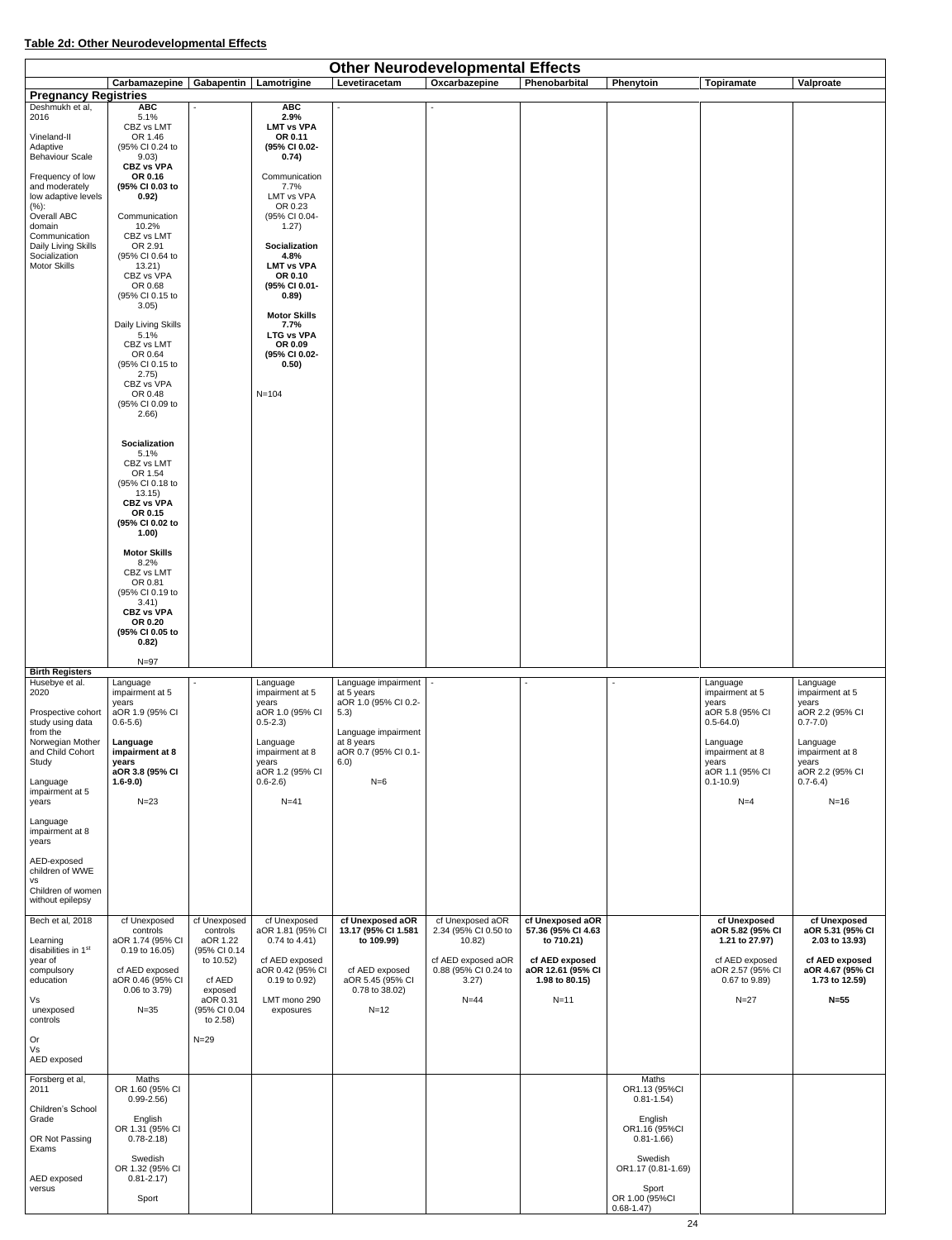| Other children      | OR 1.50 (95% CI      |                               |                                    |           |  |
|---------------------|----------------------|-------------------------------|------------------------------------|-----------|--|
| born in the same    | $0.93 - 2.44$        |                               |                                    | $N = 316$ |  |
| period              |                      |                               |                                    |           |  |
|                     |                      |                               |                                    |           |  |
|                     | $N = 243$            |                               |                                    |           |  |
|                     |                      |                               |                                    |           |  |
|                     |                      |                               |                                    |           |  |
| <b>Others</b>       |                      |                               |                                    |           |  |
| Elkjaer et al, 2018 | Danish               | - Danish                      | Danish                             |           |  |
|                     | $2nd$ grade -0.01 (- | $2nd$ grade -0.01 (-          | $2nd$ grade -0.01 (-0.04           |           |  |
| Performance in      | $0.05$ to $0.03$ )   | $0.02$ to $0.01$ )            | to $0.02$ )                        |           |  |
| national tests      | $4th$ grade -0.02 (- | $4th$ grade 0.00 (-           | $4th$ grade -0.01 (-0.04           |           |  |
|                     | $0.05$ to $0.01$ )   | $0.02$ to $0.02$ )            | to $0.02$ )                        |           |  |
| Difference in       | $6th$ grade -0.02 (- | $6th$ grade 0.01 (-           | $6th$ grade -0.01 (-0.04           |           |  |
| standardised z      | $0.05$ to $0.01$ )   | $0.02$ to $0.04$ )            | to $0.02$ )                        |           |  |
| scores              | $8th$ grade -0.03 (- | 8 <sup>th</sup> grade 0.02 (- | 8 <sup>th</sup> grade -0.02 (-0.07 |           |  |
|                     | $0.07$ to $0.01$ )   | $0.03$ to $0.07$              | to $0.03$ )                        |           |  |
| AED                 |                      |                               |                                    |           |  |
| <b>VS</b>           | Mathematics          | Mathematics                   | Mathematics                        |           |  |
| No AED exposure     | $3rd$ grade -0.04 (- | $3rd$ grade 0.00 (-           | $3rd$ grade -0.01 (-0.04           |           |  |
|                     | $0.08$ to $0.01$ )   | $0.02$ to $0.02$ )            | to $0.02$ )                        |           |  |
|                     | $6th$ grade -0.04 (- | $6th$ grade 0.01 (-           | $6th$ grade -0.03 (-0.06           |           |  |
|                     | $0.07$ to $-0.01$ )  | $0.01$ to $0.04$ )            | to 0.00)                           |           |  |
|                     | $N = 294$            | $N = 396$                     | $N = 123$                          |           |  |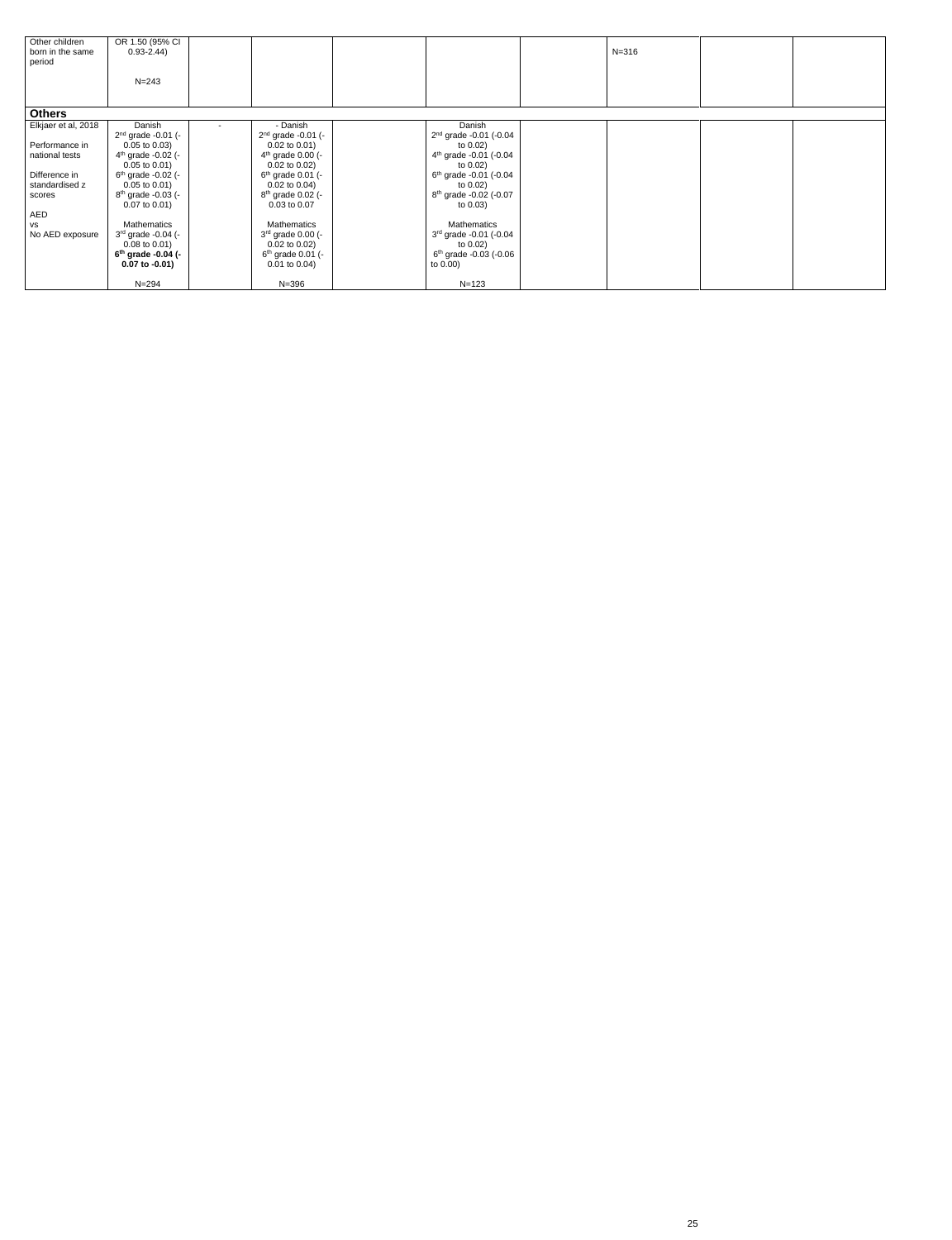# **Appendix 3**

## **Table 3: Other Reproductive Toxic Effects for prioritised AEDs**

## **Table 3a: Fetal Loss**

<span id="page-25-0"></span>

| <b>Fetal Loss</b>                                                     |                                           |                   |                          |                          |                                           |                     |                         |            |                        |                                            |                          |
|-----------------------------------------------------------------------|-------------------------------------------|-------------------|--------------------------|--------------------------|-------------------------------------------|---------------------|-------------------------|------------|------------------------|--------------------------------------------|--------------------------|
|                                                                       | Carbamazepine                             |                   | Gabapentin   Lamotrigine | Levetiracetam            | Oxcarbazepine                             | Phenobarbital       | Phenytoin               | Pregabalin | <b>Topiramate</b>      | Valproate                                  | Zonisamide               |
| <b>Meta-analyses</b>                                                  |                                           |                   |                          |                          |                                           |                     |                         |            |                        |                                            |                          |
| Veroniki et al, 2017a                                                 | OR 1.25 (0.73,2.36)                       |                   | OR 1.38 (0.70,2.88)      | OR 2.47<br>(0.50, 10.15) | OR 1.66<br>(0.50, 4.50)                   | OR 0.90 (0.44,1.93) | OR 1.50<br>(0.85, 2.91) |            | OR 23.58 (1.18,549.60) | OR 1.83<br>(1.04, 3.45)                    | -ŧ                       |
|                                                                       | $N = 3911$                                |                   | $N = 2540$               | $N=28$                   | $N = 567$                                 | $N = 407$           | $N = 618$               |            | $N=2$                  | $N = 2612$                                 |                          |
| <b>Pregnancy Registries</b>                                           |                                           |                   |                          |                          |                                           |                     |                         |            |                        |                                            |                          |
| Vajda et al, 2018<br>Vs WWE unexposed                                 | 4.7%                                      |                   | 3.67%                    | 1.55%                    | 5.26%                                     |                     | 2.38%                   |            | 1.96%                  | 3.17%                                      |                          |
|                                                                       | $N = 404$                                 |                   | $N = 382$                | $N = 129$                | $N=19$                                    |                     | $N=42$                  |            | $N=51$                 | $N = 284$                                  |                          |
| <b>Kerala Pregnancy Registry</b>                                      |                                           |                   |                          |                          |                                           |                     |                         |            |                        |                                            |                          |
| Trivedi et al, 2018<br>vs WWE unexposed                               | 5.8%                                      |                   | 8.3%                     | 6.4%                     | 8.9%                                      | 3.6%                | 7.8%                    |            | 45.4%                  | 7.1%                                       |                          |
|                                                                       | $N = 465$                                 |                   | $N=48$                   | $N=63$                   | $N=56$                                    | $N = 138$           | $N = 129$               |            | $N=11$                 | $N = 322$                                  |                          |
| <b>Birth Registers</b>                                                |                                           |                   |                          |                          |                                           |                     |                         |            |                        |                                            |                          |
| Bech et al, 2014<br>Vs                                                | 14.4%                                     |                   | 13.6%                    |                          | 15.0%                                     |                     |                         |            |                        | $15.8\%$ *                                 |                          |
| WWE unexposed                                                         | $N = 409$                                 |                   | $N = 1128$               |                          | $N = 413$                                 |                     |                         |            |                        | $N = 474$                                  |                          |
| <b>*Artama et al, 2013</b><br>Finland<br>Vs WWOE (no AED<br>exposure) | $11.6$ (all)<br>9.2 (mono)<br>24.0 (poly) | $\blacksquare$    | No cases                 | No cases                 | $11.5$ (all)<br>13.2 (mono)<br>6.1 (poly) | $\sim$              | No cases                |            |                        | $10.6$ (all)<br>9.9 (mono)<br>$1.3$ (poly) | $\overline{\phantom{0}}$ |
|                                                                       | N=1292 (all)<br>1084 (mono)               |                   |                          |                          | $N = 695$ (all)<br>532 (mono)             |                     |                         |            |                        | $N = 944$ (all)<br>706 (mono)              |                          |
| Fujii et al, 2013                                                     |                                           | 9.8%<br>$N = 223$ |                          |                          |                                           |                     |                         |            |                        |                                            |                          |
|                                                                       |                                           | (71epilepsy)      |                          |                          |                                           |                     |                         |            |                        |                                            |                          |
| <b>Others</b>                                                         |                                           |                   |                          |                          |                                           |                     |                         |            |                        |                                            |                          |
| Winterfeld et al, 2016<br>Vs unexposed                                |                                           |                   |                          |                          |                                           |                     |                         | 15.1%      |                        |                                            |                          |
|                                                                       |                                           |                   |                          |                          |                                           |                     |                         | $N = 139$  |                        |                                            |                          |
| *Ornoy et al, 2008<br>Vs non-teratogen                                |                                           |                   |                          |                          |                                           |                     |                         |            | 11.3%                  |                                            |                          |
| exposed women                                                         |                                           |                   |                          |                          |                                           |                     |                         |            | $N=52$                 |                                            |                          |

\* Increased risk driven by high dose VPA (>750mg/.day)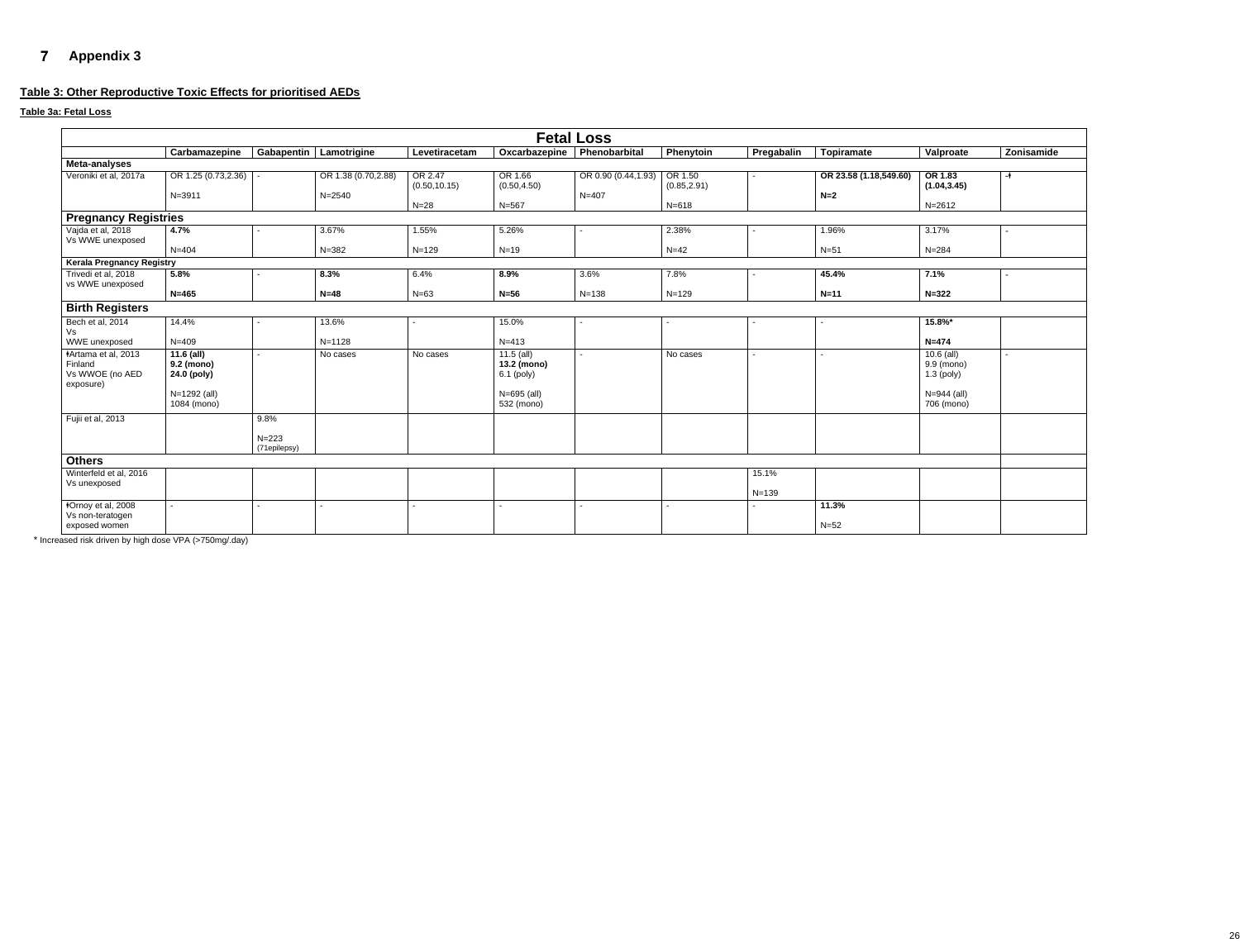## **Table 3b Preterm Birth**

| <b>Preterm Birth</b>                                                                 |                                                                                                                                         |                                             |                                                         |                                                                                                                    |                                                         |                                             |                                                  |                                                                                                                            |                                        |                                                                                                                         |                |
|--------------------------------------------------------------------------------------|-----------------------------------------------------------------------------------------------------------------------------------------|---------------------------------------------|---------------------------------------------------------|--------------------------------------------------------------------------------------------------------------------|---------------------------------------------------------|---------------------------------------------|--------------------------------------------------|----------------------------------------------------------------------------------------------------------------------------|----------------------------------------|-------------------------------------------------------------------------------------------------------------------------|----------------|
|                                                                                      | Carbamazepine                                                                                                                           |                                             | Gabapentin   Lamotrigine                                | Levetiracetam                                                                                                      | Oxcarbazepine                                           | Phenobarbital                               | Phenytoin                                        | Pregabalin                                                                                                                 | <b>Topiramate</b>                      | Valproate                                                                                                               | Zonisamide     |
| Meta-analyses                                                                        |                                                                                                                                         |                                             |                                                         |                                                                                                                    |                                                         |                                             |                                                  |                                                                                                                            |                                        |                                                                                                                         |                |
| Veroniki et al, 2017a                                                                | OR 1.10<br>(0.77, 1.56)                                                                                                                 | OR 1.93<br>(0.88, 4.05)                     | OR 1.05<br>(0.70, 1.48)                                 | OR 0.87<br>(0.04, 8.14)                                                                                            | OR 0.80<br>(0.5, 1.26)                                  | OR 1.59<br>(0.87, 2.75)                     | OR 1.03 (0.55,1.82)<br>$N = 283$                 |                                                                                                                            | OR 1.38 (0.73, 2.35)<br>$N = 408$      | OR 0.96 (0.65,1.37)<br>$N = 1694$                                                                                       |                |
|                                                                                      | $N = 2141$                                                                                                                              | $N=76$                                      | $N = 3015$                                              | $N=93$                                                                                                             | $N = 1045$                                              | $N = 206$                                   |                                                  |                                                                                                                            |                                        |                                                                                                                         |                |
| <b>Pregnancy Registries</b>                                                          |                                                                                                                                         |                                             |                                                         |                                                                                                                    |                                                         |                                             |                                                  |                                                                                                                            |                                        |                                                                                                                         |                |
| ∗Hernandez-Diaz et al,                                                               |                                                                                                                                         |                                             | 5.9%                                                    |                                                                                                                    |                                                         |                                             |                                                  |                                                                                                                            | 10.4%                                  |                                                                                                                         | 10.2%          |
| 2014                                                                                 |                                                                                                                                         |                                             | $N = 1581$                                              |                                                                                                                    |                                                         |                                             |                                                  |                                                                                                                            | $N = 347$                              |                                                                                                                         | $N = 98$       |
| <b>Birth Registers</b>                                                               |                                                                                                                                         |                                             |                                                         |                                                                                                                    |                                                         |                                             |                                                  |                                                                                                                            |                                        |                                                                                                                         |                |
| Margulis et al, 2019<br>Swedish<br>Mean pregnancy duration<br>days compared with LMT | -1.3 (95 % CI -2.3 to -<br>0.3) use any time<br>$N = 1975$<br>-1.6 (95% CI -2.7 to -<br>$0.5$ ) 1 <sup>st</sup> trimester<br>$N = 1686$ |                                             | ref                                                     | -0.5 (95 % CI -2.6 to<br>1.6) any time<br>$N = 213$<br>-0.7 (95% CI -2.9 to -<br>1.5) $1st$ trimester<br>$N = 184$ |                                                         |                                             |                                                  | $-1.1$ (95 % CI -<br>3.0 to 0.8) any<br>time<br>$N = 522$<br>-1.8 (95% CI -<br>3.7 to 0.2) $1st$<br>trimester<br>$N = 484$ |                                        | -0.0 (95 % CI -1.2 to -<br>$1.2$ ) any time<br>$N = 985$<br>-0.1 (95% CI -1.3 to -<br>1.2) $1st$ trimester<br>$N = 845$ |                |
| Danielsson et al, 2019                                                               | 10.6%                                                                                                                                   |                                             | 5.7%                                                    | 7.2%                                                                                                               |                                                         |                                             |                                                  |                                                                                                                            |                                        | 4.5%                                                                                                                    |                |
|                                                                                      | $N = 243$                                                                                                                               |                                             | $N = 437$                                               | $N = 118$                                                                                                          |                                                         |                                             |                                                  |                                                                                                                            |                                        | $N = 130$                                                                                                               |                |
| Killic et al, 2014                                                                   | $8.4\%$ (all)<br>8.1% (mono)<br>$N = 416$                                                                                               | $12.1\%$ (all)<br>12.5%<br>(mono)<br>$N=91$ | $9.3%$ (all)<br>9.4% (mono)<br>$N = 1157$               | $5.6\%$ (all)<br>3.8% (mono)<br>$N=72$                                                                             | $6.2%$ (all)<br>6.5% (mono)<br>$N = 405$                | $10.8\%$ (all)<br>10.4% (mono)<br>$N = 111$ |                                                  | 22.2% (all)<br>23.1% (mono)<br>$N=18$                                                                                      | 4.7% (all)<br>8.5% (mono)<br>$N = 129$ | $7.6\%$ (all)<br>6.7% (mono)<br>$N = 461$                                                                               | $\overline{0}$ |
| <b>#Artama et al, 2013</b><br>Finland                                                | $7.5%$ (all)<br>7.7% (mono)<br>$N = 1292$<br>N=1084 mono                                                                                |                                             | $4.3\%$ (all)<br>4.6% (mono)<br>$N = 345$<br>N=173 mono | 10.7% (all)<br>15.4% (mono)<br>$N=56$<br>N=13 mono                                                                 | $4.6\%$ (all)<br>4.4% (mono)<br>$N = 695$<br>N=532 mono |                                             | 7.5% (all)<br>7.7% (mono)<br>$N=53$<br>N=26 mono |                                                                                                                            |                                        | $5.7\%$ (all)<br>5.7% (mono)<br>$N = 944$<br>N=706 mono                                                                 |                |
| Fujii et al, 2013                                                                    |                                                                                                                                         | 10.5%                                       |                                                         |                                                                                                                    |                                                         |                                             |                                                  |                                                                                                                            |                                        |                                                                                                                         |                |
|                                                                                      |                                                                                                                                         | $N = 223$                                   |                                                         |                                                                                                                    |                                                         |                                             |                                                  |                                                                                                                            |                                        |                                                                                                                         |                |
| <b>Others</b>                                                                        |                                                                                                                                         |                                             |                                                         |                                                                                                                    |                                                         |                                             |                                                  |                                                                                                                            |                                        |                                                                                                                         |                |
| Mostacci et al, 2017                                                                 |                                                                                                                                         | 54.5%                                       |                                                         |                                                                                                                    |                                                         |                                             |                                                  | 25%                                                                                                                        |                                        |                                                                                                                         |                |
|                                                                                      |                                                                                                                                         | $N=11$                                      |                                                         |                                                                                                                    |                                                         |                                             |                                                  | $N=16$                                                                                                                     |                                        |                                                                                                                         |                |
| Winterfeld et al, 2016                                                               |                                                                                                                                         |                                             |                                                         |                                                                                                                    |                                                         |                                             |                                                  | 9.2%                                                                                                                       |                                        |                                                                                                                         |                |
|                                                                                      |                                                                                                                                         |                                             |                                                         |                                                                                                                    |                                                         |                                             |                                                  | $N = 119$                                                                                                                  |                                        |                                                                                                                         |                |
| Ornoy et al, 2008                                                                    |                                                                                                                                         |                                             |                                                         |                                                                                                                    |                                                         |                                             |                                                  |                                                                                                                            | 9.8%                                   |                                                                                                                         |                |
|                                                                                      |                                                                                                                                         |                                             |                                                         |                                                                                                                    |                                                         |                                             |                                                  |                                                                                                                            | $N=29$                                 |                                                                                                                         |                |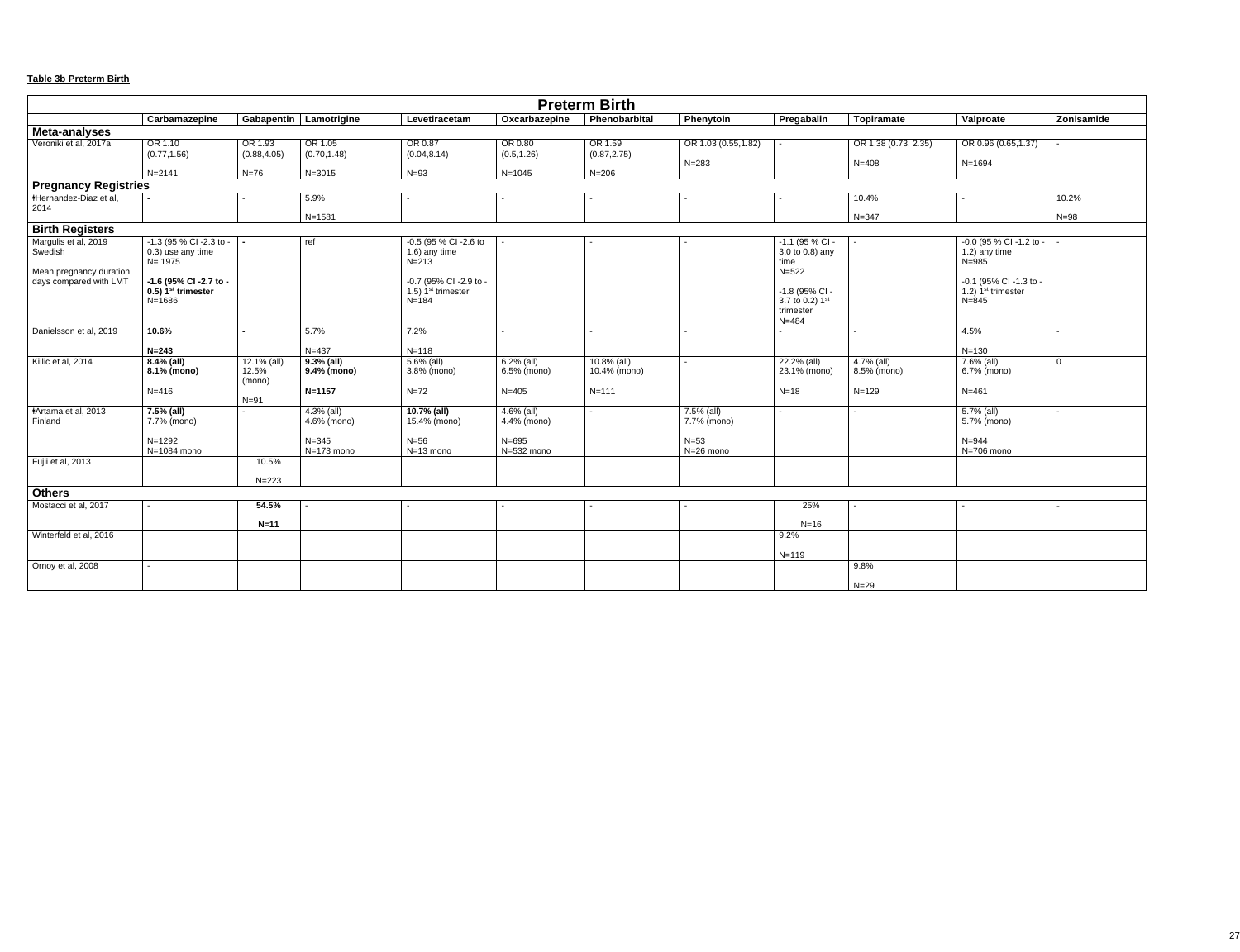## **Table 3c: Prenatal Growth Restriction**

| <b>Prenatal Growth Restriction</b>   |                                                             |                        |                     |                                             |                         |                     |                       |                                       |                                   |                                              |                          |
|--------------------------------------|-------------------------------------------------------------|------------------------|---------------------|---------------------------------------------|-------------------------|---------------------|-----------------------|---------------------------------------|-----------------------------------|----------------------------------------------|--------------------------|
|                                      | Carbamazepine                                               | Gabapentin             | Lamotrigine         | Levetiracetam                               | Oxcarbazepine           | Phenobarbital       | Phenytoin             | Pregabalin                            | Topiramate                        | Valproate                                    | Zonisamide               |
| <b>Meta-analyses</b>                 |                                                             |                        |                     |                                             |                         |                     |                       |                                       |                                   |                                              |                          |
| Veroniki et al,<br>2017a             | OR 1.15 (0.77,1.67)                                         | OR 1.37 (0.44,3.61)    | OR 0.90 (0.56,1.42) | OR 1.27 (3.04, 3.54)                        | OR 0.99 (0.56,<br>1.76) | OR 1.88 (1.07,3.32) | OR $0.68(0.37, 1.21)$ |                                       | <b>OR 2.64</b><br>(1.41, 4.63)    | 1.28 (0.86,1.95)                             |                          |
|                                      | N=2897                                                      | $N=70$                 | N=2882              | $N = 81$                                    | $N = 1002$              | $N = 400$           | $N = 519$             |                                       | $N = 472$                         | $N = 1622$                                   |                          |
| <b>Pregnancy Registries</b>          |                                                             |                        |                     |                                             |                         |                     |                       |                                       |                                   |                                              |                          |
| North                                |                                                             | aRR 1.2 (95% CI 0.7 to |                     |                                             |                         | aRR 2.4 (95% CI 1.6 | aRR 0.8 (95% CI 0.5   |                                       | aRR 2.4                           |                                              | aRR 1.9 (95% Cl 1.2 to   |
| American<br>Hernandez Diaz           |                                                             | 2.0)                   |                     |                                             |                         | to $3.6$ )          | to 1.25)              |                                       | (95% CI 1.8 to 3.1)               |                                              | 3.0)                     |
| et al, 2017                          |                                                             | $N = 153$              |                     |                                             |                         | $N = 178$           | $N = 383$             |                                       | $N = 394$                         |                                              | $N = 125$                |
| Compared with                        |                                                             |                        |                     |                                             |                         |                     |                       |                                       |                                   |                                              |                          |
| <b>LMT</b><br><b>*Hernandez-Diaz</b> | $\blacksquare$                                              |                        | 6.8% SGA            |                                             |                         |                     |                       |                                       | 17.9% SGA                         |                                              | 12.2% SGA                |
| et al, 2014                          |                                                             |                        |                     |                                             |                         |                     |                       |                                       |                                   |                                              |                          |
|                                      |                                                             |                        | $N = 1581$          |                                             |                         |                     |                       |                                       | Mean lower BW of                  |                                              | <b>Mean lower BW of</b>  |
| TPM and ZNS<br>compared with         |                                                             |                        |                     |                                             |                         |                     |                       |                                       | 221g                              |                                              | 202g                     |
| LMT and                              |                                                             |                        |                     |                                             |                         |                     |                       |                                       | <b>Mean lesser birth</b>          |                                              | <b>Mean lesser birth</b> |
| unexposed                            |                                                             |                        |                     |                                             |                         |                     |                       |                                       | length of 1cm                     |                                              | length of 1cm            |
| control group                        |                                                             |                        |                     |                                             |                         |                     |                       |                                       | $N = 347$                         |                                              | $N=98$                   |
| <b>Birth Registers</b>               |                                                             |                        |                     |                                             |                         |                     |                       |                                       |                                   |                                              |                          |
| Margulis et al,<br>2019              | <b>BW</b><br>-69 (95% CI -112 to -                          |                        | ref                 | <b>BW</b><br>-79 (95% CI -166 to            |                         |                     |                       | <b>BW</b><br>-83 (95% CI -63 to       |                                   | BW<br>-27 (95% CI -79 to                     |                          |
| Swedish                              | 26)                                                         |                        |                     | 8)                                          |                         |                     |                       | 3) any time                           |                                   | 24) any time                                 |                          |
|                                      | any time                                                    |                        |                     | any time                                    |                         |                     |                       | -127 (95 % CI -                       |                                   | -40 (95 % CI -95 to                          |                          |
| BW (grams)                           | -87 (95 % CI -133 to                                        |                        |                     | -95 (95 % CI -189 to                        |                         |                     |                       | 210 to 44) $1st$                      |                                   | 14) 1 <sup>st</sup> trimester                |                          |
|                                      | -40) 1 <sup>st</sup> trimester<br>use                       |                        |                     | 2)                                          |                         |                     |                       | trimester                             |                                   | N=992 any time                               |                          |
|                                      | N=1988 (any time)                                           |                        |                     | 1 <sup>st</sup> trimester                   |                         |                     |                       | N=528 (any time)<br>$N = 489(1^{st})$ |                                   | N=852 1 <sup>st</sup> trimester              |                          |
|                                      | N=1699 (1st<br>trimester)                                   |                        |                     | N=215 (any time)<br>$N=186$ (1st trimester) |                         |                     |                       | trimester)                            |                                   | Microcephaly<br>$-0.2$ (95% CI $-0.3$ to     |                          |
|                                      |                                                             |                        |                     | Microcephaly                                |                         |                     |                       | Microcephaly                          |                                   | 0.0) any time                                |                          |
|                                      | Microcephaly<br>-0.3 (95% CI -0.5 to -                      |                        |                     | -0.2 (95% CI -0.5 to                        |                         |                     |                       | -0.0 (95% CI -0.3<br>to 0.2) any time |                                   | -0.2 (95% CI -0.4 to<br>0.2) $1st$ trimester |                          |
|                                      | 0.2)                                                        |                        |                     | 0.0) any time<br>-0.3 (95% CI -0.6 to       |                         |                     |                       | -0.2 (95% CI -0.4                     |                                   | N=931 (any time)                             |                          |
|                                      | any time                                                    |                        |                     | 0.0) 1 <sup>st</sup> trimester              |                         |                     |                       | to $-0.1$ ) $1st$                     |                                   | N=802 (1 <sup>st</sup>                       |                          |
| Microcephaly-                        | -0.4 (95% CI -0.6 to -<br>$0.3$ ) 1 <sup>st</sup> trimester |                        |                     | $N=206$ (any time)                          |                         |                     |                       | trimester                             |                                   | trimester)                                   |                          |
| <b>Birth Head</b><br>circumference   | $N=1883$ (any time)                                         |                        |                     | $N=178$ (1 <sup>st</sup> trimester)         |                         |                     |                       | $N=516$ (any time)                    |                                   |                                              |                          |
| (cm)                                 | $N = 1605 (1^{st})$                                         |                        |                     |                                             |                         |                     |                       | $N = 480 (1^{st})$                    |                                   |                                              |                          |
|                                      | trimester)                                                  |                        |                     |                                             |                         |                     |                       | trimester)                            |                                   |                                              |                          |
| Danielsson et al,<br>2019            | 2.9%                                                        |                        | 1.8%                | 3.4%                                        |                         |                     |                       |                                       |                                   | 2.3%                                         |                          |
|                                      | $N = 243$                                                   |                        | $N = 437$           | $N = 118$                                   |                         |                     |                       |                                       |                                   | $N = 130$                                    |                          |
| SGA<br>*Veiby et al,                 | <b>SGA BW</b>                                               |                        | <b>SGA BW</b>       | <b>SGA BW</b>                               |                         |                     |                       |                                       | <b>SGA-BW</b>                     | <b>SGA BW</b>                                |                          |
| 2014                                 | 11.9%                                                       |                        | OR1.0 NS (CI not    | OR0.8 NS (CI not                            |                         |                     |                       |                                       | 25.0% vs 8.9%                     | OR 0.9 NS (CI not                            |                          |
|                                      | Vs                                                          |                        | provided)           | provided)                                   |                         |                     |                       |                                       | aOR 3.29 (95% 1.70 to             | provided)                                    |                          |
| SGA BW                               | 9.6%<br>aOR 1.37 (95% 1.09                                  |                        | SGA HC              | SGA HC                                      |                         |                     |                       |                                       | 6.39)                             | SGA HC                                       |                          |
|                                      | to 1.73)                                                    |                        | OR 1.1 NS (CI not   | OR 0.4 NS (CI not                           |                         |                     |                       |                                       | <b>SGA-HC</b>                     | OR 0.8 NS (CI not                            |                          |
| SGA HC                               |                                                             |                        | provided)           | provided)                                   |                         |                     |                       |                                       | 14.9% vs 2.4%                     | provided)                                    |                          |
|                                      | <b>SGA HC</b><br>4.6%                                       |                        | $N = 983$           | $N = 188$                                   |                         |                     |                       |                                       | aOR 7.21 (95% CI 3.23<br>to 16.1) | $N = 410$                                    |                          |
|                                      | Vs                                                          |                        |                     |                                             |                         |                     |                       |                                       |                                   |                                              |                          |
|                                      | 2.4%                                                        |                        |                     |                                             |                         |                     |                       |                                       | $N=90$                            |                                              |                          |
|                                      |                                                             |                        |                     |                                             |                         |                     |                       |                                       |                                   |                                              |                          |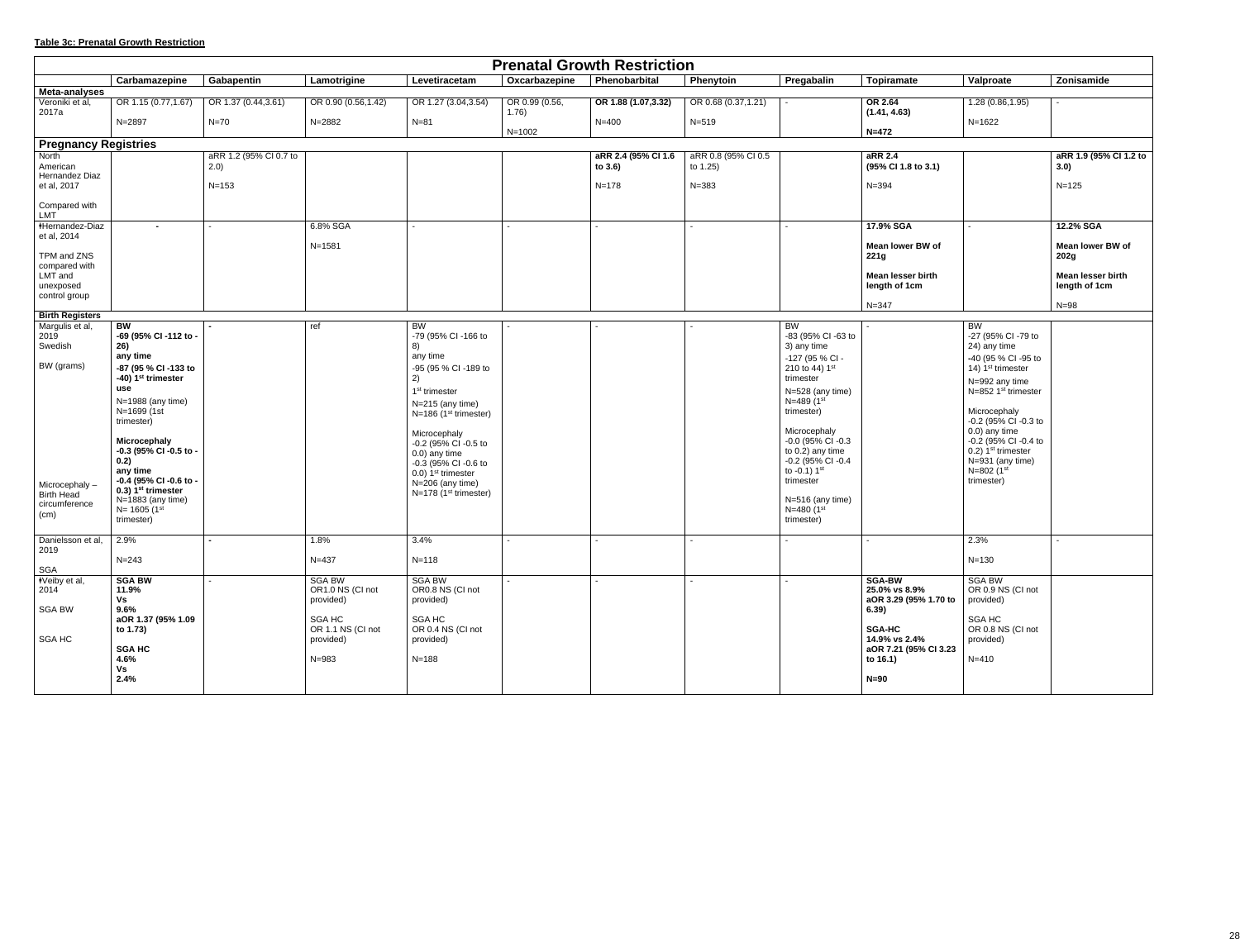|                                 | aOR 2.05 (95% 1.44<br>to 2.93) |                             |                            |                             |                             |                             |                             |                                  |                             |                             |  |
|---------------------------------|--------------------------------|-----------------------------|----------------------------|-----------------------------|-----------------------------|-----------------------------|-----------------------------|----------------------------------|-----------------------------|-----------------------------|--|
|                                 | $N = 704$                      |                             |                            |                             |                             |                             |                             |                                  |                             |                             |  |
| Killic et al, 2014              | <b>SGA</b>                     | <b>SGA</b>                  | SGA                        | <b>SGA</b>                  | <b>SGA</b>                  | <b>SGA</b>                  | <b>SGA</b>                  | <b>SGA</b>                       | <b>SGA</b>                  | <b>SGA</b>                  |  |
| SGA                             | 13.5% (all)<br>11.2% (mono)    | 12.1% (all)<br>12.5% (mono) | 10.3% (all)<br>8.9% (mono) | 15.3% (all)<br>11.5% (mono) | 18.7% (all)<br>16.0% (mono) | 18.9% (all)<br>18.8% (mono) | 38.5% (all)<br>20.0% (mono) | 27.8% (all)<br>23.1% (mono)      | 23.3% (all)<br>17.0% (mono) | 16.8% (all)<br>15.3% (mono) |  |
|                                 |                                |                             |                            |                             |                             |                             |                             |                                  |                             |                             |  |
| LBW                             | <b>LBW</b>                     | LBW                         | LBW                        | LBW                         | LBW                         | LBW<br>9.9% (all)           | LBW<br>7.7% (all)           | LBW                              | LBW                         | LBW                         |  |
|                                 | 6.5% (all)<br>6.6% (mono)      | 5.5% (all)<br>6.9% (mono)   | 5.8% (all)<br>5.5% (mono)  | 5.6% (all)<br>7.7% (mono)   | 6.2% (all)<br>5.5% (mono)   | 9.4% (mono)                 | 20.0% (mono)                | 16.7% (all)<br>15.4% (mono)      | 5.4% (all)<br>6.8% (mono)   | 8.1% (all)<br>6.5% (mono)   |  |
|                                 |                                |                             |                            |                             |                             |                             |                             |                                  |                             |                             |  |
| <b>‡Artama</b> et al,           | $N = 416$<br><b>LBW</b>        | $N=91$                      | $N = 1157$<br><b>LBW</b>   | $N=72$<br><b>LBW</b>        | $N = 405$<br><b>LBW</b>     | $N = 111$                   | $N=13$<br><b>LBW</b>        | $N=18$                           | $N = 129$                   | $N = 461$<br><b>LBW</b>     |  |
| 2013                            | 5.2% (all)                     |                             | 4.1% (all)                 | 10.7% (all)                 | 4.4% (all)                  |                             | $3.8%$ (all)                |                                  |                             | 4.6% (all)                  |  |
| LBW                             | 4.7% (mono)                    |                             | 3.5% (mono)                | 15.4% (mono)                | 3.6% (mono)                 |                             | 3.8% (mono)                 |                                  |                             | 4.0% (mono)                 |  |
|                                 | SGA                            |                             | SGA                        | SGA                         | <b>SGA</b>                  |                             | SGA                         |                                  |                             | SGA                         |  |
| SGA                             | 2.3% (all)                     |                             | 1.7% (all)                 | 3.6% (all)                  | 3.9% (all)                  |                             | $0$ (all)                   |                                  |                             | 1.9% (all)                  |  |
|                                 | 1.8% (mono)                    |                             | 1.2% (mono)                | $0 \text{ (mono)}$          | 3.4% (mono)                 |                             | $0 \text{ (mono)}$          |                                  |                             | 1.7% (mono)                 |  |
|                                 | N=1292 (all)                   |                             | $N = 345$ (all)            | $N=56$ (all)                | N=695 (all)                 |                             | $N=53$ (all)                |                                  |                             | N=944 (all)                 |  |
|                                 | 1084 (mono)                    |                             | 173 (mono)                 | 13 (mono)                   | 532 (mono)                  |                             | 26 (mono)                   |                                  |                             | 706 (mono)                  |  |
| Fujii et al, 2013               |                                | <b>IUGR</b>                 |                            |                             |                             |                             |                             |                                  |                             |                             |  |
|                                 |                                | 3.5%                        |                            |                             |                             |                             |                             |                                  |                             |                             |  |
| <b>IUGR</b>                     |                                | Vs<br>1.9% control          |                            |                             |                             |                             |                             |                                  |                             |                             |  |
| LBW                             |                                |                             |                            |                             |                             |                             |                             |                                  |                             |                             |  |
|                                 |                                | LBW 10.5%<br>Vs             |                            |                             |                             |                             |                             |                                  |                             |                             |  |
|                                 |                                | 4.4% control                |                            |                             |                             |                             |                             |                                  |                             |                             |  |
| Almgren et al,                  | $-0.15$ mean SD $+/-$          | $-0.02 + -0.13$             | $-0.004 + (-0.06)$         |                             |                             |                             | $-0.02 + -0.09$             |                                  |                             | $-0.10$ mean SDs $+/-$      |  |
| 2009                            | 0.03                           | $N=56$                      | $N = 308$                  |                             |                             |                             | $N = 137$                   |                                  |                             | 0.05                        |  |
| BW adjusted HC                  | $N = 1094$                     |                             |                            |                             |                             |                             |                             |                                  |                             | $N = 460$                   |  |
| <b>Others</b>                   |                                |                             |                            |                             |                             |                             |                             |                                  |                             |                             |  |
| Mostacci et al,<br>2017         |                                | 27%                         |                            |                             |                             |                             | 6.3%                        |                                  |                             |                             |  |
|                                 |                                | $N=11$                      |                            |                             |                             |                             | $N=30$                      |                                  |                             |                             |  |
| SGA                             |                                |                             |                            |                             |                             |                             |                             |                                  |                             |                             |  |
| Winterfeld et al,<br>2016       |                                |                             |                            |                             |                             |                             |                             | $3,300$ g $(3,000)$ to<br>3,690) |                             |                             |  |
|                                 |                                |                             |                            |                             |                             |                             |                             |                                  |                             |                             |  |
| Birth Weight g<br>(median, IQR) |                                |                             |                            |                             |                             |                             |                             | $N = 119$                        |                             |                             |  |
| *Ornoy et al,                   |                                | $\overline{\phantom{a}}$    | $\overline{\phantom{a}}$   | $\sim$                      |                             | $\sim$                      | $\sim$                      | $\sim$                           | 2932g                       |                             |  |
| 2008                            |                                |                             |                            |                             |                             |                             |                             |                                  | $\mathsf{VS}$               |                             |  |
| Birth weight<br>(grams)         |                                |                             |                            |                             |                             |                             |                             |                                  | 3300                        |                             |  |
|                                 |                                |                             |                            |                             |                             |                             |                             |                                  | $N=52$                      |                             |  |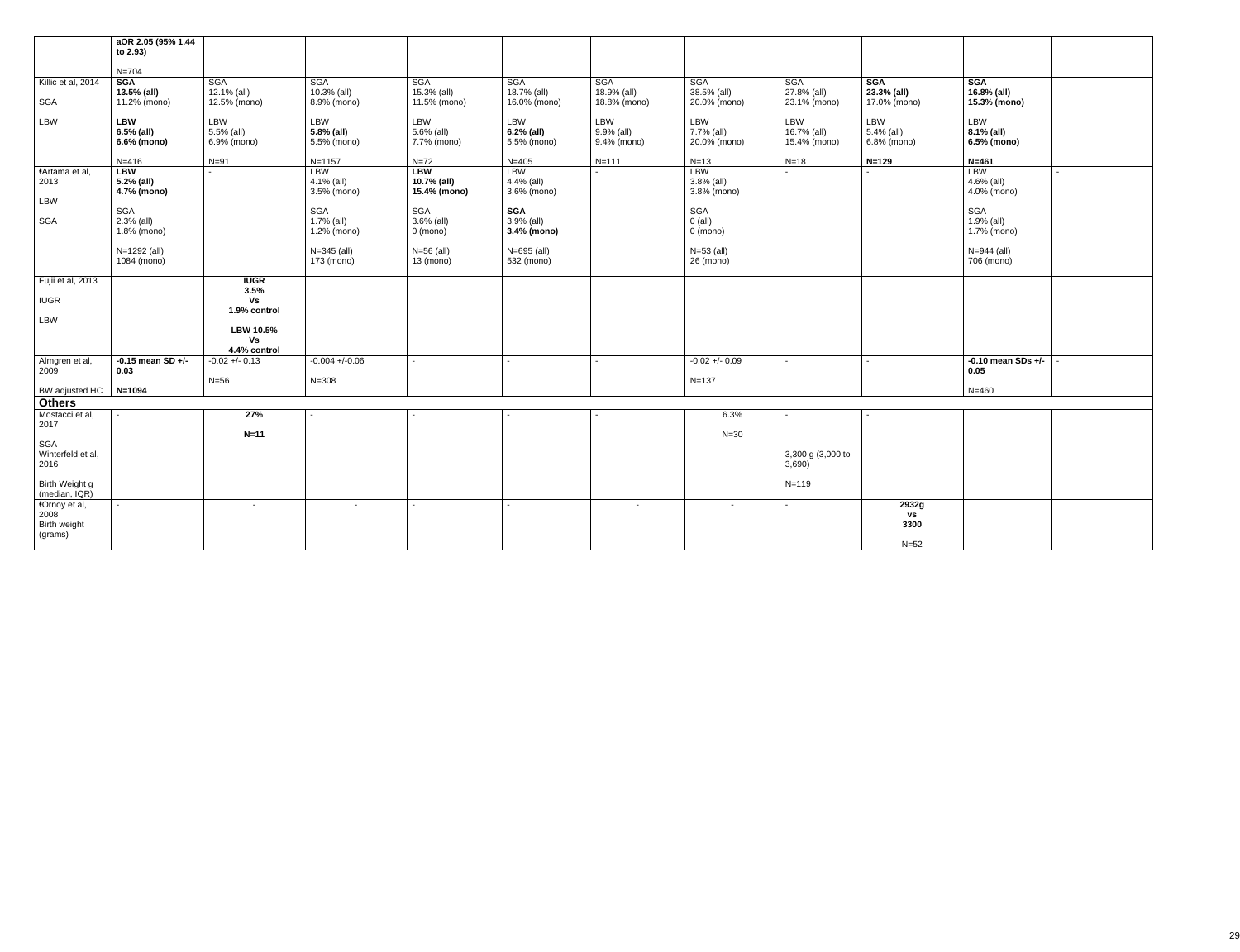#### <span id="page-29-0"></span>**References** 8

Aberg E, Holst S, Neagu A, Ogren SO, Lavebratt C. Prenatal exposure to carbamazepine reduces hippocampal and cortical neuronal cell population in new-born and young mice without detectable effects on learning and memory. PLoS One 2013;8:e80497.

Abdulrazzaq YM, Shafiullah M, Kochyil J, Padmanabhan R, Bastaki SMA. Ameliorative effects of supplemental folinic acid on Lamotrigine-induced fetal malformations in the mouse. Molecular and Cellular Biochemistry. 2018 Sep;446(1-2):185-197

Afshar M, Golalipour MJ. Teratogenic effects of gabapentin on neural tube and limb development in mice. Neurosciences (Riyadh). 2008;13(3):321–323

Ambrosio AF, Silva AP, Araujol, I, Malva JO, Soares-da-Silva P, Carvalho AP, Carvalho CM. Neurotoxic/neuroprotective profile of carbamazepine, oxcarbazepine and two new putative antiepileptic drugs, BIA2-093 and BIA2-024. EurJ Pharmacol. 2000;406:191–201.

Afshar M, Hassanzadeh-Taheri MM, Moallem SA, Tamizi A, Golalipour MJ. Teratogenic effects of gabapentin on the skeletal system of Balb/C mice fetuses. Neurosciences (Riyadh). 2009;14(3):239–244.

Almgren M, Källén B, Lavebratt C. Population-based study of antiepileptic drug exposure in utero—Influence on head circumference in newborns. Seizure. 2009;18:672–675

Andrade C. Major congenital malformations associated with exposure to antiepileptic drugs during pregnancy. J Clin Psychiatry. 2018;79(4): 18f12449.

Azarbayjani F, Borg LA, Danielsson BR. Increased susceptibility to phenytoin teratogenicity: excessive generation of reactive oxygen species or impaired antioxidant defense? Basic Clin Pharmacol Toxicol. 2006 Oct;99(4):305-11.

ANSM. Antiepileptics during pregnancy: Current state of knowledge on the risk of malformations and of neurodevelopmental disorders. April 2019. https://www.ansm.sante.fr/Sinformer/Points-d-information-Points-d-information/Antiepileptiques-au-cours-de-la-grossesse-Etat-actuel-des-connaissances-sur-les-risques-de-malformations-et-de-troubles-neurodeveloppementaux-Point-d-information

Banach R1, Boskovic R, Einarson T, Koren G. Long-term developmental outcome of children of women with epilepsy, unexposed or exposed prenatally to antiepileptic drugs: a metaanalysis of cohort studies. Drug Saf. 2010; Jan 1;33(1):73-9.

Antel, J. and Hebebrand, J. Weight-Reducing Side Effects of the Antiepileptic Agents Topiramate and Zonisamide. Appetite Control. 2012;209:433-466.

Battino D1, Kaneko S, Andermann E, Avanzini G, Canevini MP, Canger R, Croci D, Fumarola C, Guidolin L, Mamoli D, Molteni F, Pardi G, Vignoli A, Fukushima Y, Kan R, Takeda A, Nakane Y, Ogawa Y, Dansky L, Oguni M, Lopez-Ciendas I, Sherwin A, Andermann F, Seni MH, Goto M, et a lntrauterine growth in the offspring of epileptic women: a prospective multicenter study. Epilepsy Res. 1999 Aug;36(1):53-60.

Araújo, I.M., Ambrósio, A.F., Leal, E.C., Verdasca, M.J., Malva, J.O., Soares‐da‐Silva, P., Carvalho, A.P. and Carvalho, C.M. (2004), Neurotoxicity Induced by Antiepileptic Drugs in Cultured Hippocampal Neurons: A Comparative Study between Carbamazepine, Oxcarbazepine, and Two New Putative Antiepileptic Drugs, BIA 2‐024 and BIA 2‐093. Epilepsia. 2004;45(12): 1498- 1505.

Bech BH. Kiaersgaard MI, Pedersen HS, Howards PP, Sørensen MJ, Olsen J, Parner ET, Pedersen LH, Vestergaard M, Christensen J. Use of antiepileptic drugs during pregnancy and risk of spontaneous abortion and stillbirth: population based cohort study. BMJ 2014; 349:g5159

Artama M, Auvinen A, Raudaskoski T, Isojärvi I, Isojärvi J. Antiepileptic drug use of women with epilepsy and congenital malformations in offspring. Neurology. 2005 Jun 14;64(11):1874-8.

Artama M, Gissler M, Malm H, Ritvanen A; Drug and Pregnancy Group. Effects of maternal epilepsy and antiepileptic drug use during pregnancy on perinatal health in offspring: nationwide, retrospective cohort study in Finland. Drug Saf. 2013 May;36(5):359-69

Badawy GM, Atallah MN, Sakr SA. Effect of gabapentin on fetal rat brain and its amelioration by ginger. Heliyon. 2019; 5(9):e02387.

Battino D, Binelli S, Caccamo ML, Canevini MP, Canger R, Como ML, Croci D, De Giambattista M, Granata T, Pardi G, Avanzini G. Malformations in offspring of 305 epileptic women: a prospective study. Acta Neurologica ScandinavicaVolume 85, Issue 3

Bech LF, Polcwiartek C, Kragholm K, Andersen MP, Rohde C, Torp-Pedersen C, Nielsen J, Hagstrøm S. In utero exposure to antiepileptic drugs is associated with learning disabilities among offspring. Neurol Neurosurg Psychiatry 2018;89:1324–1331.

Bennett GD, Amore BM, Finnell RH, Wlodarczyk B, Kalhorn TF, Skiles GL, et al. Teratogenicity of carbamazepine-10, 11-epoxide and oxcarbazepine in the SWV mouse. J Pharmacol Exp Ther 1996;279:1237–42

Bergman A, Feigenbaum JJ, Yanai J. Neuronal losses in mice following both prenatal and neonatal exposure to phenobarbital. Acta Anat 1982;114(2):185-92

Bertollini R, Källen B, Mastroiacovo P, Robert E. Anticonvulsant drugs in monotherapy. Effect on the fetus. Eur J Epidemiol. 1987 Jun;3(2):164-71.

Bittigau P, Sifringer M, Genz K, Reith E, Pospischil D, et al. Antiepileptic drugs and apoptotic neurodegeneration in the developing brain. Proceedings of the National Academy of Sciences of the United States of America. 2003;99:15089–15094.

Bittigau P, Sifringer M, Ikonomidou C. Antiepileptic drugs and apoptotic neurodegeneration in the developing brain. Ann N Y Acad Sci. 2003 May;993:103-14; discussion 123-4.

Blank NK, Nishimura RN, Seil FJ. Phenytoin Neurotoxicity in Developing Mouse Cerebellum in Tissue Culture. J Neurol S. 1982 Jul;55(1):91-7

Blotière P-O, Raguideau F, Weill A, Elefant E, Perthus I, Goulet V, Rouget F, Zureik M, Coste J, Dray-Spira R. Risks of 23 specific malformations associated with prenatal exposure to 10 antiepileptic drugs. Neurology. 2019;93(2) e167-e180.

Blotière PO, Miranda S, Weill A, Mikaeloff Y, Peyre H, Ramus F, Mahmoud Z, Coste J, Dray-Spira R. Risk of early neurodevelopmental outcomes associated with prenatal exposure to the antiepileptic drugs most commonly used during pregnancy: a French nationwide population-based cohort study. BMJ Open. 2020 Jun 7;10(6):e034829.

Bromley R, Weston J, Adab N, Greenhalgh J, Sanniti A, MckAy AJ, Tudur Smith C, Marson AG et al. Treatment for epilepsy in pregnancy: neurodevelopmental outcomes in the child. Cochrane database of systematic reviews. 2014;10: Cd010236

Bromley RL, Calderbank R, Cheyne CP, Rooney C, Trayner P, Clayton-Smith J, García-Fiñana M, Irwin B, Morrow JI, Shallcross R, Baker GA; UK Epilepsy and Pregnancy Register.

Buznikov GA, Schmukler YB. Possible role of "prenervous" neurotransmitters in cellular interactions of early embryogenesis: A hypothesis. Neurochemical Research. 1981;6:55–68.

Bromley RL1, Mawer G, Love J, Kelly J, Purdy L, McEwan L, Briggs M, Clayton-Smith J, Shi X, Baker GA; Liverpool and Manchester Neurodevelopment Group [LMNDG]. Early cognitive development in children born to women with epilepsy: a prospective report. Epilepsia. 2010 Oct;51(10):2058-65.

Bromley RL1, Mawer GE, Briggs M, Cheyne C, Clayton-Smith J, García-Fiñana M, Kneen R, Lucas SB, Shallcross R, Baker GA; Liverpool and Manchester Neurodevelopment Group. The prevalence of neurodevelopmental disorders in children prenatally exposed to antiepileptic drugs. J Neurol Neurosurg Psychiatry. 2013 Jun;84(6):637-43.

Bromley R The treatment of epilepsy in pregnancy: The neurodevelopmental risks associated with exposure to antiepileptic drugs. Reprod Toxicol 2016a Sep; 64:203-10

Campbell E1, Devenney E, Morrow J, Russell A, Smithson WH, Parsons L, Robertson I, Irwin B, Morrison PJ, Hunt S, Craig J. Recurrence risk of congenital malformations in infants exposed to antiepileptic drugs in utero. Epilepsia. 2013 Jan;54(1):165-71.

Campbell E, Kennedy F, Russell A, Smithson WH, Parsons L, Morrison PJ, Liggan B, Irwin B, Delanty N, Hunt SJ, Craig J, Morrow J. Malformation risks of antiepileptic drug monotherapies in pregnancy: updated results from the UK and Ireland Epilepsy and Pregnancy Registers. J Neurol Neurosurg Psychiatry. 2014 Sep;85(9):1029-34

Carrasco M, Rao SC, Bearer CF, Sundararajan S. Neonatal Gabapentin Withdrawal Syndrome. Pediatr Neurol. 2015 Nov;53(5):445-7.

Chapman, J. B., & Cutler, M. G. Behavioural effects of phenobarbitone. Psychopharmacology. 1983;79(2-3), 155–160.

Chen EH, Olson EN. Unveiling the Mechanisms of Cell-Cell Fusion. Science. 2005;308:269–373.

Christensen HD, Gonzalez CL, Rayburn WF. Chronic prenatal exposure to phenobarbital and long-term behavior effects on mice offspring. The Journal of Maternal-Fetal & Neonatal Medicine. 2004;15:6, 351-355

Christensen J, Grønborg TK, Sørensen MJ, Schendel D, Parner ET, Pedersen LH, Vestergaard M. Prenatal valproate exposure and risk of autism spectrum disorders and childhood autism. JAMA. 2013 Apr 24;309(16):1696-703.

Christensen J, Pedersen L, Sun Y, Dreier JW, Brikell I, Dalsgaard S. Association of Prenatal Exposure to Valproate and Other Antiepileptic Drugs With Risk for Attention-Deficit/Hyperactivity Disorder in Offspring. JAMA Netw Open. 2019 Jan 4;2(1):e186606.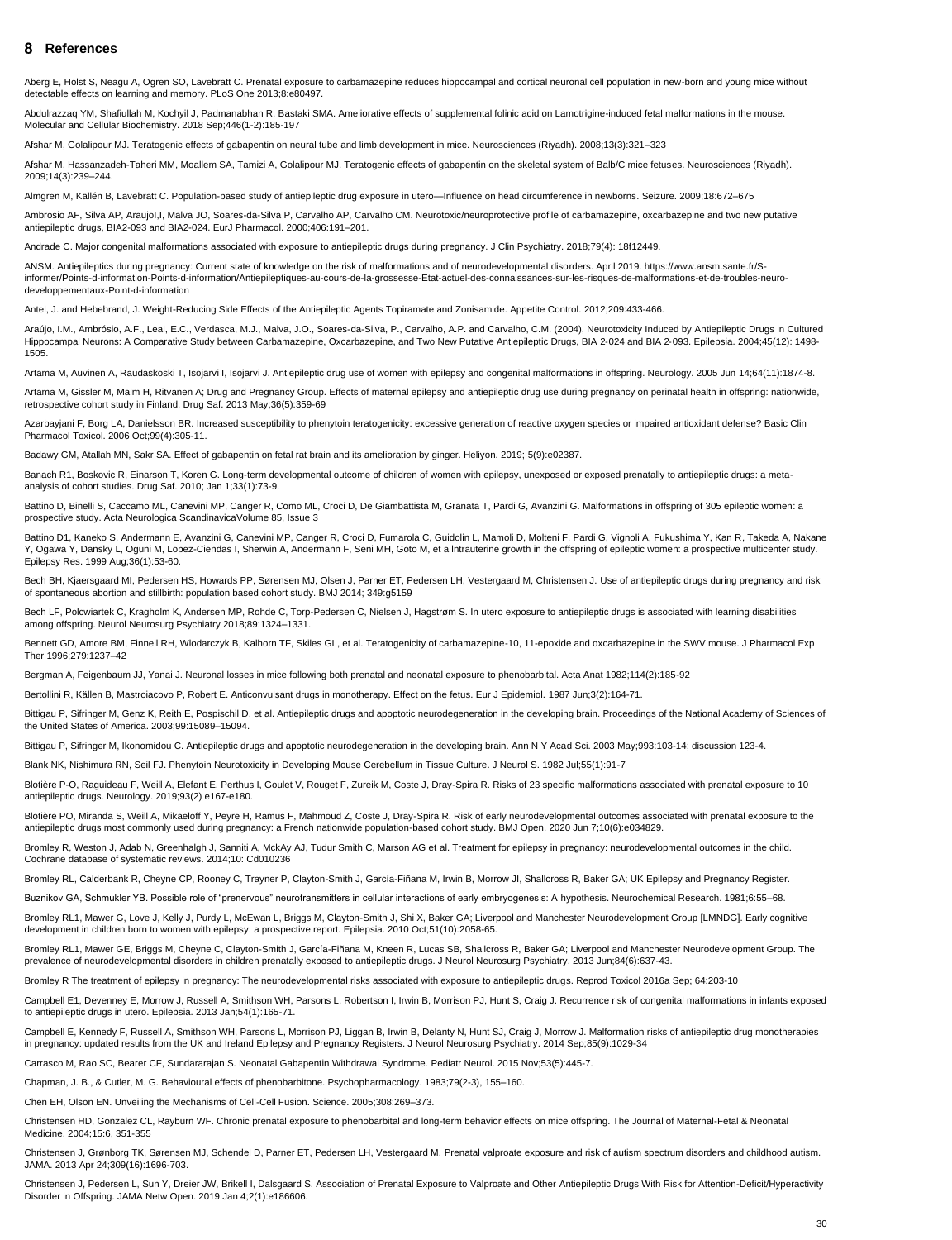Cnattingius S, Bergstrom R, Lipworth L, et al. Prepregnancy Weight and the Risk of Adverse Pregnancy Outcomes. N Engl J Med 1998;338(3):147-52.

Cognition in school-age children exposed to levetiracetam, topiramate, or sodium valproate. Neurology. 2016b Nov 1;87(18):1943-1953. Epub 2016 Aug 31.

Cohen MJ, Meador KJ, May R, Loblein H, Conrad T, Baker GA, Bromley RL, Clayton-Smith J, Kalayjian LA, Kanner A, Liporace JD, Pennell PB, Privitera M, Loring DW; NEAD Study Group.Fetal antiepileptic drug exposure and learning and memory functioning at 6 years of age: The NEAD prospective observational study. Epilepsy Behav. 2019 Mar;92:154-164.

Danielsson BR, Johansson A, Danielsson C, Azarbayjani F, Blomgren B, Sköld AC. Phenytoin teratogenicity: hypoxia marker and effects on embryonic heart rhythm suggest an hERGrelated mechanism. Birth Defects Res A Clin Mol Teratol. 2005 Mar;73(3):146-53.

Cummings C, Stewart M, Stevenson M, Morrow J, Nelson J. Neurodevelopment of children exposed in utero to lamotrigine, sodium valproate and carbamazepine. Arch Dis Child. 2011 Jul;96(7):643-7.

Cunnington MC. The International Lamotrigine pregnancy registry update for the epilepsy foundation. Epilepsia. 2004 Nov;45(11):1468.

Daoud AS, Bataineh H, Otoom S, Abdul-Zahra E. The effect of Vigabatrin, Lamotrigine and Gabapentin on the fertility, weights, sex hormones and biochemical profiles of male rats. Neuro Endocrinol Lett. 2004 Jun;25(3):178-83.

Dean JCS, Hailey H, Moore SJ, LloydDJ, Turnpenny PD, Little J. Long term health and neurodevelopment in children exposed to antiepileptic drugs before birth. British Medical Journal. 2002;Vol 39, Issue 4, 251-259.

Cunnington MC1, Weil JG, Messenheimer JA, Ferber S, Yerby M, Tennis P. Final results from 18 years of the International Lamotrigine Pregnancy Registry. Neurology. 2011 May 24;76(21):1817-23.

Danielsson KC, Gilhus NE, Borthen I, Lie RT, Morken NH. Maternal complications in pregnancy and childbirth for women with epilepsy: Time trends in a nationwide cohort. PLoS One. 2019 Nov 25;14(11):e0225334.

de Jong J, Garne E, de Jong-van den Berg LT, Wang H. The Risk of Specific Congenital Anomalies in Relation to Newer Antiepileptic Drugs: A Literature Review. Drugs Real World Outcomes. 2016;3(2):131–143.

De Marchi, N.S., Azoubel, R. & Tognola, W.A. .Teratogenic effects of lamotrigine on rat fetal brain: a morphometric study", Arquivos de Neuro-Psiquiatria 2001;59(2):-362-364

Deshmukh U, Adams J, Macklin EA, Dhillon R, McCarthy KD, Dworetzky B, Klein A, Holmes LB. Behavioral outcomes in children exposed prenatally to lamotrigine, valproate, or carbamazepine. Neurotoxicol Teratol. 2016 Mar;Apr;54:5-14.

Dessens AB, Cohen-Kettenis PT, Mellenbergh GJ, Koppe JF, Poll NE, Boer K. Acta Paediatrica. June 2000;89(5):533-41

Fadel, R., Othman, M., Abu-Hijleh, M., Sequeira, R., & Salem, A. Effects of Topiramate Administration on Placenta of Rat. Bahrain Medical Bulletin. Bahrain Medical Bulletin. 2016;38(2):90-93.

Dobbing J and Sands J. Comparative aspects of the brain growth spurt. Early Hum Dev. 1979;3:79–83.

Dow KE, Riopelle RJ. Differential effects of anticonvulsants on developing neurons in vitro Neurotoxicology. 1988 Spring;9(1):97-104.

El-Gaafarawi, I. and Abouel-Magd, M. Teratogenic Effect of Carbamazepine Administration in Pregnant Rats. The Egyptian Journal of Hospital Medicine. April 2015;59:244- 257

Finnell RH, Bennett GD, Slattery JT,,. Amore BM, Bajpai M, Levy RH. Effect of Treatment with Phenobarbital and Stiripentol on Carbamazepine-Induced Teratogenicity and Reactive Metabolite Formation. Teratology 52324-332. 1995

Elkjær LS, Bech BH, Sun Y, Laursen TM, Christensen J. Association Between Prenatal Valproate Exposure and Performance on Standardized Language and Mathematics Tests in Schoolaged Children. JAMA Neurol. 2018 Jun 1;75(6):663-671.

Elmazar MM, Sullivan FM. Effect of Prenatal Phenytoin Administration on Postnatal Development of the Rat: A Behavioral Teratology Study. Teratology. 1981 Oct;24(2):115-24

Elshama, S., Eldin H., Osman H., and El-Meghawry El-Kenawy A. Teratogenic effect of Carbamazepine use during pregnancy in the mice. Pak J Pharm Sci. 2015 Jan;28(1):201-12

EI-Sayed MGA, Aly AE, Kadri M, Moustafa. AM: Comparative study on the teratogenicity of some antiepileplics in the rat. East Afr Mcd J 1983; 60:407 - 415.

Eluma FO, Sucheslon ME, Hayes TG, Paulson RB: Teratogenic effects of dosage levels and time of administration of carbamazepinc, sodium valproatc. and diphenylhydantoin on craniofacial development in the CD-I mouse fetus. I Craniofac Genet Dev Biol 1984;4:191-210

Eman Y. Salah El-Din, Amel R. Omar. Effect of Prenatal Administration of Therapeutic Dose of Topiramate on Placentae Albino Rats' Fetuses. International Journal of Pharmacy and Pharmaceutical Sciences. 2017;9(3)

Gaily E, Kantola-Sorsa E, Hiilesmaa V, Isoaho M, Matila R, Kotila M, Nylund T, Bardy A, Kaaja E, Granström ML.Normal intelligence in children with prenatal exposure to carbamazepine. Neurology. 2004 Jan 13;62(1):28-32.

Eriksson K1, Viinikainen K, Mönkkönen A, Aikiä M, Nieminen P, Heinonen S, Kälviäinen R. Children exposed to valproate in utero--population based evaluation of risks and confounding factors for long-term neurocognitive development. Epilepsy Res. 2005 Jul;65(3):189-200.

Erisgin, Zuleyha., Ayas, Bulent., Nyengaard, Jens R., Ercument Beyhun, N., Terzi, Yuksel. (2017). The neurotoxic effects of prenatal gabapentin and oxcarbazepine exposure on newborn rats. J Maternal Fetal Neonatal Med. 2019 Feb;32(3):461-471

Etemad L, Mohammad A, Mohammadpour AH, Vahdati Mashhadi N, Moallem SA. Teratogenic Effects of Pregabalin in Mice. Iran J Basic Med Sci. 2013 Oct;16(10):1065-70.

European Public Assessment Report (EPAR) for Zonegran. European Medicines Agency. https://www.ema.europa.eu/en/medicines/human/EPAR/zonegran

European Public Assessment Report (EPAR) for Lyrica. European Medicines Agency.

Fadel, R., Skrypnyk C, Salem A, Hijleh, M., Jaradat, A., Sequeira, R. Effects of Topiramate on Pregnancy Outcome in Rats. Bahrain Medical Bulletin. 2016;38(4):214-218

Farmen AH, Grundt J, Tomson T, Nakken KO, Nakling J, Mowinchel P, Lossius M. Intrauterine growth retardation in foetuses of women with epilepsy. Seizure. 2015 May;28:76-80.

Farwell J, Lee YJ, Hirtz DG, Sulzbacher S, Ellenberg JH, Nelson KB. Phenobarbital for febrile seizures – effects on intelligence and on seizure recurrence. N Engl J Med. 1990;322:364-369.

Finnell RH, Shields HE, Taylor SM, Chernoff GF. Strain Differences in Phenobarbital- Induced Teratogenesis in Mice. Teratology. 1987;35:177-185

Finnell RH, Dansky LV (1991). Parental epilepsy, anticonvulsant drugs, and reproductive outcome: epidemiologic and experimental findings spanning three decades: animal studies. Reproductive Toxicol Rev. 1991;5:281–299.

Forcelli PA, Kim J, Kondratyev A, Gale K. Pattern of antiepileptic drug-induced cell death in limbic regions of the neonatal rat brain. Epilepsia. 2011;52:e207–11

Forcelli, P.A., Kozlowski, R., Snyder, C., Kondratyev, A. & Gale, K. Effects of neonatal antiepileptic drug exposure on cognitive, emotional, and motor function in adult rats. The Journal of pharmacology and experimental therapeutics. 2012;340(3):558-566

Forcelli PA, Janssen MJ, Vicini S, Gale K. Neonatal exposure to antiepileptic drugs disrupts striatal synaptic development. Ann Neurol. 2012;72:363–72

Forsberg L, Wide K, Källén B. School performance at age 16 in children exposed to antiepileptic drugs in utero--a population-based study. Epilepsia. 2011 Feb;52(2):364-9.

Frankel S, Medvedeva N, Gutherz S, Kulick C, Kondratyev A, Forcelli PA. Comparison of the long-term behavioral effects of neonatal exposure to retigabine or phenobarbital in rats. Epilepsy Behav. 2016 Apr;57(Pt A):34-40.

Fried S, Kozer E, Nulman I, Einarson TR, Koren G. Malformation rates in children of women with untreated epilepsy: a meta-analysis. Drug Saf. 2004;27(3):197-202.

Fritz H, Muller D, Hess R. Comparative study of the teratogenicity of phenobarbitone, diphenylhydantoin and carbamazepine in mice. Toxicology 1976;6:323–30.

Fujii H, Goel A, Bernard N, Pistelli A, Yates LM, Stephens S, Han JY, Matsui D, Etwell F, Einarson TR, Koren G, Einarson A. Pregnancy outcomes following gabapentin use: results of a prospective comparative cohort study. Neurology 2013;(80):1565-1570

Fujimura K, Mitsuhashi T, Takahashi T. Adverse effects of prenatal and early postnatal exposure to antiepileptic drugs: Validation from clinical and basic researches. Brain Dev. 2017; Sep;39(8):635-643

Fuzier R, Serres I, Guitton E, Lapeyre-Mestre M, Montastruc JL. French Network of Pharmacovigilance Centres. Adverse drug reactions to gabapentin and pregabalin: a review of the French pharmacovigilance database. Drug Saf. 2013;36(1):p55-62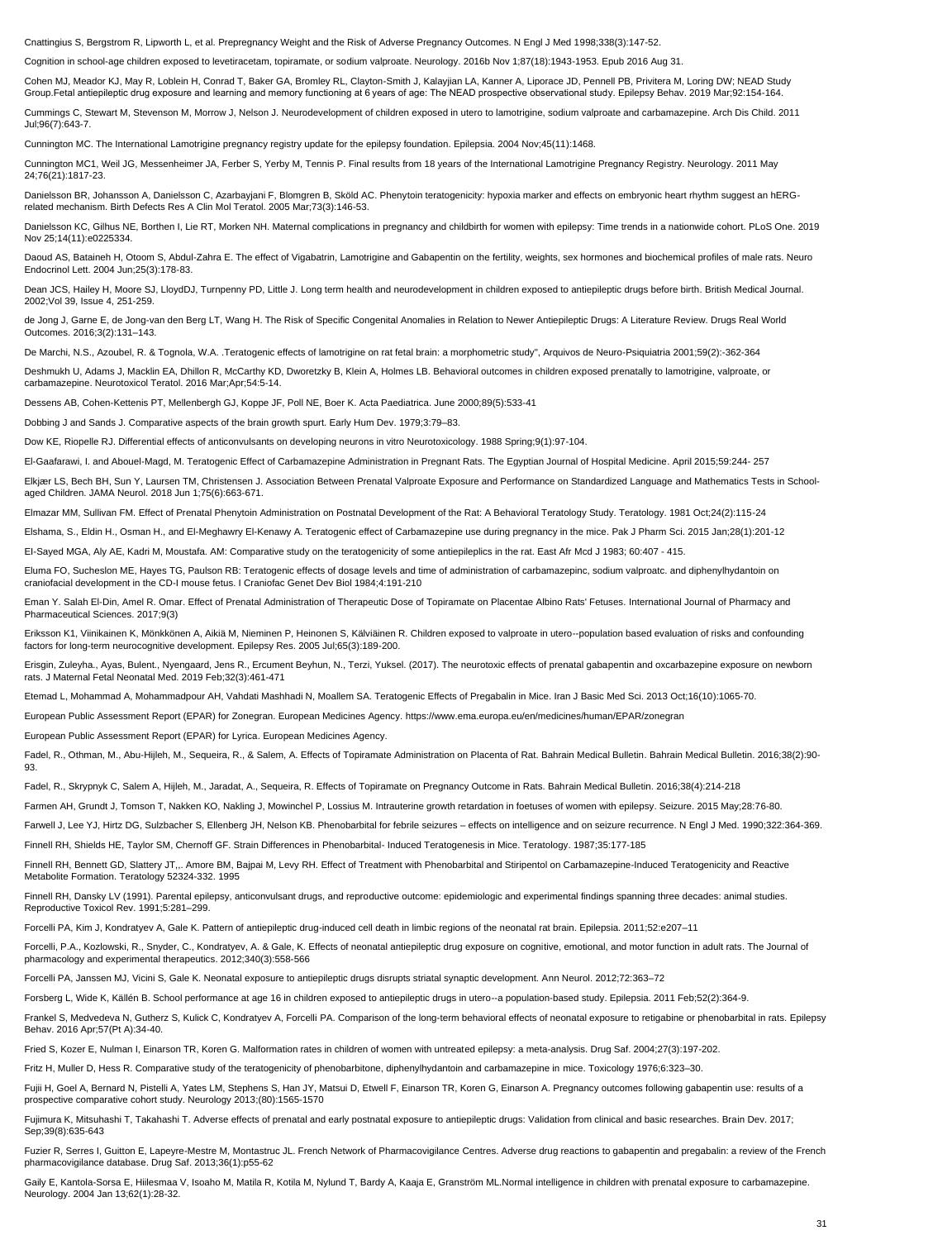Gerard EE, Meador KJ. An Update on Maternal Use of Antiepileptic Medications in Pregnancy and Neurodevelopment Outcomes. J Pediatr Genet. 2015 Jun;4(2):94-110.

Glier C, Dzietko M, Bittigau P, Jarosz B, Korobowicz E, Ikonomidou C. Therapeutic doses of topiramate are not toxic to the developing rat brain. Experimental Neurology. 2004 Jun; 187:403– 409

Godfrey KM, Barker DJ, Robinson S, et al. Maternal Birthweight and Diet in Pregnancy in Relation to the Infant's Thinness at Birth. Brit J Obstet Gynaec. 1997; 104(6):663-7.

González- Maciel A, Romero-Velázquez RM, Alfaro-Rodríguez A, Sanchez Aparicio P, Reynoso-Robles R. Prenatal exposure to oxcarbazepine increases hippocampal apoptosis in rat offspring. Journal of Chemical Neuroanatomy. 2020 Jan;103:101729

Halpern, W. G., Ameri, M., Bowman, C. J., Elwell, M. R., Mirsky, M. L., Oliver J, Regan KS, Remick AK, Sutherland VL, Thompson KE, Tremblay C, Yoshida M, Tomlinson L. Scientific and Regulatory Policy Committee Points to Consider Review: Inclusion of Reproductive and Pathology End Points for Assessment of Reproductive and Developmental Toxicity in Pharmaceutical Drug Development. Toxicologic Pathology 2016 Aug;44(6), 789–809.

Gopinath N, Muneer AK, Unnikrishnan S, Varma RP, Thomas SV.Children (10-12 years age) of women with epilepsy have lower intelligence, attention and memory: Observations from a prospective cohort case control study. Epilepsy Res. 2015 Nov;117:58-62.

Guttuso T, Robinson L, Amankwah, K. Gabapentin use in hyperemesis gravidarum: A pilot study. Early Human Development. 2010 Jan;86(1):65-6

Han Y, Mei X, Wang Q, Liu G. Effect of topiramate on astrocytes in hippocampal formation of acute epileptic rats. Sichuan Journal of Anatomy 2008-03.

Hanson MD James W, Myrianthopoulos NC, Sedgwick MA, Smith MD DW. Risks to the offspring of women treated with hydantoin anticonvulsants, with emphasis on the fetal hydantoin syndrome. The Journal of Pediatrics. 1976;89(4):662-668.

Hashish, H. Histopathologic Effect of Prenatal Topiramate Exposure on Rat Cerebral Cortex and Hippocampus. J Interdiscipl Histopathol. 2014;2(2):61-68

Hunt S, Russell A, Smithson WH, Parsons L, Robertson I, Waddell R, Irwin B, Morrison PJ, Morrow J, Craig J. Topiramate in pregnancy: preliminary experience from the UK Epilepsy and Pregnancy Register. Neurology. 2008 Jul 22;71(4):272-6.

Hatta T, Ohmori H, Murakami T, Takano M, Yamashita K, Yasuda M. Neurotoxic Effects of Phenytoin on Postnatal Mouse Brain Development Following Neonatal Administration. Neurotoxicol Teratol. 1999 Jan-Feb;21(1):21-8

Hayman LA, Fuller GN, Cavazos JE, Pfleger MJ, Meyers CA, Jackson EF. The hippocampus: normal anatomy and pathology. AJR Am J Roentgenol. 1998; 171(4):1139-1146.

Hernández-Díaz S, Smith CR, Shen A, Mittendorf R, Hauser WA, Yerby M, Holmes LB; North American AED Pregnancy Registry; Comparative safety of antiepileptic drugs during pregnancy. Neurology. 2012 May 22;78(21):1692-9.

Hernández-Díaz, S., and Michael Levin, M., 2014. Anticonvulsants Teratogenic Mechanism Involves Alteration of Bioelectrically-controlled Processes in the Embryo. A hypothesis. Reprod Toxicol. 2014 August;47:111–114.

Hernández-Díaz S, Mittendorf R, Smith CR, Hauser WA, YerbyM, Holmes LB NAAED Pregnancy Registry. Association between topiramate and zonisamide use during pregnancy and low birth weight. Obstet Gynecol. 2014;123(1):21-28.

Hernández-Díaz S, McElrath TF, Pennell PB, Hauser WA, Yerby M, Holmes LB; North American Antiepileptic Drug Pregnancy Registry. Fetal growth and premature delivery in pregnant women on antiepileptic drugs. Ann Neurol. 2017 Sep;82(3):457-465.

Katz I, Kim J, Gale K, Kondratyev A. Effects of lamotrigine alone and in combination with MK-801, phenobarbital, or phenytoin on cell death in the neonatal rat brain. J Pharmacol Exp Ther. 2007; 322:494–500

Keni RR, Jose M, Sarma PS, Thomas SV; Kerala Registry of Epilepsy and Pregnancy Study Group. Teratogenicity of antiepileptic dual therapy: Dose-dependent, drug-specific, or both? Neurology. 2018 Feb 27;90(9):e790-e796.

Hernandez-Diaz S, Huybrechts KF, Desai RJ, Cohen JM, Mogun H, Pennell PB, Bateman BT, Patorno E. Topiramate use early in pregnancy and the risk of oral clefts, A pregnancy cohort study. Neurology. 2018;90:e342-e351.

Kilic D, Pedersen H, Kjaersgaard MI, Parner ET, Vestergaard M, Sørensen MJ, Olsen J, Bech BH, Christensen J, Pedersen LH. Birth outcomes after prenatal exposure to antiepileptic drugs--a population-based study. Epilepsia. 2014 Nov;55(11):1714-21.

Hill DS, Wlodarczyk BJ, Palacios AM, Finnell RH. Teratogenic effects of antiepileptic drugs. Expert Rev Neurother. 2010;10(6):943–959.

Huber-Mollema Y, Oort FJ, Lindhout D, Rodenburg R. Behavioral problems in children of mothers with epilepsy prenatally exposed to valproate, carbamazepine, lamotrigine, or levetiracetam monotherapy. Epilepsia. 2019 Jun;60(6):1069-1082.

Huber-Mollema Y, van Iterson L, Oort FJ, Lindhout D, Rodenburg R. Neurocognition after prenatal levetiracetam, lamotrigine, carbamazepine or valproate exposure. J Neurol. 2020 Jun;267(6):1724-1736.

Husebye ESN, Gilhus NE, Spigset O, Daltveit AK, Bjørk MH. Language impairment in children aged 5 and 8 years after antiepileptic drug exposure in utero - the Norwegian Mother and Child Cohort Study. Eur J Neurol. 2020 Apr;27(4):667-675.

International Council for Harmonisation of Technical Requirements for Pharmaceuticals for Human Use. Detection of Reproductive and Developmental Toxicity for Human Pharmaceuticals S5(R3) 2020. https://database.ich.org/sites/default/files/S5-R3\_Step4\_Guideline\_2020\_0218\_1.pdf

Johnson & Johnson Study - SRT IIIC 1/8: Fertility and general reproduction studies

Johnson & Johnson Study - SRT IIIC 2/8: Fertility and general reproduction studies

Johnson & Johnson Study - SRT IIIC 3/8: Mouse teratology study (conducted in 1986)

Johnson & Johnson Study - SRT IIIC 5/8: Rat embryo-fetal study (conducted in 1986)

Johnson & Johnson Study - SRT IIIC 4/8: Rat embryo-fetal study (conducted in 1994)

Johnson & Johnson Study - SRT IIIC 7/8: Rabbit embryo-fetal study (conducted in 1991)

Johnson & Johnson Study - SRT IIIC 6/8: Rabbit embryo-fetal study (conducted in 1994)

Johnson & Johnson Study - IIIC 8/8: Peri- and postnatal study rats

Jose, M., Sreelatha, H., James, M., Arumughan, S. & Thomas, S. Teratogenic effects of carbamazepine in mice. Annals of Indian Academy of Neurology. Apr-Jun 2017;20(2):132-137.

Kaaja E, Kaaja R, Hiilesmaa V. Major malformations in offspring of women with epilepsy. Neurology. 2003 Feb 25;60(4):575-9.

Källén B, Borg N, Reis M. The use on central nervous system active drugs during pregnancy. Pharmaceuticals (Basel). 2013 Oct 10;6(10):1221-86

Kaneko S, Battino D, Andermann E, Wada K, Kan R, Takeda A, Nakane Y, Ogawa Y, AvanziniG, Fumarola C, Granata T, Molteni F, Pardi G, Minotti L, Canger R, Dansky L, Oguni M, Lopes-Cendas I, Sherwin A, Andermann F, Seni MH, Okada M, Teranishi T. Congenital malformations due to antiepileptic drugs. Epilepsy Res. 1999 Feb;33(2-3):145-58.

Khoury M., Berg, C., Calle, E. The Ponderal Index in term newborn siblings. American Journal of Epidemiology. 1990 Sep;132(3):576–583

Kjaer D, Horvath-Puhó E, Christensen J, Vestergaard M, Czeizel AE, Sørensen HT, Olsen J. Antiepileptic drug use, folic acid supplementation, and congenital abnormalities: a populationbased case-control study. BJOG. 2008 Jan;115(1):98-103.

Kleinberger N, Yanai J. Early phenobarbital-induced alterations in hippocampal acetylcholinesterase activity and behavior. Brain Res. 1985;354(1):113–23.

Knight R. Neurodevelopmental Outcomes in Children Exposed to Newer Anti-Seizure Medications in the Womb. Thesis submitted August 2020. University of Manchester.

Kondo T, Kaneko S, Amano Y, Egawa I. Preliminary report on teratogenic effects of zonisamide in the offspring of treated women with epilepsy. Epilepsia, 1996;37:1242-4

Koo J, Zavras A. Antiepileptic drugs (AEDs) during pregnancy and risk of congenital jaw and oral malformation. Oral Diseases. 2013;19:712-720.

Kramer MS, Olivier M, McLean FH, et al. Determinants of Fetal Growth and Body Proportionality. Pediatrics. 1990;86(1):18-26.22.

Langley-Evans SC, Gardner DS, Jackson AA. Association of Disproportionate Growth of Fetal Rats in Late Gestation with Raised Systolic Blood Pressure in Later Life. J Reprod Fertil. 1996;106(2):307-12.23.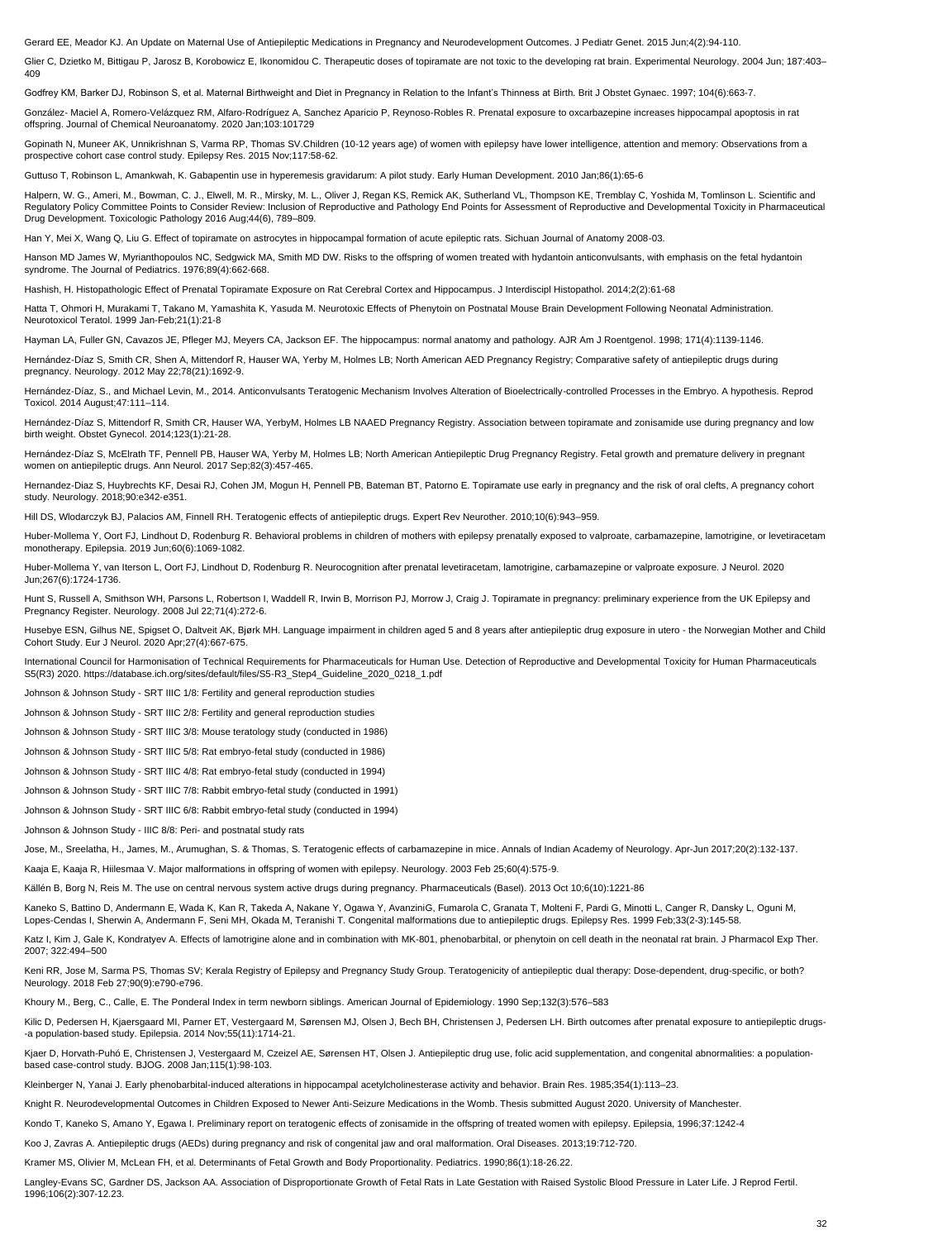Lawrence DM, Santos CA, Zemp JW. Effects of Phenobarbital Given to Pregnant Mice on Behavior of Mature Offspring. Developmental Psychobiology. 1975;8(4):305-313

Liu L and Wells PG. DNA Oxidation as a Potential Molecular Mechanism Mediating Drug-Induced Birth Defects: Phenytoin and Structurally Related Teratogens Initiate the Formation of 8- Hydroxy-2'-Deoxyguanosine In Vitro and In Vivo in Murine Maternal Hepatic and Embryonic Tissues. Free Radical Biology & Medicine. 1995;19(5):639 648

Livezey GT, Rayburn WF, Smith CV. Prenatal exposure to phenobarbital and quantifiable alterations in the electroencephalogram of adult rat offspring. Am J Obstet Gynecol. 1992 Dec;167(6):1611-5

Manent J-B, Jorquera I, Franco V, Ben-Ari Y, Perucca E and Represa A. Antiepileptic drugs and brain maturation: Fetal exposure to lamotrigine generates cortical malformations in rats. Epilepsy Res. 2008;78:131-139.

Marefat A, Sadeghi L. Neurotoxic effects of phenytoin on primary culture of hippocampal neurons: Neural development retardation. Neurology, Psychiatry and Brain Research. 2020;36:52-56

Loudin S, Murray S, Prunty L, Davies T, Evans J, Werthammer J. An Atypical Withdrawal Syndrome in Neonates Prenatally Exposed to Gabapentin and Opioids. J Pediatr. 2017 Feb;181:286-288.

Margulis AV, Hernandez-Diaz S, McElrath T, Rothman KJ, Plana E, Almqvist C, Onofrio BM, Oberg AS. Relation of in-utero exposure to antiepileptic drugs to pregnancy duration and size at birth. PLoS ONE. 2019;14(8):e0214180.

Manent JB, Jorquera I, Mazzucchelli I, Depaulis A, Perucca E, Ben-Ari Y and Represa A. Fetal exposure to GABA-acting antiepileptic drugs generates hippocampal and cortical dysplasias. Epilepsia. 2007;48: 684-693.

Meador K, Baker G, Browning N, Cohen M, Bromley R, Clayton-Smith J, Kalayjian L, Kanner A, Liporace J, Pennell P, Privitera M, Loring D, NEAD Study Group. Fetal antiepileptic drug exposure and cognitive outcomes at age 6 years (NEAD study): a prospective observational study. Lancet Neurol. 2013 Mar;12(3):244-52

Martin R, Kuzniecky R, Ho S, Hetherington H, Pan J, Sinclair K, Gilliam F, Faught E. Cognitive effects of topiramate, gabapentin, and lamotrigine in healthy young adults. Neurology 1999;52(2):321-327.

Matias I, Morgado J, Gomes FCA. Astrocyte Heterogeneity: Impact to Brain Aging and Disease. Front Aging Neurosci. 2019;11:59.

McBride MC, Rosman NP. Absence of behavioral effects of intrauterine phenobarbital exposure in rats. Experimental Neurology. 1984;86,53-65

McCartney MA, Scinto PL, Wang SS, Altan S. Developmental effects of phenytoin may differ depending on sex of offspring. Neurotoxicol Teratol. 1999 Mar-Apr;21(2):119-28

Meador K, Reynolds MW, Crean S, Fahrbach K, Probst C. Pregnancy outcomes in women with epilepsy: a systematic review and meta-analysis of published pregnancy registries and cohorts. Epilepsy Res. 2008 Sep;81(1):1-13.

Morrow J, Russell A, Guthrie E, Parsons L, Robertson I, Waddell R, Irwin B, McGivern RC, Morrison PJ, Craig J. Malformations risks of antiepileptic drugs in pregnancy: a prospective study from the UK Epilepsy and Pregnancy Register. J Neurol Neurosurg Psychiatry. 2006;77(2):193–198

Meador K. Neurodevelopmental Effects of Antiepileptic Drugs. Current Neurology and Neuroscience Reports. 2002;4:373–378

Meymandi MS, Sepehri G, Moslemizadeh A, Shahrbabaki SSV. Prenatal Pregabalin Exposure Alters Postnatal Pain Sensitivity and Some Behavioral Responses in adult Offspring Rats. Curr Drug Saf. 2020 Jun 28.

Middaugh LD, Santos III CA, Zemp JW. Effects of phenobarbital given to pregnant mice on behavior of mature offspring. Dev Psychobiol 1975;8(4):305–13

Middaugh LD, Thomas TN, Simpson LW, Zemp JW. Effects of prenatal maternal injections of phenobarbital on brain neurotransmitters and behavior of young C57 mice. Neurobehav Toxicol Teratol. 1981;3(3):271–5.

Middaugh LD, SimpsonLW, Thomas TN, Zemp JW. Prenatal maternal phenobarbital increases reactivity and retards habituation of mature offspring to environmental stimuli. Psychopharmacology (Berl) 1981;74(4):349–52.

Nulman, I., Scolnik, D., Chitayat, D., Farkas, L.D., Koren, G. Findings in children exposed in utero to phenytoin and carbamazepine monotherapy: Independent effects of epilepsy and medications. Am J Med Genet 1997 Jan 10;68(1):18-24.

Minck DR, Acuff-Smith KD, Vorhees CV. Comparison of the behavioral teratogenic potential of phenytoin, mephenytoin, ethotoin, and hydantoin in rats. Teratology. 1991 Apr;43(4):279-93

Miranda S, Zureik M, Dray-Spira R. Risque de troubles neuro développementaux précoces (avant l'âge de 6 ans) associé à l'exposition in utero à l'acide valproïque et aux autres traitements de l'épilepsie en France. 2018

Mishra A, Singh M. Topiramate Induced Histopathological Changes in Placenta of Rats. Indian J Exp Biol 2008; 46(10):715-9.27.

Mobini GR, Karimi A, Akbari A, Rahmani F. Evaluation of Teratogenic Activity of Antiepileptic Drug Lamotrigine in Mouse Fetuses. Folia Medica. 2019 Mar 1;61(1):84-89

Mølgaard-Nielsen D, Hviid A. Newer-generation antiepileptic drugs and the risk of major birth defects JAMA. 2011 May 18;305(19):1996-2002.

Montouris G. Gabapentin exposure in human pregnancy: results from the Gabapentin Pregnancy Registry. Epilepsy Behav. 2003 Jun;4(3):310-7.

Morse DC, Henck JW, Bailey SA. Developmental Toxicity Studies with Pregabalin in Rats: Significance of Alterations in Skull Bone Morphology. Birth Defects Res B Dev Reprod Toxicol. 2016 Apr;107(2):94-107.

Morse DC. Embryo-Fetal Developmental Toxicity Studies with Pregabalin in Mice and Rabbits. Birth Defects Res B Dev Reprod Toxicol. 2016 Apr;107(2):85-93.

Mostacci B, Poluzzi E, D'Alessandro R, Cocchi G, Tinuper P. Adverse pregnancy outcomes in women exposed to gabapentin and pregabalin: data from a population-based study. J. Neurol Neurosurg Psychiatry 2018 Feb;89(2):222-223.

Mowery TM, McDowell AL, Garraghty PE. Chronic developmental exposure to phenytoin has long-term behavioral consequences. Int J Dev Neurosci. 2008 Aug;26(5):401-7.

The North American Antiepileptic Drug Pregnancy Register 2019 Annual Report. http://www.aedpregnancyregistry.org/wp-content/uploads/The-NA-AED-Pregnancy-Registry-AES-2019.pdf.

Novartis study: 79-1181; 1980: GP 47680 –Reproductive study (Segment I) in rats

Novartis study: MIN 974070; 1998: An oral fertility and early embryonic development study in rats Novartis study: 32741000; 1974: Reproduction study – GP 47680 – Mouse Segment II (test for teratogenic or embryotoxic effects) Novartis study: 22741000; 1974: Reproduction study – GP 47680 – Rat Segment II (test for teratogenic or embryotoxic effects) Novartis study: MIN 941020; 1995: GP 47680: A follow-up teratology (Segment II) study in rats Novartis study: 1970: Experiments on the effect of GP 47680 on the pregnant rabbit and the fetus following oral application Novartis study: 79-1986; 1980: GP 47779: Teratology study (Segment II) in rats Novartis study: 79-1987; 1980: GP 47779: Teratology study (Segment II) in rabbits Novartis study: 88-6051; 1989: Teratology study in the rabbit by the oral route Novartis study: MIN 941114; 1995: GP 47779 - An oral teratology (Segment II) study in rabbits

Novartis study: 81-0251; 1982: GP 47779 - Peri-postnatal study in rats

Novartis study: MIN 974069; 1998: An oral pre- and postnatal development study in rats

Novartis US Label Tegretol carbamazepine USP Chewable Tablets. [https://www.accessdata.fda.gov/drugsatfda\\_docs/label/2009/016608s101,018281s048lbl.pdf](https://www.accessdata.fda.gov/drugsatfda_docs/label/2009/016608s101,018281s048lbl.pdf)

Ogura, H., Yasuda, M., Nakamura, S., Yamashita, H., Mikoshiba, K., Ohmori, H. Neurotoxic damage of granule cells in the dentate gyrus and the cerebellum and cognitive deficit following neonatal administration of phenytoin in mice. J. Neuropathol. Exp. Neurol. 2002;61:956–967.

Ohmori H, Ogura H, Yasuda M, Nakamura S, Hatta T, Kawano K, Michikawa T, Yamashita K, Mikoshiba K. Developmental neurotoxicity of phenytoin on granule cells and Purkinje cells in mouse cerebellum. J Neurochem. 1999 Apr;72(4):1497-506.

Ornoy A, Zvi N, Arnon J, Wajnberg R, Shechtman S, Diav-Citrin O. The outcome of pregnancy following topiramate treatment: a study on 52 pregnancies. Reprod Toxicol. 2008;25(3):388- 389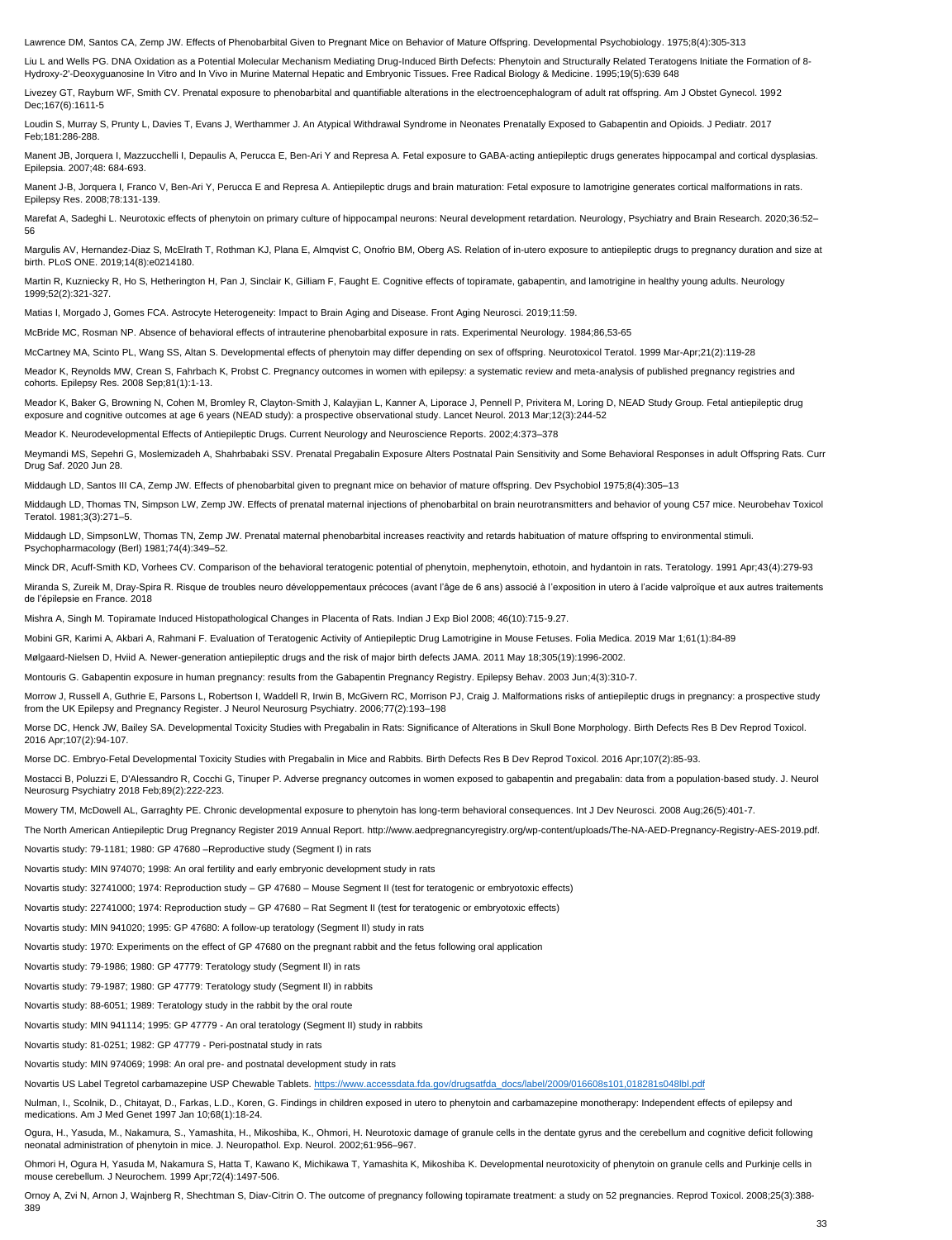Ornoy and Cohen. Outcome of children born to epileptic mothers treated with carbamazepine during pregnancy. Arch Dis Child. 1996 Dec;75(6):517-20.

Padmanabhan R, Abdulrazzaq YM, Bastaki SMA, Shafiullah M, Chandranath SI. Experimental Studies on Reproductive Toxicologic Effects of Lamotrigine in Mice. Birth Defects Research. 2003; 68:428–438

Patorno E, Bateman BT, Huybrechts KF, Sarah C. MacDonald, Cohen JM, Desai RJ, Panchaud A, Mogun H, Pennell PB, Hernandez-Diaz S., Pregabalin use early in pregnancy and the risk of major congenital malformations. Neurology. 2017 May 23;88(21):2020-2025.

Paulson RB, Paulson GW, J reissaty S: Phenytoin and carbamazepine in production of cleft palates in mice. Comparison of teratogenic effects. Arch Neurol 1979;36:832-836.

Paknejad B, Kebriaeezadeh A, Ghahremani MH, Gharghabi M, Ostad SN. Gabapentin Enhances Neurogenesis in E14 Rat Embryonic Neocortex Stem Cells. Drug Res (Stuttg). 2015 Aug;65(8):398-402

Pennell PB1, Klein AM, Browning N, Baker GA, Clayton-Smith J, Kalayjian LA, Liporace JD, Privitera M, Crawford T, Loring DW, Meador KJ; NEAD Study Group. Differential effects of antiepileptic drugs on neonatal outcomes. Epilepsy Behav. 2012 Aug;24(4):449-56.

Petersen I, Collings SL, McCrea RL, Nazareth I, Osborn DP, Cowen PJ, Sammon CJ. Antiepileptic drugs prescribed in pregnancy and prevalence of major congenital malformations: comparative prevalence studies. Clin Epidemiol. 2017 Feb 16;9:95-103.

Pavone A, Cardile V. An in vitro study of new antiepileptic drugs and astrocytes. Epilepsia 2003;44(suppl 10):34–9.

Pfizer Safety Data Sheet (9 Nov 2018). Neurontin (gabapentin) Oral Solution: https://pfe-pfizercom-prod.s3.amazonaws.com/products/material\_safety\_data/gabapentin\_oral\_solution\_9-Nov\_2018.pdf

Pérez Martín JM, Fernández Freire P, Labrador V, Hazen MJ. Carbamazepine induces mitotic arrest in mammalian Vero cells. Mutat Res. 2008;637(1-2):124-133.

Petrere JA, Anderson JA. Developmental toxicity studies in mice, rats, and rabbits with the anticonvulsant gabapentin. Fundam Appl Toxicol. 1994;23(4):585–589.

Pfizer Canada. GD-GABAPENTIN® (gabapentin) Product Monograph 19 Apr 2018. https://www.pfizer.ca/sites/default/files/201804/GD-gabapentin\_PM\_E\_214742\_19Apr2018.pdf

Pfizer Prescribing information for NEURONTIN (Gabapentin). https://www.accessdata.fda.gov/drugsatfda\_docs/label/2017/020235s064\_020882s047\_021129s046lbl.pdf

Ritchie H, Oakes D, Farrell E, Ababneh D, Howe A. Fetal hypoxia and hyperglycemia in the formation of phenytoin-induced cleft lip and maxillary hypoplasia. Epilepsia Open. 2019;4:443-451

Rogel-Fuchs Y, Newman ME, Trombka D, Zahalka EA, Yanai J. Hippocampal cholinergic alterations and related behavioral deficits after early exposure to phenobarbital. Brain Res Bull. 1992 Jul;29(1):1-6

Pfizer study RR 745-01353: Oral fertility and general reproduction study in Sprague Dawley rats (Charles River CD)

Røste LS, Taubøll E, Isojärvi JIT, Berner A, Berg KA, Pakarinen AJ, Huhtaniemi IT, Knip M, Gjerstad L. Gonadal morphology and sex hormones in male and female Wistar rats after longterm lamotrigine treatment. Seizure. 2003;12:621-7.

Pfizer study: RR 745 01109: Influence of Gabapentin on the Pregnant Rat, the Embryo, and the Fetus by Oral Administration

Samrén EB1, van Duijn CM, Koch S, Hiilesmaa VK, Klepel H, Bardy AH, Mannagetta GB, Deichl AW, Gaily E, Granström ML, Meinardi H, Grobbee DE, Hofman A, Janz D, Lindhout D. Maternal use of antiepileptic drugs and the risk of major congenital malformations: a joint European prospective study of human teratogenesis associated with maternal epilepsy. Epilepsia. 1997 Sep;38(9):981-90.

Pfizer study: RR 4188-0483: Influence of Gabapentin on the Pregnant Rabbit, the Embryo and the Fetus by Oral Administration

Sathiya S, Ganesh M, Kalaivani P, Ranju V, Janani S, Pramila B, Babu CS. Prenatal exposure to lamotrigine: effects on postnatal development and behaviour in rat offspring. ISRN Neurosci. 2014 Apr 14;2014:163459

Pfizer study: RR 745-01355: Peri- and Post-natal Study in Rats with Gabapentin

Phillips NK, Lockard JS: Infant monkey hyperexcitability after prenatal exposure to antiepileptic compounds. Epilepsia. 1996;37:991–999.

Pizzi WJ, Jersey RM. Effects of Prenatal Diphenylhydantoin Treatment on Reproductive Outcome, Development, and Behavior in Rats. Neurotoxicol Teratol. 1992 Mar-Apr:;14(2):111-7

Prakash, Prabhu LV, Rai R, et al. Teratogenic effects of the anticonvulsant gabapentin in mice. Singapore Med J. 2008;49(1):47–53.

Published Pharm/tox review of NDA 16-608 (December 19, 1967), 16608/S-000 Part 02.

Reinisch JM, Sanders SA, Mortensen EL, Rubin DB. In utero exposure to phenobarbital and intelligence deficits in adult men. JAMA. 1995 Nov 15;274(19):1518-25.

Reuss, B.M. Glial Growth Factors. Encyclopaedia of Neuroscience. 2009;819-825

Richards N, Reith D, Stitely M, Smith A. Developmental outcomes at age four following maternal antiepileptic drug use. Epilepsy Behav. 2019 Apr;93:73-79.

Rihtman T, Parush S, Ornoy A. Preliminary findings of the developmental effects of in utero exposure to topiramate. Reprod Toxicol. 2012 Nov;34(3):308-11.

Sullivan FM, McElhatton PR. A comparison of the teratogenic activity of the antiepileptic drugs carbamazepine, clonazepam, ethosuximide, phenobarbital, phenytoin, and primidone in mice. Toxicol Appl Pharmacol 1977;40:365–78.

Rihtman T, Parush S, Ornoy A. Developmental outcomes at preschool age after fetal exposure to valproic acid and lamotrigine: cognitive, motor, sensory and behavioral function. Reprod Toxicol. 2013 Nov;41:115-25.

Røste LS, Taubøll E, Berner A, Isojärvi JIT, Gjerstad L. Valproate, but not lamotrigine, induces ovarian morphological changes in Wistar rats. Exp Toxic Pathol. 2001;52:545- 52.

Schilling MA, Inman SL, Morford LL, Moran MS, Vorhees CV. Prenatal Phenytoin Exposure and Spatial Navigation in Offspring: Effects on Reference and Working Memory and on Discrimination Learning. Neurotoxicol Teratol. Sep-Oct 1999;21(5):567-78.

Scolnik et al. Neurodevelopment of children exposed in utero to phenytoin and carbamazepine monotherapy. JAMA. 1994 Mar 9;271(10):767-70.

Semple B., Blomgren K., Gimlin K, Ferriero, D., Noble-Haeusslein, L. Brain development in rodents and humans: Identifying benchmarks of maturation and vulnerability to injury across species. Prog Neurobiol. 2013 Jul-Aug;106-107:1–16.

Shankaran S, Woldt E, Nelson J, Bedard M, Delaney-Black V. Pediatrics. 1996 May;97(5):649-52.

Shankaran S, Papile L-A, Wright LL, Ehrenkranz RA, Mele L, Lemons JA, Korones SB, Stevenson DK, Donovan EF, Stoll BJ, Fanaroff AA, Oh W, Verter J. Neurodevelopmental outcome of premature infants after antenatal phenobarbital exposure. Am J Obstet Gynecol. 2002 Jul;187(1):171-7.

Shanks MJ, Wiley MJ, Kubow S, Wells PG. Phenytoin embryotoxicity: role of enzymatic bioactivation in a murine embryo culture model. Teratology. 1989;40:311-320

Shaywitz BA, Pearson DA. Effects of Phenobarbital on Activity and Learning in 6-Hydroxydopamine Treated Rat Pups. Pharmacology Biochemistry & Behavior. 1997;9:173-179

Shepherd, G.M. The Synaptic Organization of the Brain, 5th ed. Oxford University Press, New York. 2004

Simon P, Dupuis R, Costentin J. Thigmotaxis as an index of anxiety in mice. Influence of dopaminergic transmissions. Behavioural Brain Research. 1994 Mar 31;61(1):59-64

Singh M, Mishra A. Prenatal topiramate exposure induced developmental changes in rat brain. Annals of Neurosciences 2005; 12(2).

Singh KP, Gupta K. Teratogenic Effects of Third-Generation Antiepileptic Drug, Pregabalin: An In vivo Study. Curr Drug Saf. 2018;13(2):113-121.

Sullivan FM, Mcelhatton PR. Teratogenic Activity of the Antiepileptic Drugs Phenobarbital, Phenytoin, and Primidone in Mice. Toxicology and Applied Pharmacology. 1975;271-282

Sulzbacher S, Farwell JR, Temkin N, Lu AS, Hirtz DG. Late cognitive effects of early treatment with phenobarbital. Clinical Paediatrics. 1999 Jul;38(7):387-94

Tamim H, Beydoun H, Intani M, et al. Predicting Neonatal Outcomes: Birth Weight, Body Mass Index or Ponderal Index? J. Perinat Med. 2004;32(6):509-513.

Tassinari CA, Michelucci R, Chauvel P, Chodkiewicz J, Shorvon S, Henriksen O, Dam M, Reife R, Pledger G, Karim R. Double-blind, placebo-controlled trial of topiramate (600 mg daily) for the treatment of refractory partial epilepsy. Epilepsia. 1996;37(8):763-768.

Thomas SV, Sukumaran S, Lukose N, George A, Sarma PS. Intellectual and language functions in children of mothers with epilepsy. Epilepsia. 2007;48:2234–2240.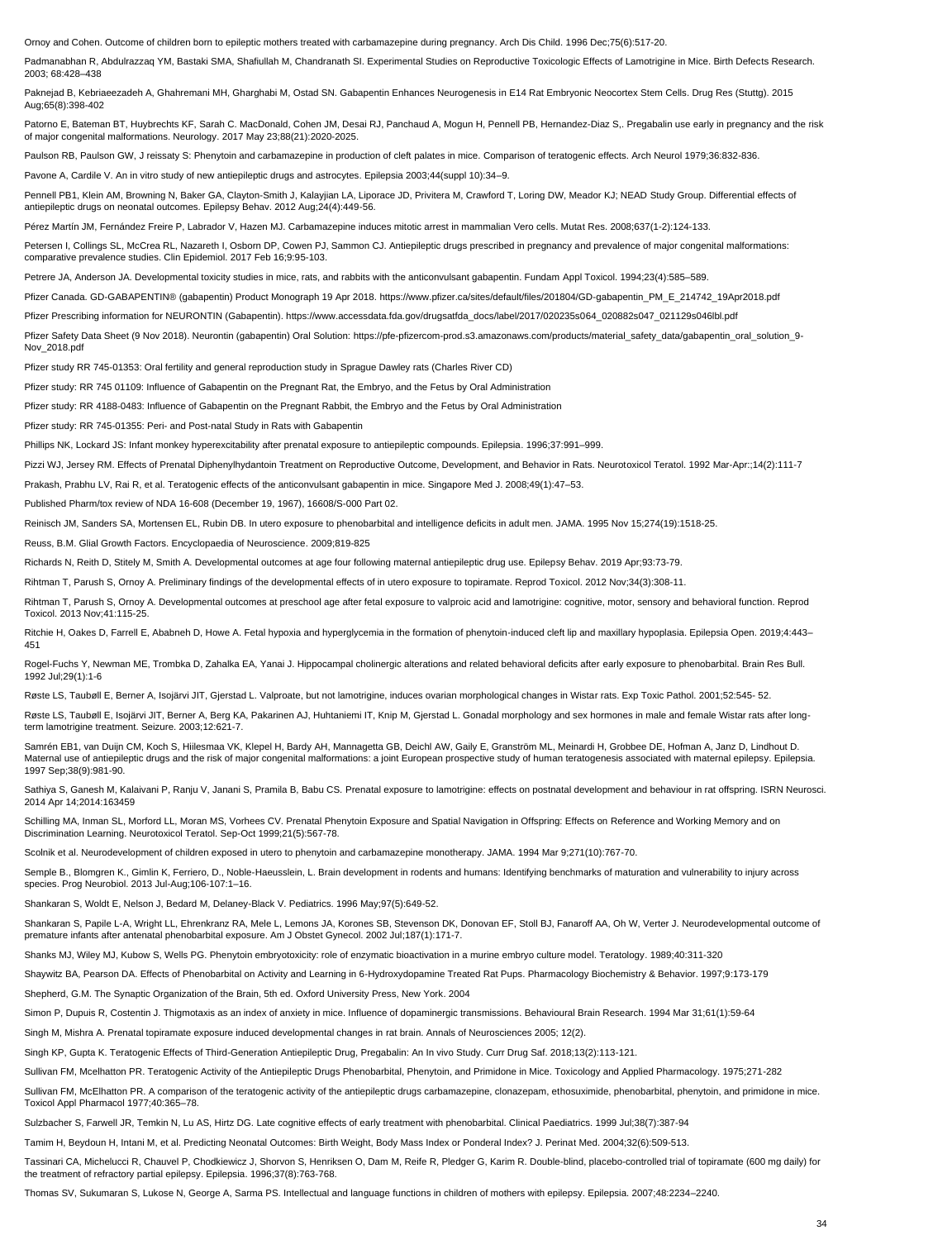Thomas S.V., Ajaykumar B., Sindhu K., Nair M.K., George B., Sarma P.S., Motor and mental development of infants exposed to antiepileptic drugs in utero. Epilepsy Behav. 2008;13(1):229– 236.

Thorp JA, O'Connor M, Jones AM, Hoffman EL, Belden B. Does perinatal phenobarbital exposure affect developmental outcome at age 2?. American Journal of Perinatology. 1999;16(2):51‐ 60.

Thorp J, O'Connor M, Belden B, Etzenhouser J, Hoffman EL, Jones PG. Effects of phenobarbital and multiple-dose corticosteroids on developmental outcome at age 7 years. Obstet Gynecol. 2003 Feb;101(2):363-73.

Titze K., Koch S., Helge H., Lehmkuhl U., Rauh H., Steinhausen H.-C. Prenatal and family risks of children born to mothers with epilepsy: effects on cognitive development. Dev Med Child Neurol. 2008;50:117–122

Tomson T, Battino D, Bonizzoni E, Craig JJ, Lindhout D, Perucca E, Sabers A, Thomas SV, Vajda F; EURAP Study Group. Antiepileptic drugs and intrauterine death: A prospective observational study from EURAP. Neurology. 2015 Aug 18;85(7):580-8

Tomson T, Battino D, Bonizzoni E, Craig J, Lindhout D, Perucca E, Sabers A, Thomas SV, Vajda F; EURAP Study Group. Comparative risk of major congenital malformations with eight different antiepileptic drugs: a prospective cohort study of the EURAP registry. Lancet Neurol. 2018 Jun;17(6):530-538.

Topçu, Y., Bayram, E., Özbal, S., Yiş U, Tuğyan K, Karaoğlu P, Kumral A, Yılmaz O, Kurul SH. Zonisamide attenuates hyperoxia-induced apoptosis in the developing rat brain. Neurol Sci. 2014;35:1769–1775

Veroniki AA, Cogo E, Rios P, Straus SE, Finkelstein Y, Kealey R, Reynen E, Soobiah C, Thavorn K, Hutton B, Hemmelgarn BR, Yazdi F, D'Souza J, MacDonald H, Tricco AC. Comparative safety of anti-epileptic drugs during pregnancy: a systematic review and network meta-analysis of congenital malformations and prenatal outcomes. BMC Medicine. 2017a 15:95.

Trivedi M1, Jose M2, Philip RM3, Sarma PS4, Thomas SV5. Spontaneous fetal loss in women with epilepsy: prospective data from pregnancy registry in India. Epilepsy Res. 2018 Oct;146:50-53.

Tsutsumi, S., Akaike, M., Ohno, H., Kato, N. Learning/memory impairments in rat offspring prenatally exposed to phenytoin. Neurotoxicol. Teratol. 1998;20;123–132.

Vajda FJ, O'Brien TJ, Lander CM, Graham J, Eadie MJ. The teratogenicity of the newer antiepileptic drugs - an update. Acta Neurol Scand. 2014 Oct;130(4):234-8.

Vajda FJE, O'Brien TJ, Graham J, Hitchcock AA, Lander CM, Eadie MJ. Anti-epileptic drug exposure and risk of foetal death in utero. Acta Neurol Scand. 2018 Jan;137(1):20-23.

Vajda FJE, Graham JE, Hitchcock AA, Lander CM, O'Brien TJ, Eadie MJ. Antiepileptic drugs and foetal malformation: analysis of 20 years of data in a pregnancy register. Seizure. 2019 Feb;65:6-11.

Wade A, Haruna Sawada F, Kao K. Topiramate, lamotrigine, and gabapentin exposure during pregnancy. 55th Annual Meeting of the Teratology Society - 28th Annual Education Meeting for Organization of Teratology Information Specialists, OTIS and the 39th Annual Meeting of the Neurobehavioral Teratology Society. Birth Defects Research Part A. Clinical and Molecular Teratology. 2015;103(5): 460

Vajda FJE, Graham JE, Hitchcock AA, Lander CM, O'Brien TJ, Eadie MJ. Seizures in infancy in the offspring of women with epilepsy Acta Neurol Scand. 2020 Jan;141(1):33-37.

Veiby G, Daltveit AK, Schjølberg S, Stoltenberg C, Øyen AS, Vollset SE, Engelsen BA, Gilhus NE. et al. Exposure to antiepileptic drugs in utero and child development: a prospective population-based study. Epilepsia. 2013 Aug;54(8):1462-72.

Veiby G, Daltveit AK, Engelsen BA, Gilhus NE. Fetal growth restriction and birth defects with newer and older antiepileptic drugs during pregnancy. J Neurol. 2014 Mar;261(3):579-88.

Wide K., Winbladh B., Tomson T., Sars-Zimmer K., Berggren E. Psychomotor development and minor anomalies in children exposed to antiepileptic drugs in utero: a prospective populationbased study. Dev Med Child Neurol. 2000;42:87–92

Winterfeld U, Merlob P, Baud D, Rousson V, Panchaud A, Rothuizen LE, Bernard N, Vial T, Yates LM, Pistelli A, Ellfolk M, Eleftheriou G, de Vries LC, Jonville-Bera AP, Kadioglu M, Biollaz J, Buclin T. Pregnancy outcome following maternal exposure to pregabalin may call for concern. Neurology. 2016 Jun;86(24):2251-7

Wolansky MJ, Azcurra JM. Permanent motor activity and learning disorders induced by exposure to phenytoin during gestation and early infancy in the rat. Neurotoxicol Teratol. 2005 Mar-

Veroniki AA, Rios P, Cogo E, Straus SE, Finkelstein Y, Kealey R, Reynen E, Soobiah C, Thavorn K, Hutton B, Hemmelgarn BR, Yazdi F, D'Souza J, MacDonald H, Tricco AC. Comparative safety of antiepileptic drugs for neurological development in children exposed during pregnancy and breast feeding: a systematic review and network meta-analysis. BMJ Open. 2017b Jul 20;7(7):e017248.

Verrotti A, Mencaroni E, Castagnino M, Zaccara G. Foetal safety of old and new antiepileptic drugs. Expert Opin Drug Saf. 2015 Oct;14(10):1563-71.

Vestermark V. 1993. Teratogenicity of Carbamazepine: A Review of the Literature. Dev Brain Dysfunction. 1993:6:266-278

Vorhees CV. Fetal Anticonvulsant Syndrome in Rats: Dose- and Period-Response Relationships of Prenatal Diphenylhydantoin, Trimethadione, Phenobarbital Exposure on the Structural and Functional Development of the Offspring. The Journal of Pharmacology and Experimental Therapeutics. 1983 Nov;227(2):274-87.

Vorhees, C.V., Minck, D.R. Long-term effects of prenatal phenytoin exposure on offspring behavior in rats. Neurotoxicol. Teratol. 1989;11:295–305.

Vorhees CV, Acuff KD, Weisenburger WP, Minck DR. Teratogenicity of carbamazepine in rats. Teratology 1990;41:311–7.

Weisenburger, W., Minck, D., Acuff, K., Vorhees, C. Dose–response effects of prenatal phenytoin exposure in rats: effects on early locomotion, maze learning, and memory as a function of phenytoin-induced circling behavior. Neurotoxicol Teratol. 1990;12:145–152.

Wells PG, McCallum GP, Chen CS, Henderson JT, Lee CJJ, Perstin J, Preston TJ, Wiley MJ, Wong AW. Oxidative Stress in Developmental Origins of Disease: Teratogenesis, Neurodevelopmental Deficits, and Cancer. Toxicological Sciences. 2009 Mar;108(1):4-18

Weston J, Bromley R, Jackson CF, Adab N, Clayton-Smith J, Greenhalgh, Hounsome J, McKay AJ, Smith CT, Marson AG. Monotherapy treatment of epilepsy in pregnancy: congenital malformation outcomes in the child. Cochrane Database of Systematic Reviews. 2016 Nov 7;11(11):CD010224

Wide K., Henning E., Tomson T., Winbladh B. Psychomotor development in preschool children exposed to antiepileptic drugs in utero. Acta Paediatr. 2002;91:409–414

Apr;27(2):299-310.

Yanai J, Roselli-Austin L, Tabakoff B. Neuronal deficits in mice following prenatal exposure to barbiturate. Exp Neuro. 1979;164:237-244

Yanai J, Bergman A. Neuronal deficits after neonatal exposure to phenobarbital. Exp Neurol. 1981;73(1):199–208.

Yanai J, Fares F, Gavish M, Greenfeld Z, Katz Y, Marcovici G, Pick CG, Rogel-Fuchs Y, Weizman A. Neural and behavioral alterations after early exposure to phenobarbital. Neurotoxicology. 1989;10:543–554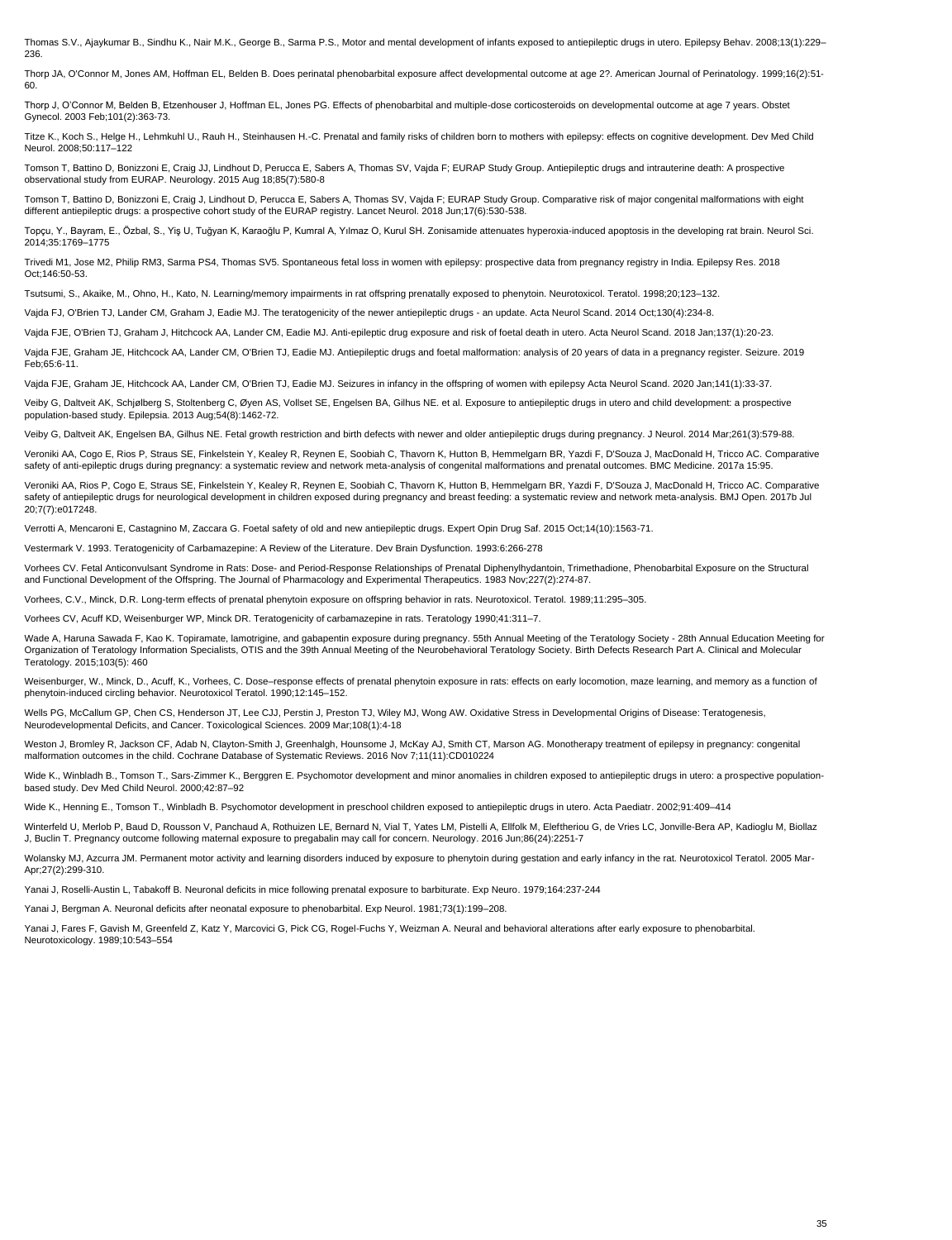## <span id="page-35-0"></span>**Glossary of Terms**

#### **Absence seizures**

An absence seizure, which used to be called a "petit mal" seizure, is where the person loses awareness of their surroundings for a short time. They mainly affect children, but can happen at any age. During an absence seizure, a person may stare blankly into space.

#### **Adjunctive treatment/therapy**

Another treatment used together with the primary treatment. Its purpose is to assist the primary treatment.

#### **Amygdala**

Amygdala, region of the brain primarily associated with emotions, emotional behaviour, and motivation. It is sometimes referred to as the fear centre in the brain.

#### **Antiepileptic drug or AED**

A drug used to treat epilepsy, mainly by controlling or managing the occurrence of seizures in a patient with epilepsy.

#### **Atrial septal defect**

A birth defect affecting the heart where a baby is born is a hole in the wall (septum) that divides the two upper chambers (atria) of the heart.

#### **Attention deficit hyperactivity disorder**

A cleft is a gap or split in the upper lip or roof of the mouth (palate). Cleft lip and palate can each occur alone or together. It is the most common facial birth defect in the UK affecting around 1 in every 700 babies.

ADHD is a mental health condition that is defined through analysis of behaviour. People with ADHD show a persistent pattern of inattention and/or hyperactivity–impulsivity that interferes with day-to-day functioning and/or development.

#### **Autism spectrum disorder**

Autism is a lifelong developmental disability which affects how people communicate and interact with the world. Autism is a spectrum condition and affects people in different ways.

#### **Bipolar disorder**

Bipolar disorder is a mental health condition that affects moods and can make them swing from one extreme to another. It used to be known as manic depression. People with bipolar disorder have episodes of depression (feeling very low and lethargic) and mania (feeling very high and overactive). Unlike simple mood swings, each extreme episode of bipolar disorder can last for several weeks (or even longer).

A birth defect in which a part of the aorta (the large blood vessel that carries blood from the heart to the rest of the body) is narrower than usual. This narrowing prevents the blood from circulating normally in the lower half of the body. If the narrowing is severe enough and if it is not diagnosed, the baby may have serious problems and may need surgery or other procedures soon after birth.

In a cohort study, a group of individuals exposed to a risk factor and a group who are unexposed to the risk factor are followed over time (often years) to determine the occurrence of disease. The incidence of disease in the exposed group is compared with the incidence of disease in the unexposed group.

#### **Cardiovascular**

Relating to the heart and blood vessels.

#### **Cleft lip or palate**

#### **Clinical data or clinical studies**

Data on the effects of medicines that come from studies of people taking the medicines. This includes data from **clinical trials** and **epidemiological studies**.

#### **Clinical trial**

A research study that tests the effectiveness and safety of medicines in humans.

#### **Club foot**

Club foot is a deformity of the foot and ankle that babies can be born with. A baby born with club foot has one or both feet pointing down and inwards with the sole of the foot facing backwards. The position and function of the foot can be greatly improved, if treated early. Club foot is quite common, affecting about 1 baby in every 1,000 born in the UK. Both feet are affected in about half of these babies.

The control group is defined as the group in an experiment or study that does not receive the substance, drug, treatment that is being tested and is used by the researchers as a benchmark to measure how the other tested subjects do.

#### **Coarctation of the aorta**

#### **Cognitive abilities**

Intellectual or thinking skills.

#### **Cohort study**

#### **Commission on Human Medicines**

The Commission on Human Medicines (CHM) advises ministers on the safety, efficacy and quality of medicinal products..

#### **Comorbidity/Comorbidities**

Comorbidity means more than one disease or condition is present in the same person at the same time. Conditions described as comorbidities are often chronic or long-term conditions.

#### **Confidence interval**

A statistical range of numbers with a specific probability that a particular value lies within this range. Confidence intervals (CI) are used to assess the true difference in risk between two groups, and usually accompany ratio values such as **odds ratios**, hazard ratios and 'observed versus expected' ratios. A 95% CI suggests that there is a 95% chance that the real difference between two groups is within this interval. If a 95% CI does not cross 1, the ratio is regarded as statistically significant.

#### **Confounds/confounding/confounded**

Where people who receive a medicine are also more likely to have a particular risk factor then they may be more likely to develop a medical condition because of this risk factor and not because of the medicine. This can affect the results of epidemiological studies.

#### **Congenital**

A medical condition that is acquired by the **fetus** during pregnancy and is present at birth.

#### **Congenital Malformations**

A physical defect present in a baby at birth that can involve many different parts of the body, including the brain, heart, lungs, liver, bones, and intestinal tract.

#### **Contra-indicated/Contraindication**

When a drug should not be used in a specific situation, condition or group of people because it may be harmful to the person.

#### **Control group**

#### **Cortex Cerebri**

Also known as the cerebral cortex is the outer layer of neural tissue of the cerebrum (front brain) of the brain in humans and other mammals.

#### **Craniofacial**

Relating to the bones of the skull and face. Craniofacial abnormalities are birth defects of the face or head.

#### **Craniosynostosis**

A rare birth defect in where the baby's skull doesn't grow properly and their head becomes an unusual shape. It doesn't always need to be treated but surgery can help if it is severe.

#### **Cross sectional observational study**

A study that involves looking at data from a population at one specific point in time. This type of study can be used to describe the characteristics that exist in a population and gather preliminary data to support further research but cannot be used to determine cause and effect.

#### **Defect**

A fault or imperfection in the body.

#### **Developmental Delay**

Where a child had not gained the developmental skills expected of them, compared to others of the same age. Delays may occur in the areas of motor function, speech language, cognition, play and social skills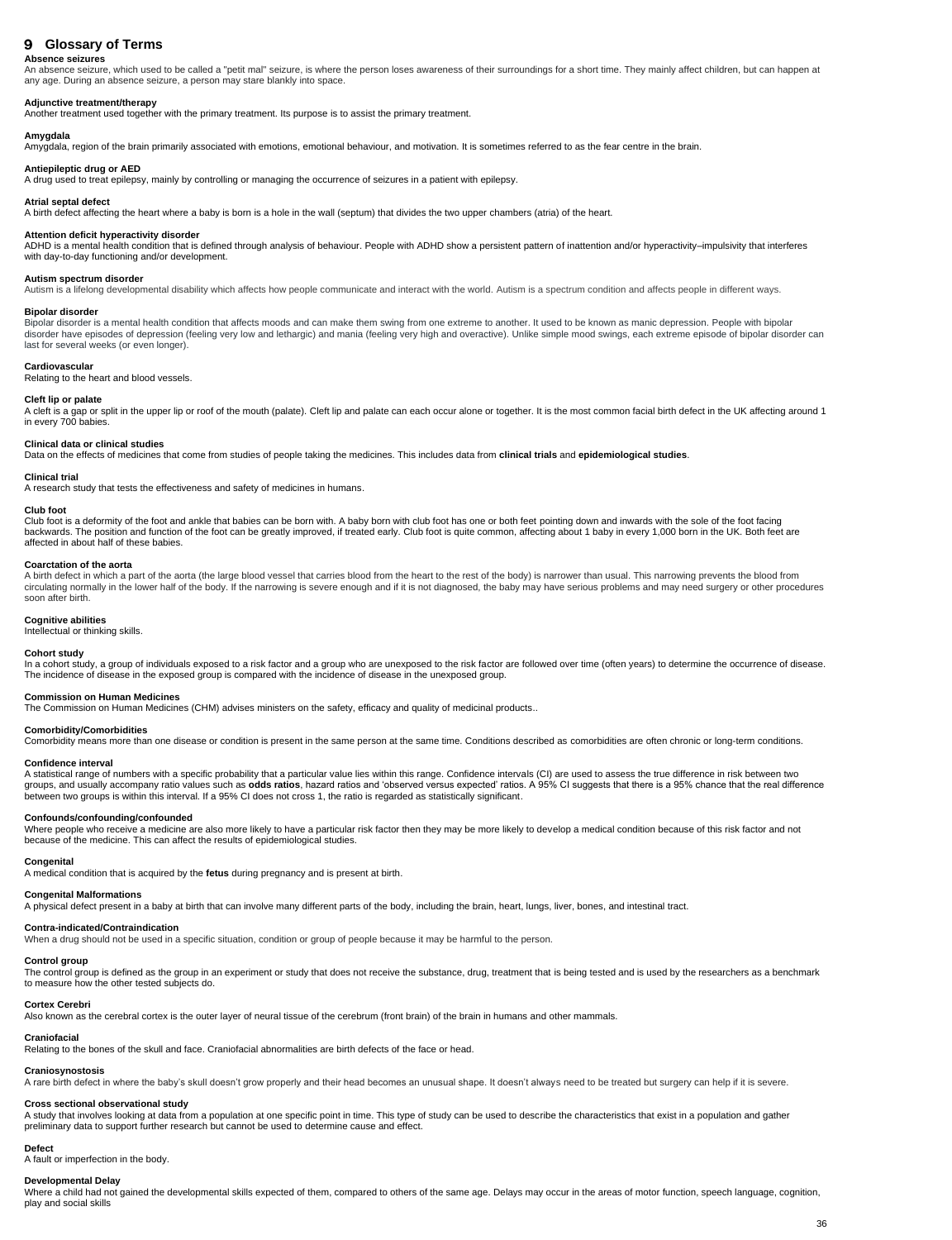#### **Digit abnormalities**

Dyspraxia, also known as developmental co-ordination disorder (DCD), is a common disorder that affects movement and co-ordination. It does not affect intelligence but may make daily life more difficult. It can affect co-ordination skills –such as tasks requiring balance, playing sports or learning to drive a car – and fine motor skills, such as writing or using small objects.

Birth defects of the fingers or toes.

#### **Dyspraxia**

#### **Embryolethality**

Death of an embryo, which can result in abortion/resorption of the embryo back into the mother's body.

#### **Epidemiological studies**

Misclassification (or classification error) happens when a participant is placed into the wrong population subgroup or category because of an observational or measurement error. When this happens, the true link between exposure and outcome is distorted. People may be placed in the wrong groups for different reasons including because of incomplete medical records, recording errors in medical records, or misinterpretation of records.

Studies which assess trends in the occurrence, distribution or control of diseases or medical conditions in defined populations.

#### **Epilepsy**

A brain condition characterised by fits or seizures.

#### **Exposure misclassification**

#### **Fetal loss**

For the purpose of clinical definition, pregnancy is divided into two halves, each of 20 weeks. Any pregnancy loss after 20 weeks, when the fetus is well-formed, is known as fetal loss.

When an epileptic seizure starts in one side of the brain it's called a focal onset seizure or a focal seizure; both terns mean the same thing. Until recently these seizures were called partial seizures. When person has no loss of awareness of their surroundings during it, it is called a focal onset aware seizure. This type of seizure used to be called a simple partial seizure. When the person's awareness of what is happening around them is affected at any time during the seizure, it's called a focal impaired awareness seizure. This type of seizure used to be called a complex partial seizure.

#### **Fetal head circumference**

The size of the baby's head that can be measured during pregnancy and then compared to certain normal curves. Measurements can be taken with an ultrasound (also called a sonogram) that uses sound waves to show a picture of the baby and check on the baby's health and development.

#### **Fetal hydantoin syndrome**

A characteristic pattern of mental and physical birth defects that results from maternal use of the anti-epileptic drug phenytoin during pregnancy. The range and severity of associated abnormalities will vary greatly from one infant to another.

#### **Fetus**

An unborn baby developing in the mother's womb

#### **Focal seizures**

The disease or condition, or manifestation or symptoms thereof, for which the drug is approved. As well as whether the drug is indicated for the treatment, prevention, mitigation, cure, relief, or diagnosis of that disease or condition.

#### **Gastrointestinal system**

This is the digestive system that includes

#### **Generalised seizures**

A generalised seizure starts when all areas of the brain are affected by an abnormal electrical impulse and happen without warning. There are different types of generalised seizures, including: absence seizures (petit mal seizures), myoclonic seizures, and clonic seizures. The person will be unconscious (except in myoclonic seizures), even if just for a few seconds and afterwards will not remember what happened during the seizure.

#### **Gestational age**

Gestational age is the common term used during pregnancy to describe how far along the pregnancy is. It is measured in weeks, from the first day of the woman's last menstrual cycle (period) to the current date. A normal pregnancy can range from 38 to 42 weeks.

#### **Good Laboratory Practice**

A set of rules and criteria intended to assure the quality and integrity of non-clinical laboratory studies.

### **Healthcare databases**

Healthcare databases are systems into which healthcare providers routinely enter clinical and laboratory data during usual practice as a record of the patient's care.

### **Hippocampal neurons**

Nerve cells found in a certain region of the brain (hippocampus) that is responsible for learning, emotions and memory.

## **Histopathological**

Microscopic examination of tissues and/or cells in order to diagnose and study disease.

Human therapeutic dose - the dose of drug required to generate the desired therapeutic effect in humans

## **Hypospadias**

A birth defect in boys where the opening of the urethra (the tube that carries urine from the bladder to the outside of the body) is not located at the tip of the penis.

**Incidence**

The occurrence of new cases of a disease or condition in a population over a specified time period.

## **Indication**

#### **Intelligence Quotient (IQ)**

A total score derived from a set of standardized tests or subtests designed to assess human intelligence.

#### **Intrauterine growth retardation/restriction**

A condition where a baby is smaller than expected or when a baby's growth slows or stops during pregnancy

#### **In-vitro study**

An experiment or study, usually involving cells or tissues, which is conducted outside of a living organism in a controlled environment, such as a test tube or laboratory dish.

#### **In-vivo study**

A medical test, experiment or procedure that is done on (or in) a living organism, such as a laboratory animal or human.

#### **In utero**

The time that the fetus is in the uterus of the pregnant female.

#### **Lennox-Gastaut syndrome**

This syndrome usually begins between the ages of 3 and 5 but can start as late as adolescence. Children may have several different types of seizure with this syndrome. These include tonic (where the muscles suddenly become stiff), atonic (where the muscles suddenly relax), myoclonic, tonic clonic and atypical absences. Many children also develop learning difficulties as well as behaviour problems.

#### **Major congenital malformations**

Physical defects present in a baby at birth that have significant medical, social or cosmetic consequences for the affected individual, and typically require medical intervention.

#### **Marketing authorisation holder**

The company or other legal entity that has the authorisation to market a medicine in the UK.

#### **Maternal toxicity**

A toxic effect on a pregnant animal or woman or nursing mother, as opposed to one affecting an embryo, fetus, or nursing infant.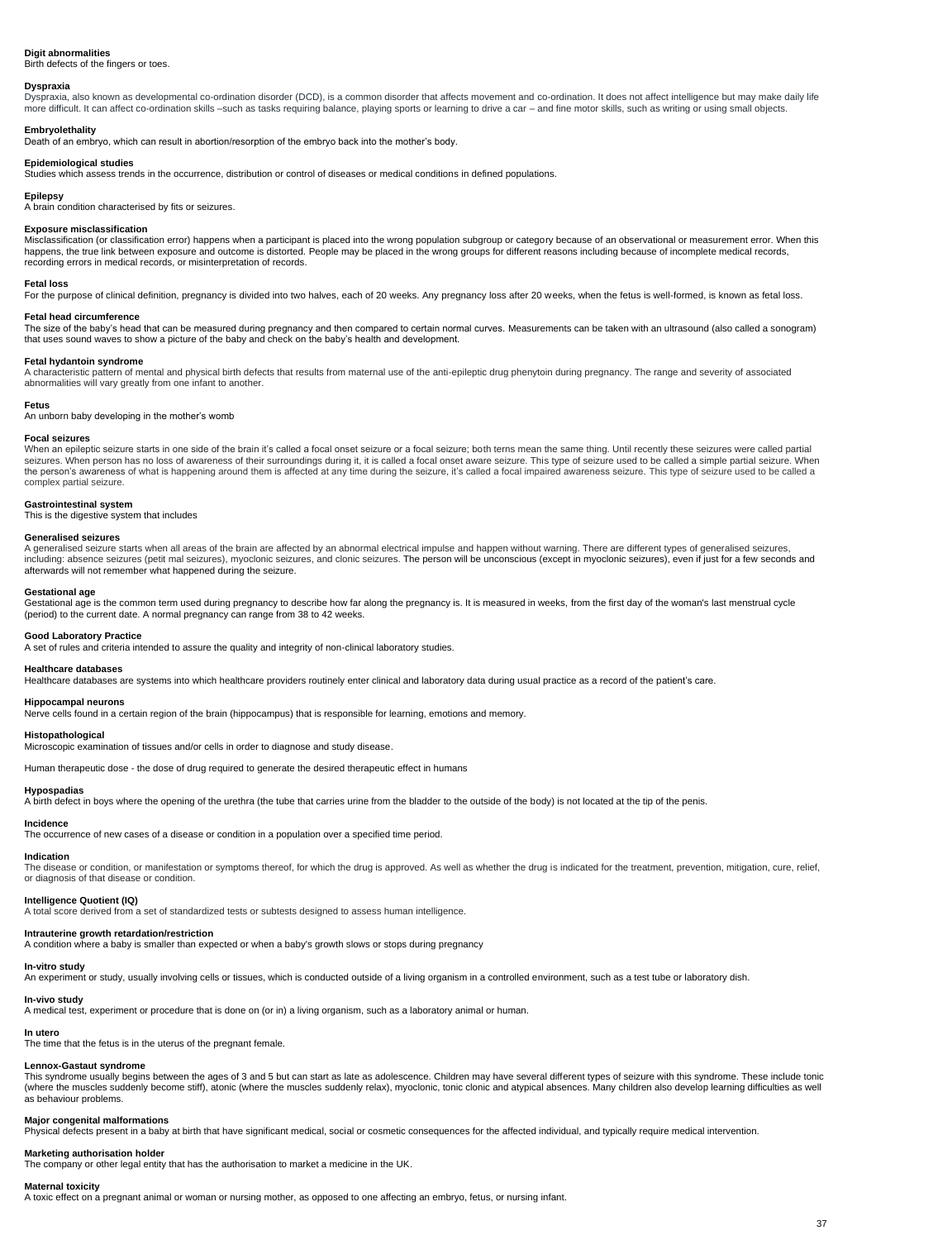#### **Median**

The median is the "middle" value in a list of numbers placed in ascending or descending order.

#### **Mental development index**

Describes the mental development and behaviour of infants. Examples include the Bayley Scales of Infant Development that is used to describe the current developmental functioning of infants and to assist in diagnosis and treatment planning for infants with developmental delays or disabilities.

#### **Meta-analysis**

A meta-analysis is a statistical analysis that combines the results of multiple scientific studies.

#### **Monotherapy**

The treatment of a disease or condition with a single medicine.

#### **Motor skills**

Motor skills are movements and actions of the muscles to perform a specific task. Fine motor skills refer to small movements in the hands, wrists, fingers, feet, toes, lips and tongue. Gross motor skills involve motor development of muscles that enable babies to hold up their heads, sit and crawl, and eventually walk, run, jump and skip.

#### **Microcephaly**

A birth defect where a baby's head is smaller than expected when compared with babies of the same sex and age.

#### **Myoclonic seizures**

Myoclonic means 'muscle jerk'. Myoclonic seizures are brief but can happen in clusters (many happening close together in time), and often happen shortly after waking. They are classified as generalised seizures because the person is likely to have other seizures as well as myoclonic seizures.

Neural tube defects are birth defects of the brain, spine, or spinal cord. The neural tube is the structure that eventually develops into the baby's brain and spinal cord. The neural tube starts to form in early pregnancy and closes about 4 weeks after conception. Spina bifida is a type of neural tube defect. In spina bifida, part of the neural tube does not develop or close properly, leading to defects in the spinal cord and bones of the spine (vertebrae).

#### **National Birth Register**

These are population-based registers that collect data from medical records about the prenatal, delivery and neonatal care of pregnant women and their offspring. Such registers support the monitoring of the health of pregnant women and their offspring and are used for research purposes.

A group of disorders in which the development of the central nervous system is disturbed. The disorders can affect emotion, learning ability, self-control and memory. They can also manifest as conditions such as attention deficit hyperactivity disorder or autism spectrum disorder.

#### **National Institute for Health and Care Excellence**

The National Institute for Health and Care Excellence (NICE) provides national guidance and advice to improve health and social care. Their role is to improve outcomes for people using the NHS and other public health social care services. They also provide clinical guidance on how to manage specific conditions in England.

#### **Neonate**

In drug development, preclinical development, also named preclinical studies and non-clinical studies, is a stage of research that begins before clinical trials (testing in humans) can begin, and during which important feasibility, iterative testing and drug safety data are collected. Used interchangeably with the term 'pre-clinical studies' within this report.

Newborn infant.

#### **Neural**

Relating to a nerve or the nervous system.

#### **Neural tube defects**

A measure of risk for one group compared with another group. A value greater than 1 suggests an increased risk; a value equal to 1 suggests an equal risk; and a value less than one suggests a decreased risk.

Neuropathic pain is the nerve pain that is experienced by those who have peripheral neuropathy. Peripheral neuropathy develops when nerves in the body's extremities, such as the hands, feet and arms, are damaged. The symptoms depend on which nerves are affected. The main symptoms of peripheral neuropathy include numbness and tingling in the feet or hands, burning stabbing or shooting pain in affected areas, loss of balance and co-ordination, and muscle weakness, especially in the feet.

#### **Neurobehavioural effects**

Conditions of or relating to the relationship between the action of the nervous system and behaviour. Examples of neurobehavioural effects include: poor memory, poor concentration, motor problems, etc

#### **Neurodegenerative/Neurodegeneration**

Gradual loss of structure or function of nerve cells in the brain (neurons), including death of the nerve cells. Neurodegenerative diseases can influence many functions including an individual's movement, speech, memory, intelligence and more.

#### **Neurodevelopment**

A general term used to encompass the development of the nervous system.

#### **Neurodevelopmental disorders and delay**

#### **Neurogenic**

Effects or conditions giving rise to or arising from the nerves or the nervous system.

#### **Neurons**

Nerve cells that send information to each other by releasing chemicals, known as neurotransmitters, across junctions known as synapses.

#### **Non-clinical studies**

#### **Odds ratio**

#### **Patient Information Leaflet**

Every medicine pack includes a patient information leaflet (PIL), which provides information on using the medicine safely. PILs are based on the Summaries of Product Characteristics (SPCs) which are a description of a medicinal product's properties and the conditions attached to its use.

#### **Partial seizures** See focal seizures.

#### **Peripheral neuropathic pain**

#### **Pervasive developmental disorders**

A group of disorders characterized by delays in the development of socialization and communication skills. Parents may note symptoms as early as infancy, although the typical age of onset is before 3 years of age.

#### **Polydactyly**

Polydactyly is when a baby is born with one or more extra fingers or toes. It can be on one or both hands or feet. It is quite common, affecting about 1 baby in every 1,000 born in the UK.

#### **Polytherapy**

The treatment of a disease or a condition where two or more medicines are used at the same time. The term is most often used to describe treatment of epilepsy with more than one drug.

#### **Postnatal**

Relating to or denoting the period after childbirth.

#### **Pregnancy Prevention Programme**

A Pregnancy Prevention Programme is a set of measures that are intended to minimise the risk for the both the women and the unborn baby associated with the use of a medicine in women of childbearing age and during pregnancy.

#### **Pregnancy Registry**

A study that collects health information from women who take prescription medicines or vaccines when they are pregnant. Information is also collected on the newborn baby.

#### **Prenatal**

Before birth, during or relating to pregnancy.